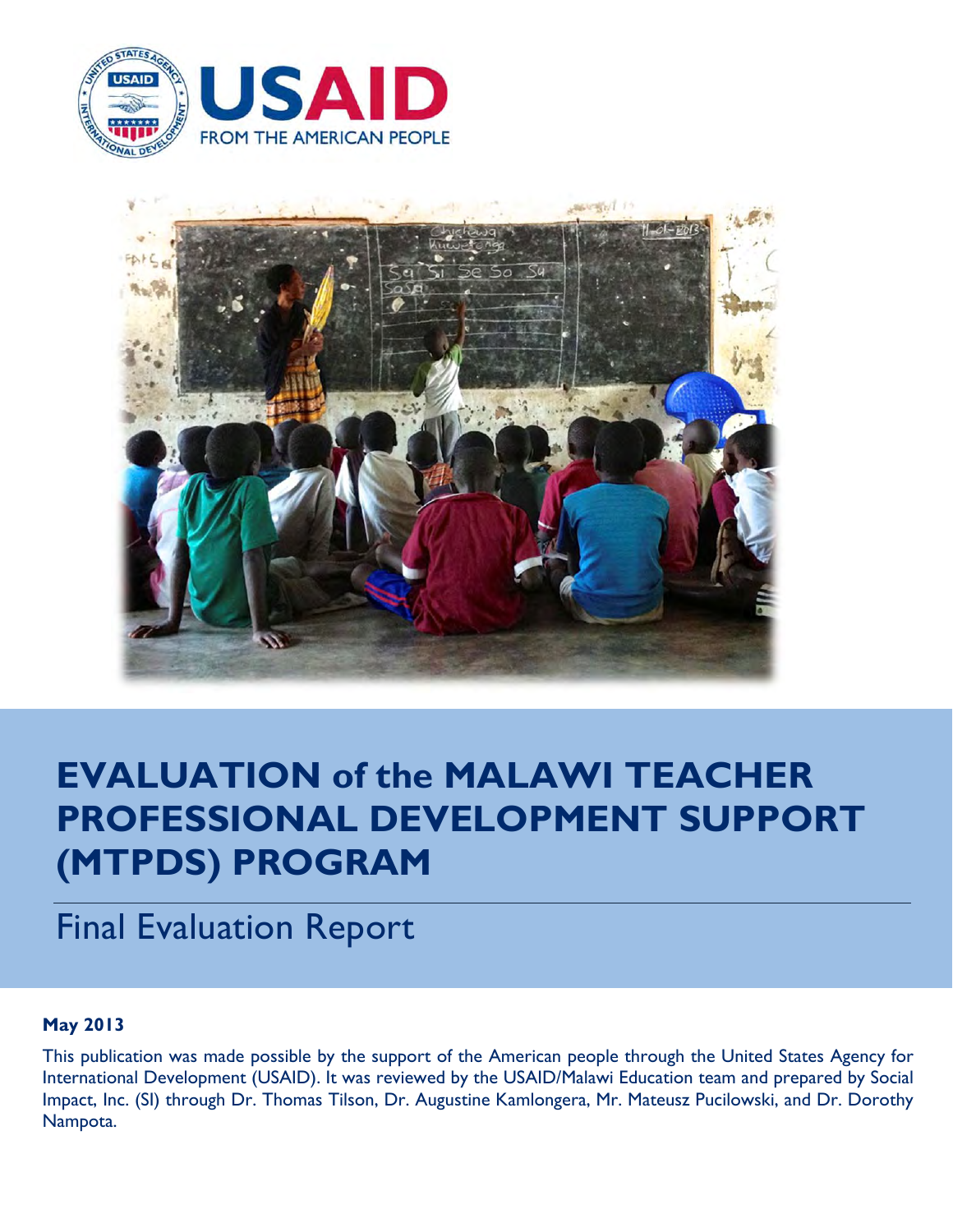# **EVALUATION of the MALAWI TEACHER PROFESSIONAL DEVELOPMENT SUPPORT (MTPDS) PROGRAM**

Final Evaluation Report

May 15, 2013

Contract No: AID-612-TO-13-00002

Requisition No: REQ-612-12-000029

**DISCLAIMER** 

This publication was produced at the request of the United States Agency for International Development (USAID). The contents of this document are the responsibility of Social Impact, Inc. (SI) and have been reviewed and approved by the USAID/Malawi Education Team.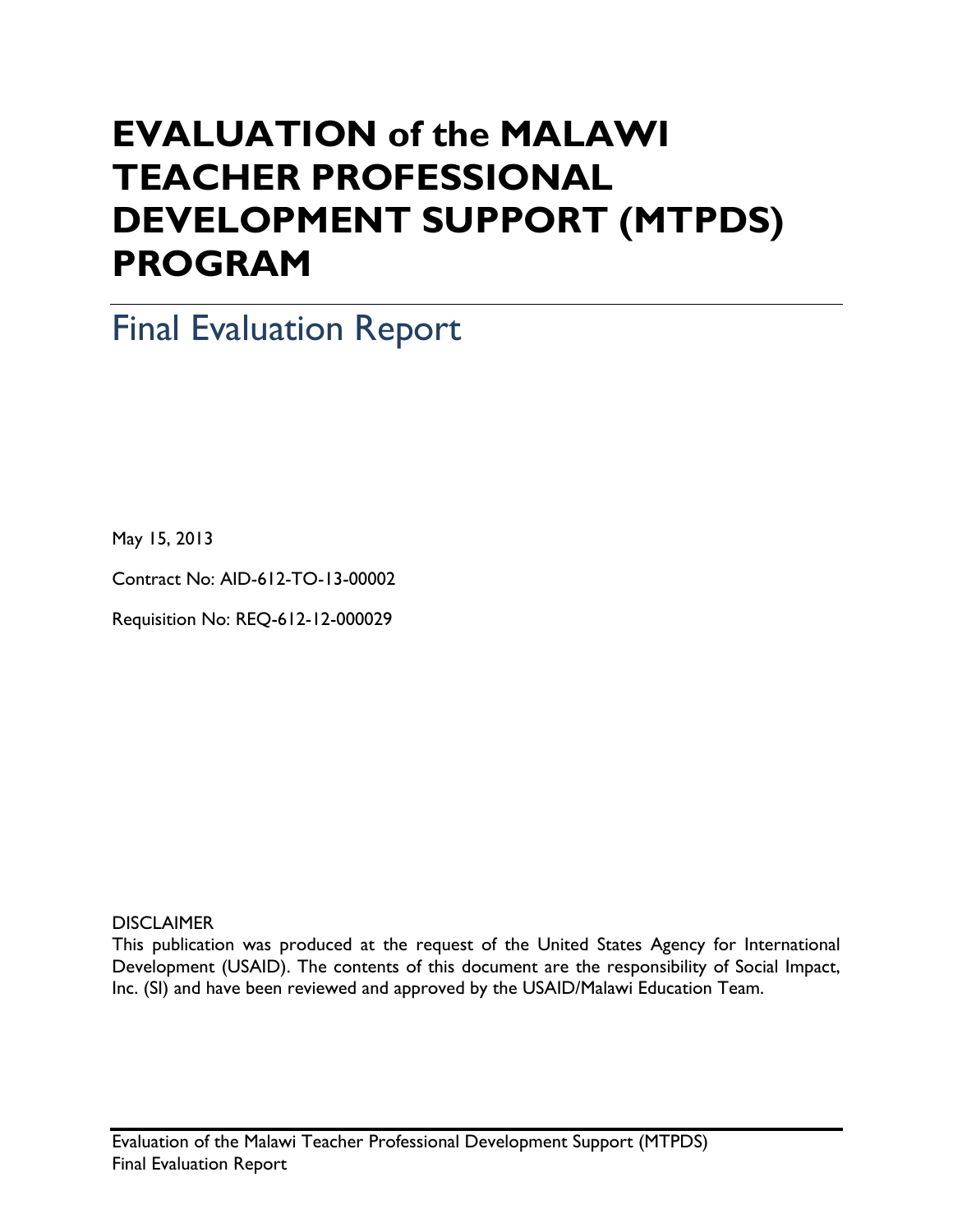# **TABLE OF CONTENTS**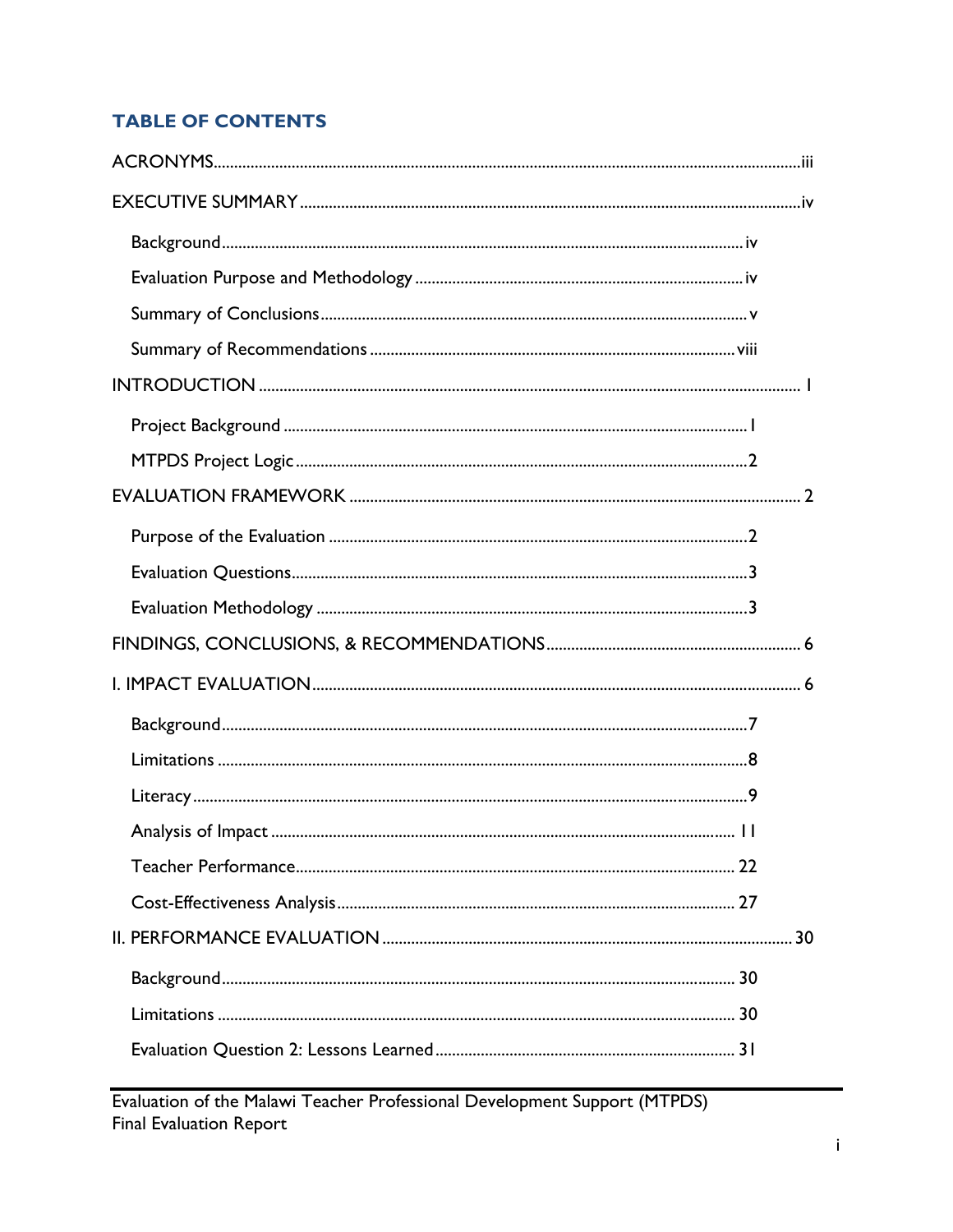| ANNEX 6: COMPARISON OF READING AND WRITING MIDTERM AND ENDLINE |  |
|----------------------------------------------------------------|--|
| ANNEX 7: INDEPENDENT ANALYSIS OF PACKAGE COMPONENTS 68         |  |
| ANNEX 8: MTPDS EVALUATION CLASSROOM OBSERVATION FORM71         |  |
|                                                                |  |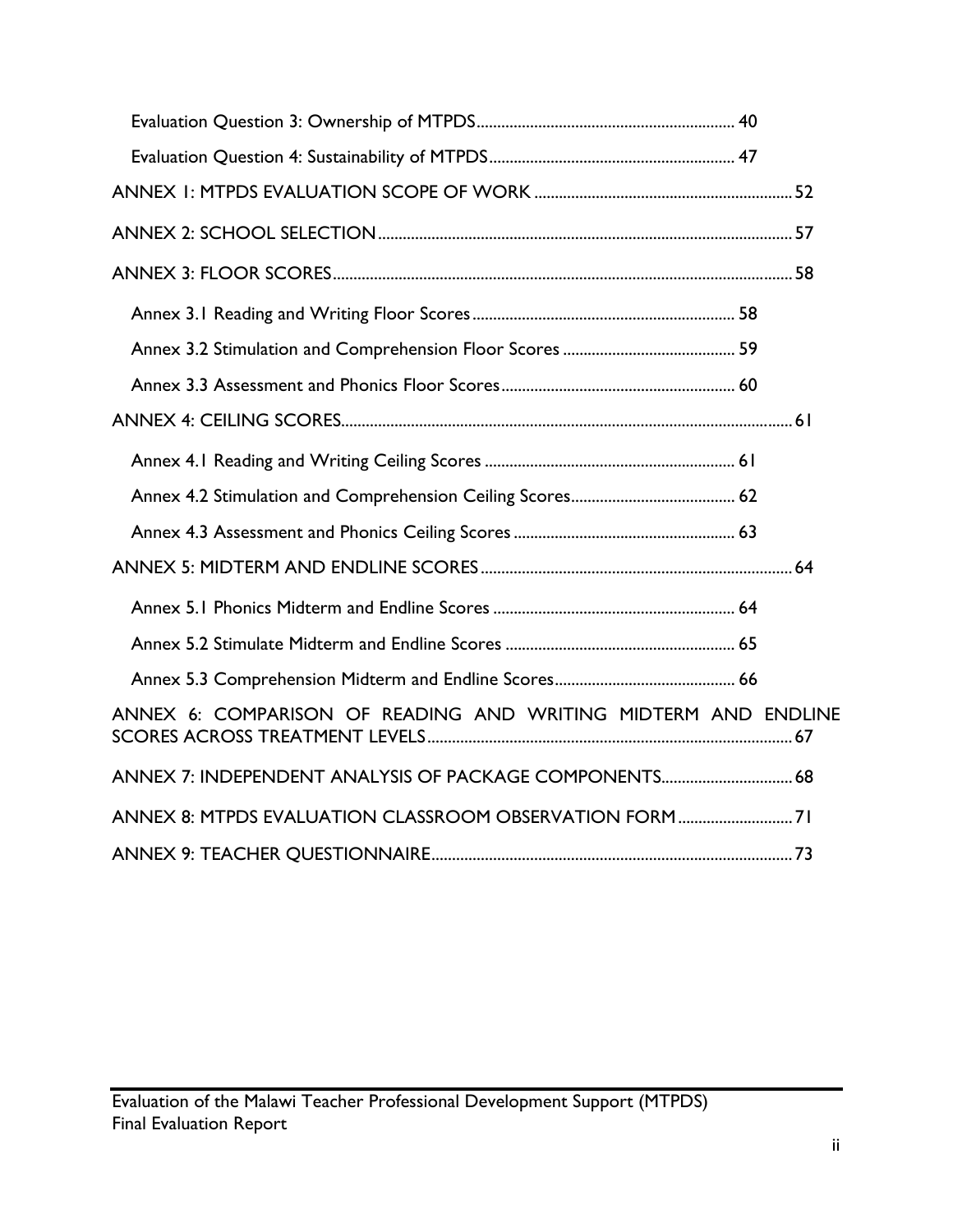# **ACRONYMS**

| <b>ABE</b>   | Assistance to Basic Education                      |
|--------------|----------------------------------------------------|
| CA.          | <b>Continuous Assessment</b>                       |
| <b>CEED</b>  | <b>Central East Education Division</b>             |
| <b>COP</b>   | Chief of Party                                     |
| <b>CPD</b>   | Continuous Professional Development                |
| <b>CWED</b>  | <b>Central West Education Division</b>             |
| <b>DBE</b>   | Directorate of Basic Education                     |
| <b>DEM</b>   | <b>District Education Manager</b>                  |
| <b>DEO</b>   | <b>District Education Office</b>                   |
| <b>DEP</b>   | Department of Educational Planning                 |
| <b>DLC</b>   | <b>District Literary Coordinators</b>              |
| <b>DIAS</b>  | Directorate of Inspection and Advisory Services    |
| <b>DTED</b>  | Department of Teacher Education and Development    |
| <b>DQA</b>   | Data Quality Assessment                            |
| <b>EDSA</b>  | <b>Education Decentralization Support Activity</b> |
| <b>EGRA</b>  | Early Grade Reading Assessment                     |
| <b>EMIS</b>  | <b>Education Management Information System</b>     |
| <b>ESIP</b>  | Education Sector Implementation Plan               |
| ET           | <b>Evaluation Team</b>                             |
| FGD          | <b>Focus Group Discussion</b>                      |
| GoM          | Government of Malawi                               |
| HТ           | <b>Head Teachers</b>                               |
| IE           | <b>Impact Evaluation</b>                           |
| KII          | Key Informant Interview                            |
| M&E          | Monitoring and Evaluation                          |
| <b>MANEB</b> | Malawi National Examination Board                  |
| <b>MIE</b>   | Malawi Institute of Education                      |
| MoEST        | Ministry of Education, Science, and Technology     |
| <b>MTPDS</b> | Malawi Teacher Professional Development Support    |
| <b>NED</b>   | Northern Education Division                        |
| <b>PCAR</b>  | <b>Primary Curriculum and Assessment Reforms</b>   |
| <b>PE</b>    | Performance (Project) Evaluation                   |
| <b>PEA</b>   | <b>Primary Education Advisor</b>                   |
| <b>PSIP</b>  | Primary School Improvement Plans                   |
| <b>PTA</b>   | <b>Parent Teacher Association</b>                  |
| <b>RCT</b>   | Randomized Control Trial                           |
| SI           | Social Impact, Inc.                                |
| <b>SIP</b>   | School Improvement Plan                            |
| <b>SMC</b>   | <b>School Management Committee</b>                 |
| <b>SWED</b>  | Southwest Education Division                       |
| <b>TTC</b>   | <b>Teacher Training Coordinator</b>                |
| <b>USAID</b> | United States Agency of International Development  |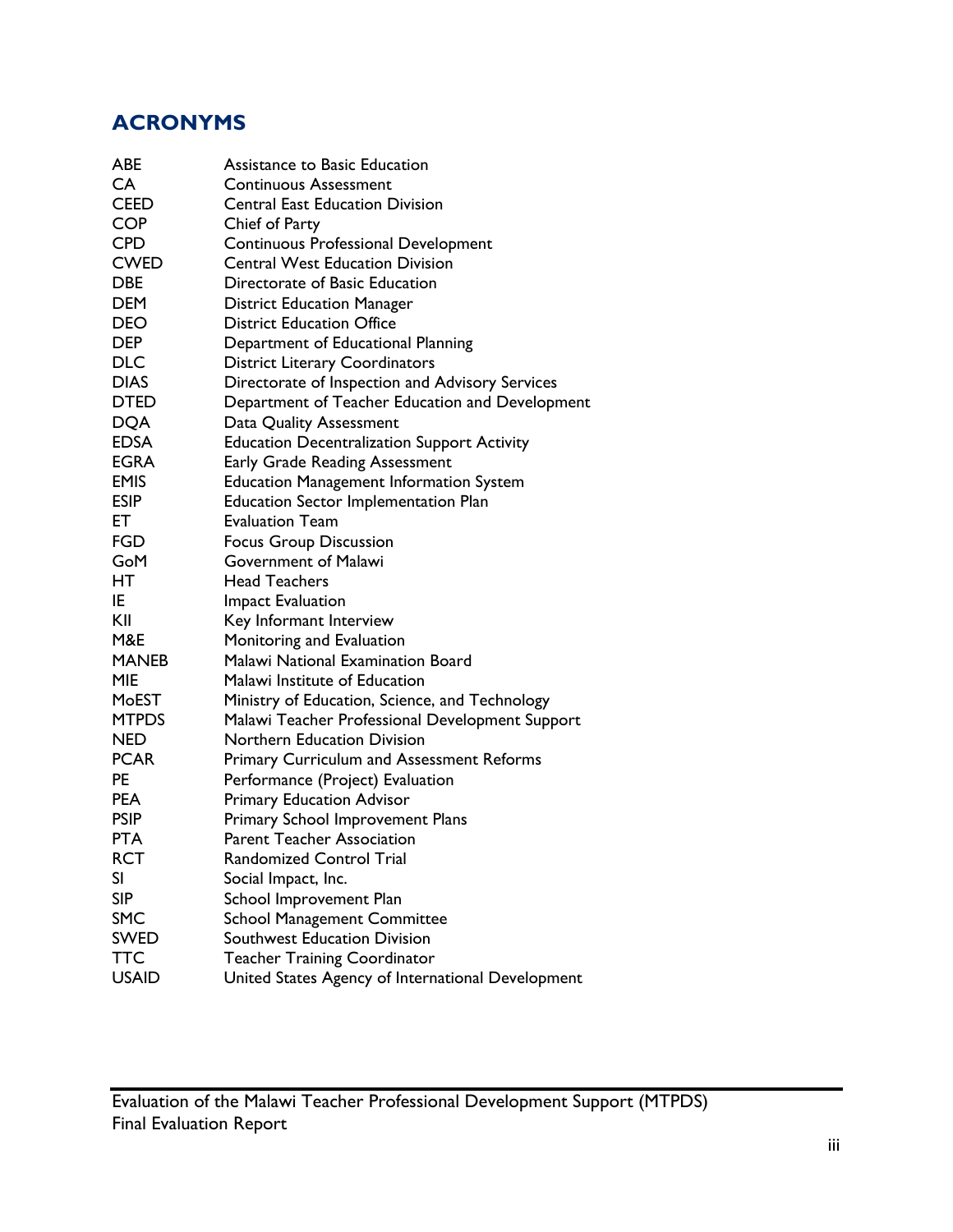# **EXECUTIVE SUMMARY**

## **Background**

 $\overline{a}$ 

The Government of Malawi has made admirable gains in increasing access to education to the nation's students, even in the most marginalized regions, and doubling enrollment to 95% since 1994. However, this achievement has been coupled with significant challenges to the delivery of high-quality education as evidenced in students' weak literacy and numeracy scores. The 2010 EGRA (Early Grade Reading Assessment) baseline study with students at the beginning of standards 2 and 4 confirms that acquisition of reading skills in the early standards is woefully inadequate.<sup>1</sup> In response to this challenge, USAID/Malawi has shifted the focus of its educational programming from access to quality. USAID/Malawi's investment in the Malawi Teacher Professional Development Support (MTPDS) program shows Malawi's emphasis on increasing the quality of education for primary schools. MTPDS represents an integrated approach designed to improve educational outcomes by building the capacity of the Ministry of Education, Science, and Technology (MoEST), improving teacher efficacy, and improving school management and leadership.

## **Evaluation Purpose and Methodology**

MTPDS was a three-year, \$19.9 million USAID-funded program designed to improve learning outcomes for Malawi's primary school children. The program was implemented through three discrete "packages" of support, implemented at the school level:2

- a) **Level 1 National Continuous Professional Development:** CPD in-service teacher training includes modules on literacy and leadership that reach all 36,080 Standard 1–4 teachers in all 34 education districts nationwide through in-service training conducted over weekends and school holidays.
- b) **Level 2 Intensive Literacy Intervention:** This includes CPD plus additional days of training, scripted lesson plans, and the *Nditha Kuwerenga* Reader for every Standard 1 student in the seven target districts<sup>3</sup>,
- c) **Level 3 Coaching:** This includes all previous interventions plus coaching by MTPDS and Primary Education Advisors (PEA) (select schools in Salima and Ntchisi).

USAID/Malawi commissioned an evaluation of the MTPDS activity comprised of two complementary components. An impact evaluation (IE) approach was to assess the differential impact and costeffectiveness of the three levels of treatment intensity on student learning in reading. A performance evaluation approach was to document lessons learned and to assess progress towards sustainability (specifically the handing over of the national CPD program to the MoEST). The four-person evaluation team utilized a multi-level, mixed-methods approach to gain both a breadth and depth of information. These methods included: document review, data quality assessment (DQA), direct observation, key informant interviews (KII), focus group discussions (FGD), mini-surveys, and a statistical analysis of quantitative data to derive impact and associated cost-effectiveness estimates. Each technique facilitated triangulation of data during the analysis and reporting phases.

<sup>1</sup> Data from the EGRA baseline study: 73% of G2 and 42% of G3 could not read a single word of the story and 97% of G2 and 69% of G3 could not answer a single comprehension question correctly.

<sup>2</sup> MTPDS defined the interventions in reverse directionality (Level 3 = minimum and Level 1 = maximum). All MTPDS data was recoded to reflect definitional differences..

<sup>3</sup> Salima, Ntchisi, Mzimba North, Thyolo, Blantyre Rural, Zomba Rural, and Ntcheu, representing six educational divisions.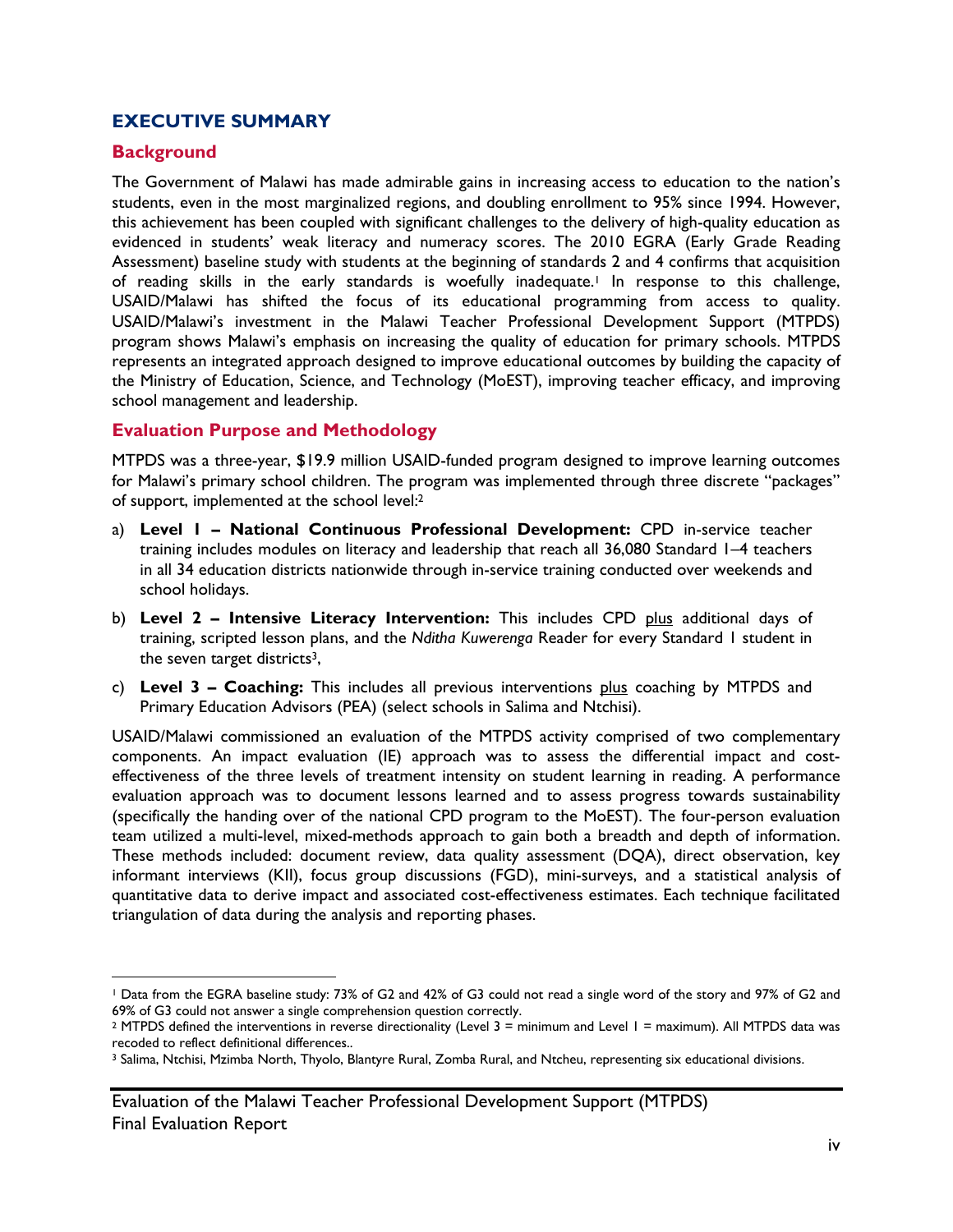## **Summary of Conclusions**

#### **EVALUATION QUESTION 1 (PROJECT DESIGN):**

#### *What is the impact and associated cost-effectiveness of the three training modalities on reading outcomes and teacher performance?*

*Data Quality Assessment* 

- MTPDS included an integrated IE designed to attribute changes in literacy competencies to the program. However, given the program's prioritization of development assistance over that of research, MTPDS made a number of methodological concessions. Most importantly, the MTPDS IE design did not include a control group, making it impossible to definitively ascribe impact to the intervention. Regardless, rigorous selection of schools and students facilitated a comparison of Level 1 and Level 3 support.
- The EGRA instrument used to measure changes in literacy was designed and piloted in accordance with international best practices. There were a number of issues with regard to data collection and entry that present cause for concern. On balance, the data were of sufficient quality to justify statistical analysis.
- The classroom observation instrument was found to be deeply flawed, particularly with regard to instrumentation. While the instrument may have been useful for program monitoring purposes, multiple shortcomings inhibit its utility for analyses of impact or for informing policy dialogue.

#### *Literacy*

- Level 3 students consistently outperformed Level 1 students in literacy measures (ability to read and answer comprehension questions). This finding held true for zero scores, mean scores, regression analysis, and gender-disaggregated analyses. Students in the high-intensity group made dramatic improvements; the number of students who could not read a single letter dropped by more than 50%, while the average child's ability to read increased by 20 letters per minute. Regression analysis found participation in the high-intensity group to be associated with the ability to read an additional five letters and more than two additional words per minute as compared to students in Level 1.
- Changes in literacy scores for the Level 1 group were nominal. Some measures recorded slight improvements while others registered small decreases. On balance, the Level 1 intervention did not seem to have significant impact on literacy scores. However, without a control group to compare against, it is not possible to determine what would have happened without any MTPDS support.
- Gender disaggregation supported the macro analysis. Both male and female students in the highintensity group recorded substantially higher increases in literacy outcomes across all three measures. Whereas male students had consistently higher literacy measures at baseline, over the course of MTPDS the two genders became more equitable with regard to basic literacy skills.
- While largely positive for the Level 3 group, these findings have to be viewed within a broader context. First, substantial gains in Level 3 literacy scores notwithstanding, the high-intensity group's endline literacy scores were still poor: nearly half of the group could not read a single word in a minute. Additionally, as documented in the DQA section, there were a number of methodological limitations and potential sources of bias in the MTPDS data. While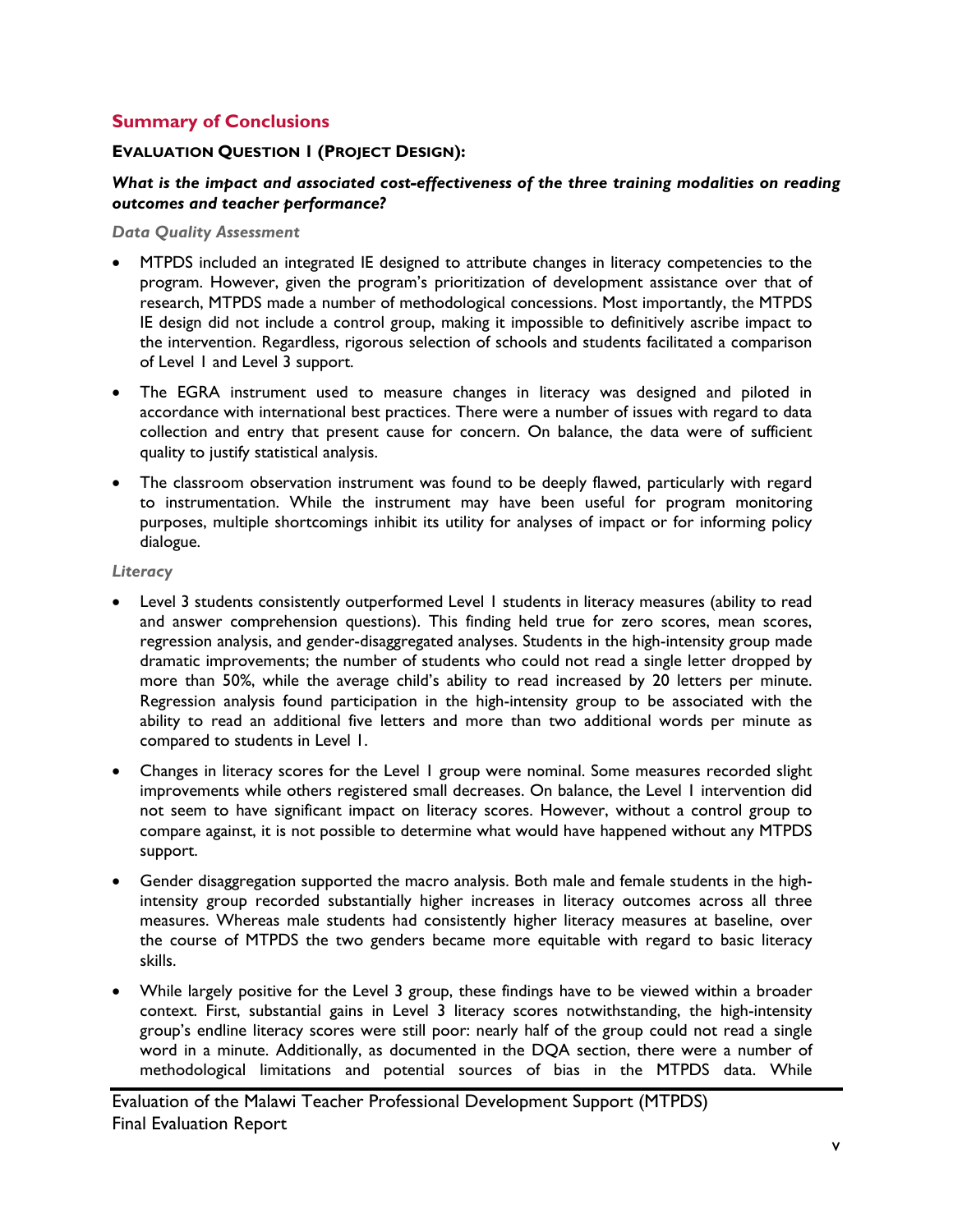methodological and data quality issues limit the internal validity of the preceding conclusions, the general trend (the Level 3 group outperforming the Level 1 group) was triangulated through other data collection and analytical techniques.

#### *Teacher Performance*

- Analysis of MTPDS classroom observation data suggests that teachers across the three treatment levels increased their pedagogical abilities. The most pronounced improvements, both in terms of reductions in floor scores and increases in ceiling scores, were registered by teachers in the Level 3 group.
- While teachers improved across all key measures, the most striking finding was a complete absence of endline floor scores for phonics, comprehension, and writing. On the basis of this data, it appears that teachers had the most difficulty operationalizing best practices in the assessment and text-rich environments measures. Barriers in implementing these activities are likely independent of teacher knowledge and motivation, deriving primarily from an overabundance of learners and a dearth of teaching/learning materials, respectively.
- The data paint a very positive picture, with teachers making striking improvements across a variety of measurement areas in the span of a single year. As discussed in the DQA section, however, any analysis of changes in teacher performance using MTPDS classroom observation data should be tempered with regard to instrumentation and data quality concerns.

#### *Cost-Effectiveness Analysis*

- Due to the lack of control group data, cost-effectiveness estimates for the Level 3 group were conducted by using Level 1 as a basis of comparison. The *per teacher* cost for providing Level 1 support was calculated to be \$112.12, while the *per learner* cost was \$1.38. The corresponding costs for Level 3 support were \$431.22 and \$7.89, respectively.
- According to regression-driven cost-effectiveness analysis, a dollar of Level 3 intervention would be expected to increase reading ability of an average child by an additional 3.26 letters/minute, as compared to Level 1. The corresponding values for words/minute and reading comprehension were 0.66 and 0.002, respectively.
- The analysis presents the cost-effectiveness ration for MTPDS. If MoEST were to continue providing this type of support, the ratio would be more favorable for two reasons. First, the development costs are largely a one-time expense. Revising materials would be less laborintensive than developing them from scratch. Secondly, MoEST implementation costs would likely be much lower than that of the international firms implementing MTPDS.

## *Independent Analysis of Package Contents*

- The evaluation team administered questionnaires to 104 Standard 1–4 teachers in the course of field work. Responses demonstrated strong support for and utilization of MTPDS components amongst primary school teachers, regardless of treatment intensity. The vast majority of teachers who received trainings found them useful and practical to their teaching, although significantly more teachers reported learning useful information than reported using the information in their classrooms.
- Lesson plans and coaching were reported to be the most important programmatic elements. While training was not ranked as highly, survey data and qualitative findings suggest that it provides teachers with a better understanding of how to use other inputs more successfully.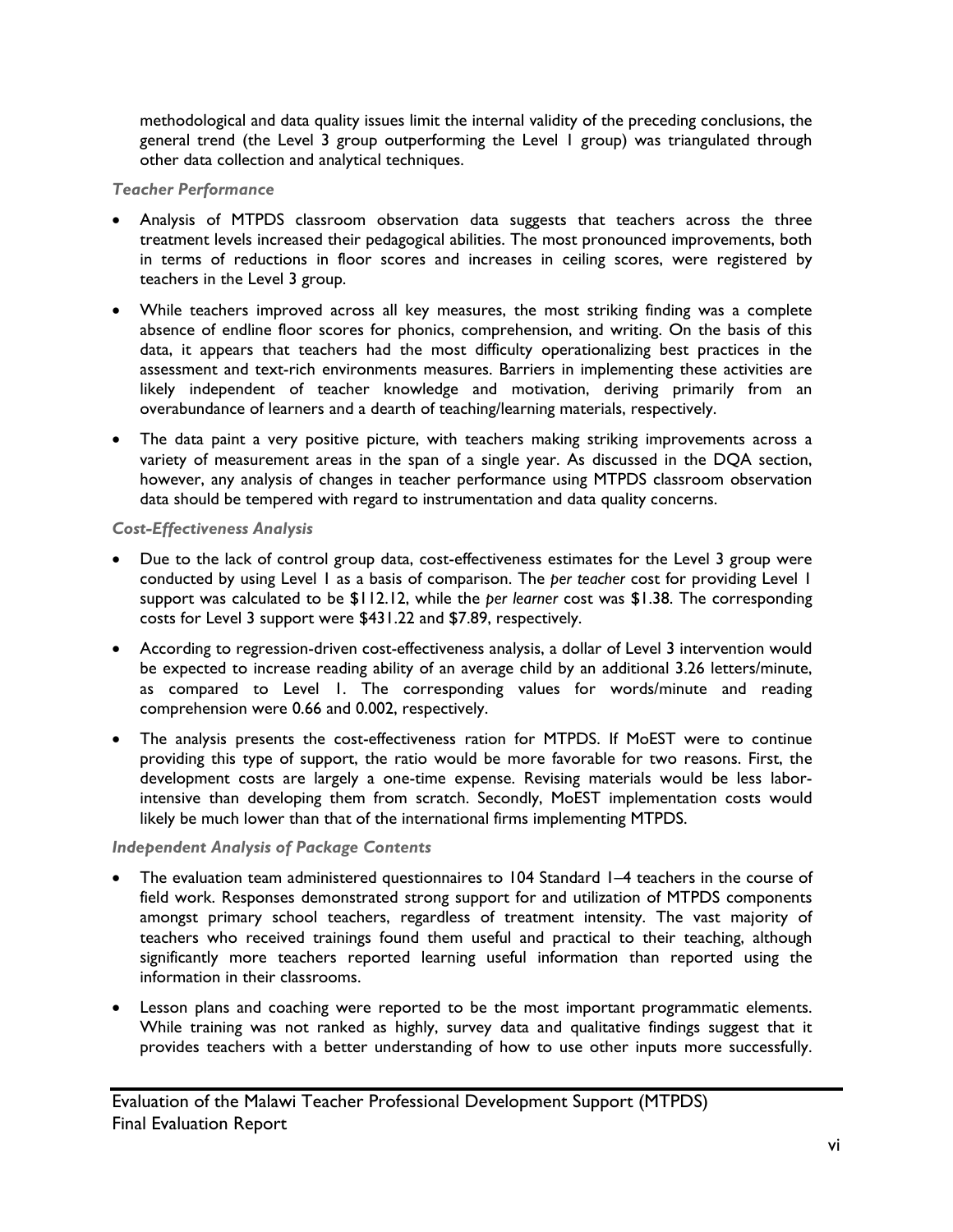Overall, MTPDS assumptions of programmatic synergies and strong support for the program amongst beneficiaries were validated by teachers' responses.

#### **EVALUATION QUESTION 2 (LESSONS LEARNED):**

#### *What have been the strengths and weaknesses in the implementation of the three levels of training intensity, and how can these findings be used to inform future programming?*

- The CPD training program was effective in improving teacher practices, though the IE section makes clear that these gains were not sufficient in and of themselves to translate to increased literacy scores. Some of the techniques are difficult to implement in a resource-constrained environment. Teachers valued the new knowledge and skills they learned across treatment levels and schools.
- Arguably the single-most important contribution of the program was to quicken a return to using the syllabic approach to teach reading. The MoEST curriculum in use during the MTPDS program period utilized a whole-word approach and was generally regarded to be ineffectual. Working with MoEST stakeholders MTPDS promoted a return to the traditional way of teaching reading using letters and syllables. This approach resonated with teachers (particularly those that had experience using the SOSA book) and was widely praised for having improved literacy amongst primary school students.
- Scripted lesson plans and, to a somewhat lesser extent, the *Nditha Kuwerenga* reader are powerful tools to enhance reading skills of learners. Teachers' use of the extra hour was instrumental in achieving literacy by higher intensity schools and was a key contributor towards increased reading competencies.
- Coaching was found to be useful by beneficiary teachers and, if used regularly, would likely lead to greater improvements in teacher efficacy, and hence literacy. However, unless additional resources are obligated, institutional constraints will likely limit the extent to which PEAs are able to support teachers through school visits.
- The leadership training program is valuable and head teachers appreciated the new knowledge and skills that they learned in all of the three treatment level districts. School Report Cards can be useful in assessing teacher actions and new interventions.

## **EVALUATION QUESTION 3 (OWNERSHIP):**

#### *What is the current state of transfer of responsibility and ownership for CPD to the MoEST, and how can the handover be strengthened to bolster program sustainability?*

- MTPDS activities have garnered strong support owing in part to opportune timing: The wholeword approach under old Primary Curriculum and Assessment Reforms (PCAR) was rejected in favor of a return to the syllabic approach as the program was being implemented. Given its embrace of the latter, MTPDS was supported and accepted at the grassroots (community and schools) and Ministry levels (district and national). As evidenced by the new primary curriculum and associated materials, especially for Standard 1, which utilize the syllabic approach, the most important contribution of MTPDS will be sustained through the foreseeable future. While this transition would have happened in the absence of MTPDS, the program quickened the return to syllabic instruction and improved the lives of many children that would have not been reached by the revised MoEST materials.
- Responsibility of MTPDS is being accepted by MoEST departments (DIAS, DBE, DTED, DEP, and MIE). However, this process was begun late and could have been more effectively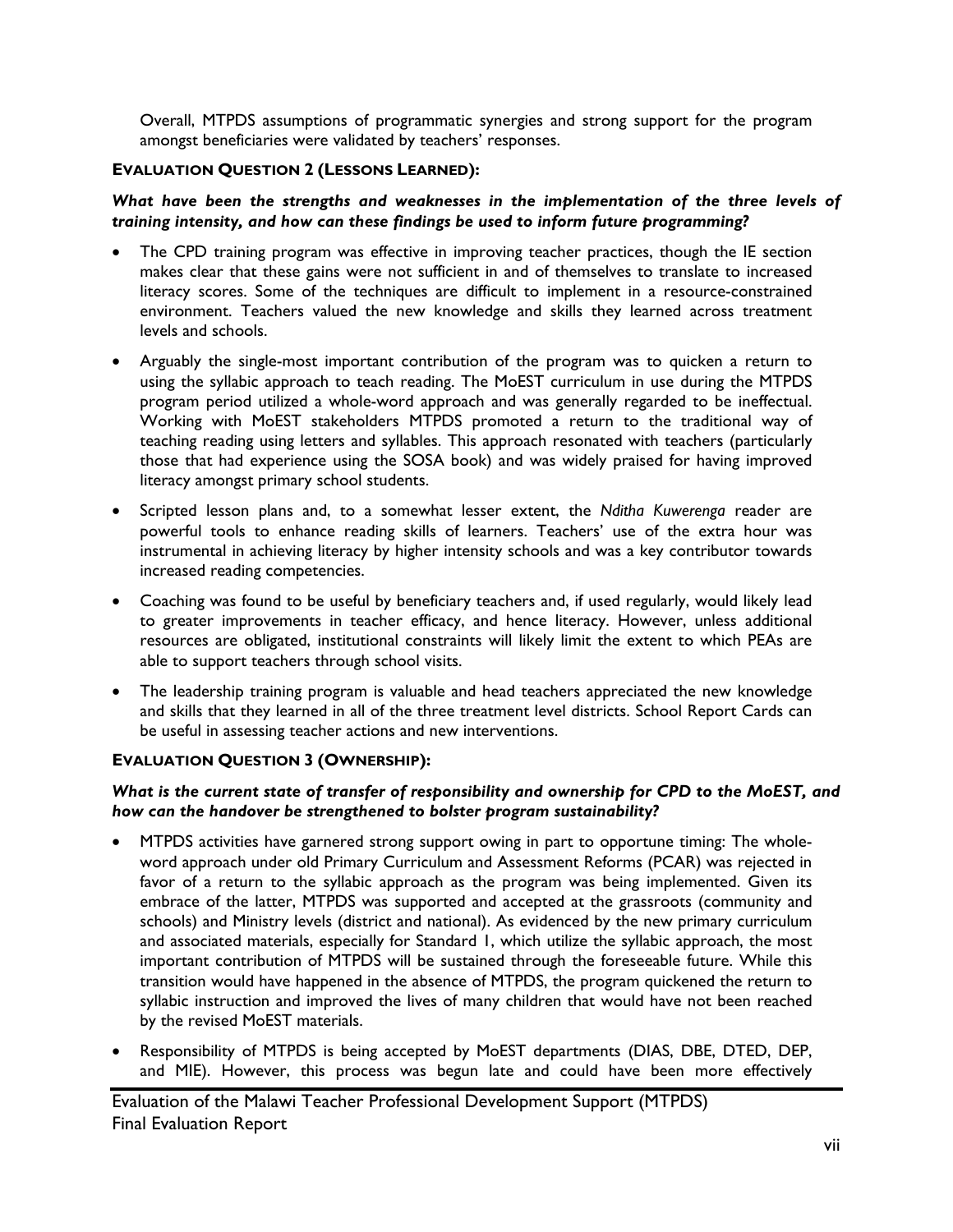implemented. There are discussions about adapting MTPDS approaches to complement the revised MoEST curriculum.

#### **EVALUATION QUESTION 4 (SUSTAINABILITY):**

*To what extent have teachers, school administrators, and other stakeholders embraced and/or bought into the MTPDS approach, including classroom practices and instructional tools, delivered through CPD and the literacy intervention?* 

- Sustainability of MTPDS components among key stakeholders is significantly associated with access and maintenance of relevant resources as well as the decrease of class sizes.
- Teachers' use of pedagogical skills/techniques shared through Literacy CPDs is likely to continue as will the expansion to additional teachers and classrooms. The teaching of literacy using a *syllabic approach* is likely to continue as it does not require additional resources and the teachers have expressed strong support for it.
- Some pedagogical techniques are difficult to implement as they currently are implemented due to large class sizes and the need for additional resources. The following techniques were found to be the most challenging given these obstacles: continuous assessment, grouping, and printrich classroom environments.
- Concern for the sustained use of readers may not be urgent given that the MTPDS was designed to provide teachers with methods/skills for teaching using the syllabic approach. With new primary curriculum materials on the way, there should be less need for supplemental materials (including the reader) to the national curriculum.
- Scripted lesson plans were a powerful tool to enhance reading skills and they provided a bridge that allowed students to learn to read while revised textbooks were developed. Lesson plans that rely on the reader will most likely become phased out as the readers degrade in use or lose relevance with respect to the new curriculum.
- Given support for additional time-on-task, it is likely that "extra hour" will continue in the short term in intervention districts but may be reduced/eliminated as MTPDS is phased out.
- PEAs will not be able to increase the number of visits beyond the current average of two per term because of their current list of responsibilities and insufficient resources. The lack of a focused cascade training model severely limits the possibility of school-level support.
- School-based CPDs will likely continue because there is strong support from administrators.
- Community members and especially parents will continue to engage with the schools as they note the improved reading ability of their children. SMCs will probably remain marginally involved in school affairs if their current scopes remain as they are.

## **Summary of Recommendations**

#### **FUTURE PROGRAMMING**

- Given planned incorporation of key MTPDS inputs in the revised primary school curriculum it is not recommended that USAID or MoEST implement any of the three packages, as they currently exist, in the future.
- To the extent that the new primary curriculum materials and other Ministry initiatives omit important program components (particularly syllabic approach, scripted lesson plans and extra hour), it is recommended that MoEST discuss with key stakeholders how best to integrate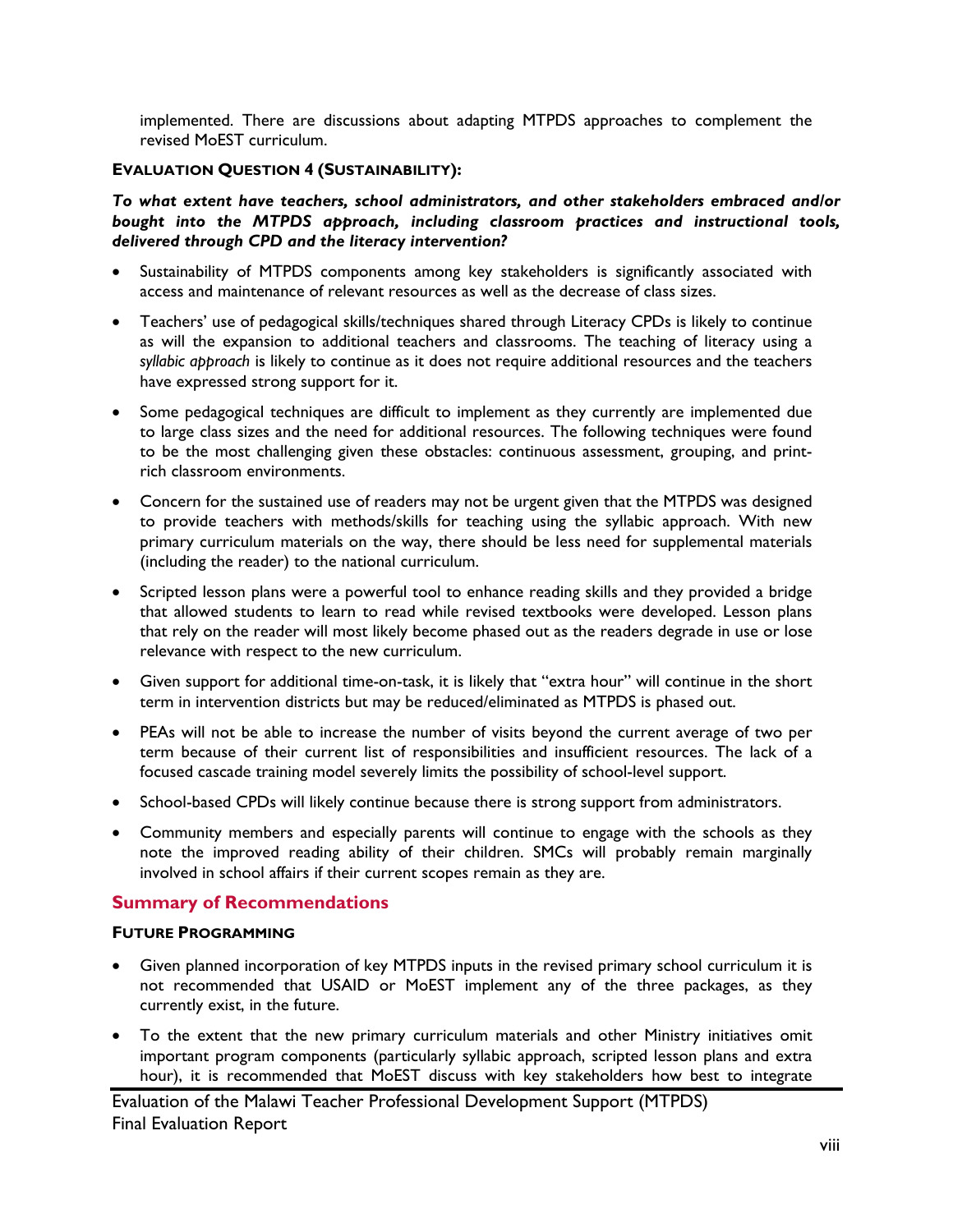lessons learned into the formal education system. It is critical to include these changes as part of curricula in the nation's Teacher Training Colleges (TTCs).

- MoEST should integrate the multiple reading programs (MTPDS, Read Malawi, new primary curriculum, etc.) into one coherent curriculum, drawing on the lesson learned and benefits of each approach.
- MoEST, USAID and other stakeholders should discuss how to best fund and implement literacy and leadership CPDs at the district, zonal and school levels. Realizing the resource constraints and the substantial challenges faced by Malawi primary education stakeholders, it is recommended that CPD be prioritized and funded as a low-cost way to increase teacher competencies. Where possible, District Education Managers (DEMs) should be encouraged to obligate more funding for CPD training at the district and zonal levels. In addition, schools should be encouraged to request funds in their SIPs for school-based CPDs.
- The Malawi Institute for Education (MIE), in collaboration with DTED and DIAS, should review and update key MTPDS materials, as well as create new refresher modules to help sustain and extend educational gains.
- The Secretary for Education should identify a point of leadership and responsibility in the Ministry to support the literacy program. In addition, there is a need to define the roles and responsibilities for all of the key Ministry stakeholders.

## **MTPDS PROGRAM COMPONENTS**

#### *Literacy CPD*

- Head teachers and, resources permitting, all teachers S1–S8 should be invited to the Literacy CPD training so that they are in a position to support the program at their school.
- The Ministry should develop easy-to-implement continuous assessments, especially for large classes. It is suggested that training on such assessments teach teachers how to assess collectively (alongside a head teacher, classroom aid, fellow teacher, etc.)
- Teachers and school administrators should be provided with further guidance on how to actively engage students during grouping exercises and when grouping is/isn't effective.
- Teachers could be given further guidance on how to use more limited but revolving print materials in a non-secure environment.

## *Nditha Kuwerenga Readers*

- With the new primary and national curriculum, the Ministry should incorporate lessons learned from the use of the readers into new lesson plans for teachers' and student's books.
- Should the new primary curriculum student book be insufficient, the Ministry could consider developing a new reader. The Ministry can provide training on using the readers through CPDs and TTCs.

## *Lesson Plans*

 MIE should adapt scripted lessons plans to reflect the new primary curriculum, involving relevant personnel from MoEST. Lessons should be shortened with optional activities included for more able classes, and guidance provided on how teachers can be weaned off of simply reading the scripted materials.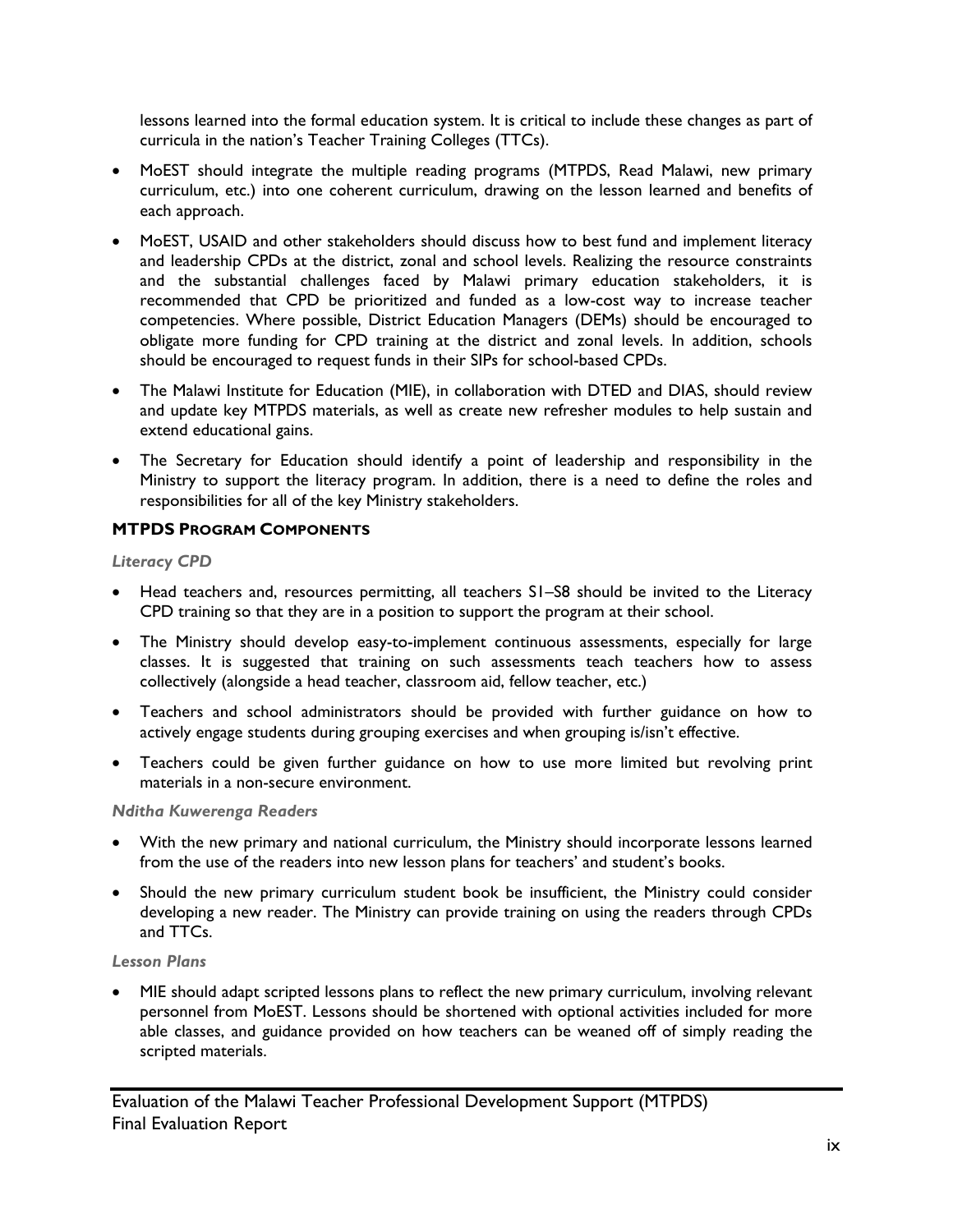CPDs and TTCs should include training on the use of revised lesson plans such that teachers learn how to personalize lessons during implementation.

## *Extra Hour*

 The Ministry should institutionalize the extra hour and provide guidance on how to implement and best utilize this additional time.

#### *Coaching*

- Head teachers and deputies of all districts should be trained on how to conduct coaching and incorporating this into their official scopes of work. Coaching could then be provided at a higher frequency and lower cost than the MTPDS approach.
- The Ministry should provide adequate resources needed by PEAs to continue coaching including coverage of transportation costs and vehicles, and revision of workloads.

## *Leadership CPD*

- School-based leadership CPDs should be funded at the local level through PSIPs and better guidance about implementation provided by the Ministry
- The scopes of work for head teachers (HT) should be reduced and/or re-organized in order to better sustain the responsibilities for coaching and organizing CPD training.
- Community participation, especially among parents, in monitoring reading should be reemphasized through community outreach and through PTAs

## **FUTURE RESEARCH**

- If similar, large-scale data collection activities are planned in the future, it is highly recommended that ample time be dedicated to instrument and data collection protocol design in the early stages of a program. Once finalized, it is imperative that substantive revisions not be made to either during the period of implementation.
- The utilization of MoEST personnel in high-stakes data collection presents both benefits and costs. For future impact evaluations it is recommended that professional and impartial enumerators be used in lieu of MoEST personnel. In the event that this option is not feasible due to budgetary pressures, it is strongly recommended that MoEST personnel engage in data collection not enumerate in areas under their direct responsibility.
- The ability to make inferences from evaluation findings depends on the validity of the underlying data. It is recommended that any party responsible for high-stakes data collection utilize double data entry (if using paper surveys) or electronic data collection methods to ensure that information is of sufficient quality.
- Last, if ascription of educational outcomes to USAID funding is desired in the future, it is imperative that a true control group be integrated into research designs. If withholding treatment is not feasible due to ethical, political, or logistical reasons, the evaluation team recommends phased implementation.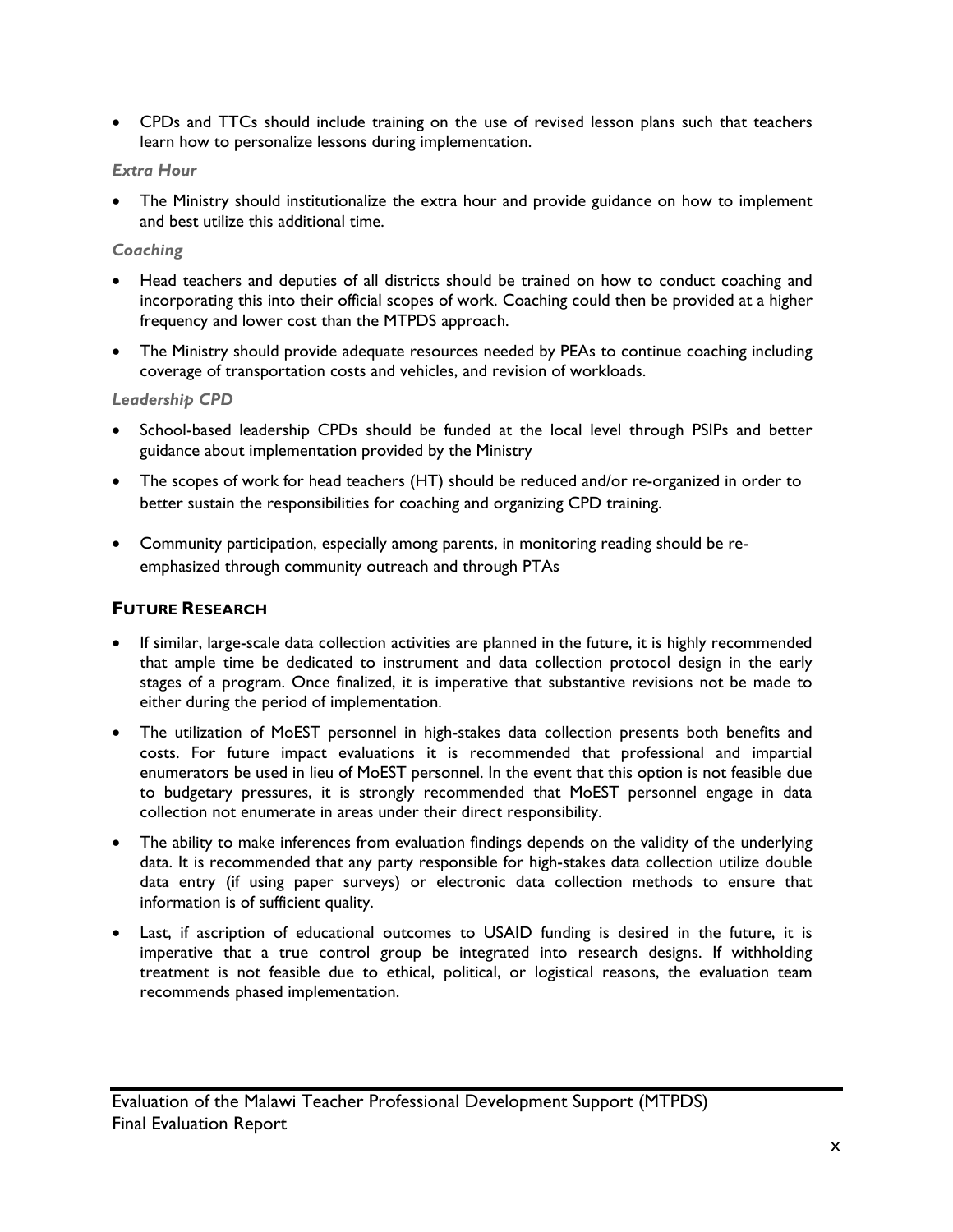# **INTRODUCTION**

Since the abolition of school fees in 1994, primary school enrollment in Malawi has doubled to 95 percent<sup>4</sup>. While this result is laudable, measures of learning outcomes indicate significant underperformance in schools. The 2010 EGRA (Early Grade Reading Assessment) baseline study conducted in primary schools with children at the beginning of standards 2 and 4 confirms that the learning of children in reading is significantly inadequate.<sup>5</sup> In response to this challenge, USAID/Malawi has shifted the focus of its educational programming from access to quality by concentrating on *teachers*' performance as a direct influence on *students*' performance. The Mission has thus invested in the three-year Malawi Teacher Professional Development Support (MTPDS) project. MTPDS was designed to improve the quality of primary education through a suite of interventions including continuous professional development (CPD) of teachers and school leaders/managers.

## **Project Background**

 $\overline{a}$ 

USAID/Malawi has collaborated with the Government of Malawi (GoM) and its Ministry of Education, Science, and Technology (MoEST) to focus on the MTPDS strategy that emphasizes teacher professional development as a conduit for enhancing literacy among early-grade learners. By achieving targeted results, MTPDS would build the capacity of the Ministry of Education, Science, and Technology (MoEST); improve teacher efficacy in teaching reading; and improve school management and leadership by targeting school governance and management structures.

MTPDS is implemented by the Assistance to Basic Education (ABE) team composed of Creative Associates International Inc., RTI International, and Seward Inc. The project's period of performance is February 2010 – March 2013, and has an estimated total cost of \$19,990,000. Originally, MTPDS also complemented national Primary Curriculum and Assessment Reforms (PCAR) and other Programs of Work (POW), including mathematics. The Task Order was modified effective December 5, 2011, to reduce the scope of the activity and to give a larger focus on literacy.

The MTPDS target groups consist of approximately: 34,000 teachers who teach in Standards I-4; 10,300 head teachers and deputies in public schools in Malawi; 2.7 million students in the first four standards of primary school; and MoEST officials at the central, divisional, and district levels. The activities of MTPDS are organized into five result areas, each of which reflects a current MoEST policy priority:

- Result I Strengthened Teacher Policy, Support, and Management Systems;
- Result II Enhanced Teacher Performance;
- Result III Improved Early Grade Literacy;
- Result IV Enhanced Quality of Primary Teaching and Learning Materials;

<sup>&</sup>lt;sup>4</sup> http://home.hiroshima-u.ac.jp/cice/12-1MikiKeiDaniJosecDemiJosegAlbNobuSho.pdf

<sup>5</sup> Data from the EGRA baseline study: 73% of G2 and 42% of G3 could not read a single word of the story and 97% of G2 and 69% of G3 could not answer a single comprehension question correctly.

Evaluation of the Malawi Teacher Professional Development Support (MTPDS) Final Evaluation Report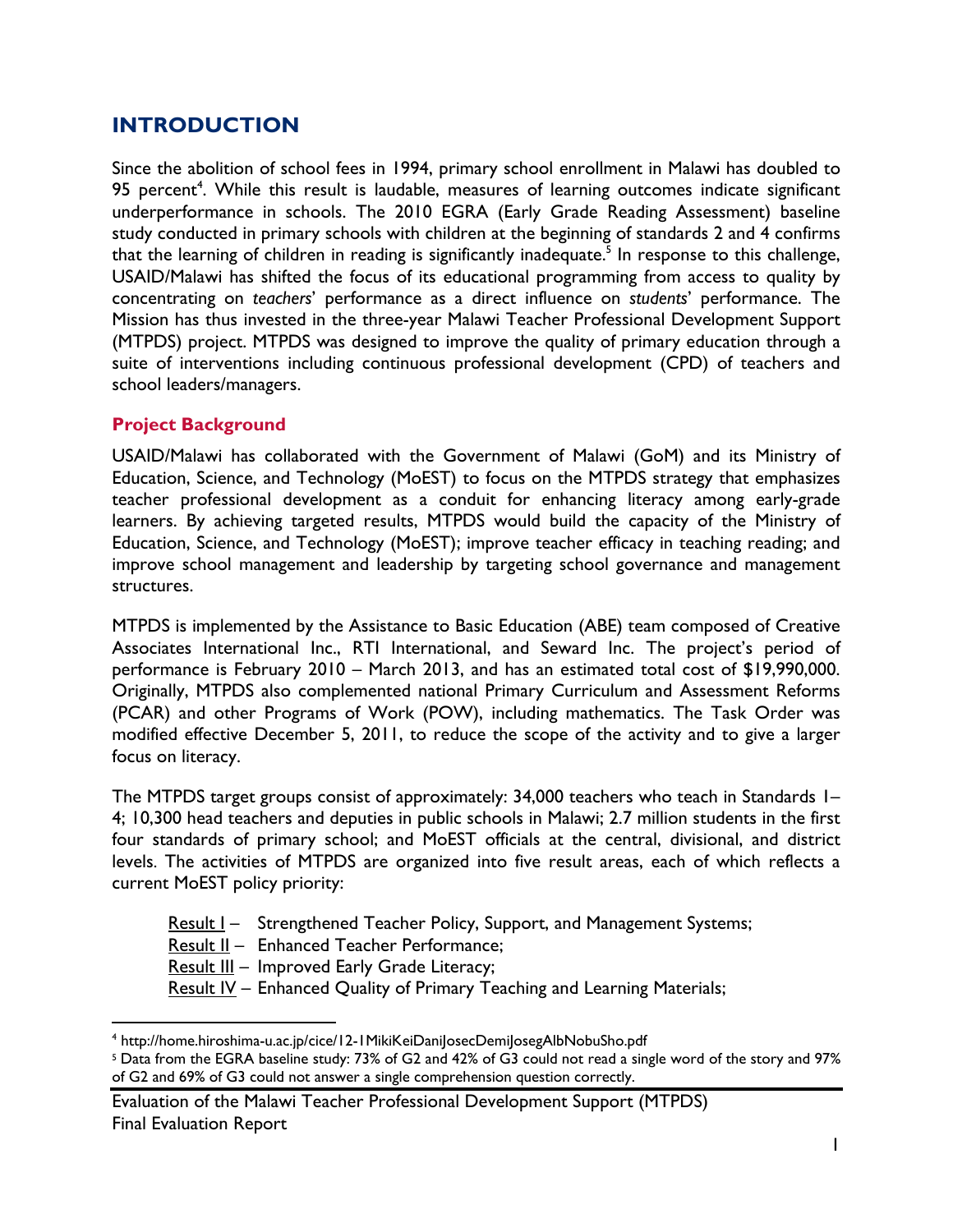Result  $V -$  Improved monitoring and evaluation (M&E) systems focused on teacher competencies and learner outcomes.

# **MTPDS Project Logic**

MTPDS activities follow a multi-pronged approach to achieve these five results, though the focus on student literacy primarily calls for emphasis on those activities that will especially lead to results II and III. The mechanism by which MTPDS strives to achieve these two results is the provision of a suite of teacher training and other interventions. In an effort to gauge the types of inputs having the most profound effects on increasing teacher efficacy and student literacy skills, the project developed three modalities of support (treatment levels) with Continuous Professional Development (CPD) at the core. These treatment levels are defined here such that treatment intensity increases by level<sup>6</sup>:

- a) **Level 1 National Continuous Professional Development:** MTPDS provided two types of CPD: literacy training for Standard 1–4 teachers and leadership training for head teachers and deputy head teachers. Literacy training was composed of twoday modules, and was conducted over weekends and school holidays. Leadership training was implemented similarly, but only covered two two-day modules. CPD inservice teacher training reached all 36,080 Standard 1-4 teachers across all 34 education districts nationwide.
- b) **Level 2 Intensive Literacy Intervention:** Intensive Literacy Intervention includes CPD plus scripted lesson plans, a *Nditha Kuwerenga* Reader for every Standard 1 student, additional days of training, and an optional extension of the school day by one hour to accommodate literacy activities. Level 2 was implemented in seven target districts. $<sup>7</sup>$ </sup>
- c) **Level 3 Coaching:** The coaching intervention includes all previous interventions plus coaching by MTPDS officers. Primary Education Advisors (PEAs) have been trained on coaching, and by October 2012 they began to carry out coaching in the seven high-intensity intervention districts. Level 3 was implemented in select schools in all seven target districts.

# **EVALUATION FRAMEWORK**

# **Purpose of the Evaluation**

USAID/Malawi commissioned this summative evaluation of MTPDS for three complementary purposes. *First*, the evaluation was to assess the impact and cost-effectiveness of the three

 $\overline{a}$ 

<sup>6</sup> The Evaluation Team classified and analyzed data at each treatment level in order of intensity beginning with low intensity at Level 1 and high intensity at Level 3. However, the MTPDS team defined the levels in the opposite direction such that Level 1 schools received the full intervention; Level 2 schools received the literacy intervention but no coaching; and Level 3 schools only received the CPD training and essentially no intervention. This difference was captured during the data collection phase of the evaluation and accounted for during data analysis.<br>7 Salima, Ntchisi, Mzimba North, Thyolo, Blantyre Rural, Zomba Rural, and Ntcheu, representing six educatio

divisions.

Evaluation of the Malawi Teacher Professional Development Support (MTPDS) Final Evaluation Report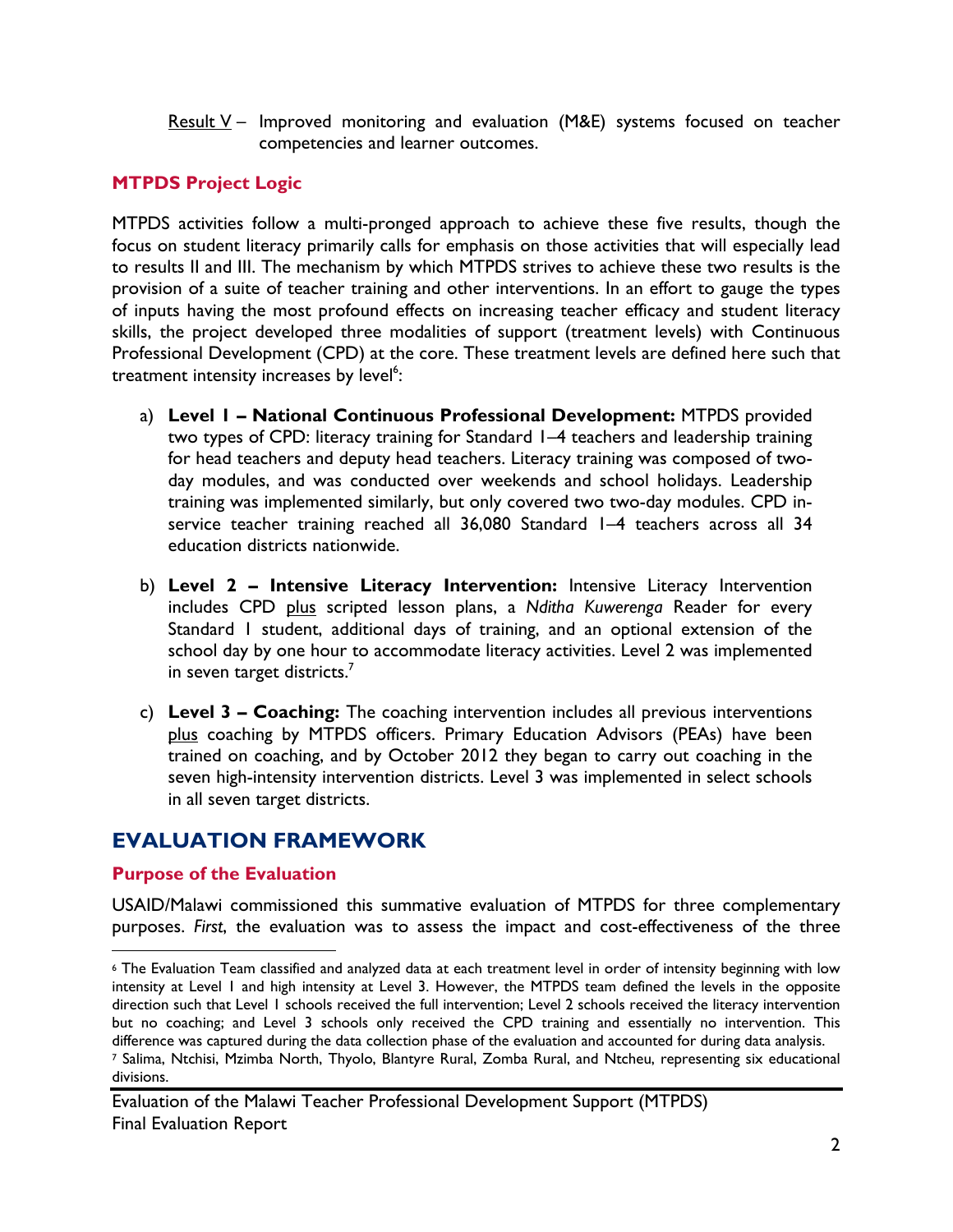MTPDS training modalities on two key outcomes: (1) student learning, as measured by the Early Grade Reading Assessment (EGRA), and (2) teacher performance, as measured by classroom observation data from MTPDS. After calculating impact estimates, the team was to compare programmatic benefits with their cost to provide policymakers with information to compare the modalities against one another. As discussed in detail in the body of the report, MTPDS operationalized a robust M&E system. This included an integrated impact evaluation (IE) with randomized assignment of schools into the various training modalities and large-scale data collection. The SI Evaluation Team was commissioned to perform an external DQA to assess the validity of MTPDS outcome data and to conduct an impartial analysis of programmatic impacts so as to adhere to the USAID Evaluation Policy mandate for objective evaluation.

*Second,* the evaluation was to examine MTPDS management, specifically exploring the strengths and weaknesses of implementing the three levels of intensity. The team was to identify key strengths and challenges, and suggested ways to improve the potential for sustainability. *Third*, the evaluation was to assess progress towards sustainability, especially the prospects for handing over the national CPD program and associated activities to the MoEST.

# **Evaluation Questions**

The purposes of the evaluation were met by collecting and analyzing data relevant to the following evaluation questions:

- 1. What is the impact and associated cost-effectiveness of the three training modalities on reading outcomes and teacher performance? (**Project Design)**
- 2. What have been the strengths and weaknesses in the implementation of the three levels of training intensity, and how can these findings be used to inform future programming? **(Lessons Learned)**
- 3. What is the current state of transfer of responsibility and ownership for CPD to the MoEST, and how can the handover be strengthened to bolster program sustainability? **(Ownership)**
- 4. To what extent have teachers, school administrators, and other stakeholders embraced and/or bought into the MTPDS approach**,** including classroom practices and instructional tools delivered through CPD and the literacy intervention? **(Sustainability)**

# **Evaluation Methodology**

The evaluation utilized a multi-level, mixed-methods approach to gain both a breadth and depth of information sufficient to answer all four evaluation questions. In this instance, multi-level refers to the incorporation of stakeholders from all levels of the Malawian education system, including the MoEST, district education offices (DEOs), head teachers, Standard 1–4 teachers, members of parent-teacher associations (PTAs), and school management committees (SMCs). *Mixed-methods* refers to the inclusion of various data collection and analytical methods relevant to a quantitative impact evaluation (IE) as well as a qualitative performance evaluation (PE). The specific methodologies used for each of these evaluation approaches are detailed below.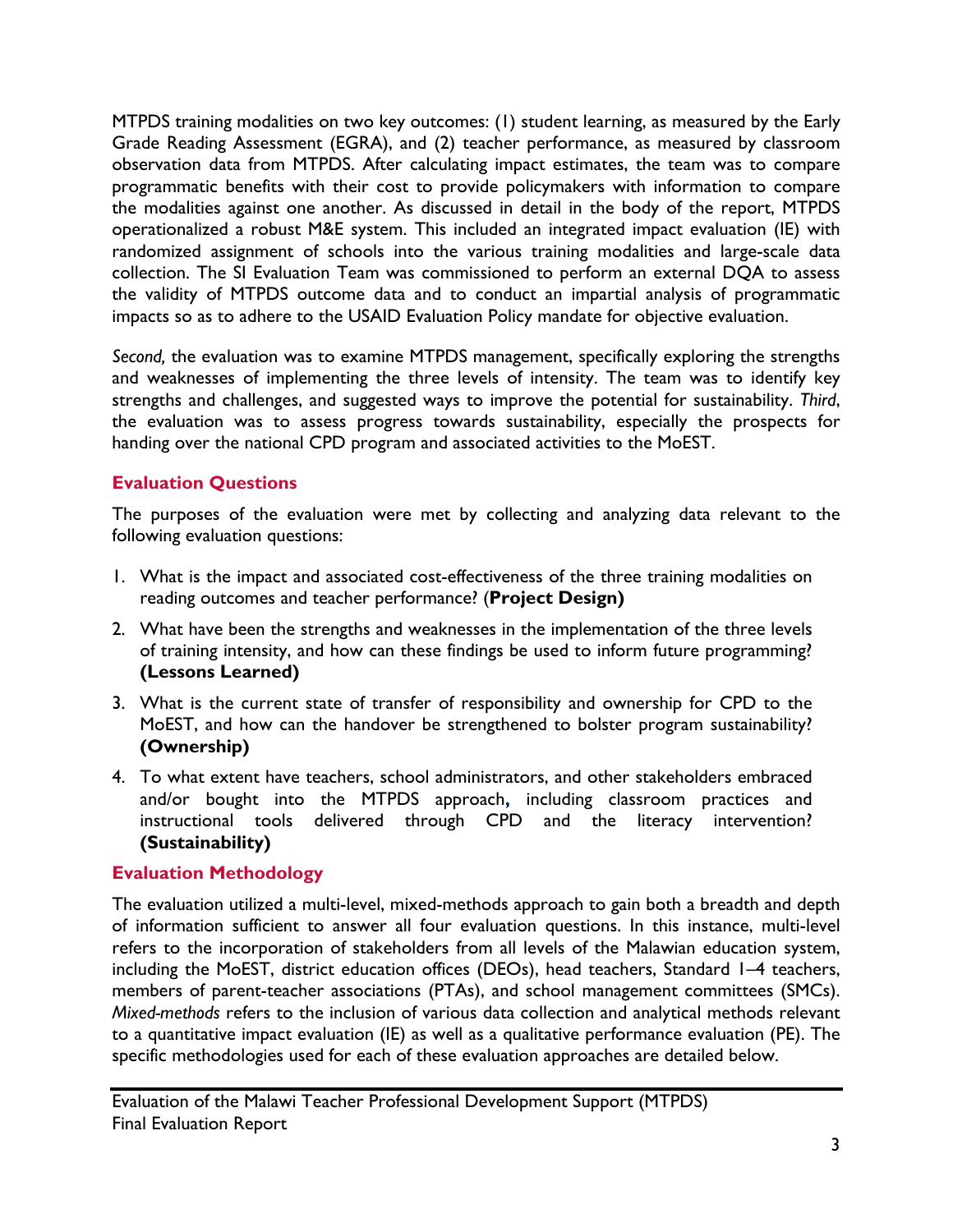# **IMPACT EVALUATION: QUESTION 1 (PROJECT DESIGN)**

Impact estimates were calculated solely on the basis of outcome data collected by MTPDS: EGRA and classroom observations datasets. However, before assessing the impact of the project's three treatment modalities, the evaluation conducted a data quality assessment (DQA) to determine the reliability of the underlying datasets. The DQA consisted of six phases designed to review the MTPDS data collection approach, from enumeration to data entry and analysis:

- 1. Review of sampling frames used to select schools and students in the program design;
- 2. Review the selection of control districts—Dedza and Mwanza;
- 3. Review of data collection instruments relevant to classroom observations;
- 4. Review of data collection protocols included in enumerator manuals for the EGRA and classroom observation activities;
- 5. Review quality of data entry, storage, and cleaning protocols for EGRA and classroom observations by spot-checking relevant databases; and
- 6. Spot checks to verify MTPDS data through key interviews with school administrators and teachers and verification of scripted lesson plans, readers, and coaching logs.

Lastly, financial data was used to calculate the cost-effectiveness estimates. The analytical methodology for the IE and cost-effectiveness components are described in detail in the body of Chapter I.

# **PERFORMANCE EVALUATION: QUESTIONS 2–4 (LESSONS LEARNED, OWNERSHIP, AND SUSTAINABILITY)**

The performance evaluation approach was comprised of three primary components: (1) Document Review, (2) Key Informant Interviews, and (3) field work. After completing a thorough document review, the team held an in-brief with USAID/Malawi and conducted Lilongwe-based KIIs with stakeholders from the Mission, MTPDS, and MoEST. Subsequently, the team pilot-tested all school-based instruments (classroom observation, teacher questionnaire, FGD, and KII scripts with head teachers and SMC/PTA members). Following a final revision of instruments the Team split into two groups and conducted visits to 24 schools in six districts. In each district, the Teams did the following:

- 1. Visited district (and where appropriate, divisional) education offices to interview Ministry and MTPDS staff
- 2. Visited schools to perform the following activities:
	- a. Collect basic school information
	- b. Conduct KIIs with head teachers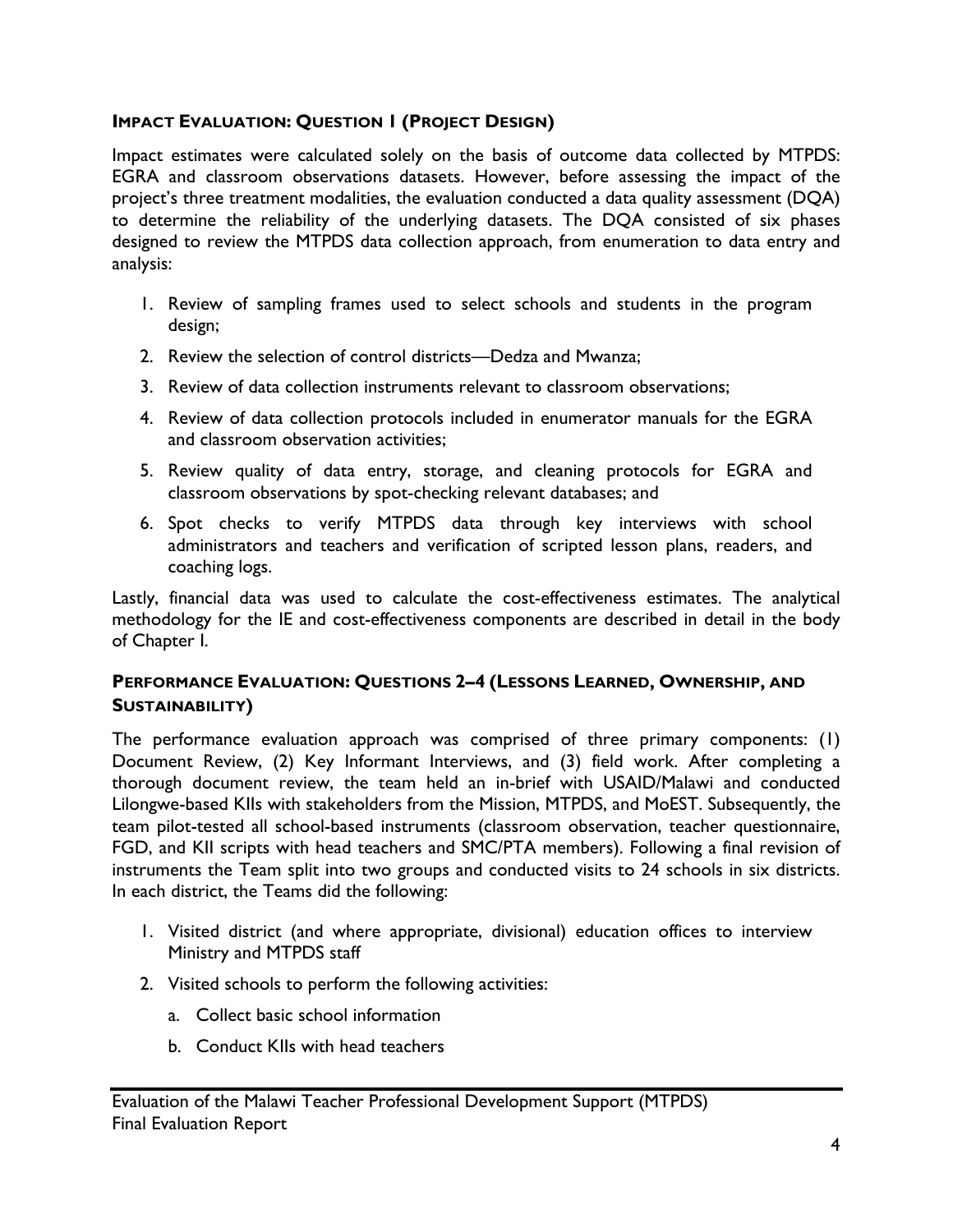- c. Conduct structured classroom observations with 1–2 Chichewa classes (in a few cases the teams observed English to explore the possibility of spillover effects). As part of the DQA, the Team used the MTPDS classroom observation form for a week. Once sufficient data on instrument performance was collected, the Team began using a custom tool better suited for evaluation purposes.
- d. Perform direct observations of MTPDS Implementation. The Teams observed whether MTPDS materials were available and/or being used as intended. This included spot checks of readers, lesson plans, and whether the extra hour was evident in the school timetable.
- e. Administer a custom teacher questionnaire with Standard 1–4 teachers
- f. Conduct FGDs with Standard 1–4 teachers
- g. Interview SMC/PTA chair(s) and, in a few instances, additional members

## **SAMPLING**

**Selection of districts:** On the basis of evaluation purpose and budget, the Evaluation Team visited six districts, stratified on four key variables: treatment intensity, baseline performance, geography, and language. Two districts were selected for each treatment level, at least one district represented each of the three regions, and two districts had schools where Chichewa was not the dominant language. Lastly, the Team included schools from the highest-performing (Central East) and lowest-performing (Central West) divisions.<sup>8</sup> The sampled districts and their divisions were:

- **Level 1** 
	- o *Dedza*—Central West Education Division (CWED)
	- o *Nkhata Bay (non-Chichewa)*—Northern Education Division (NED)
- **Level 2** 
	- o *Blantyre Rural*—Southwest Education Division (SWED)
	- o *Mzimba North* (non-Chichewa)—Northern Education Division (NED)
- **Level 3**

 $\overline{a}$ 

o *Salima* and *Ntchisi*—both of the Central East Education Division (CEED)

**Selection of schools:** Each sub-team sampled four schools within each district, for a total of 24 schools. The schools were selected on the basis of a stratified, purposive sampling approach that utilized the 2011 Education Management and Information System (EMIS) database. Within each district, four schools were selected to fit three strata: one school represented resourcerich schools, one represented resource-constrained schools, and two were selected such that they represented an average resource base and were proximate to one another. This approach

<sup>&</sup>lt;sup>8</sup> Data was derived from a review of multiple sources of MTPDS baseline data, including EGRA, Classroom Observation, and teacher questionnaires.

Evaluation of the Malawi Teacher Professional Development Support (MTPDS) Final Evaluation Report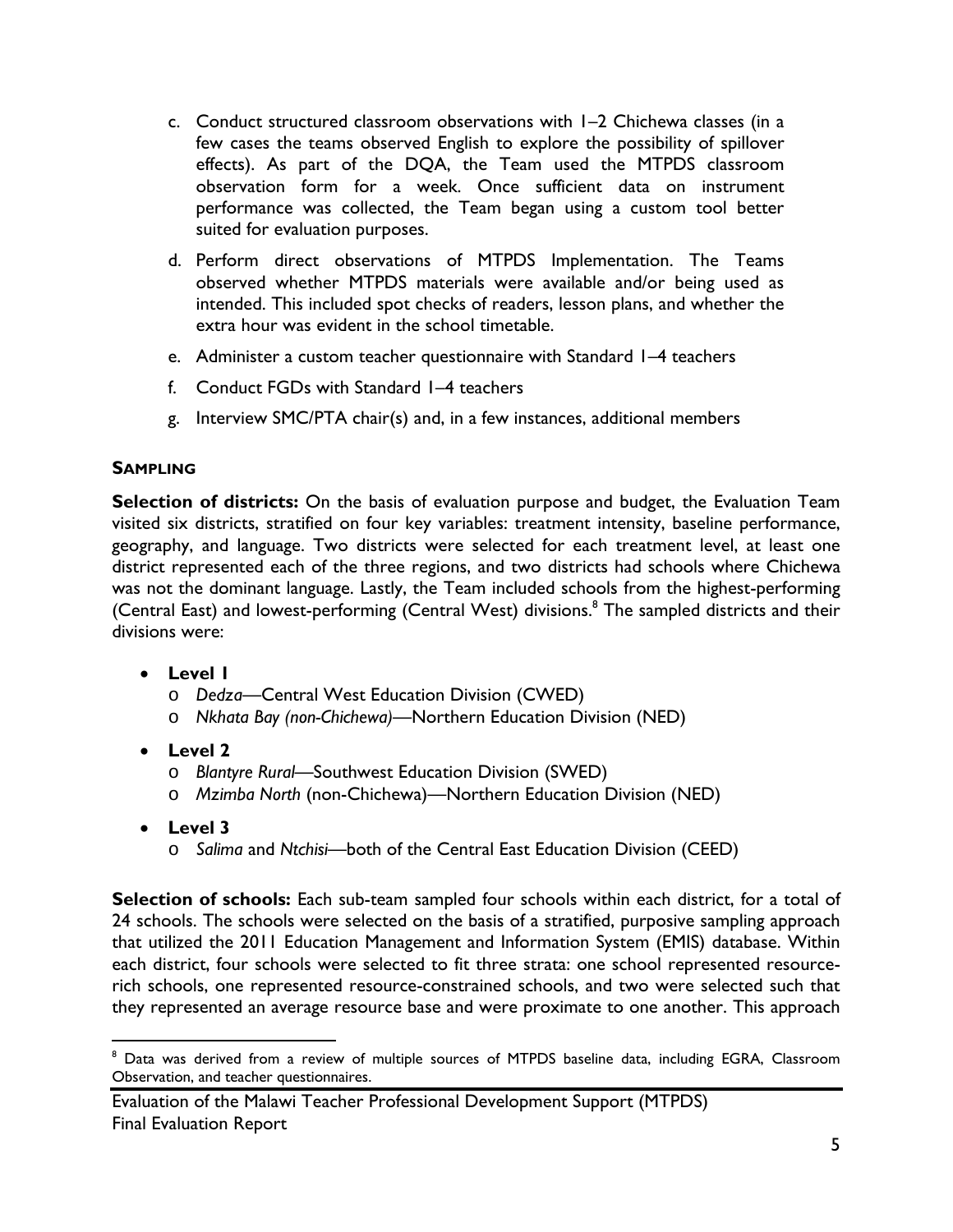allowed the team to survey schools covering a broad range of affluence while also ensuring that four schools could be visited in each three-day site visit period. The final list of schools can be found in Annex 2.

## **EVALUATION TEAM**

The Evaluation Team consisted of a select group of education and evaluation specialists with balanced expertise across subject matter, evaluation methodology, and local research context. The team composition included two local Malawians and two expatriates, with local personnel accounting for over 50% of total level of effort. Team members were:

- **Dr. Thomas Tilson** (Evaluation Team Leader) has over 40 years of educational programming, team leadership, and evaluation experience throughout Africa. Dr. Tilson is deeply knowledgeable about the educational, economic and political context in Malawi.
- **Dr. Augustine Kamlongera** (Deputy Team Leader) is an experienced team leader with 29 years of experience in educational development, monitoring and evaluation, and implementation of primary education projects in Malawi.
- **Dr. Dorothy Nampota** (Educational Research Specialist) has over 20 years of leadership and research experience in the Malawian education sector.
- **Mr. Mateusz Pucilowski** (Education Evaluation Specialist) is an evaluation methodologist with experience designing and implementing impact and performance evaluations of education programming.

In addition to the four core team members, two USAID/Malawi staff shadowed the Evaluation Team during fieldwork and intermittently participated in the data collection. The staff members were Mr. Chikondi Maleta and Mr. Chimwemwe Chitsulo.

# **FINDINGS, CONCLUSIONS, & RECOMMENDATIONS**

This section of the report presents key findings, conclusions, and recommendations separated by evaluation question: (1) Project Design; (2) Sustainability; (3) Ownership; and (4) Lessons Learned. Given substantive methodological differences, this report analyzes literacy and teacher performance outcomes separately under the section for Project Design. Both sections contain a brief introduction, a data quality assessment (DQA), and a quantitative impact analysis that presents findings and conclusions. These analyses are then triangulated and further explained through primary teacher questionnaire data collected by the Evaluation Team.

Project Design is followed by performance evaluations of the three remaining evaluation questions. These sections begin as a second volume to the report.

# **I. IMPACT EVALUATION**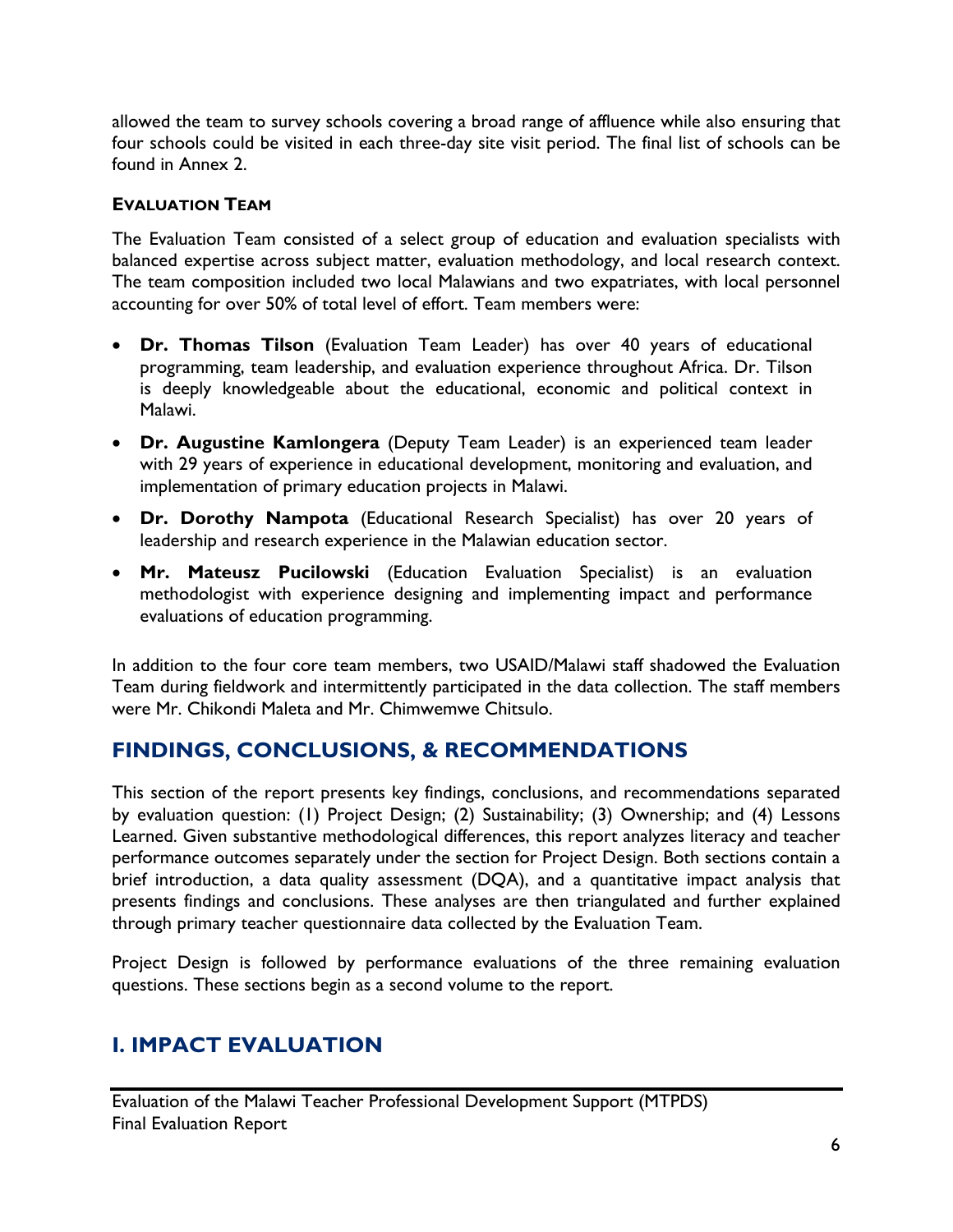This chapter of the report presents key findings, conclusions, and recommendations for Evaluation Question 1: Project Design. Before presenting analysis, the section presents relevant background information as well as a condensed discussion of IE limitations to this evaluation. Literacy and teacher performance outcomes are then presented separately, with the respective sections containing a brief introduction, data quality assessment (DQA), and quantitative impact analysis. These analyses are then triangulated and further explained through primary teacher questionnaire data collected by the Evaluation Team.

# **Background**

<u>.</u>

In addition to implementing a complex, multi-component program on a national scale, MTPDS incorporated a robust monitoring and evaluation system. The centerpiece of this system was multiple large-scale data collection efforts.<sup>9</sup> MTPDS intended for this data to meet twin goals: to track performance against targets and to estimate programmatic impact. To facilitate the latter goal, the program tracked changes in literacy scores for a subset of randomly selected schools in each of the three treatment modalities. MTPDS was, however, first and foremost a development intervention, not a research project. As such, programmatic design required the IE to make two methodological concessions: (1) due to MTPDS mandate to provide support to all schools in Malawi, the IE could not compare treatment units against a true, non-recipient control group, and (2) due to the fact that not a single district received all three treatment modalities, the IE could not compare the full range of treatment intensities within the same context. In light of these limitations MTPDS designed a hybrid IE that compared Level 3 and Level 2 schools from one set of districts with Level 1 schools in another set of districts.

Salima and Ntchisi districts were purposively selected to participate in the high-intensity intervention.<sup>10</sup> Within each of these districts, MTPDS used the 2009 EMIS database as a sampling frame from which schools were randomly assigned into two levels of intensity: eight schools each were selected for Level 3 and Level 2 treatments.<sup>11</sup> As there were no Level 1 schools within these districts, the program selected the neighboring districts of Dedza and Mwanza as a basis of comparison. These districts were selected by MTPDS on the basis of demographic comparability as well as the relative absence of other literacy interventions. MTPDS randomly selected eight schools in each of these "control" districts, for a total of 16 control schools. Within each of these schools program staff surveyed a random sample of Standard 2 students using the Early Grade Reading Assessment (EGRA). The baseline was conducted before program implementation (November 2010), while the endline occurred two years later (November 2012).

While outside the scope of the MTPDS IE, the evaluation SOW mandated an impact evaluation for a second key outcome: teacher performance. This measure was captured by MTPDS

<sup>9</sup> Three rounds of classroom observation, three rounds of national EGRA, and two rounds of literacy interventionspecific EGRA.

<sup>&</sup>lt;sup>10</sup> The decision to target Salima and Ntchisi with the intensive reading intervention largely stems from a previous program activity that involved support for complementary basic education. This result area was removed in a contract modification, but work had already begun in the two districts.<br><sup>11</sup> Due to the loss of the MTPDS M&E specialist, the specific randomization methodology is unknown.

Evaluation of the Malawi Teacher Professional Development Support (MTPDS) Final Evaluation Report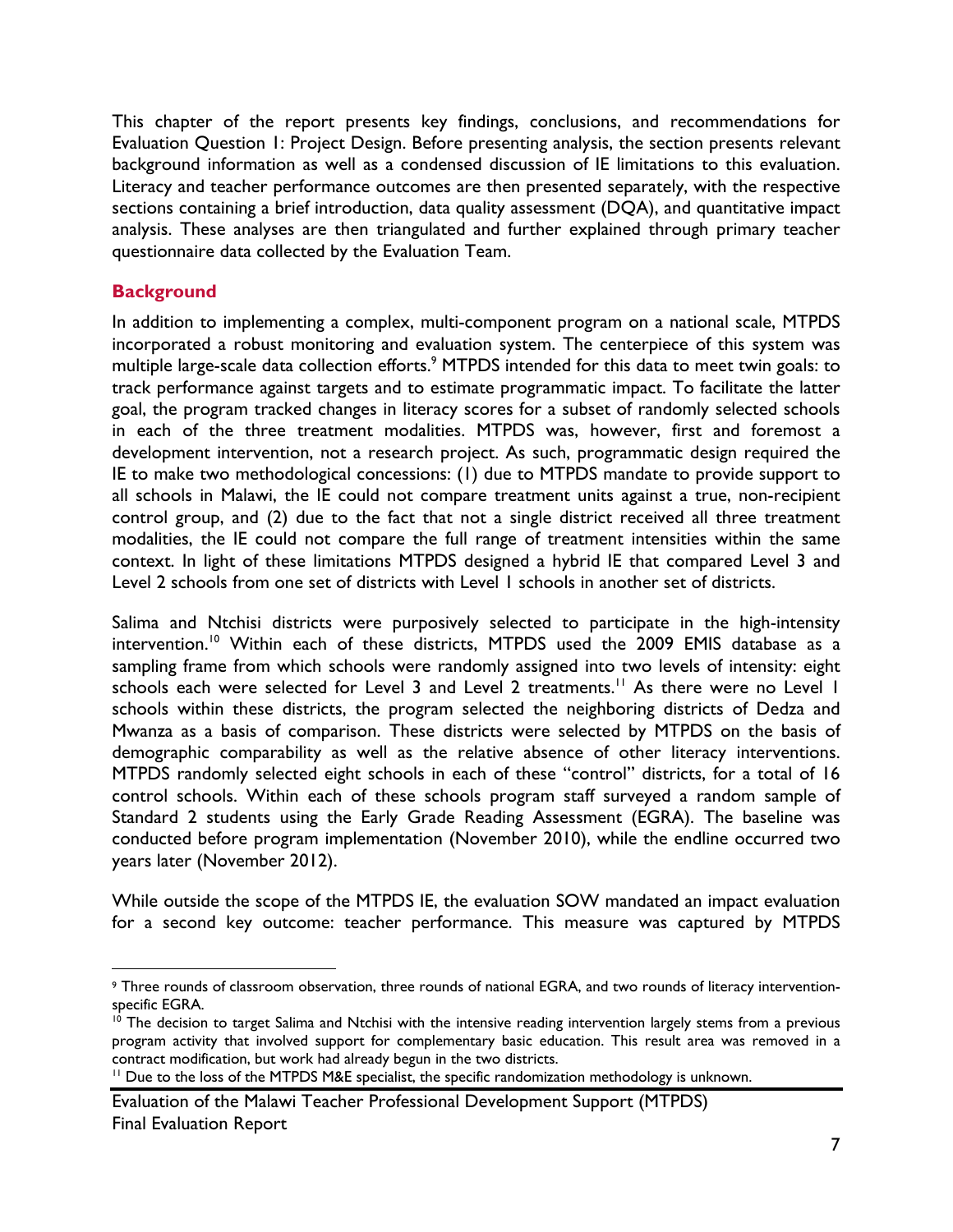through a classroom observation tool customized for the project and implemented in 2010, 2011, and 2012, with teachers in all three treatment intensities.

# Limitations<sup>12</sup>

<u>.</u>

**Lack of Control Group:** The ability of an IE to attribute changes to a program is directly dependent on its ability to estimate the program counterfactual, or what would have happened had the program not been implemented. Given the lack of a true control group in the MTPDS IE (i.e. Level 1 schools in Salima and Ntchisi), the evaluation does not allow for definitive measurement of the true impact of the three treatment intensities. However, given the limited nature of Level 1 support, CDP-only schools were used as a basis of comparison against which to gauge the impact of the literacy intervention. $13$ 

**Selection Bias:** Comparisons between the three treatment modalities are valid to the extent that the underlying characteristics of the sampled groups were the same at the time the program was introduced. While the IE design followed methodological best practices in randomly assigning schools in literacy intervention districts into either Level 2 or 3, comparison with schools in Level I districts introduces potential selection bias. Given implementation constraints, MTPDS selected the Level 1 schools in as rigorous a manner as was possible. Regardless, baseline differences between the high-intensity (Level 2 and 3) and low-intensity (Level 1) districts call into question the validity of the comparison, as compared to standards of IE research.

**Coaching Spillovers:** Whereas MTPDS originally intended to compare three discrete treatment levels, the practical distinction between Level 2 and Level 3 disappeared in the course of program implementation. The sole aspect differentiating these two levels, coaching, became integrated within both levels as PEAs and MTPDS staff provided coaching support to Level 2 schools. This finding was corroborated by primary data collection in the course of site visits and correspondence with the lead MTPDS EGRA data analyst who wrote,

…*the original design of the RCT intended to differentiate between two levels of intensity of coaching visits; however, in practice, coaches—both MTPDS coaches and government PEAs visited schools both within and outside of their group.* 

The result of this spillover of coaching into Level 2 schools limits the utility of comparison between the two high-intensity treatments (Levels 2 and 3). In fact, MTPDS merged EGRA

 $12$  The following limitations are relevant to the fact that much of the quality of the IE is dependent on the quality of the MTPDS design and availability. While MTPDS was never originally designed to be a "research project" that follows strict statistical and project design techniques (as with an RCT), the Evaluation Team did follow standard guidelines in implementing an impact evaluation (i.e. USAID Evaluation Policy).

<sup>&</sup>lt;sup>13</sup> According both to the Mission and MTPDS, Level 1 beneficiaries only received three of the four trainings before endline data collection was undertaken. Additionally, the first two modules focused primarily on establishing a national CPD structure that could be transferred to MoEST for continued usage after program completion. As such, Level 1 teachers only received one true literacy module, or two days of training over the three year program. While even this modest amount of support violates a pure estimate of the counterfactual, the corresponding lack of impact supports usage of this group as a control.

Evaluation of the Malawi Teacher Professional Development Support (MTPDS) Final Evaluation Report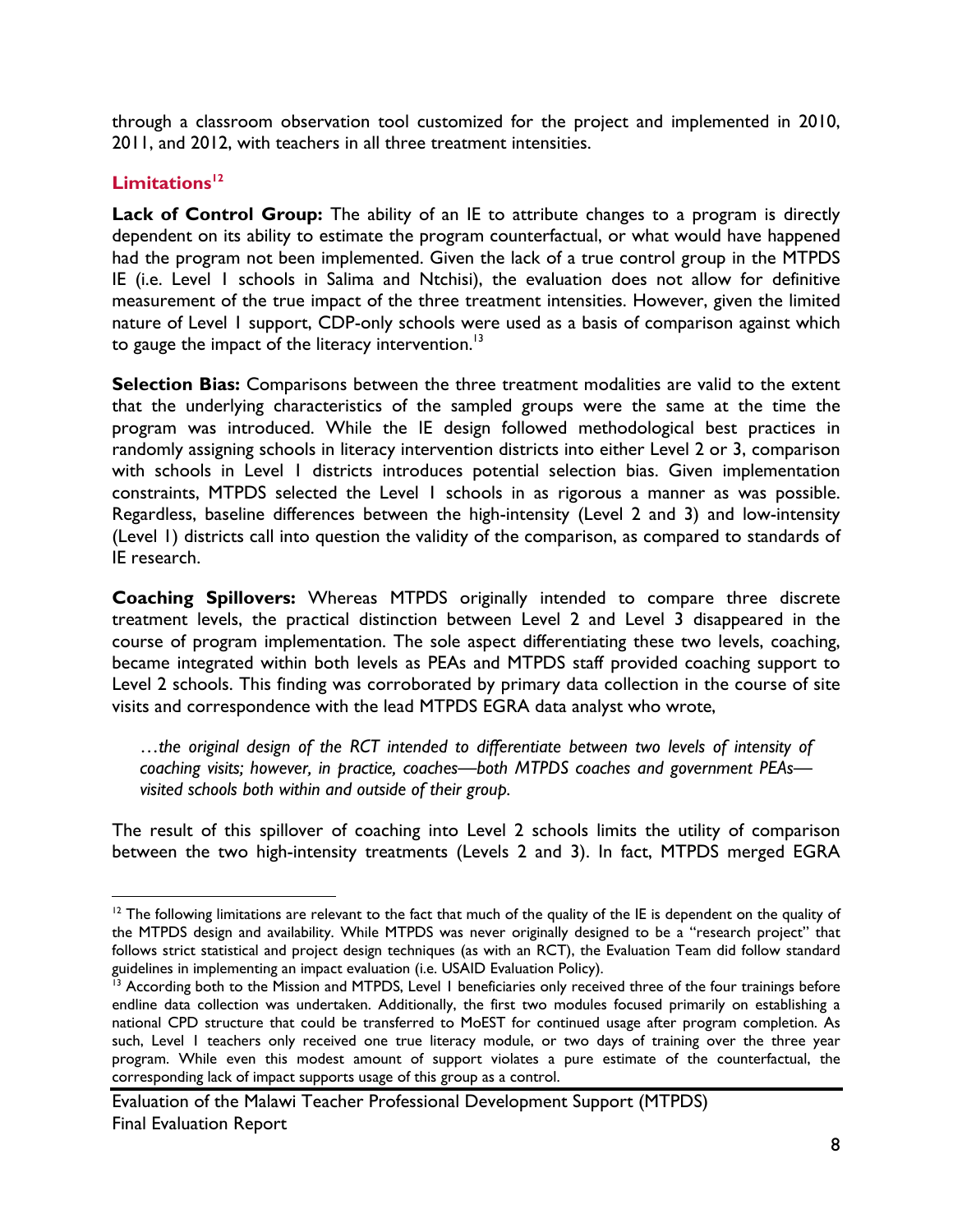observations from the two high-intensity groups, obviating the ability to quantitatively distinguish between the two levels. As a result, the only comparison of EGRA data is for Levels 1 and 3.

# **Literacy**

MTPDS used a customized version of the Early Grade Reading Assessment (EGRA) to measure changes in literacy competencies. For the express purpose of the integrated IE, MTPDS collected two rounds of data (2010 baseline and 2012 endline) consisting of a total of 3,000 randomly selected learners from 150 schools.<sup>14</sup> Enumerator teams randomly selected 20 students at each school ensuring that the following criteria were met: ten boys, ten girls, ten Standard 2, ten Standard 4. The Evaluation Team received from MTPDS cleaned EGRA datasets with a built-in, multi-stage weighting framework.

## **DATA QUALITY ASSESSMENT**

## *Instrumentation*

MTPDS spent considerable time and resources contextualizing the internationally field-tested EGRA instrument to the Malawian context.<sup>15</sup> EGRA is a 15-minute oral test intended to measure foundation literacy skills, including phonemic awareness, reading and listening comprehension, and letter/syllable identification. The program conducted a comprehensive adaptation workshop that included participation from an international EGRA expert, MTPDS staff, the Malawi Institute for Education (MIE), the Centre for Language Study, the Malawi National Exam Board, and MoEST. Following this workshop, the instrument was piloted in two rounds of increasing size. The format and content of the EGRA tool used at each data collection phase remained consistent and user-friendly: instructions for enumerators were clear and consistent with experiences in other countries. Literacy skills measured in the EGRA were directly aligned with MTPDS training strategies.

## *Enumeration*

While the instrument was developed in a rigorous manner, MTPDS introduced potential instrumentation bias in the course of data collection by modifying the composition of data collection teams between the two rounds. Baseline data was collected by teams of respondents to job ads posted by the program, while endline data was collected by teams of PEAs. During the latter round, MTPDS intended for PEAs to enumerate exclusively in zones for which they were not personally responsible. However, the Evaluation Team found evidence of PEAs collecting data from their own zones during KIIs with Lilongwe-based program staff, a fact that was later confirmed in discussions with PEAs in the field. Having MoEST personnel simultaneously responsible for collecting data from and overseeing schools is a concern from the perspective of data validity. This bias is all the more acute when Ministry personnel enumerate in their own zones, where they may have an incentive to misrepresent information.

 $\overline{a}$ <sup>14</sup> MTPDS also implemented a parallel EGRA data collection effort designed to provide nationally representative measures of literacy performance. This evaluation utilized the literacy intervention dataset in analysis, as (in keeping with its stated purpose) it utilized a much more robust sampling strategy,<br><sup>15</sup> http://www.rti.org/page.cfm?nav=528&objectid=E60C72B1-6190-49EF-918317C0BB7E464D

Evaluation of the Malawi Teacher Professional Development Support (MTPDS) Final Evaluation Report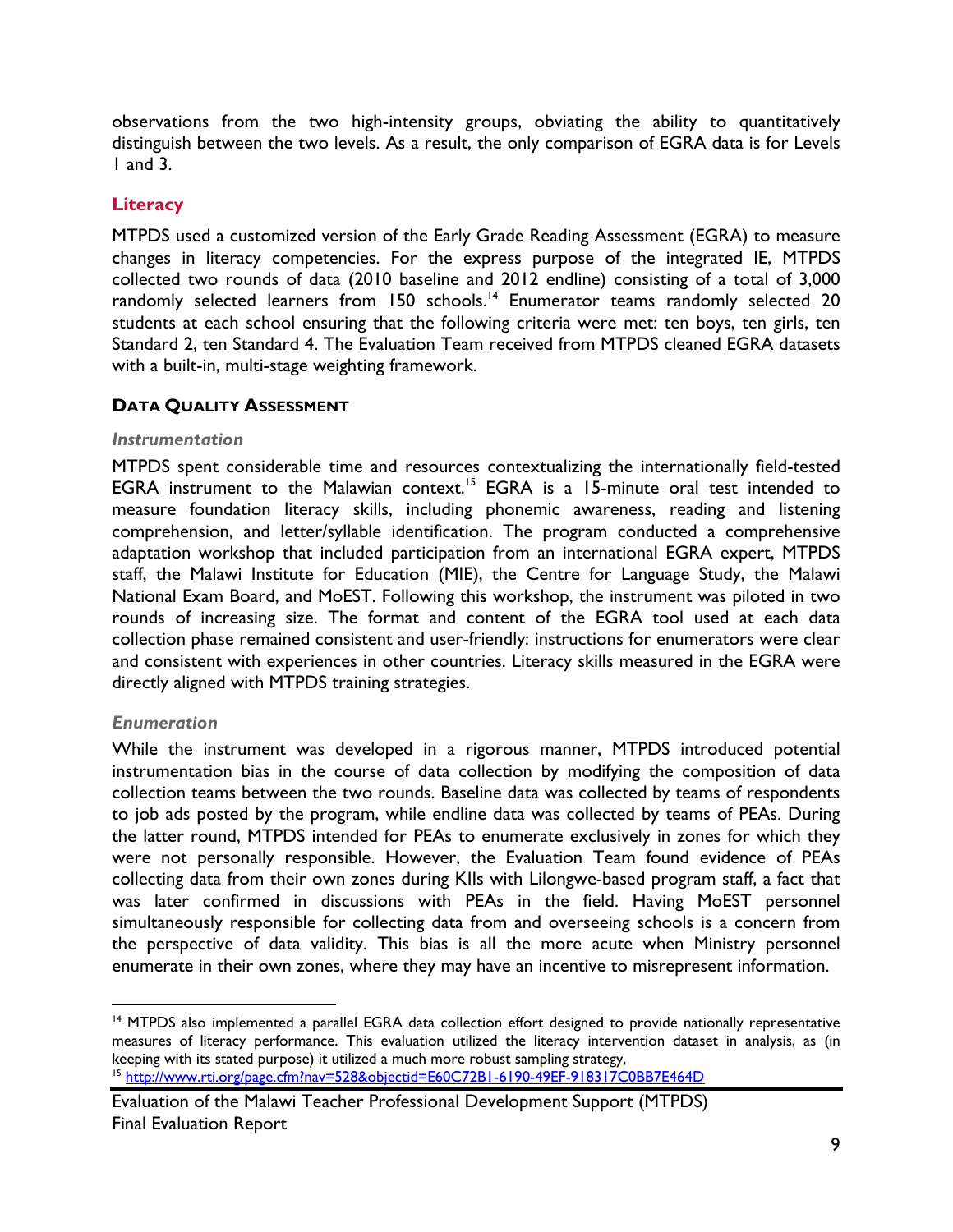## *Data entry*

In addition to the way enumeration was structured, the Evaluation Team found a number of data integrity issues from a limited comparison of paper surveys and the corresponding electronic databases. The team randomly selected ten paper surveys from two binders storing EGRA data at the MTPDS office (five from the 2010 round, five from the 2011 round). One of the five 2010 surveys recorded a significant error in data entry (incorrectly scoring a Letter Naming category 2 instead of 4), one of the five 2011 surveys consistently over-reported reading sections (marking as "correct" items that were either "incorrect" or left blank), and there were four instances of over-reporting in the remaining 2011 surveys. As validated by MTPDS staff, the total error rate for the 1,041 data elements was 4.8% (3.3% for those items MTPDS consider having a "major" influence on impact evaluation results).<sup>16</sup> Given the small sample size, it is not possible to gauge the extent to which these data entry issues were representative of the EGRA datasets in the aggregate. However, after the findings were corroborated by an independent review by MTPDS staff, it is reasonable to assert that low-level data entry errors were pervasive. In order to strengthen the enumeration and data entry process, MTPDS introduced the use of electronic data collection via tablet computers and "Tangerine" assessment software during the second round of data collection. It is safe to say that the utilization of electronic data collection and entry, particularly using this field-tested approach, greatly increased the accuracy of data.

## *Conclusions*

 $\overline{a}$ 

Whereas the EGRA instrument was designed and piloted in accordance with international best practices, data collection protocols may have introduced measurement bias. Specifically, the decision to utilize teams of PEA enumerators, while beneficial from the vantage point of capacity building, created the possibility of misreporting due to conflicting incentives on the part of MoEST personnel. 17 Regardless, the benefits of PEA enumeration significantly outweigh possible biases and continued engagement of MoEST personnel (e.g. PEAs, teachers, etc.) is essential for long-term sustainability of EGRA data collection. The only reason to dispossess MoEST of EGRA data collection responsibilities would be to adhere to the higher requirements for data integrity in future impact evaluations. In these instances the USAID Evaluation Policy (2011) requires that evaluation be conducted by objective and external parties.

DQAs performed by both the Evaluation Team and MTPDS identified a 5% data entry error rate, a figure 10 times higher than the commonly accepted limit for IEs.<sup>18</sup> An error rate of this magnitude means that, on average, one out of every 20 items was entered incorrectly. While this level of error presents significant data quality concerns, misreporting in the sample was found to be bidirectional (both over and underreporting performance). As such, there is some

<sup>&</sup>lt;sup>16</sup> In response to the Evaluation Team's DQA, MTPDS conducted an independent review of data with 18 randomly selected surveys. Error rates from this sample were very similar to those identified above: 5.1% total error rate, 3.7% "major" error rate.

<sup>&</sup>lt;sup>17</sup> Due to the fact that all EGRA data collection occurred before the evaluation team was contracted, it was not possible to gauge the extent to which PEA enumeration resulted in reporting bias.<br><sup>18</sup> Organizations such as Innovations for Poverty Action (IPA), the Abdul Latif Jameel Poverty Action Lab (J-PAL)

and Social Impact (SI) use 0.5% as the threshold for acceptable data entry error rates.

Evaluation of the Malawi Teacher Professional Development Support (MTPDS) Final Evaluation Report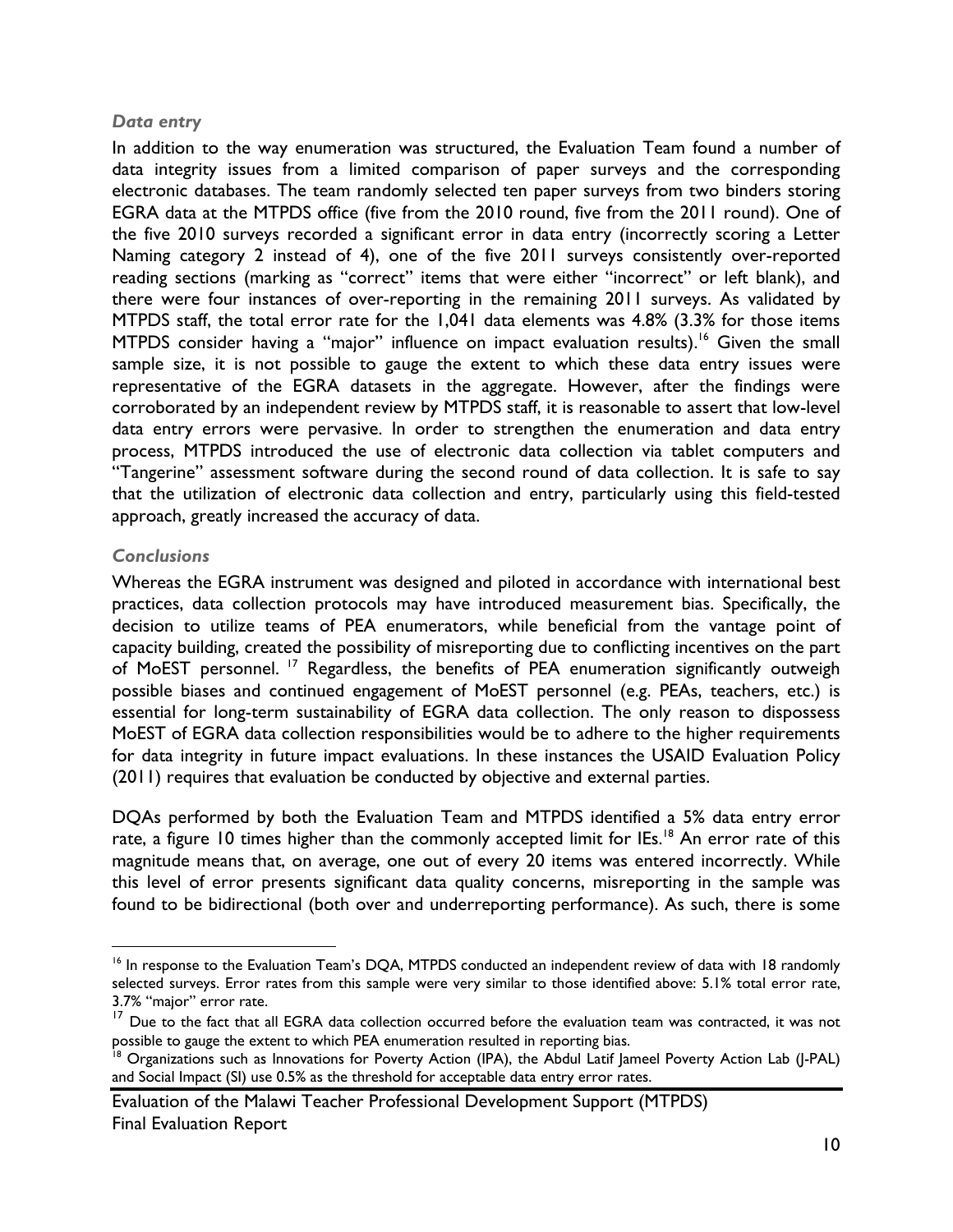evidence that data entry errors were random and not systematically biased. In subsequent rounds of data collection, it is highly likely that MTPDS significantly reduced these error rates due to utilization of electronic data collection methods. If EGRA data are to be utilized for substantive policy purposes, the aforementioned data quality concerns may warrant a more robust DQA.

# **Analysis of Impact**

Whereas the EGRA collects data on a large number of variables, this analysis prioritizes three measures that are indicative of literacy performance: number of letters read in one minute, number of words read in one minute, and number of reading comprehension questions answered correctly (maximum possible score  $=$  5/5) Additionally, to reflect the challenges of substantively improving literacy scores in a context where the majority of learners cannot read, analysis was performed on two complementary measures: zero scores and mean scores. Zero scores, or the proportion of respondents that did not register a single correct answer on a given survey question, are important to gauge literacy gains amongst the lowest-performing students. Mean scores, on the other hand, indicate total reading proficiency for an average learner. By focusing on changes at the threshold of literacy and on competencies of average students, the analysis can provide a more complete picture of programmatic effects. In reading the following analysis, it is important to note two facts. First, literacy gains affect the two measures in opposite directions: increases in the ability of students to read causes zero scores to drop and mean scores to rise. Second, as tasks become more difficult (e.g., reading words instead of letters), it is normal for scores to drop. This is to be expected, as the skills are cumulative.

# **BALANCE CHECKING**

 $\overline{a}$ 

Before exploring changes in outcomes, Level 1 and Level 3 schools were compared along key baseline characteristics to check for balance (Table 1).<sup>19</sup> Both groups exhibited similarity across basic literacy measures and a range of contextual variables ( $p > .05$ ). The only exceptions were the proportion of children who speak the same language at home and school, and the availability of printed materials at home.<sup>20</sup> Since access to print materials and familiarity with the language of instruction are important covariates of literacy outcomes, this imbalance raises the possibility that other factors besides the MTPDS interventions may account for differences in observed changes.

# **Table 1: Balance Checking of Key Variables at Baseline**<sup>21</sup>

| <b>Variable</b><br>Level 3<br><b>Level</b><br>Level of |
|--------------------------------------------------------|
|--------------------------------------------------------|

 $19$  The validity of any IE, and any subsequent causal assertions, rests on the comparability of evaluation groups: in this instance, Level 1 and 3. Specifically, for the purpose of difference-in-differences analysis, baseline comparability matters to the extent these characteristics affect differential changes over time.

 $20$  Children in Level 1 schools were, on average, 10% more likely than Level 3 children to speak the same language at home as in school. Similarly, Level 1 children were 10% more likely to have access to print materials outside of school than Level 3 children.

 $21$  Continuous variables were analyzed using two-tailed *t*-tests. Nominal variables were tested using chi<sup>2</sup>.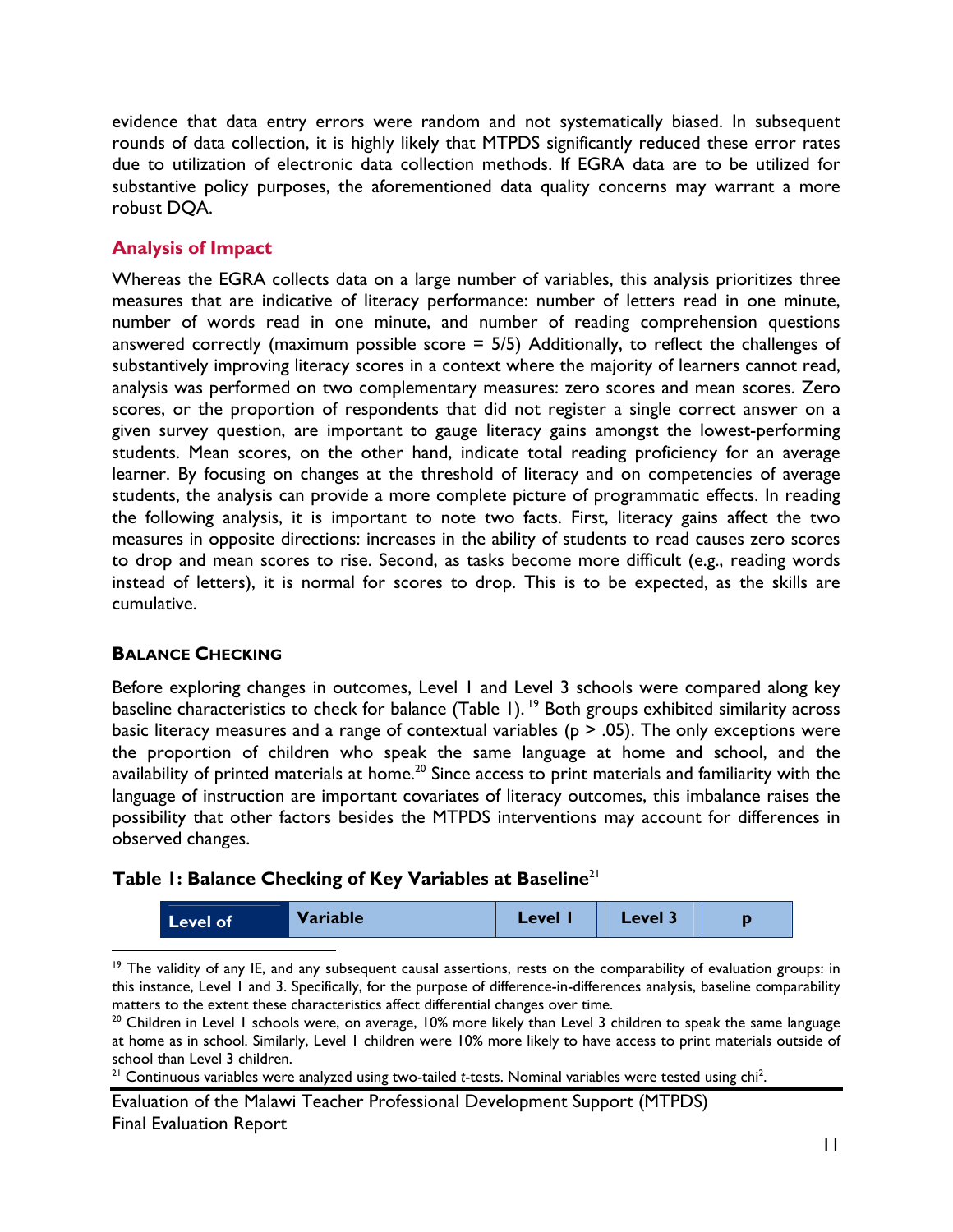| <b>Measurement</b> |                        |        |        |          |
|--------------------|------------------------|--------|--------|----------|
|                    | Letters per Minute     | 1.63   | 1.47   | 0.382    |
|                    | Syllables per Minute   | 0.56   | 0.51   | 0.799    |
| Continuous         | Words per Minute       | 0.38   | 0.21   | 0.302    |
|                    | Reading Comprehension  | 0.01   | 0.01   | 0.321    |
|                    | Age                    | 9.09   | 9.02   | 0.630    |
|                    | Grade Size             | 253.34 | 183.80 | 0.267    |
|                    | Gender (Female)        | 49.01  | 48.95  | 0.950    |
|                    | Teacher (Female)       | 75.12  | 57.35  | 0.335    |
|                    | Teacher (Trained)      | 98.63  | 98.25  | 0.891    |
|                    | Shift (Full Day)       | 86.07  | 90.19  | 0.809    |
| Nominal            | Language (Same)        | 97.07  | 87.30  | $0.020*$ |
|                    | Textbooks (Yes)        | 24.17  | 17.17  | 0.174    |
|                    | Printed Material (Yes) | 32.00  | 22.53  | $0.022*$ |
|                    | TV (Yes)               | 9.70   | 15.96  | 0.145    |
|                    | Bicycle (Yes)          | 71.26  | 68.90  | 0.695    |

# **ZERO SCORES**

At the time the program began (baseline), both groups recorded very low levels of literacy: across all 1,452 assessments, three quarters of respondents could not read a single letter, 95% could not read a single word, and only seven children could answer a single reading comprehension question (.005%). While the two groups had similarly high proportions of zero scores in the words per minute and reading comprehension measures, the Level 3 group had a significantly higher (11%) proportion of respondents who could not read a single letter.

From this low starting point, the two groups charted very different trajectories over the course of the two-year study period. As illustrated in Table 2, the high-intensity group improved substantially more than the low-intensity group across all three outcome measures. This result was especially pronounced with regard to the most fundamental aspect of reading: the proportion of children not able to read a single letter in a minute dropped by more than half (58%) in the Level 3 group. During the same time period, the proportion of students who could not read one letter increased by 5% in the low-intensity group. This puzzling finding is most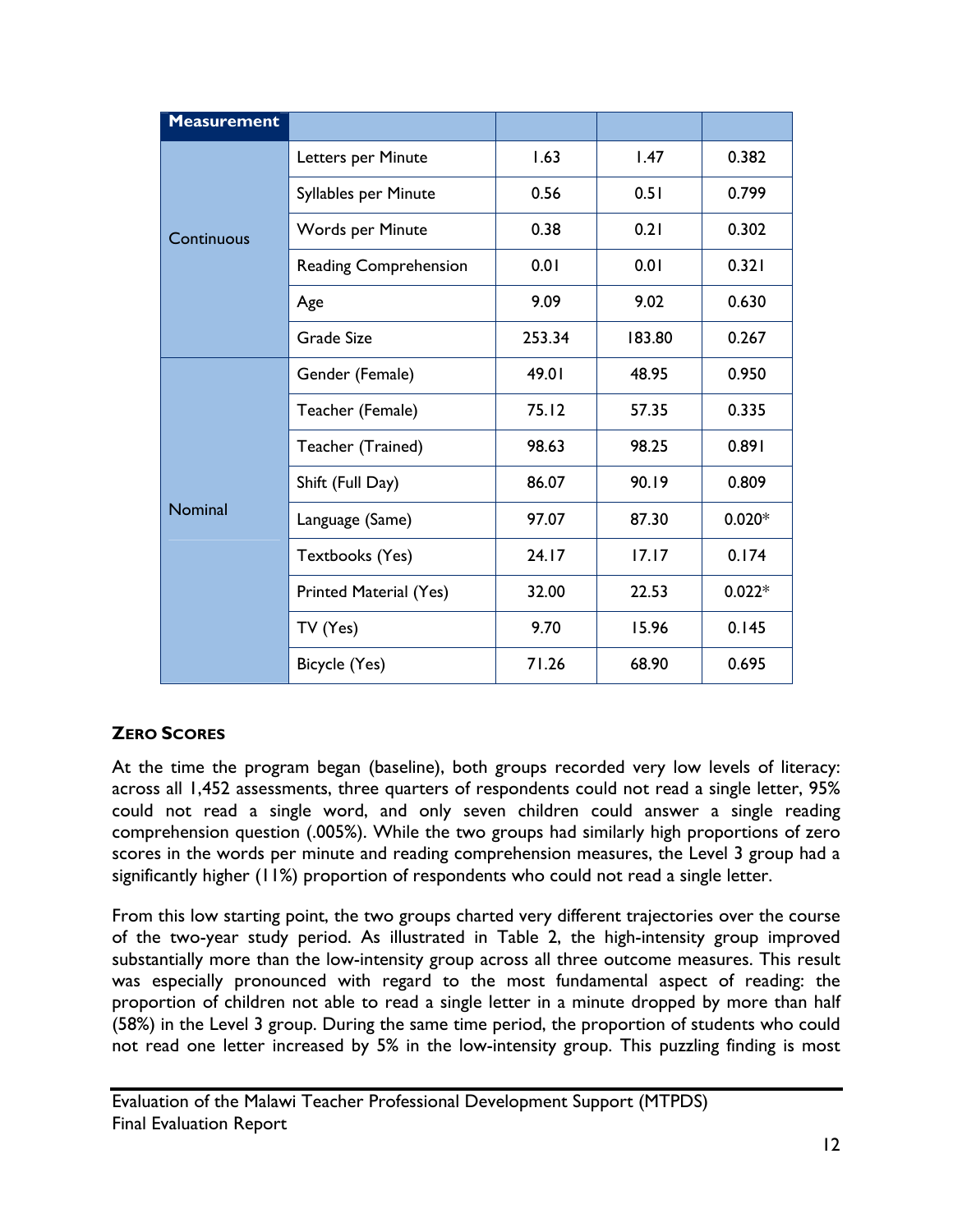likely an artifact of data collection and not an indication that literacy skills worsened in any substantive manner.

The story was similar for the words per minute and reading comprehension outcomes, on which the high-intensity group achieved zero-scores reductions of 45 and 28 percent, respectively. Level 1 schools marked negligible improvements for both of these measures, resulting in very low endline scores: among this group, almost no children could read a single word or answer a single reading comprehension question.

| <b>Variable</b>              | <b>Treatment</b> | <b>Baseline</b> | <b>Endline</b> | Change   | <b>Difference in</b><br><b>Differences</b> |  |
|------------------------------|------------------|-----------------|----------------|----------|--------------------------------------------|--|
| Letters per Minute           | Level I          | 67.73           | 72.31          | 4.58     | $-62.59$                                   |  |
|                              | Level 3          | 78.71           | 20.70          | $-58.01$ |                                            |  |
| <b>Words per Minute</b>      | Level I          | 95.80           | 94.64          | $-1.16$  | $-43.69$                                   |  |
|                              | Level 3          | 93.24           | 48.39          | $-44.85$ |                                            |  |
| <b>Reading Comprehension</b> | Level I          | 99.48           | 98.34          | $-1.14$  | $-26.67$                                   |  |
|                              | Level 3          | 99.16           | 71.35          | $-27.81$ |                                            |  |

**Table 2: Percent Zero Scores, by Treatment and Time** 

# **MEAN SCORES**

 $\overline{a}$ 

Findings were quite similar when focus was shifting to an analysis of the average student: baseline scores were very low for both groups and the Level 3 group significantly outperformed the Level 1 group across each of the three measures. Similar to the zero-score analysis, Level 3 improvements were the most dramatic in the ability to read letters (22% increase) and words (9% increase). Level 1 performance was substantially worse. While Table 3 shows slight improvements across all three outcomes, they were all within the margin of error.<sup>22</sup> The farthest-right column ("difference in differences") demonstrates that children in the highintensity group outperformed their peers by being able to read, on average, an additional 20 letters and nine words per minute.

| <b>Variable</b> |                | <b>Treatment</b> | <b>Baseline</b> | <b>Endline</b> | <b>Change</b> | Difference in<br><b>Differences</b> |
|-----------------|----------------|------------------|-----------------|----------------|---------------|-------------------------------------|
| Correct         | <b>Letters</b> | Level I          | l.63            | .54            | $-0.09$       | 20.14                               |

 $22$  The full tables, with floor and ceiling scores (upper and lower bounds), are presented in Annexes 3 and 4.

Evaluation of the Malawi Teacher Professional Development Support (MTPDS) Final Evaluation Report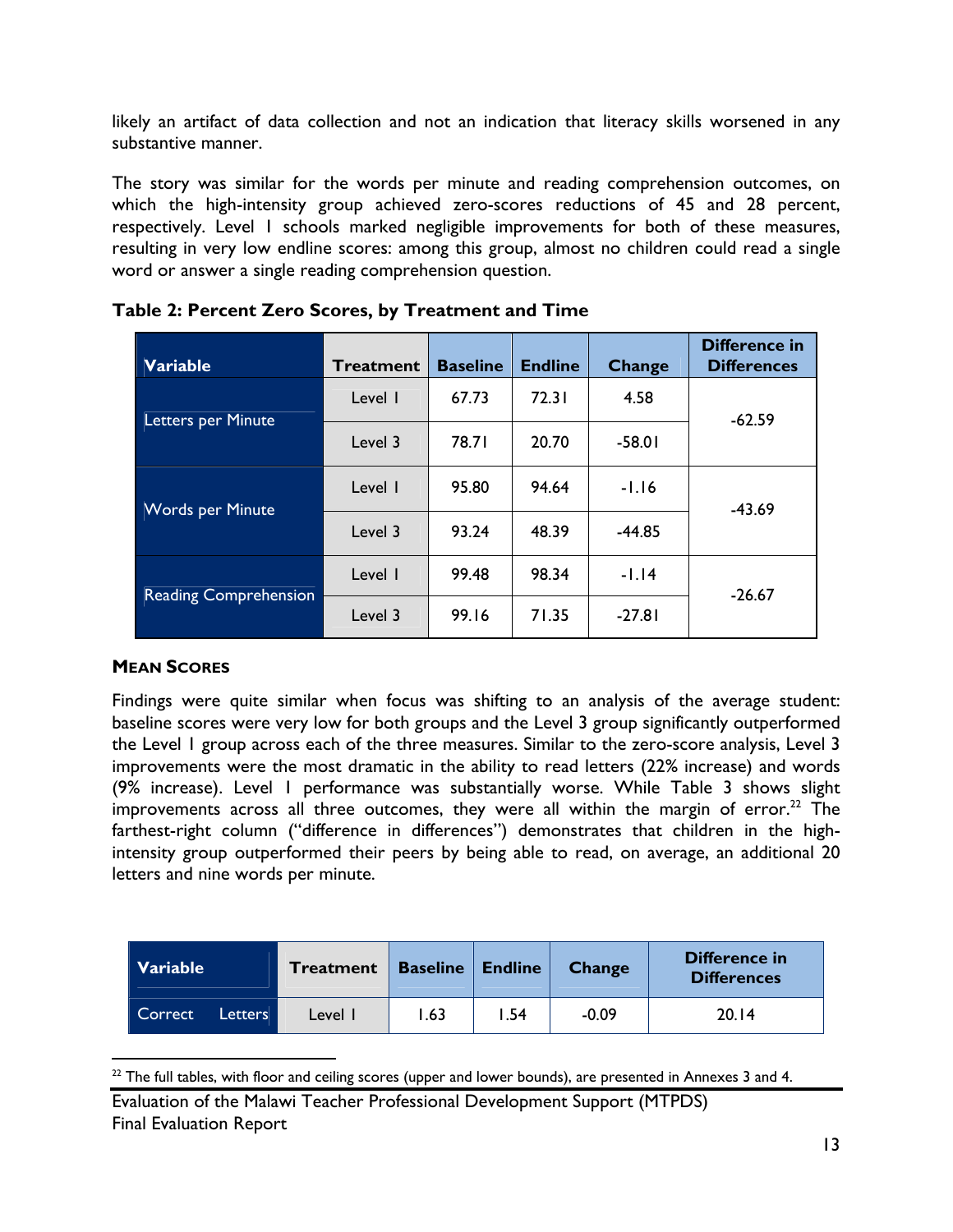| per Minute                     | Level 3 | 1.47 | 21.52 | 20.05   |      |
|--------------------------------|---------|------|-------|---------|------|
| Words<br>Correct<br>per Minute | Level I | 0.38 | 0.24  | $-0.14$ | 8.88 |
|                                | Level 3 | 0.21 | 8.95  | 8.74    |      |
| <b>Reading</b>                 | Level I | 0.01 | 0.02  | 0.01    | 0.55 |
| Comprehension                  | Level 3 | 0.01 | 0.57  | 0.56    |      |

**Table 3: Difference in Differences of Key Literacy Mean Scores, by Treatment** 

The differences in literacy outcomes between the two groups are illustrated in two ways below. Figures 1 and 2 demonstrate the distribution of mean scores for the two groups at baseline and endline, respectively. Given low scores and modest gains on the reading comprehension measure, only letters/minute and words/minute outcomes are presented. Figure 1 demonstrates that the two groups started with similarly low scores, while Figure 2 illustrates notable progress by students in Level 3 and a lack of progress by those students in Level  $1.^{23}$ 

Figures 3 through 5 demonstrate changes for the two groups between baseline (0) and endline (1). Each figure illustrates both the percent change for zero scores (decrease is positive) and the change in mean value of correct responses (increase is positive). These graphs further reiterate the finding that Level 3 students consistently outperformed Level 1 students in both zero-score and mean-score measures. We see, once again, how the rate of improvement decreased as the tasks became more difficult.

# **Figures 1 and 2: Reading Skills at Baseline and Endline**

1

 $23$  The solid boxes represent the middle half of scores (25-75%), the black line within the box denotes the median score (value for which half of respondents scored higher and half scored lower), the line extending from the box represents the upper quartile (highest score), while the dots are outliers (1.5 times the upper quartile).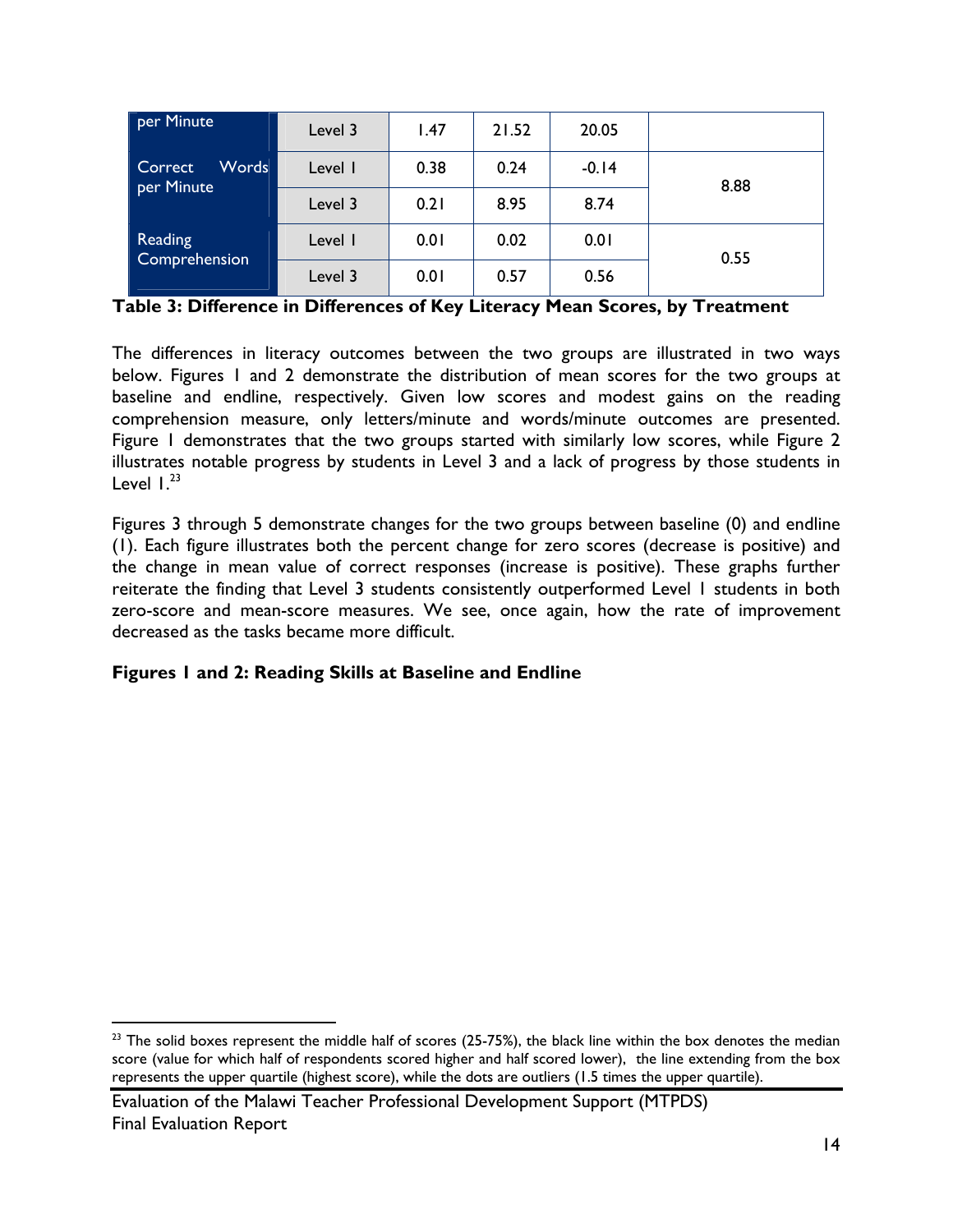

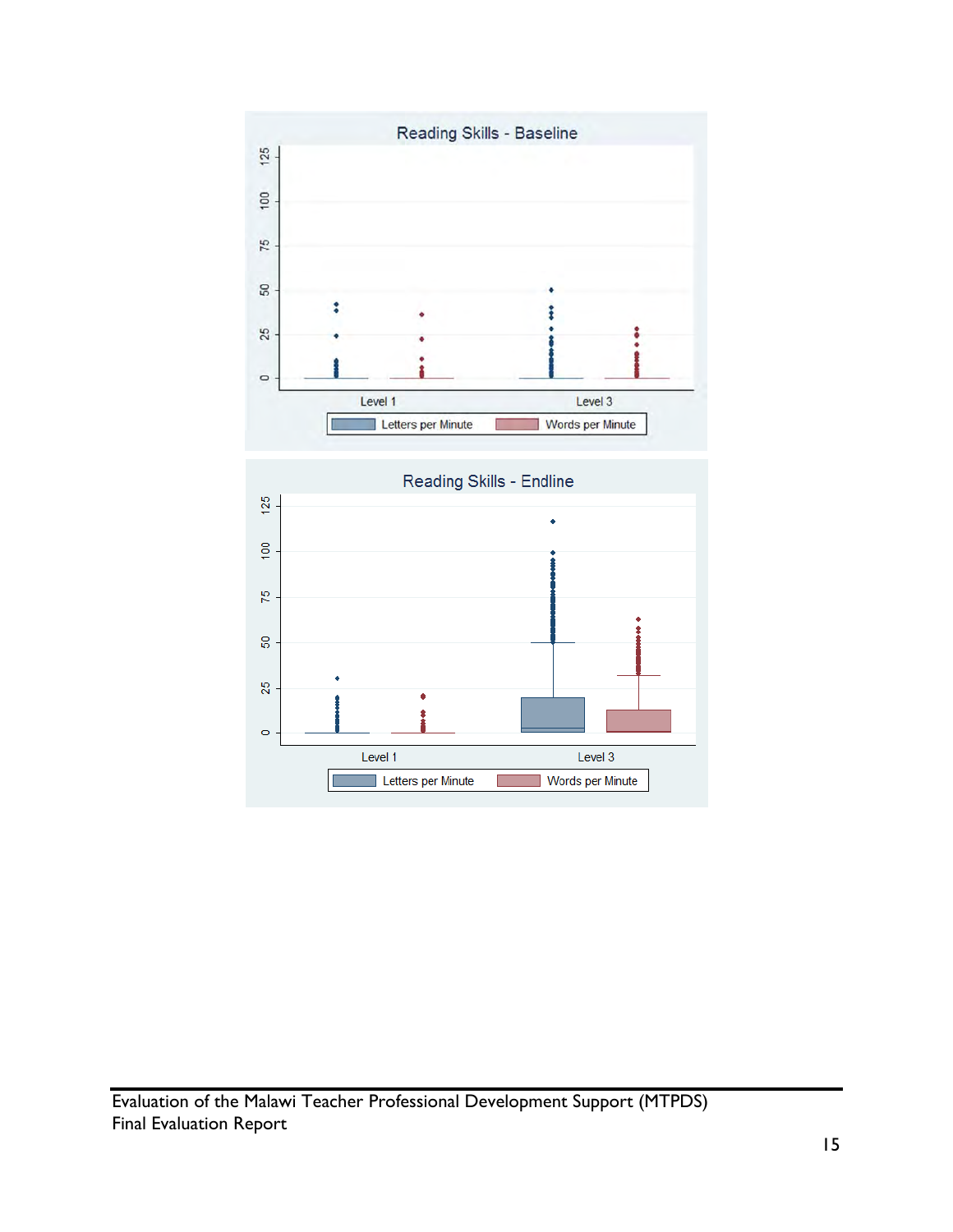

**(Change in Zero and Mean Scores) (Change in Zero and Mean Scores) (Change in Zero and Mean Scores)** 

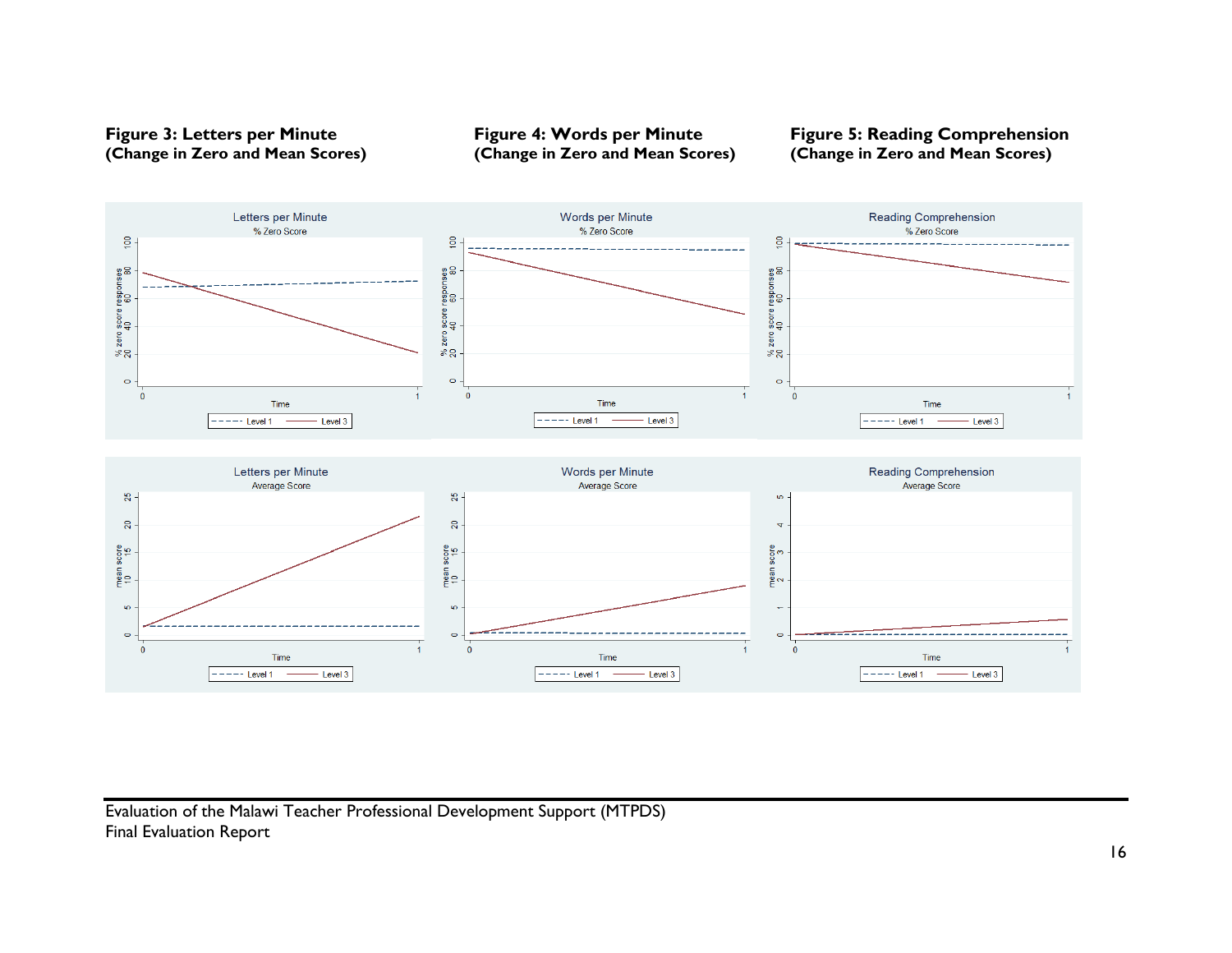#### **GENDER DISAGGREGATION**

 $\overline{a}$ 

Whereas the preceding analysis established general trends between the two groups, this section presents disaggregated findings differentiating the experiences of male and female children (see Table 4 & 5). Across all three literacy outcomes, girls were more likely to have zero scores at baseline than boys. This was particularly acute with regard to the letters per minute measure, on which boys outperformed girls by 10% in Level 1 and 4% in Level 3.

Changes in literacy outcomes in the high-intensity group were similar for both genders, with girl students slightly outperforming boy students in the letter/minute zero-score measure. The picture for Level 1 children was very different. Whereas the proportion of girls unable to read any letters did not change substantively, boys recorded a 9% increase in the proportion of zero scores, suggesting a sizable drop in the literacy outcome. While it is tempting to attribute this decline in basic literacy skills to participation in the low-intensity program (i.e. a negative impact), it is important to keep in mind the lack of a true control group. There are compelling reasons supporting the notion that national literacy scores would have declined over this time period, $24$  and it could very well be the case that participation in the Level 1 treatment reduced the rate of decline. Unfortunately, without a clean comparison with this counterfactual scenario it is not possible to definitively attribute causality. Regardless of the reason, basic literacy among Level 1 boys declined over the course of the study.

Looking at the far-right column in Table 3 (difference in differences), it is clear that Level 3 children consistently and substantially outperformed their peers in Level 1 schools. The largest recorded difference between the two groups was for male students in the letters/minute measure, on which the high-intensity group improved by an average of 65% more than the low-intensity group. The endline results for the two genders were, on balance, much more similar than at baseline. This was especially apparent for the letters/minute measure, although this result was partly driven by the adverse changes experienced by Level 1 boys.

 $24$  School enrollment has been increasing at an annualized rate of 3% without a corresponding increase in the availability of school block or trained teachers. Additionally, it has been argued that the detrimental effects of the whole-word PCAR materials were cumulative. In other words, the longer the material was implemented, the worse students would do.

Evaluation of the Malawi Teacher Professional Development Support (MTPDS) Final Evaluation Report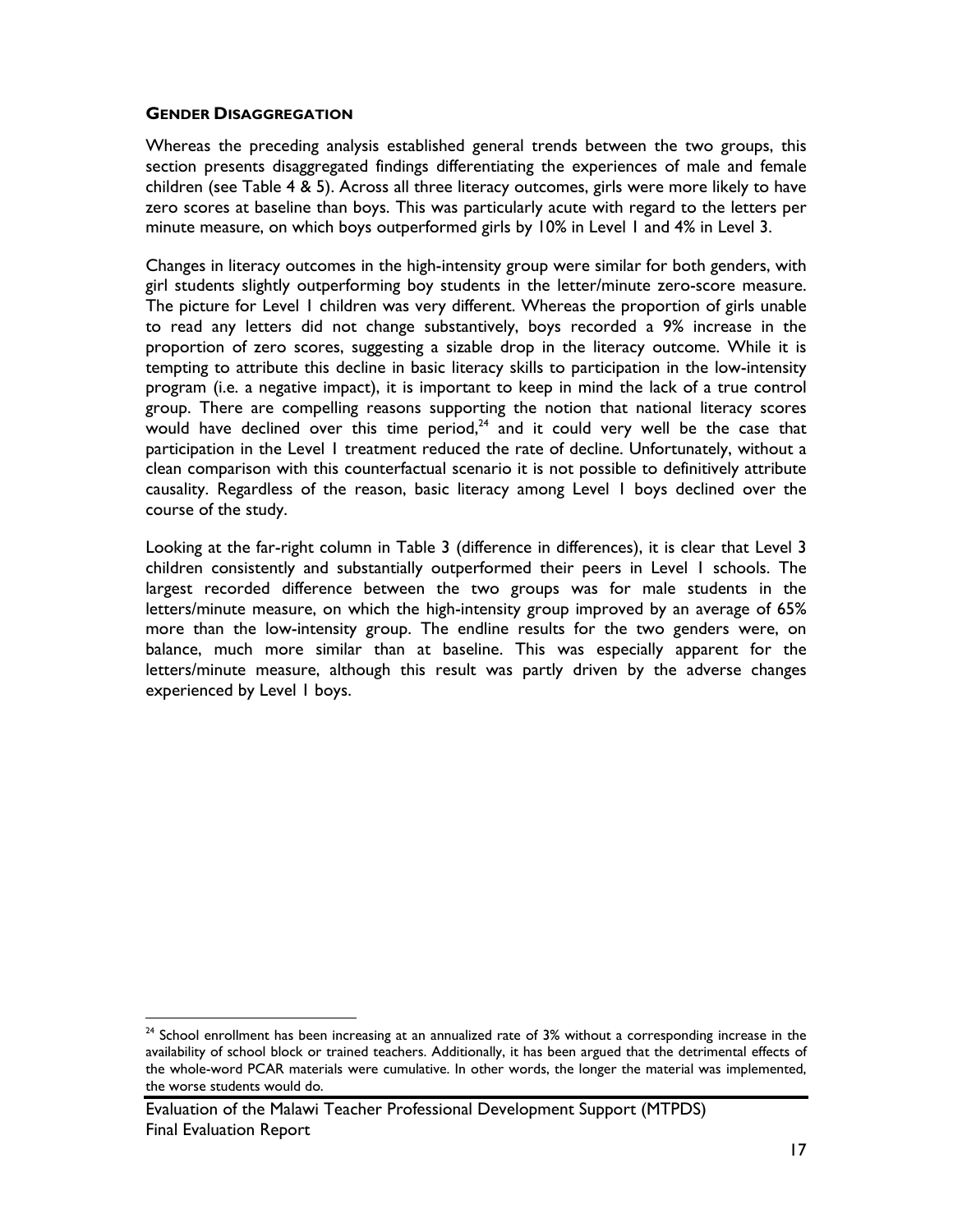| <b>Variable</b>              | <b>Gender</b> | <b>Treatment</b> | <b>Baseline</b> | <b>Endline</b> | Change   | <b>Difference in</b><br><b>Differences</b> |
|------------------------------|---------------|------------------|-----------------|----------------|----------|--------------------------------------------|
|                              | Female        | Level I          | 72.68           | 72.56          | $-0.12$  | $-60.37$                                   |
| Letters per<br><b>Minute</b> |               | Level 3          | 80.75           | 20.26          | $-60.49$ |                                            |
|                              | Male          | Level 1          | 62.96           | 72.06          | 9.10     | $-64.70$                                   |
|                              |               | Level 3          | 76.75           | 21.15          | $-55.60$ |                                            |
| Words per<br><b>Minute</b>   | Female        | Level 1          | 94.78           | 96.93          | 2.15     | $-50.75$                                   |
|                              |               | Level 3          | 95.83           | 47.23          | $-48.60$ |                                            |
|                              | Male          | Level I          | 91.77           | 92.25          | 0.48     | $-46.65$                                   |
|                              |               | Level 3          | 95.77           | 49.60          | $-46.17$ |                                            |
| Reading<br>Comprehension     | Female        | Level I          | 100.00          | 99.47          | $-0.53$  | $-26.39$                                   |
|                              |               | Level 3          | 99.86           | 72.94          | $-26.92$ |                                            |
|                              | Male          | Level I          | 98.35           | 97.17          | $-1.18$  | $-28.25$                                   |
|                              |               | Level 3          | 99.11           | 69.68          | $-29.43$ |                                            |

**Table 4: Sex-Disaggregated Percent Zero Scores, by Treatment and Time** 

With regard to baseline mean scores, boy students outperformed girl students across all three outcome areas in both Level 1 and Level 3 groups. However, unlike the zero-score analysis, the greatest baseline mean-score discrepancy between the genders was the word/minute measure: male students were, on average, able to read an additional 3.5 words per minute, as compared to female students.

Consistent with the zero-score analysis, Level 3 students improved substantially more than did their peers in Level 1 schools. Furthermore, improvements in the high-intensity treatment group were similar for both genders, triangulating findings from the zero-score analysis above. Interestingly, the puzzling finding of negative impact for Level 1 male students disappeared in the mean-score analysis (the slightly negative result below is within the margin of measurement error). This finding indicates that, whereas the endline round of data collection picked up many more Level 1 male students who could not read any letters as compared to baseline, on average male students had similar scores across both years.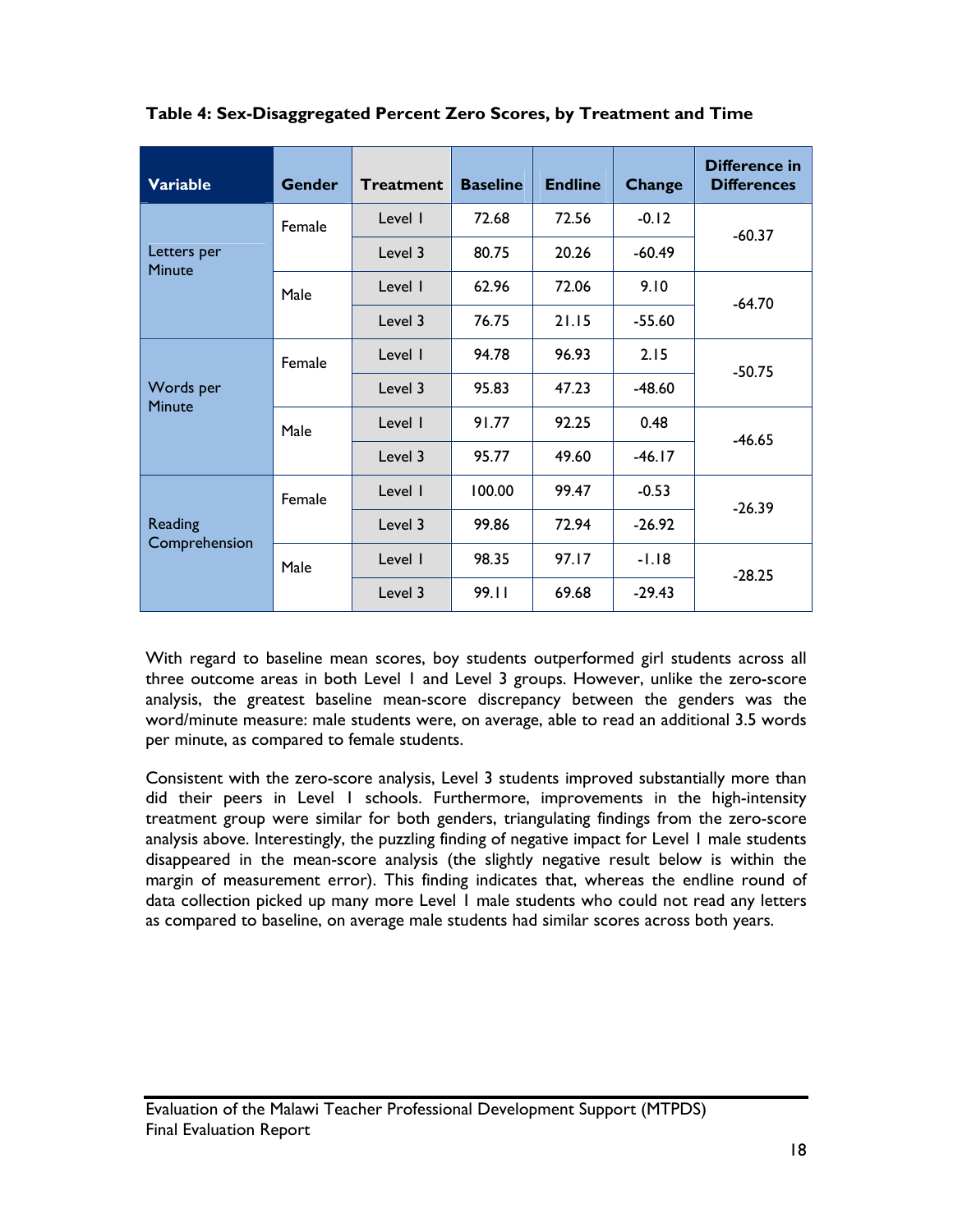| <b>Variable</b>            | <b>Gender</b> | <b>Treatment</b> | <b>Baseline</b> | <b>Endline</b> | Change  | Difference in<br><b>Differences</b> |  |
|----------------------------|---------------|------------------|-----------------|----------------|---------|-------------------------------------|--|
|                            | Female        | Level I          | 1.10            | 1.49           | 0.38    | 19.94                               |  |
| Letters per                |               | Level 3          | 1.39            | 21.71          | 20.32   |                                     |  |
| <b>Minute</b>              | Male          | Level I          | 2.14            | 1.59           | $-0.55$ | 20.32                               |  |
|                            |               | Level 3          | 1.55            | 21.32          | 19.77   |                                     |  |
| Words per<br><b>Minute</b> | Female        | Level I          | 0.10            | 0.13           | 0.03    | 8.51                                |  |
|                            |               | Level 3          | 0.20            | 8.74           | 8.54    |                                     |  |
|                            | Male          | Level I          | 0.65            | 0.35           | $-0.30$ | 9.24                                |  |
|                            |               | Level 3          | 0.22            | 9.17           | 8.95    |                                     |  |
| Reading<br>Comprehension   | Female        | Level I          | 0.00            | 0.01           | 0.01    | 0.53                                |  |
|                            |               | Level 3          | 0.00            | 0.54           | 0.54    |                                     |  |
|                            | Male          | Level 1          | 0.02            | 0.04           | 0.01    | 0.57                                |  |
|                            |               | Level 3          | 0.01            | 0.59           | 0.58    |                                     |  |

**Table 5: Gender-Disaggregated Mean Scores, by Treatment and Time** 

## **REGRESSION ANALYSIS**

The analysis of zero and mean scores suggests that participation in MTPDS was associated with improved literacy among Level 3 primary school learners. However, as previously discussed, evidence of change does not automatically connote causation. Many factors may have contributed to the differential changes outlined above, which could have occurred even in the absence of the treatment (influencing outcomes in either positive or negative directions). Because the two groups varied with respect to several important variables at baseline (language of instruction, availability of print materials, and letters/minute zero scores), data were analyzed using a multivariate difference-in-differences regression model.<sup>25</sup> Regression analysis is a statistical technique that enables exploration of relationships between variables. In this case, the focus is on the relationship between participation in the MTPDS program and scores on the three outcome variables. The primary benefit of regression analysis, as compared to the direct comparison approach detailed in preceding sections, is that it allows for holding other important variables (i.e. those that would

<sup>&</sup>lt;sup>25</sup>  $Y_i = \beta_0 + \beta_1 T + \beta_2 P_i + \beta_3 T^* P + \beta_4 C I_i + \beta_5 C 2_i + \beta_6 C 3_i + \beta_7 C 4_i + \beta_8 C 5_i + \beta_9 C 6_i + \mu_i$ 

Where *Yi* represents the literacy outcome,  $\beta_0$  is the constant (*y*-intercept),  $\beta_1$  is a coefficient capturing the initial difference between the two treatment levels, *T* is a dummy variable for time (baseline/endline),  $\beta_2$ captures the impact of the program on teacher efficacy, as measured by the intent to treat, *P* is a dummy variable for treatment intensity (level 1/3),  $\beta_3$  captures the effect of the interaction of treatment and time ( $T^*P$ ),  $\beta_{4}$ – $\beta_{9}$  capture the effect of covariates C1–C6 (respondent age, grade size, native language, availability of nontextbook print items, gender of teacher, bicycle ownership), and  $\mu_i$  is the error term.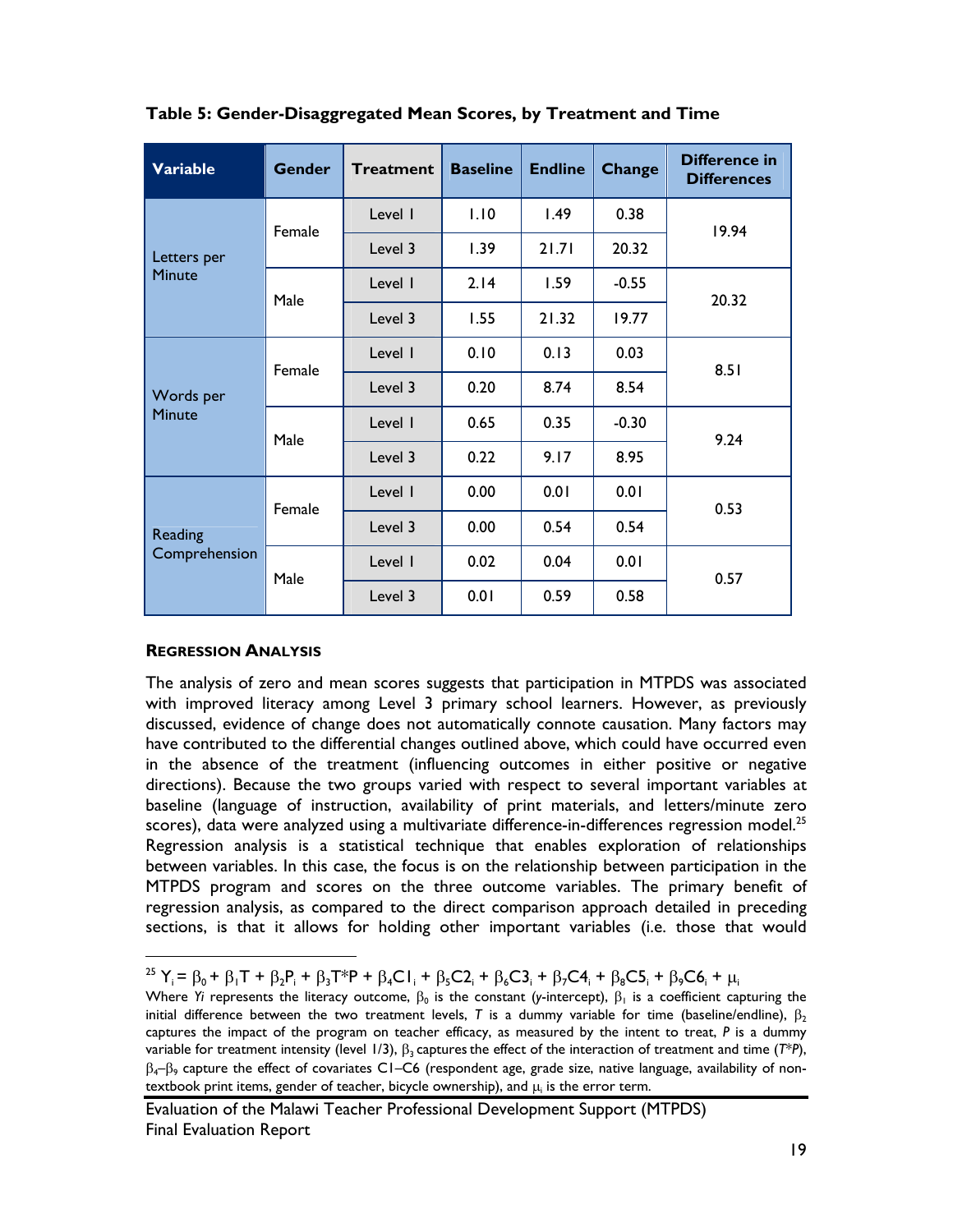plausibly influence the outcome measure) constant. Including these covariates in the regression model is important for two reasons: first, it allows for the estimation of each variable's influence on the outcome measure and, second, it controls for this influence, yielding a more precise measure of programmatic impact.<sup>26</sup> Key results of the regression analysis are presented below, and the summary of each regression is detailed in Table 6.

**Letters per Minute:** Participation in Level 3 was correlated with the ability to read five additional letters per minute more than a comparable child in Level 1 ( $p = 0.00$ , adjusted  $R^2$  $= .389$ ).

**Words per Minute:** Participation in Level 3 was correlated with the ability to read 2.3 words per minute more than a comparable child in Level 1 ( $p = 0.00$ , adjusted  $R^2 = .277$ ).

**Reading Comprehension:** Participation in Level 3 was correlated with a .14 increase in reading comprehension scores as compared to Level 1 students ( $p = 0.00$ , adjusted  $R^2 =$ .206).

 $\overline{a}$ 

|                       | <b>Letters per Minute</b> |            |             | <b>Words per Minute</b> | <b>Reading</b><br><b>Comprehension</b> |            |
|-----------------------|---------------------------|------------|-------------|-------------------------|----------------------------------------|------------|
|                       | Coefficient               | Std. Error | Coefficient | Std. Error              | Coefficient                            | Std. Error |
| Outcome               | $5.07***$                 | 0.25       | $2.28***$   | 0.24                    | $0.14***$                              | 0.01       |
| Age                   | $-0.07$                   | 0.06       | $-0.04$     | 0.03                    | 0.00                                   | 0.00       |
| Grade Size            | 0.00                      | 0.00       | 0.00        | 0.00                    | 0.00                                   | 0.00       |
| Language              | 2.30                      | 1.56       | 1.10        | 0.69                    | $0.05*$                                | 0.02       |
| <b>Books</b>          | 2.78                      | 1.49       | $2.06*$     | 1.02                    | $0.13*$                                | 0.06       |
| <b>Bicycle</b>        | 0.49                      | 0.62       | 0.38        | 0.40                    | $0.04*$                                | 0.02       |
| <b>Teacher Gender</b> | 0.51                      | 0.73       | 1.07        | 0.65                    | 0.06                                   | 0.05       |

<sup>26</sup> Regression analysis was performed using multi-stage sample weights built into the dataset by MTPDS. Robustness checks were conducted by re-specifying the weighting framework (e.g. the manner in which missing values were treated), with tests yielding consistent results.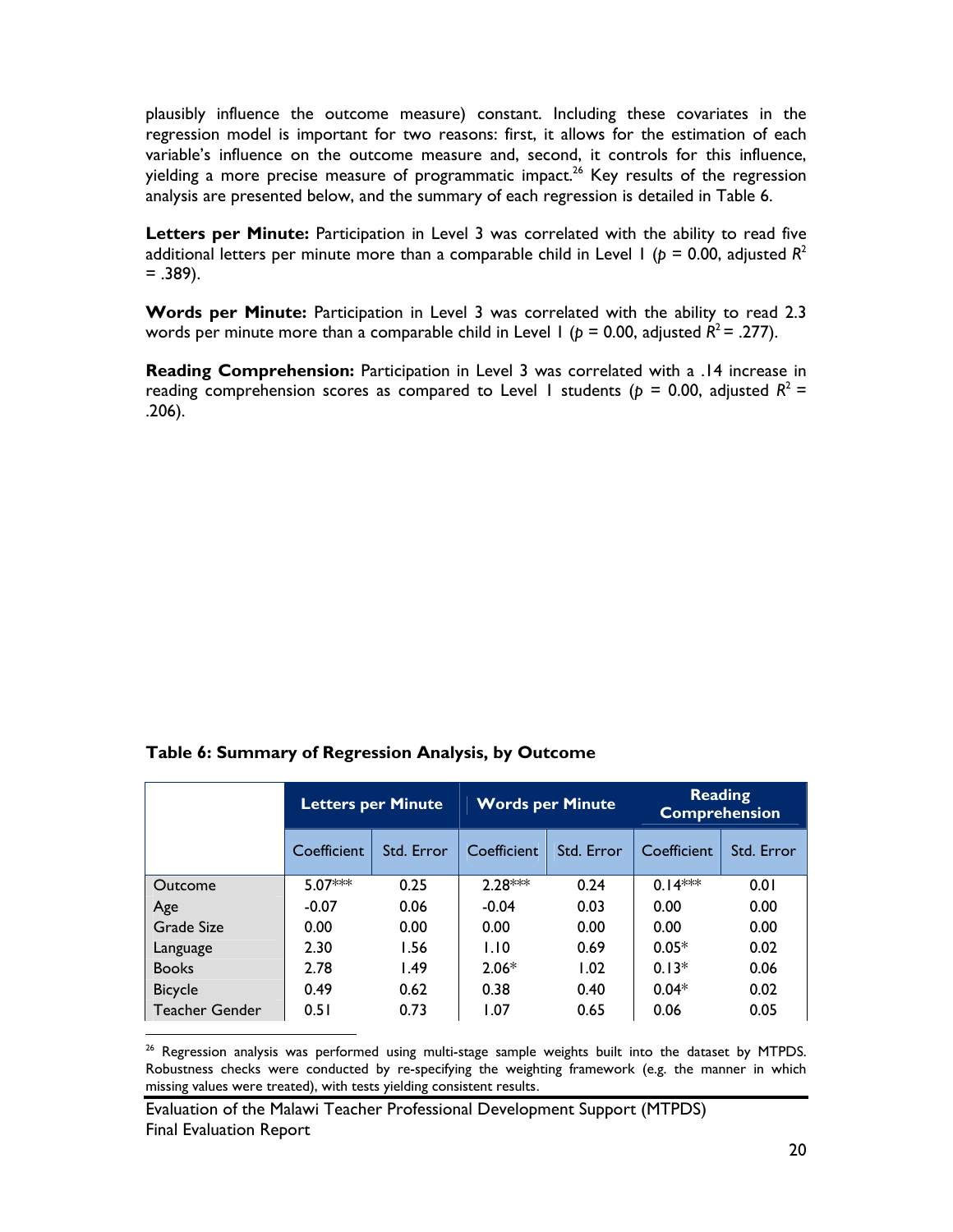| Constant            | $-2.53$ | 2.75 | $-2.59$ | 1.93 | $-0.16$          | 0.09 |
|---------------------|---------|------|---------|------|------------------|------|
| $R^2$               | 0.39    |      | 0.28    |      | 0.2 <sub>1</sub> |      |
| <b>Observations</b> | 2691    |      | 2678    |      | 2688             |      |

 $* p < 1$ \*\*  $p < .05$ \*\*\*  $p < 01$ 

#### **CONCLUSIONS**

On the basis of the MTPDS EGRA data, children attending Level 3 schools appear to have been significantly more successful than their Level 1 peers, across all three key literacy outcomes. This finding held true for analysis of zero scores, mean scores, genderdisaggregated data, and multivariate regression. Over the course of the two-year study, data suggest that respondents in the high-intensity group made dramatic improvements: the number of children who could not read a single letter dropped by more than 50%, while the average child's ability to read increased by 20 letters per minute. While these numbers are impressive, pre-existing differences between the groups at baseline may have mediated these gains. Regression analysis was conducted to control for these differences, with results painting a very similar picture. Participation in the high-intensity treatment was associated with the ability to read an additional five letters and 2.3 additional words per minute, as compared to students in Level 1. In addition to improving the most basic of literacy skills, the high-intensity group improved in their ability to answer reading comprehension questions. This was particularly evident with regard to zero scores, where reductions of over 25% were registered for both girls and boys.

The story of children in low-intensity treatment schools was quite different. Changes in literacy scores were inconsistent. For the most part, participation in Level 1 did not lead to any substantive changes in literacy measures. The one exception was an adverse trend in boys' letters/minute scores. These apparent reductions in literacy could have been caused by a number of factors. However, without a control group it is not possible to determine whether these losses are representative of what happened in Malawian schools or are the result of idiosyncratic data collection and entry processes of MTPDS. By and large, participation in Level 1 did not lead to any substantive changes in literacy measures. This result is not surprising, given the limited intensity of the Level 1 treatment. Particularly in the face of such substantive obstacles (large and growing class sizes, dearth of teaching/learning materials, etc.), it is not surprising that such a limited intervention did not significantly improve learning outcomes—of the four modules, the first focused on institutionalizing the national CPD, while the fourth was not delivered in time to influence results.

When disaggregated by gender, the macro analysis held true. Both male and female students in the high-intensity group recorded substantially higher increases in literacy outcomes for all three measures. Whereas male students had consistently higher literacy measures at baseline, over the course of the MTPDS program the two genders became more equitable with regard to basic literacy skills.

Across all methodological approaches, Level 3 students consistently outperformed their peers in the low-intensity treatment schools. These findings, however, have to be viewed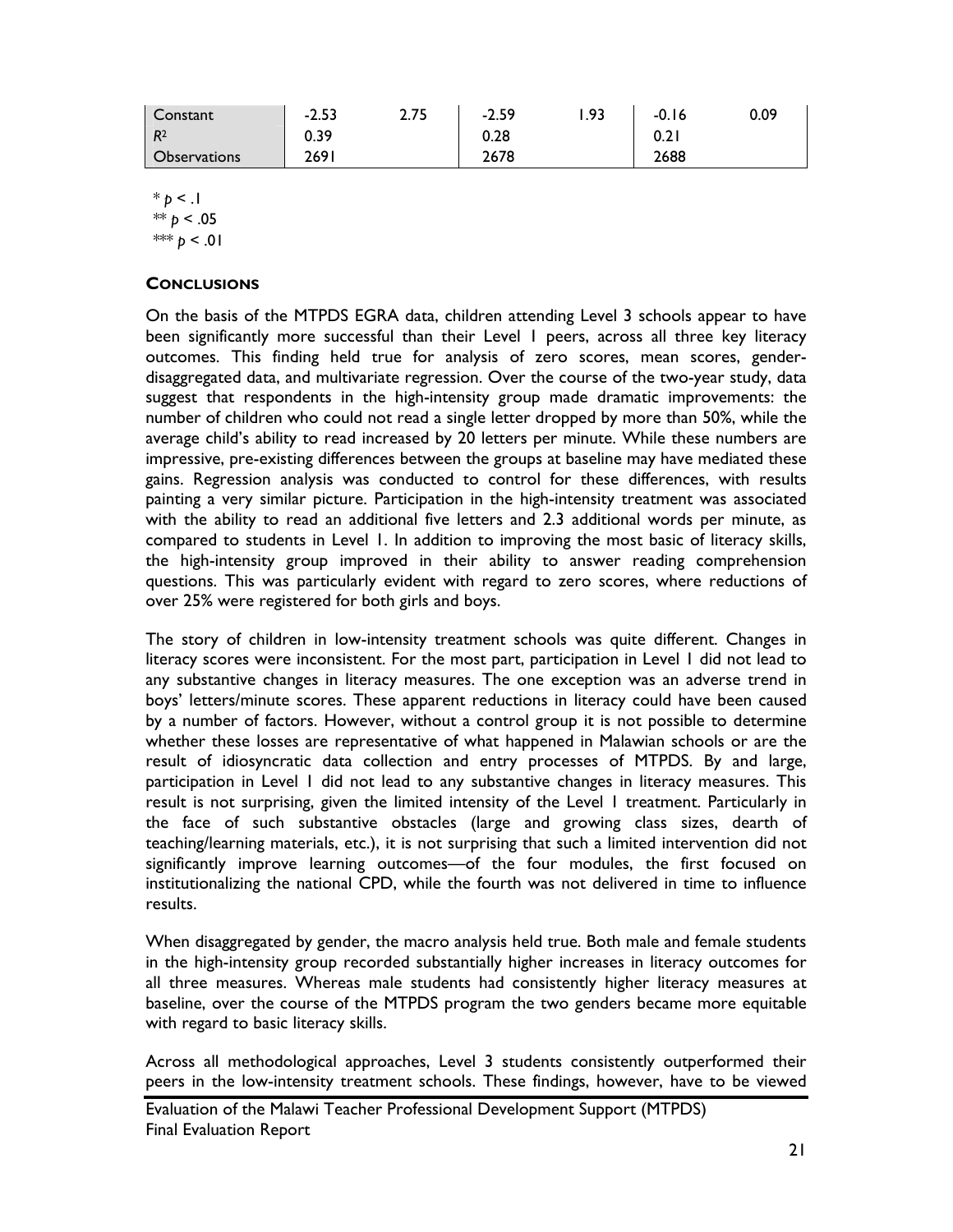within the broader context of evaluation validity. As documented above in the DQA section, there were a number of methodological limitations and potential sources of bias. First, without a true control group it is impossible to make definitive claims of program impact.<sup>27</sup> However, given the limited nature of the Level I intervention and the lack of changes in its literacy measures, it is plausible to substitute the low-intervention group for a true control group. While not in keeping with research standards, this substitution is warranted if one believes that four day-long trainings do not constitute sufficient grounds for significantly improving literacy scores amongst students.

Secondly, the way in which Level 1 schools were selected (i.e., from a different district and not subject to the same randomized assignment process) introduced the potential for selection bias. This is borne out in data of the two groups at baseline, where significant differences existed across a number of important variables. Third, while the EGRA instrument was representative of global best practices in education research, having Ministry personnel (even if only in isolated instances) enumerate within their own zones of responsibility may have introduced bias into the data collection. Fourth, as demonstrated by two independent data quality assessments, there were not-insignificant issues with data entry errors.

On balance, the Evaluation Team concludes that the evaluation results are of a sufficient quality to warrant consideration in policy discussions. While the exact extent of impact is likely not captured by this analysis, the general trend (i.e., the Level 3 group outperforming the Level 1 group) is empirically sound, being triangulated through other data collection and analytical techniques (discussed in the Independent Analysis section of this Impact Evaluation chapter as well as in the Performance Evaluation chapter).

## **Teacher Performance**

The primary mechanism through which MTPDS aimed to improve primary school literacy was improved teacher performance. According to the MTPDS theory of change, if teacher performance increased, so would the reading competence of their students. MTPDS developed a classroom observation instrument to measure changes in key teacher competencies. The Evaluation Team received three classroom observation datasets from MTPDS, one each for the three rounds (2010, 2011, 2012).

#### **DATA QUALITY ASSESSMENT**

 $\overline{a}$ 

MTPDS developed, piloted, and implemented for the 2010 baseline a classroom observation tool comprised of 76 items. However, program staff decided to revise the tool after the initial round of data collection to better capture teacher performance. The result was a more concise, user-friendly tool containing  $23^{28}$  questions clearly delineated into thematic sections. This updated tool was used in both the 2011 and 2012 rounds of data collection. While the revision certainly increased the utility of the instrument, the instrument was changed so fundamentally (both with regard to question selection and scoring) that data derived from the two tools does not allow for comparison of changes for a single measure.

 $27$  Since comparisons can only be made between treatment modalities, not against the counterfactual, it is not possible to control for general time trends.

<sup>&</sup>lt;sup>28</sup> The instrument originally had four additional math-related questions. These were dropped when MTPDS ceased to focus on numeracy. Due to the change in program focus, MTPDS dropped the math component of the classroom observation tool for the 2012 round.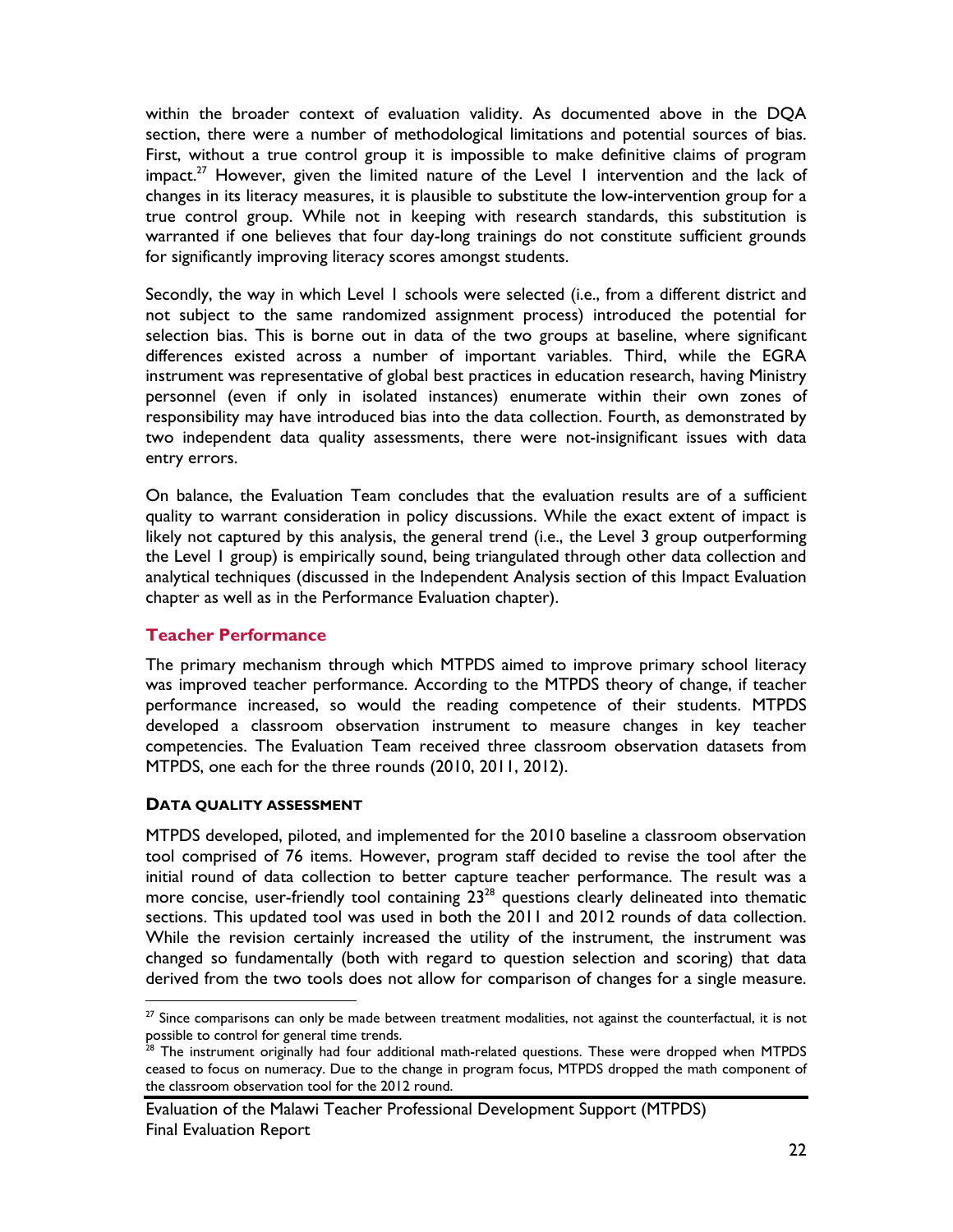For purposes of estimating program impact, the inability to compare data between baseline and endline severely restricts measurement, let alone ascription, of change associated with the intervention. Accordingly, this analysis focuses exclusively on changes between the 2011 and 2012 rounds.

A related impediment to calculating impact estimates of teacher performance stems from inconsistent use of the revised instruments. Whereas observational data from the 2011 round are presented alongside important context variables (for example gender, years of experience, and extent of teacher training), none of these variables was captured for the 2012 round. This data gap prevents the inclusion of control variables in regression analysis, severely limiting the explanatory power of statistical models.

The Evaluation Team tested the efficacy of the revised MTPDS classroom observation instrument through independent assessment. Before using the tool in the field, the team requested training in the use of the instrument from MTPDS. During this session, and in the course of 63 classroom observations in 24 schools, the team identified a number of issues with the instrument:

- Question 5: Potential ambiguity between response options 3 *("learners practice literacy independently or in groups—mostly with teacher assistance")* and 4 *("learners actively involved in guided and independent learner tasks")*.
- Question 18: Ambiguity in how to differentiate between *"limited"* (3) and *"large amount"* (4) of print rich material on display.
- Question 19: Ambiguity in how to calculate a composite observational score. The enumerator is asked to count how many sub-items are observed. However, some of these sub-items are themselves composed of multiple components. There is a lack of clarity regarding whether one or all conditions must be met in order for an item to be marked. Examples include: *"Teacher marks exercises, solicits and provides feedback in class, and makes use of learner feedback during class"* and *"learners encouraged to show parents their homework and teachers monitor homework, checking for parent involvement."*
- Question 23: Ambiguity in how many methods constitute "a variety" in response to option 3: *"provides a variety of methods for students to establish good writing mechanics such as…."*. In addition, there is a perceived mistake with scoring *"writing letters in the air"* (3) at a higher level than *"students copy words from the board and teacher corrects"* (2).

While lack of clarity on the proper way to use the classroom observation tool may be a result of the Evaluation Team receiving only a one-hour training session, the ambiguity in the instrument raises the potential for data entry errors.

## **FINDINGS**

In the analysis of quantitative data, the ability to make causal inference about observed changes is dependent on the comparability of evaluation groups. In addition to the absence of a pure control group, the lack of useful baseline data severely limits the ability to compare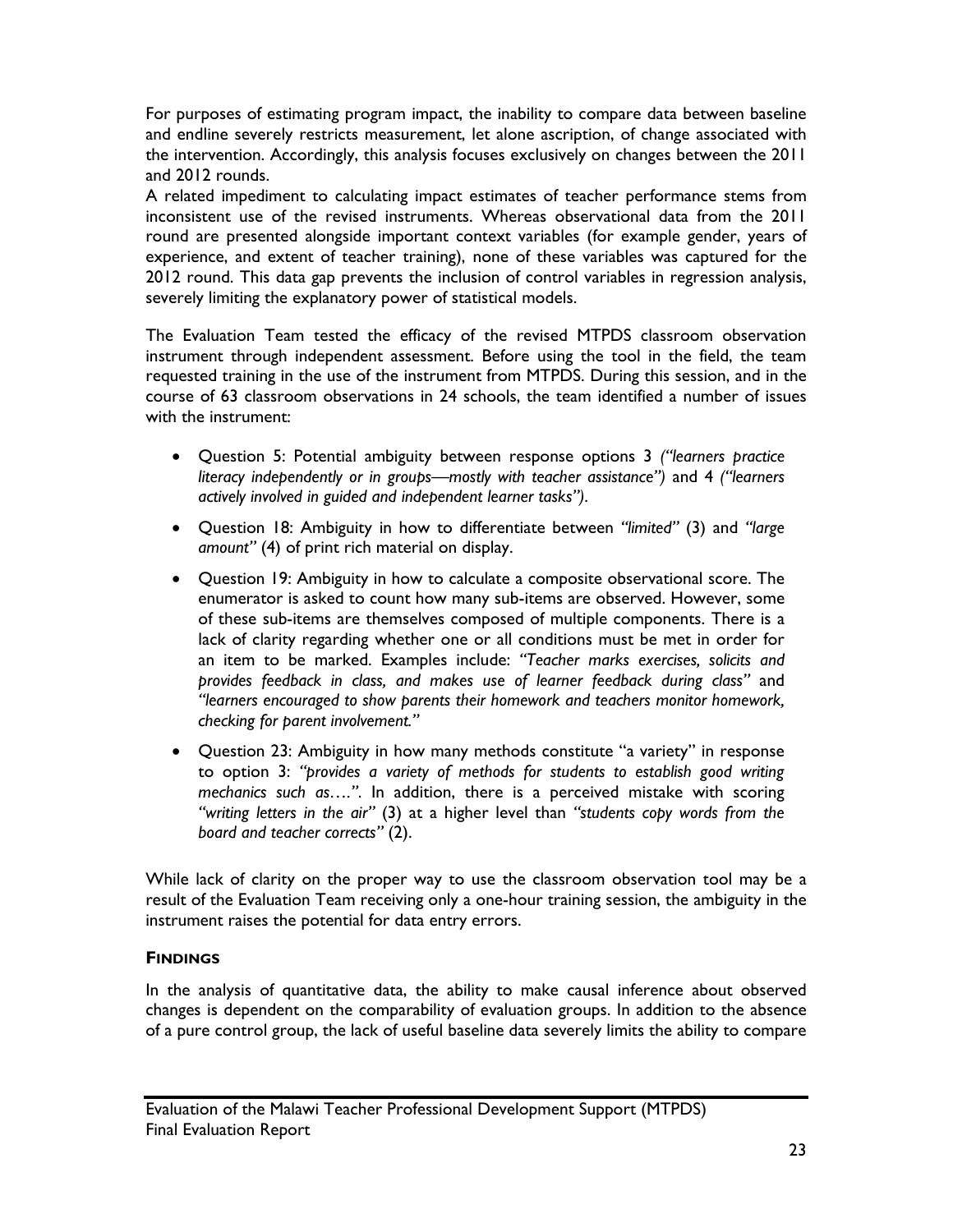the three MTPDS treatment intensities.<sup>29</sup> Specifically, as of midline (2011), the three groups appear to be quite different from one another on various teacher performance metrics. Table 7 presents this variability, including both floor (lowest possible) and ceiling (highest possible) scores across a number of key variables. This imbalance is likely explained by the fact that, by the time of the 2011 round of data collection, schools had been receiving varying levels of MTPDS support for a year, and program effects had begun to emerge. If impact estimates were derived from changes between 2011 and 2012, they would present a false picture of program performance. Given the aforementioned limitations in comparing treatments, the following analysis focuses primarily on changes within treatment groups, not between them.

| Treatment | <b>Floor Scores</b> |                |                | <b>Ceiling Scores</b> |                |         |
|-----------|---------------------|----------------|----------------|-----------------------|----------------|---------|
|           | Assessment          | <b>Phonics</b> | <b>Writing</b> | Assessment            | <b>Phonics</b> | Writing |
| Level I   | 22.02               | 26.61          | 36.70          | 3.67                  | 1.83           | 0.92    |
| Level 2   | 25.00               | 28.12          | 37.50          | 3.12                  | 6.25           | 9.38    |
| Level 3   | 39.13               | 39.13          | 52.17          | 8.70                  | 13.04          | 4.35    |

## **Table 7: Midline Scores, by Treatment**

To focus analysis on the most important aspects captured by the observation tool, the Evaluation Team focused on the six items identified by MTPDS to be most representative of teacher performance in literacy. The observation items, their abbreviations for this report, and their scale are presented in Table 8.

## **Table 8: MTPDS Key Literacy Components**

| <b>Classroom Observation Item</b>                 | <b>Abbreviation</b> | <b>Scale</b> |
|---------------------------------------------------|---------------------|--------------|
| "Practice with guided/independent reading"        | Reading             | $I-4$        |
| "Provision of a stimulating learning environment" | Environment         | l –4         |
| "Use of assessment"                               | Assessment          | $I-4$        |
| "Use of phonics"                                  | <b>Phonics</b>      | $1-5$        |
| "Teaching of comprehension strategies"            | Comprehension       | $I - 5$      |
| "Teaching mechanics of writing"                   | Writing             | $1-5$        |

As classroom observation data were collected at the ordinal level (rank-ordering scales) it is only possible to count, not measure, the data. For instance, this means that a calculation of

 $29$  Unlike the EGRA dataset, for which MTPDS collapsed Level 2 and Level 3 treatments into a single highintensity group, the classroom observation dataset presented observations for three discrete treatment groups.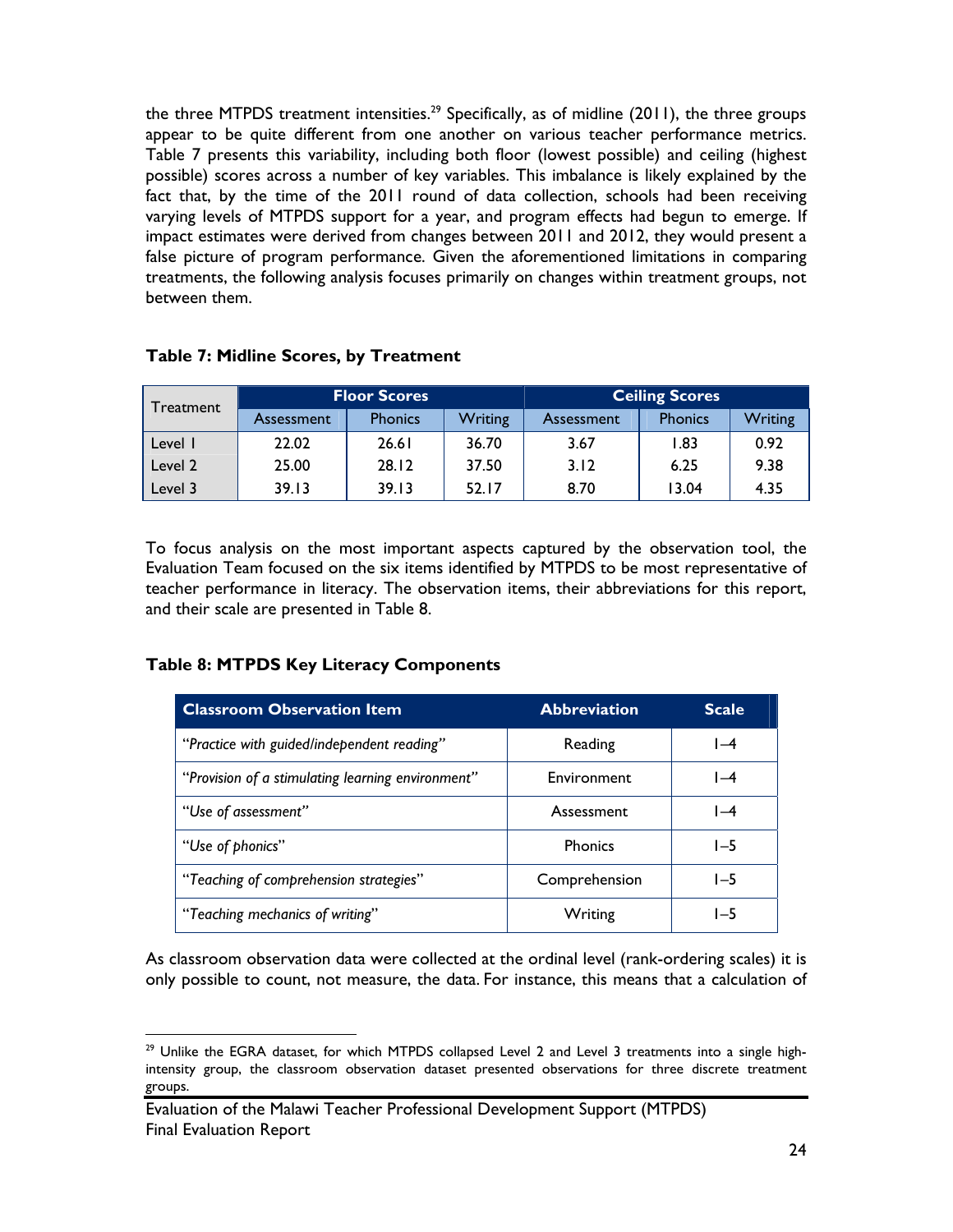the average score is not justified. $30$  Accordingly, the six variables have been recoded into two variants for the purpose of this analysis: floor (minimum values), and ceiling scores  $(maximum$  values).<sup>31</sup> Highlights from this analysis are reported for each measure below. Table 9 displays percent floor and ceiling scores for all six priority outcomes across the three treatment groups.

**Floor Scores:** Across all treatments and variables, the proportion of observations registering minimal scores dropped. The trend was most evident for the phonics, comprehension, and writing variables, which did not register a single minimum score at endline. In fact, with the exception of the environment and assessment variables, all three MTPDS groups almost eliminated floor scores over by 2012.

**Ceiling Scores:** From relatively low proportions of classrooms registering perfect marks in 2011, MTPDS beneficiaries, and particularly teachers in the Level 3 group, showed impressive gains. By 2012, at least two-thirds of teachers in Level 3 were logging perfect scores in Reading, Phonics, and Writing.

| <b>Variable</b>      |                  |                | <b>Floor Scores</b> |                  | <b>Ceiling Scores</b> |                |                 |  |
|----------------------|------------------|----------------|---------------------|------------------|-----------------------|----------------|-----------------|--|
|                      | <b>Treatment</b> | <b>Midline</b> | <b>Endline</b>      | <b>Reduction</b> | <b>Midline</b>        | <b>Endline</b> | <b>Increase</b> |  |
|                      | Level I          | 13.76          | 3.55                | 10.21            | 8.26                  | 11.24          | 2.98            |  |
| <b>Reading</b>       | Level 2          | 12.50          | 6.00                | 6.50             | 9.38                  | 16.00          | 6.62            |  |
|                      | Level 3          | 13.04          | 0.00                | 13.04            | 13.04                 | 62.50          | 49.46           |  |
| <b>Environment</b>   | Level I          | 53.21          | 44.38               | 8.83             | 2.75                  | 2.96           | 0.21            |  |
|                      | Level 2          | 59.38          | 28.00               | 31.38            | 3.12                  | 12.00          | 8.88            |  |
|                      | Level 3          | 26.09          | 18.75               | 7.34             | 13.04                 | 12.50          | $-0.54$         |  |
| <b>Assessment</b>    | Level I          | 22.02          | 7.10                | 14.92            | 3.67                  | 13.02          | 9.35            |  |
|                      | Level 2          | 25.00          | 2.00                | 23.00            | 3.12                  | 16.00          | 12.88           |  |
|                      | Level 3          | 39.13          | 18.75               | 20.38            | 8.70                  | 25.00          | 16.30           |  |
| <b>Phonics</b>       | Level I          | 26.61          | 0.00                | 26.61            | 1.83                  | 1.78           | $-0.05$         |  |
|                      | Level 2          | 28.12          | 0.00                | 28.12            | 6.25                  | 20.00          | 13.75           |  |
|                      | Level 3          | 39.13          | 0.00                | 39.13            | 13.04                 | 56.25          | 43.21           |  |
| <b>Comprehension</b> | Level I          | 58.72          | 0.00                | 58.72            | 6.42                  | 2.96           | $-3.46$         |  |

# **Table 9: Percent Change in Classroom Observation Floor Scores, by Treatment**

 $\overline{a}$ 

 $30$  Assumption of equal distances between scores is not justified with ordinal data (e.g. one cannot assume that the difference between a score of 1 and 2 is the same as the difference between a score of 2 and 3).<br><sup>31</sup> Observations of math classes and standards outside the program target range of 1–4 were excluded from

analysis.

Evaluation of the Malawi Teacher Professional Development Support (MTPDS) Final Evaluation Report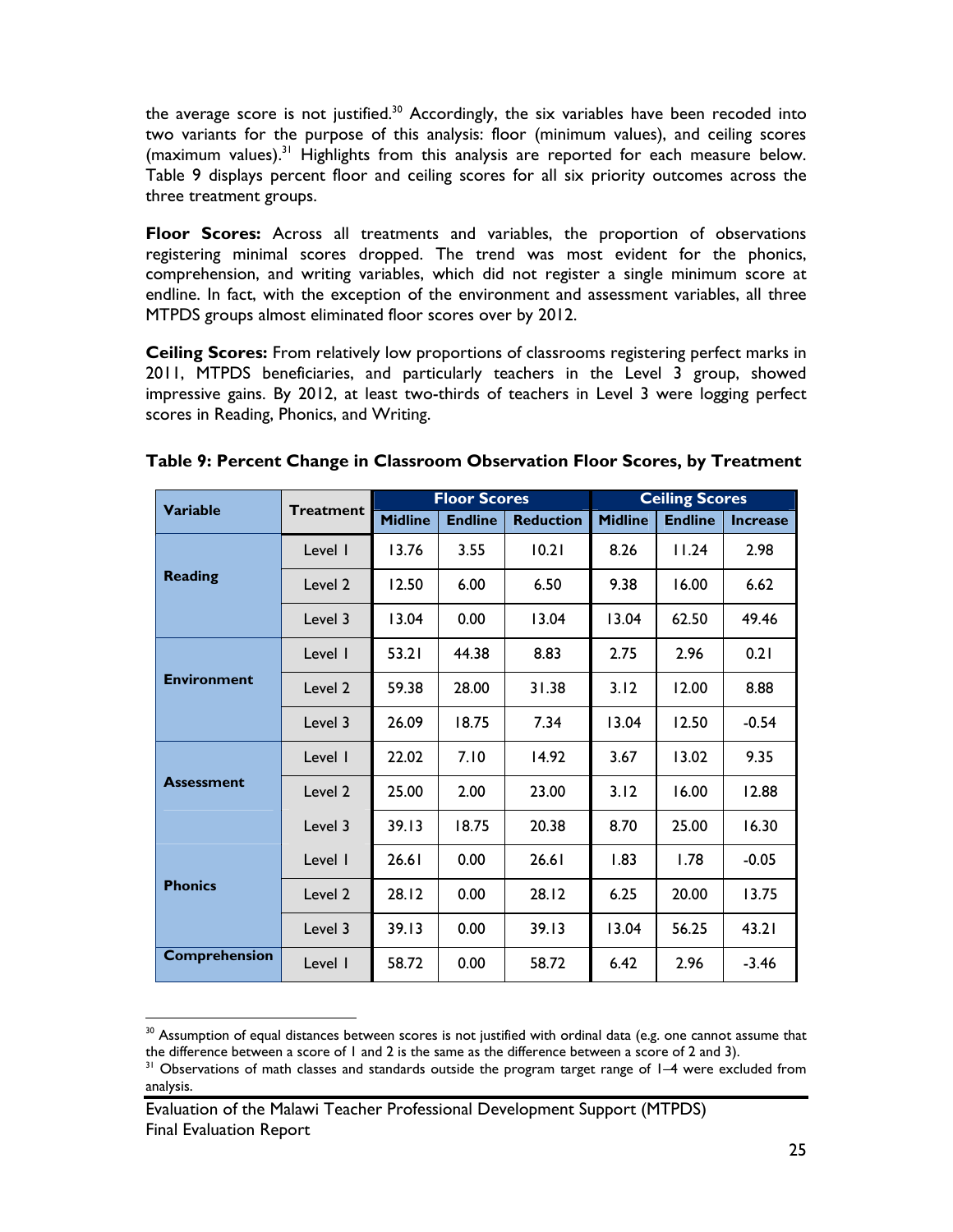|                | Level 2 | 65.62 | 0.00 | 65.62 | 0.00 | 6.00  | 6.00  |
|----------------|---------|-------|------|-------|------|-------|-------|
|                | Level 3 | 60.87 | 0.00 | 60.87 | 8.70 | 25.00 | 16.30 |
| <b>Writing</b> | Level I | 36.70 | 0.00 | 36.70 | 0.92 | 1.78  | 0.86  |
|                | Level 2 | 37.50 | 0.00 | 37.50 | 9.38 | 14.00 | 4.62  |
|                | Level 3 | 52.17 | 0.00 | 52.17 | 4.35 | 37.50 | 33.15 |

Midline to endline trends for the two most important variables (reading and writing) are illustrated in Annex 6. While the three groups recorded similar breakdowns of scores at midline for both measures, the results at endline were varied. While Levels 1 and 2 registered modest improvements, Level 3 significantly outperformed the other groups. This was particularly evident for the reading measure, where Level 3 finished with more than half of observations registering the maximum score. Similar illustrations for the other four variables, as well as graphs demonstrating changes in floor and ceiling scores can be found in Annexes 3 and 4. Regression analysis was not performed on classroom observation data, as the lack of information about the teachers and their context (control variables) undermines the utility of the statistical technique.

# **CONCLUSIONS**

This analysis of MTPDS classroom observation data suggests that teachers across the three treatment levels improved in their pedagogical abilities between the midline (2011) and endline (2012) data collection events. The most pronounced improvements, both in terms of reductions in floor scores and increases in ceiling scores, was registered by teachers in the Level 3 group. While teachers improved across all six measures, the most striking finding was a complete absence of floor scores for Phonics, Comprehension, and Writing. On the basis of this data, it appears that teachers had the most difficulty operationalizing best practices in the continuous assessment and text-rich environments measures. As discussed in detail in the following sections, barriers in implementing these activities are primarily independent of teacher knowledge and motivation, and are largely the result of an overabundance of learners and a dearth of teaching/learning materials, respectively.

The data paints a positive picture, with teachers making striking improvements across a variety of measurement areas in the span of a single year. As discussed in the DQA section, however, any analysis of changes in teacher performance using MTPDS classroom observation data should be tempered with regard to aforementioned issues with instrumentation and data quality. The largest detriment for analysis of impact is the lack of comparable baseline data. While trends were positive between the latter two data points, without information about what occurred between 2010 and 2011, it is impossible to pass judgment on the efficacy of the MTPDS intervention in improving teacher effectiveness. Additionally, given concerns with instrumentation raised in the DQA section, the MTPDS classroom observation data have to be approached cautiously. For example, whereas seven percent of all observations at endline recorded a perfect score on the Environment variable, this finding is at odds with experiences of the Evaluation Team, who did not observe a single classroom that scored a 5 on the same assessment form. Last, without a true control group,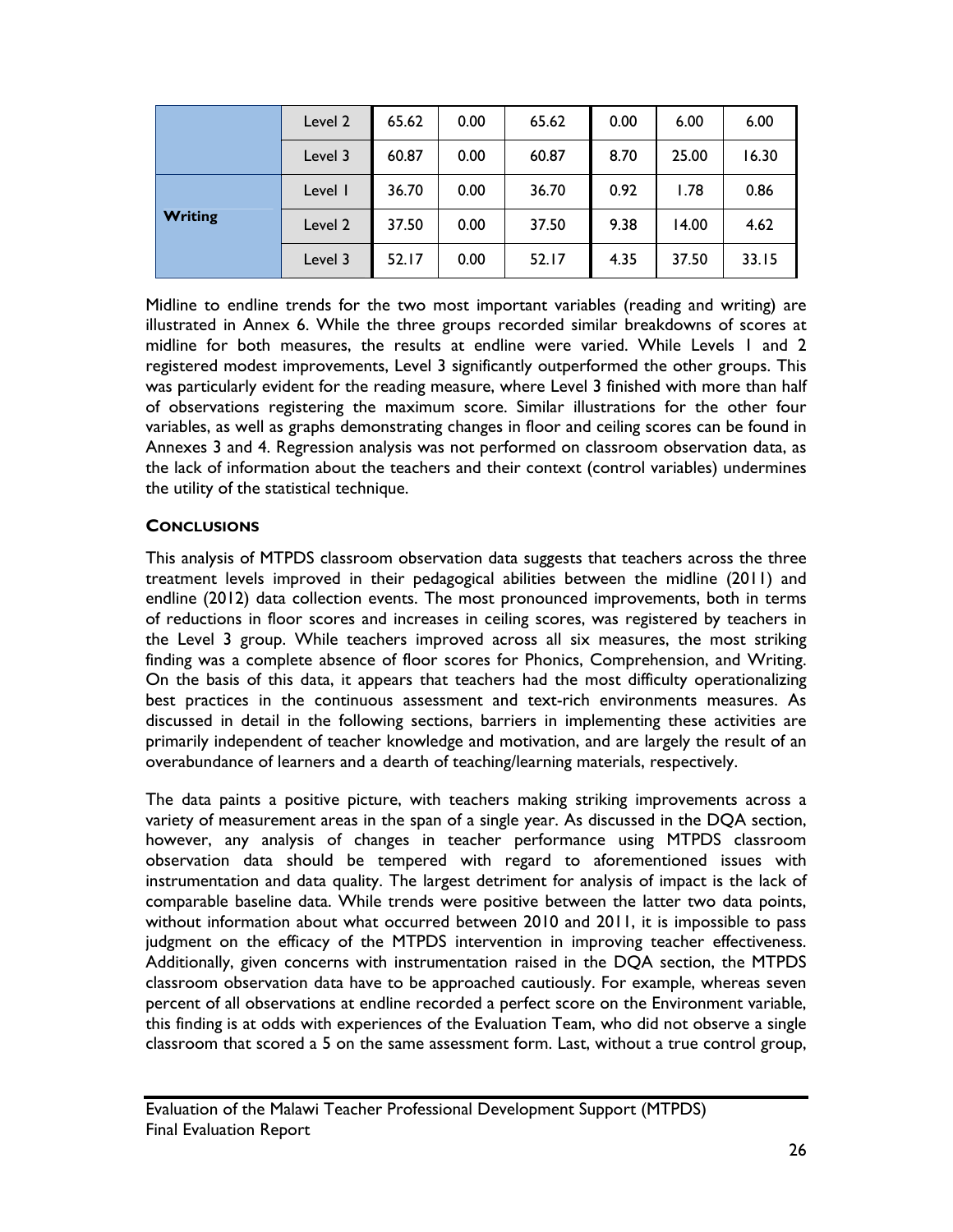these positive changes cannot be definitively attributed to the MTPDS program, as they could result from any number of external factors.

While it is not possible to calculate sound impact estimates on the basis of this data the Evaluation Team concludes that the general trends, Level 3 outperforming the lowerintensity treatments, are valid. This conclusion is drawn primarily from the EGRA data and qualitative data collected by the team in the course of school visits. Given serious issues with the MTPDS classroom observation form and associated processes, it is not recommended that the data be used for policy purposes.

#### **Cost-Effectiveness Analysis**

#### **FINDINGS**

 $\overline{a}$ 

Given serious constraints in estimating MTPDS impact on teacher performance outlined above, cost-effectiveness analysis was conducted solely on the literacy outcome. Additionally, given the composition of the MTPDS EGRA datasets, comparisons could only be conducted between Levels 1 and 3.

The process began when the Evaluation Team requested detailed budgetary information from MTPDS. Program staff supplied aggregated, fully-burdened labor costs and disaggregated, direct costs for Levels 1 and 3. While in the field, team members met with the MTPDS COP and the CPD finance lead to discuss the budgets as well as assumptions underpinning direct cost calculations: minor revisions were made to the MTPDS document as a result of this meeting. Subsequently, *per teacher* and *per student* unit costs were calculated for both treatments.

**Level 1:** The *per teacher* cost for providing Level 1 support was calculated to be \$112.12. Of this number, \$63.47 went to MTPDS labor costs<sup>32</sup> and \$48.65 was spent on total direct costs.33 This value was computed by dividing total labor and direct costs by the number of teacher participants (34,500). The Level 1 cost *per learner* was calculated to be \$1.38 (\$0.78 for labor and \$0.59 for direct costs), using 2,803,335 standard 1–4 learners in target districts as the denominator.

**Level 3:** The estimated *per teacher* cost for providing all Level 3 inputs was \$431.22 (\$287.33 for labor and \$143.90 for direct costs),34 while the *per learner* cost was \$7.89 (\$5.26 from labor and \$2.63 from direct costs). These calculations used 3,750 teachers and 205,000 learners as assumptions for Level 3 beneficiaries.

These unit costs were paired with estimates of program impact (calculated in the Literacy section above) to derive cost-effectiveness ratios. Cost-effectiveness analysis requires a basis of comparison against which to judge performance. As such, the lack of a control group precludes an analysis of the efficacy of the low-intensity treatment. Given the limited scope of the Level 1 intervention and the fact that literacy scores within the group did not

<sup>&</sup>lt;sup>32</sup> All labor costs, for both Level 1 and 3, represent field and HQ support staff from Creative Associates, RTI, and Seward. These include base salaries, fringe, overhead, G&A, and fees.

<sup>&</sup>lt;sup>33</sup> Constituent components included materials review workshop with MoEST, training of trainers, training of facilitators, CPD delivery at cluster level, and printing costs.

<sup>&</sup>lt;sup>34</sup> These included training of trainers, workshop delivery, printing, and recurrent coaching costs

Evaluation of the Malawi Teacher Professional Development Support (MTPDS) Final Evaluation Report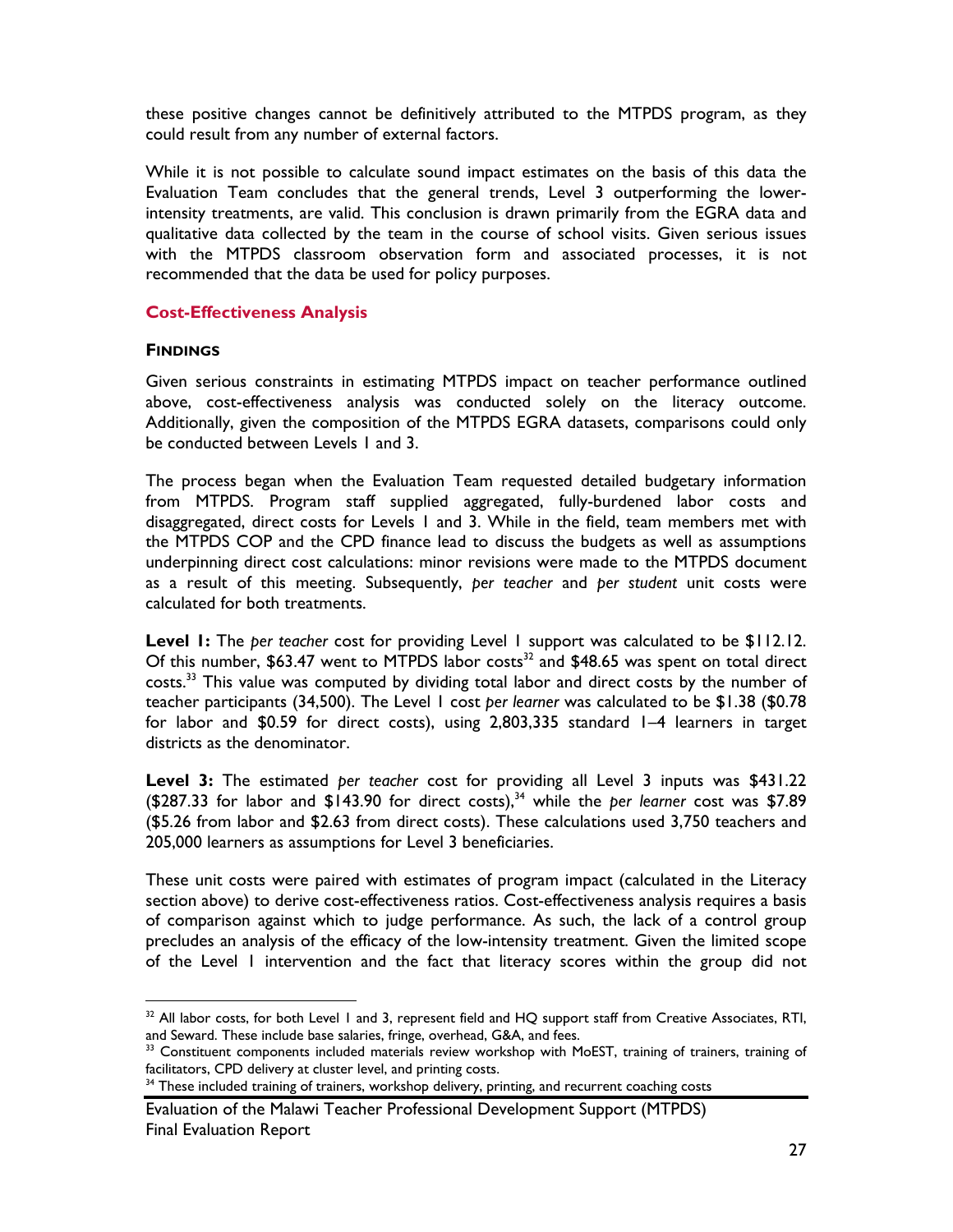substantively change over the course of the project, the group can reasonably be substituted for a true control group for purposes of cost-effectiveness comparison.<sup>35</sup>

Cost-effectiveness estimates comparing Level 3 to Level 1 were computed using two separate estimates of impact: direct measurement and regression analysis. The first methodology simply compares changes in mean scores between the two groups. As previously mentioned, these direct measurements do not account for general time trends that may have occurred in the absence of the program. As such, some of the differences in outcomes may be caused by external factors, not the program. The second approach, regression analysis, is a more robust way to measure programmatic effects, as it allows controlling for many of these key factors.

According to the direct measurement approach (using Level 1 schools as a substitute for a control group), it cost \$0.41 of Level 3 intervention to improve an average child's ability to read one additional letter per minute. Increasing the ability to read an additional word per minute cost one dollar, while increasing reading comprehension scores by one correct answer cost \$15.

Comparing cost-effectiveness estimates between the two impact estimate approaches allows for a more nuanced understanding of true program impact. Unsurprisingly, every one of the direct measurement estimates is higher than those calculated using regression. Interestingly, each direct estimate is about four times less expensive than the corresponding regressionderived calculation. This uniformity seems to suggest that direct measures consistently overrepresent program impact.

| <b>Treatmen</b> | <b>Unit Cost</b><br>(Learner) | <b>Measure</b>                |                          | <b>Regression Analysis</b> |                | <b>Direct Measurement</b><br><b>Change in Mean Scores</b> |                 |                |
|-----------------|-------------------------------|-------------------------------|--------------------------|----------------------------|----------------|-----------------------------------------------------------|-----------------|----------------|
|                 |                               |                               | Letter/<br><b>Minute</b> | Word/<br>Minute            | Read.<br>Comp. | Letter/<br><b>Minute</b>                                  | Word/<br>Minute | Read.<br>Comp. |
| Level 3         | \$7.89                        | Program<br>Effect*            | 5.07                     | 2.28                       | 0.14           | 20.05                                                     | 8.74            | 0.56           |
|                 |                               | Cost-<br><b>Effectiveness</b> | \$1.72                   | \$3.77                     | \$60.68        | \$0.41                                                    | \$0.97          | \$15.17        |

**Table 10: Cost-Effectiveness Estimate, by Treatment and Impact Estimate Methodology** 

#### **CONCLUSIONS**

 $\overline{a}$ 

While the lack of control group data does not allow for an exploration of the counterfactual, given the lack of literacy gains among Level 1 students, it can be inferred that the low-intensity intervention is not a cost-effective way to increase literacy scores. In and of themselves, the positive Level 3 impact estimates clearly indicate the supremacy of the high-intensity intervention.

<sup>&</sup>lt;sup>35</sup> The danger of using Level I as a substitute for the counterfactual is that schools without the CPD intervention may have done even worse without MTPDS support. In this case, we would be underestimating program impact. Conversely, if schools would have done better without MTPDS support, we would be overestimating program impact.

Evaluation of the Malawi Teacher Professional Development Support (MTPDS) Final Evaluation Report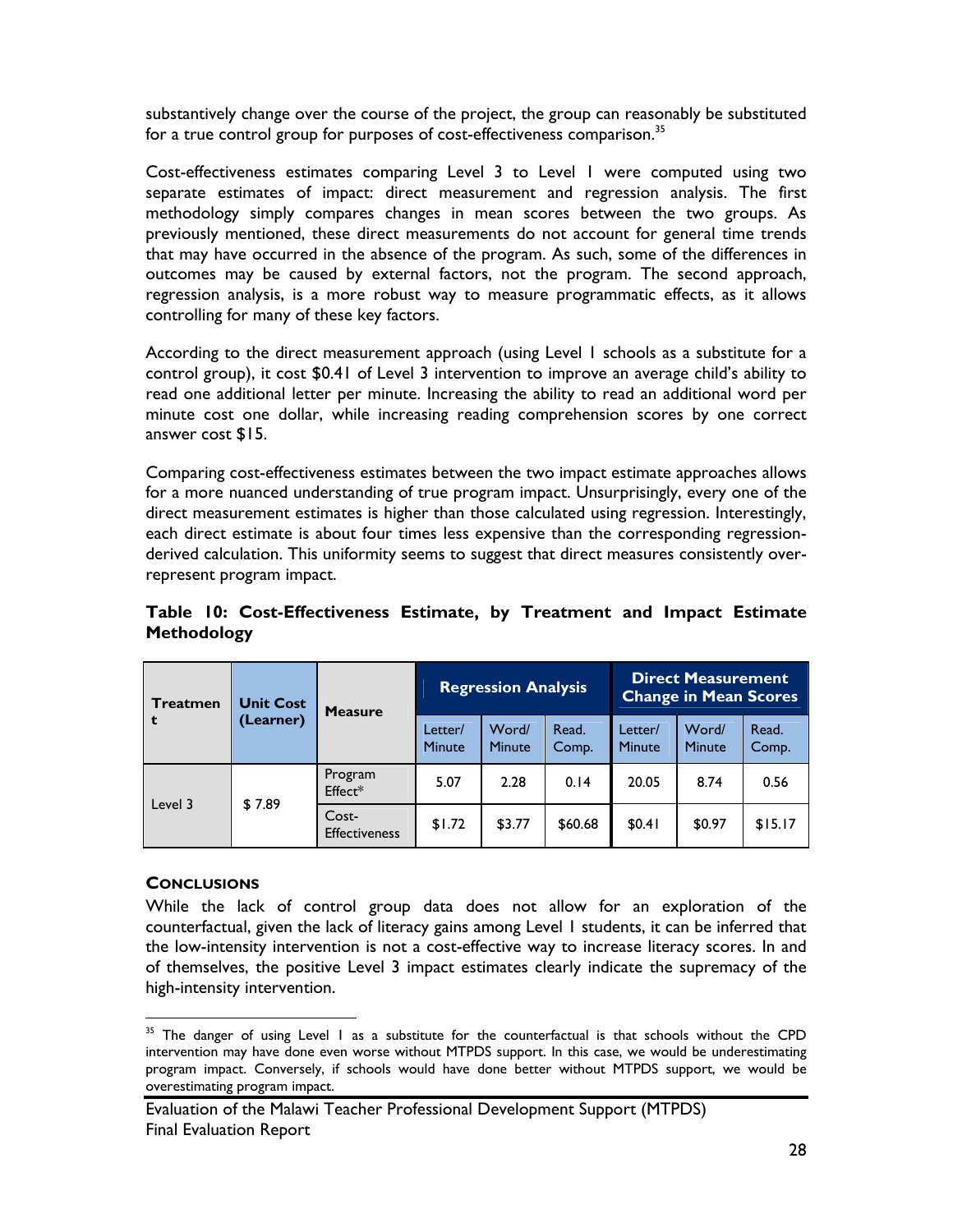As compared to Level 1 (in this case used as substitute for a control group), the highintensity treatment was clearly the more cost-effective option. Of the two methodologies presented in the preceding analysis, regression analysis is much more likely to better approximate the true cost-effectiveness ratio. Using this approach, a dollar of Level 3 intervention would be expected to increase of reading ability of an average child by an additional 3.26 letters per minute, as compared to Level 1. The corresponding values for words per minute and reading comprehension are 0.66 and 0.002, respectively.

It should be highlighted that these estimates represent cost-effectiveness of the MTPDS project, as implemented by Creative Associates, RTI, and Seward. If MoEST were to continue CPD in the future, cost estimate would be different for two reasons. First, MTPDS contractors and the Government of Malawi have different cost structures. Without substantial expatriate time both in the field and in remote support positions, labor costs would doubtless reduce. Further cost reductions would be realized from reductions in fringe rates, overhead, and fees. Secondly, if the materials produced by MTPDS were used for future CPD trainings, development costs would not reoccur. As such, the direct cost portion of the estimate would also reduce. While it is not possible for the Evaluation Team to definitively calculate these hypothetical situations, it is plausible that the cost-effectiveness of these interventions would increase if they were implemented directly by MoEST.

#### **RECOMMENDATIONS**

#### *Future Programming:*

- On the basis of the preceding analyses, as well as findings collected through the course of primary data collection, it is clear that Level 3 schools outperformed Level 1 schools. However, given the planned incorporation of key MTPDS inputs in the revised primary school curriculum it is not recommended that USAID or MoEST implement any of the three packages, as they currently exist, in the future.
- To the extent that the new primary curriculum materials and other Ministry initiatives omit important program components (particularly syllabic approach, scripted lesson plans and extra hour), it is recommended that MoEST discuss with key stakeholders how best to integrate lessons learned into the formal education system. It is critical to include these changes as part of curricula in the nation's Teacher Training Colleges (TTCs).
- MoEST should integrate the multiple reading programs (MTPDS, Read Malawi, new primary curriculum, etc.) into one coherent curriculum, drawing on the lesson learned and benefits of each approach.

#### *Future Research:*

- If similar, large-scale data collection activities are planned in the future, it is highly recommended that ample time be dedicated to instrument and data collection protocol design in the early stages of a program. Once finalized, it is imperative that substantive revisions not be made to either during the period of implementation.
- The utilization of MoEST personnel in high-stakes data collection presents both benefits and costs. For future impact evaluations it is recommended that professional and impartial enumerators be used in lieu of MoEST personnel. In the event that this option is not feasible due to budgetary pressures, it is strongly recommended that MoEST personnel engage in data collection not enumerate in areas under their direct responsibility.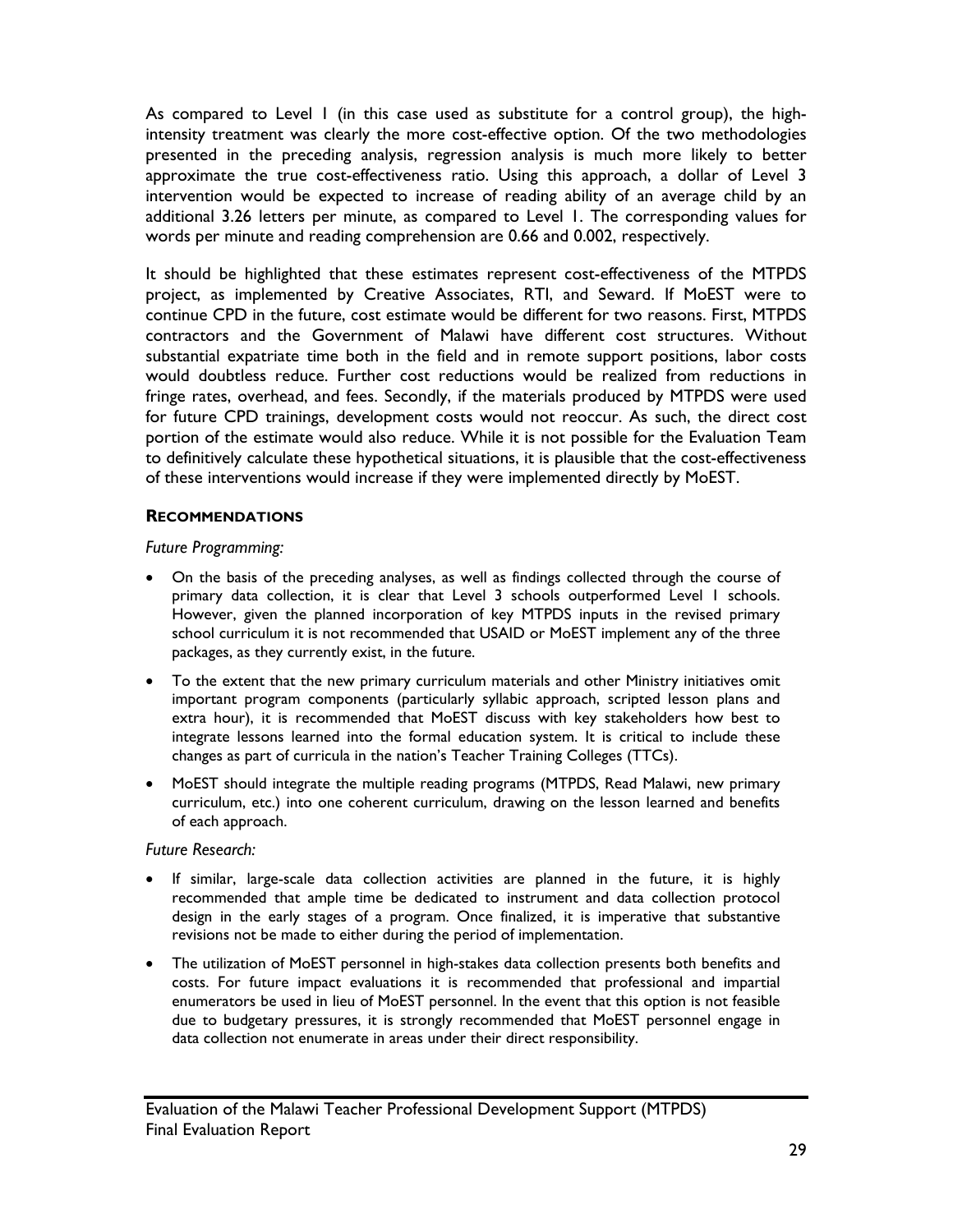- The ability to make inferences from evaluation findings depends on the validity of the underlying data. It is recommended that any party responsible for high-stakes data collection utilize double data entry (if using paper surveys) or electronic data collection methods to ensure that information is of sufficient quality.
- Last, if ascription of educational outcomes to USAID funding is desired in the future, it is imperative that a true control group be integrated into research designs. If withholding treatment is not feasible due to ethical, political, or logistical reasons, the evaluation team recommends phased implementation.

# **II. PERFORMANCE EVALUATION**

# **Background**

This chapter of the evaluation report answers evaluation questions 2–4 through empirically derived findings, conclusions, and recommendations. As with the previous chapter, we first provide an overview of evaluation limitations. Each evaluation question is presented independently with a brief introduction and a presentation of empirical findings, synthesized conclusions and actionable recommendations.

# **Limitations**

Hawthorne effect:<sup>36</sup> In situations where participants are aware that they are involved in a study, it is not uncommon for them to change behavior in response to being evaluated. This concern is particularly acute with classroom observations, where the very presence of Evaluation Team members invariably causes teachers to adjust the manner of instruction to present a more favorable impression. Without the use of candid recording equipment, it is not possible to completely control for this bias. However, to minimize distortions stemming from schools changing normal behavior to prepare for observations, visits by the Evaluation Team were all unannounced.

**Sample size:** Given the allocated resources and time, the Evaluation Team was not able to visit all treatment districts, much less all schools. As a result the generalizability (*external validity*) of Performance Evaluation findings is limited in comparison with evaluation question 1 (which utilized robust secondary data). To maximize the representativeness of site visits, the Evaluation Team utilized a stratified sampling process capturing key dimensions of school performance. Specifically, a bracketed sample of schools and districts yielded a balance of units across critical variables: high/low intensity training, high/low performing schools, and geographic spread.

**School accessibility:** Given that the evaluation was carried out during the rainy season, several of the sampled schools were inaccessible due to the condition of roads. To the extent possible, the Evaluation Team selected replacement schools using the same criteria.

**Package components:** A major strength of MTPDS is a design that includes three distinct modalities of intervention and, thus, the opportunity to better understand what components affect the impact on students and teachers. While it is possible to compare the efficacy of the three intervention packages, it was difficult to disaggregate and assess each of the

<sup>-</sup>36 The term Hawthorne Effect stems from industrial studies between 1924 and 1932 in which basic changes in the environment of factory workers impacted their productivity.

Evaluation of the Malawi Teacher Professional Development Support (MTPDS) Final Evaluation Report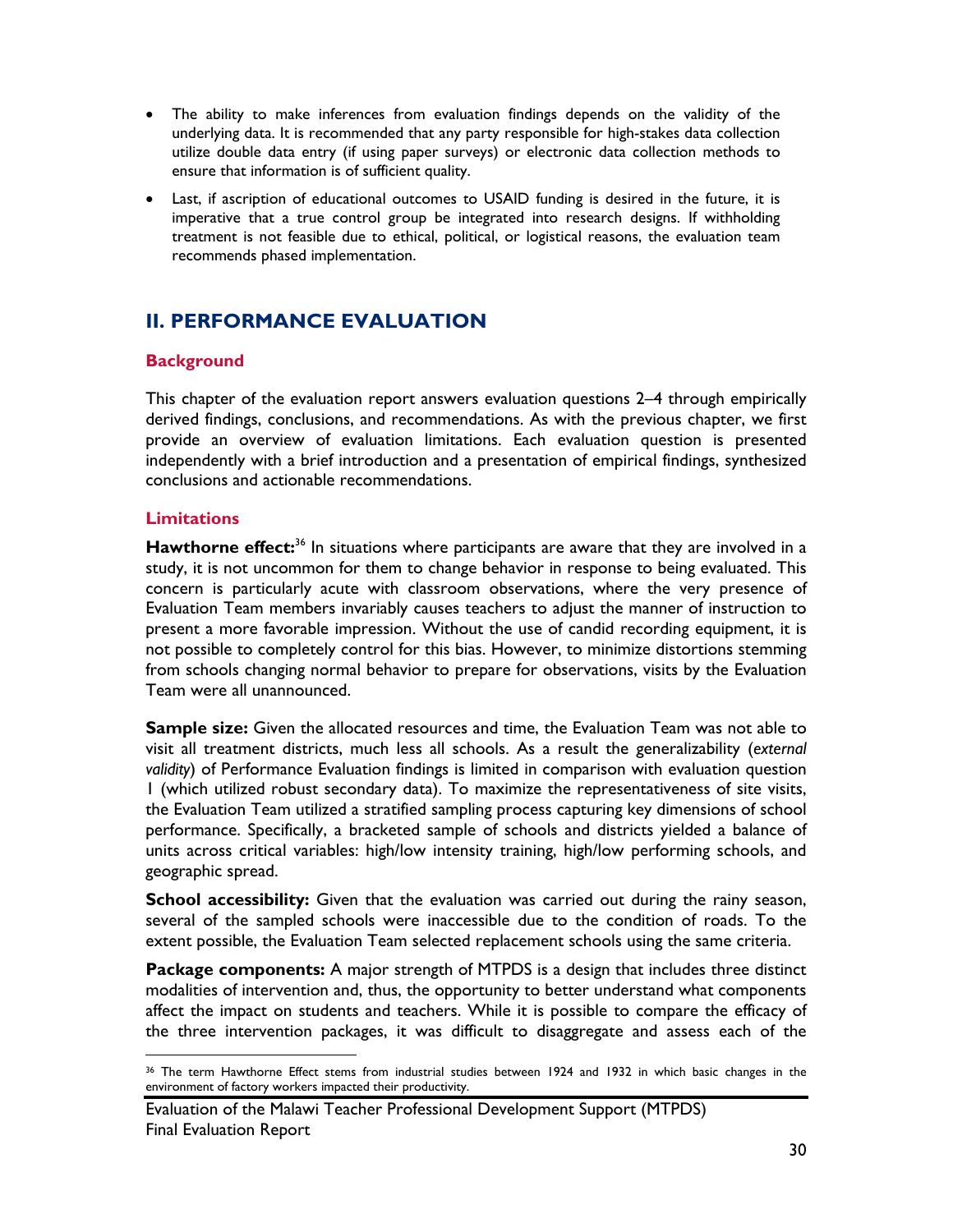intervention components separately. The Evaluation Team utilized qualitative data collection approaches as well as a custom teacher questionnaire to explore the relative merits of package components. See Annex 7 for the evaluation team's complete analysis of package components.

**Limited implementation period:** Although the two initial districts of Ntchisi and Salima implemented MTPDS in 50 schools for a full year prior to the data collection in November 2012, this was not true of the five additional target districts and even the subsequent schools added in Ntchisi and Salima. In the five more recent target districts, the children had two terms<sup>37</sup> of the MTPDS intervention by the time of the November 2012 EGRA data collection. Thus, the test results in these districts cannot reflect the potential impact of the reading intervention since these students were exposed to the program for two terms instead of the full three terms.

#### **Evaluation Question 2: Lessons Learned**

As described in the introduction, the MTPDS program had different components and implemented with various levels of intensity. This section traces teacher experiences with the various components at each level of intensity and draws lessons learned in the process. This evaluation question asks the extent to which MPTDS components were successfully implemented or met with challenges, and then draws lessons learned from this data. Findings, conclusions and recommendations in this section are presented under each component for each level of intensity: Level 1: Literacy CPD and Leadership CPD; Level 2, adding scripted lesson plans and *Nditha Kuwerenga* readers; Level 3: adding on coaching.

#### **FINDINGS**

 $\overline{a}$ 

#### *Literacy CPD*

*Strengths.* The Analysis of Package Components (see Annex 7 for complete analysis) findings from a teacher questionnaire used by the Evaluation Team (Annex 9) show that among all teachers in the six districts visited during the evaluation who received training<sup>38</sup>, most responded positively that they learned useful information from the literacy CPD training (69% strongly agreed and 30% agreed). In addition, the percentage of teachers who said they used knowledge and skills from the training in their classrooms increased across treatment intensities, either strongly agreeing or agreeing (38% in Level 1; 50% in level 2; 61% in level 3). When asked whether or not the trainings have made them more effective, the majority of teachers responded positively to the statement, irrespective of treatment level and almost all said that they would like to attend more training, if offered (93%).

Overall, the syllabic approach included in the literacy CPD was found to have broad-based support and utilization. The Evaluation Team's classroom observation data, representing 61 classrooms visited, shows that nearly three-quarters of the teachers observed embraced

<sup>&</sup>lt;sup>37</sup> Note that because the intervention for the five new target districts began so late in the previous academic year, most schools have continued to use the S1 scripted lessons and readers in S2 begin with the new school year in September 2012.

<sup>38 107</sup> teachers across three treatment levels completed the Evaluation Team's teacher questionnaire. 96% of all teachers who completed the teacher questionnaire received CPD training across all levels, with an average of three trainings.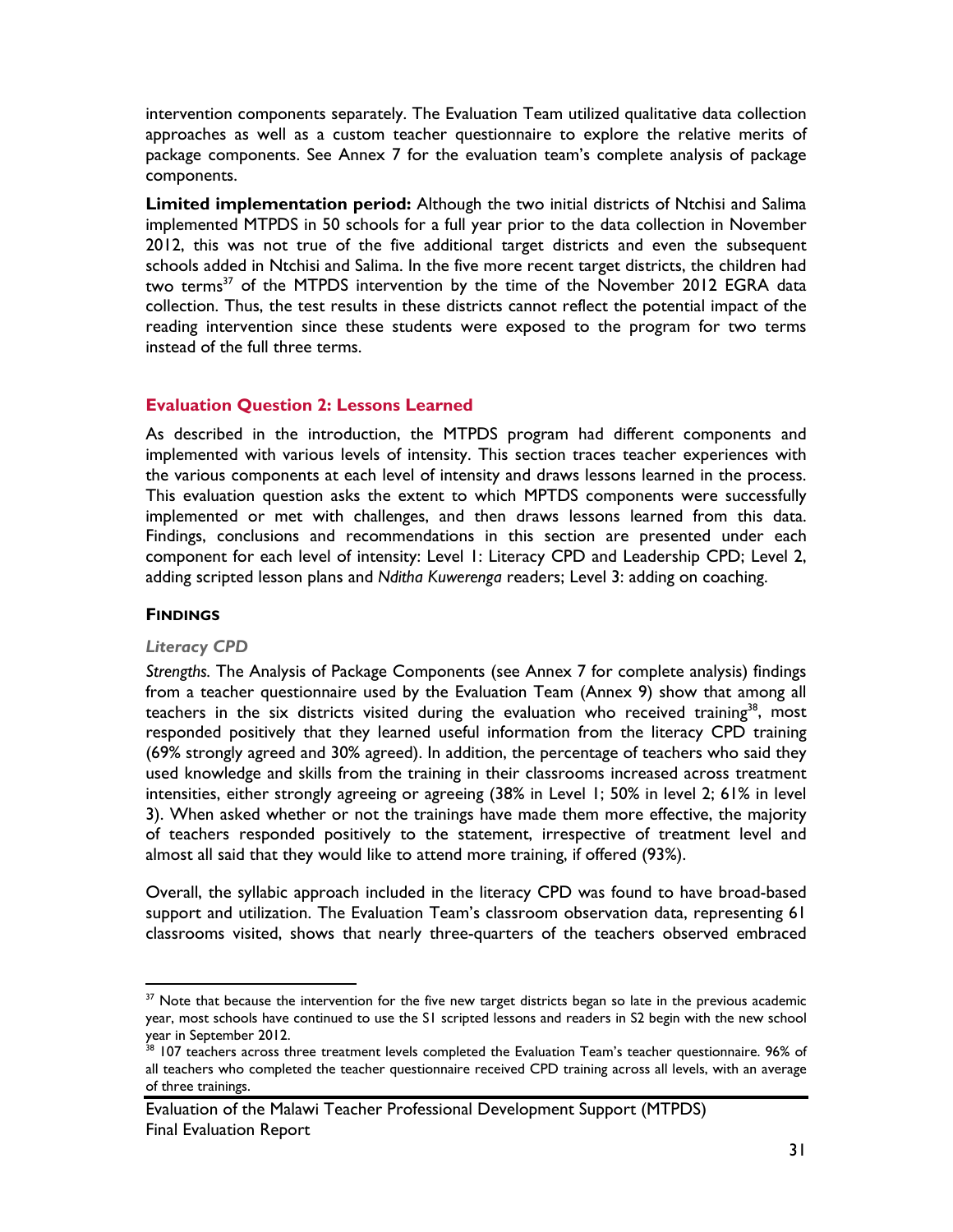skills that supported the syllabic approach to promoting literacy<sup>39</sup>: 78% used vocabulary, 70% used phonological awareness, and 65% used alphabetical principles. These were more pronounced in Level 2 and 3 districts. However, fewer than half the teachers used the remaining two skills of fluency (43%) and comprehension (37%), and these were used only in Level 2 and 3 schools. Also touted as helpful from CPD trainings by the teachers was the concept of the learning cycle. The learning cycle necessarily involved four steps that the teachers had to go through in a lesson: *advance organizer, modeling, guided practice, and independent practice*. There was considerable evidence of use of some of these techniques, especially the first three among the teachers of Level 2 and 3 schools; although almost no teacher in Level 1 schools demonstrated their use.

Use of the Chichewa alphabet<sup>40</sup>, as opposed to the English alphabet, is another technique that was found to be new and useful by the teachers. A Teacher at Chorwe School (Level 3) stated that "Using the Chichewa alphabet has helped me a lot in teaching my children how to read and write. I did not know this before."

The literacy CPDs also embraced a number of teaching aids such as word cards and a printrich environment (e.g., text on walls), plus interactive techniques including songs and praise. Classroom observations showed that use of these aids in classrooms was not dependent on treatment level of the school. For example the 83% of the teachers that used various teaching aids, the most common of which were word cards, were almost evenly spread in the three treatment schools. Songs and praise were also widely used especially in S1 classes in all schools. However, other techniques met with significant difficulty. This is further explained as a weakness below.

*Weaknesses.* While teachers reacted positively to the literacy CPD trainings, weaknesses were noted across all treatment levels. Concerning the CPD training process, a number of issues were raised by teachers during the interviews. The vast majority complained about the limited allowances received and the limited number of days for the training, which were eight (two days for each session). In addition, one facilitator was used for the entire training period (two-day sessions), which led to fatigue and hence a less dynamic training environment. Also, since only S1–4 teachers were trained, other teachers who might be rotated $41$  into these classes were not prepared. A related shortcoming was the decision not to invite head teachers to the trainings unless they taught in S1–4. Since these head teachers did not have information about the Literacy CPD, they had a difficult time supporting their teachers who had been trained.

Of the various teaching aids and pedagogical techniques included in the Literacy CPDs, those that were most challenging to implement were as such due mainly to large class sizes and poor resources: continuous assessment, grouping of students, and providing a print-rich environment. *Continuous Assessment* (CA) was defined by the Evaluation Team as a more formal process by which teachers kept a list of each student and indicated specific measures of achievement. We observed that only a few of the teachers conducted CA in the way we

 $\overline{a}$ 

<sup>&</sup>lt;sup>39</sup> Five reading skills enforced through CPD and MPTDS were: phonological awareness, alphabetic principles, fluency, vocabulary, comprehension, and teaching of writing.

<sup>&</sup>lt;sup>40</sup> ANIKUMETO are the commonly used letters in Chichewa language, both written and spoken.

<sup>&</sup>lt;sup>41</sup> The Evaluation Team noted that there is a rather high rate of rotation (re-assignment) of teachers in Malawian primary schools (both within and between).

Evaluation of the Malawi Teacher Professional Development Support (MTPDS) Final Evaluation Report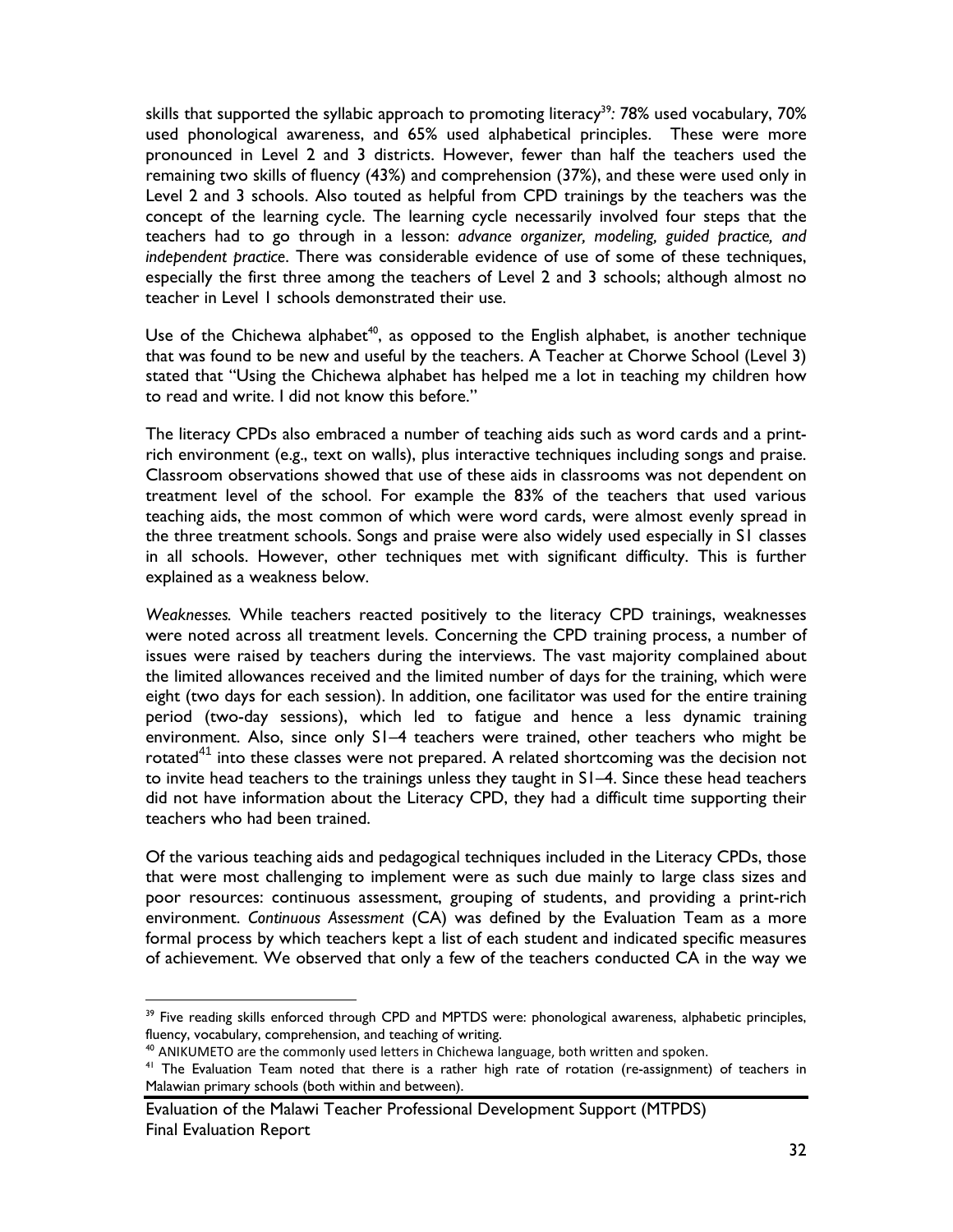defined it. The vast majority of teachers, however, used the more informal measures mentioned such as thumbs up and down, clapping of hands, etc. In fact, in the 39% of the classes (20 of 51 observed) where CA was used, there was limited success due to large class sizes as often when the teacher was assessing some learners, others were sitting idle and making noise. According to the Evaluation Team's teacher questionnaire, the average class size of the sampled lessons was 113, ranging from 23 to 452 students. CA in large classes was challenging as it takes a long time and parents often do not provide folders for portfolios where learner assessment reports are kept.

Use of *group work* ("grouping") to enhance learner interaction during lessons was a technique appreciated by many teachers, but difficult to implement in large classes, even though large classes was a rationale for using groups. Across all three levels, group work was used with limited success. There was no interaction of learners in the groups, or some groups were left without much to do while the teacher worked with one of the groups.

The provision of *print-rich environments* was limited by security concerns as many classrooms did not have lockable doors and other lessons were held under a tree. For all of the three treatment level schools, inadequate classrooms and lack of head teacher offices led to minimal use of "print-rich" materials as teachers often complained of lack of storage space and materials to post in classrooms. As such, print-rich environments were observed only in 36 classrooms observed (59%).

# *Nditha Kuwerenga Readers*

-

*Nditha Kuwerenga* readers were developed by MTPDS and distributed only to S1 classes in the L2 and 3 districts, although in practice these were also used by S2 teachers in some schools, especially L2 districts.<sup>42</sup> 77% and 68% of all teachers received the readers in Levels 2 and 3, respectively.

*Strengths.* Virtually all teachers in both Level 2 and 3 schools claimed that they use the readers. According to the teacher questionnaire, a majority of teachers in S1–2 reported using them every day. Those teachers said the readers were useful, especially in Level 3 districts that had used them for a longer period of time. Almost all teachers agreed that the readers helped the children acquire literacy skills.

*Weaknesses.* Based on classroom observations of 31 Standard 1 classes in Level 2 and 3 schools, many of the teachers did not use the readers, in spite of the positive report on usage in the teacher questionnaire and during interviews. In fact, readers were seen in only 42% (13 of the 31 observed) of the SI and S2 MTPDS classes observed and some of the L1 schools did not have the reader at all. However, it is possible that some teachers felt pressured by the observation and decided not to complicate the lesson by using the readers. The evaluation team encountered differential usage of the readers: in some schools the readers were visibly worn to the point of falling apart (in Senga Bay, the head teacher had set up a stapling station to reconstruct the books), while in others it was evident that the

 $42$  Only in early 2013 did MTPDS distribute some scripted lessons and readers to L1 teachers.

Evaluation of the Malawi Teacher Professional Development Support (MTPDS) Final Evaluation Report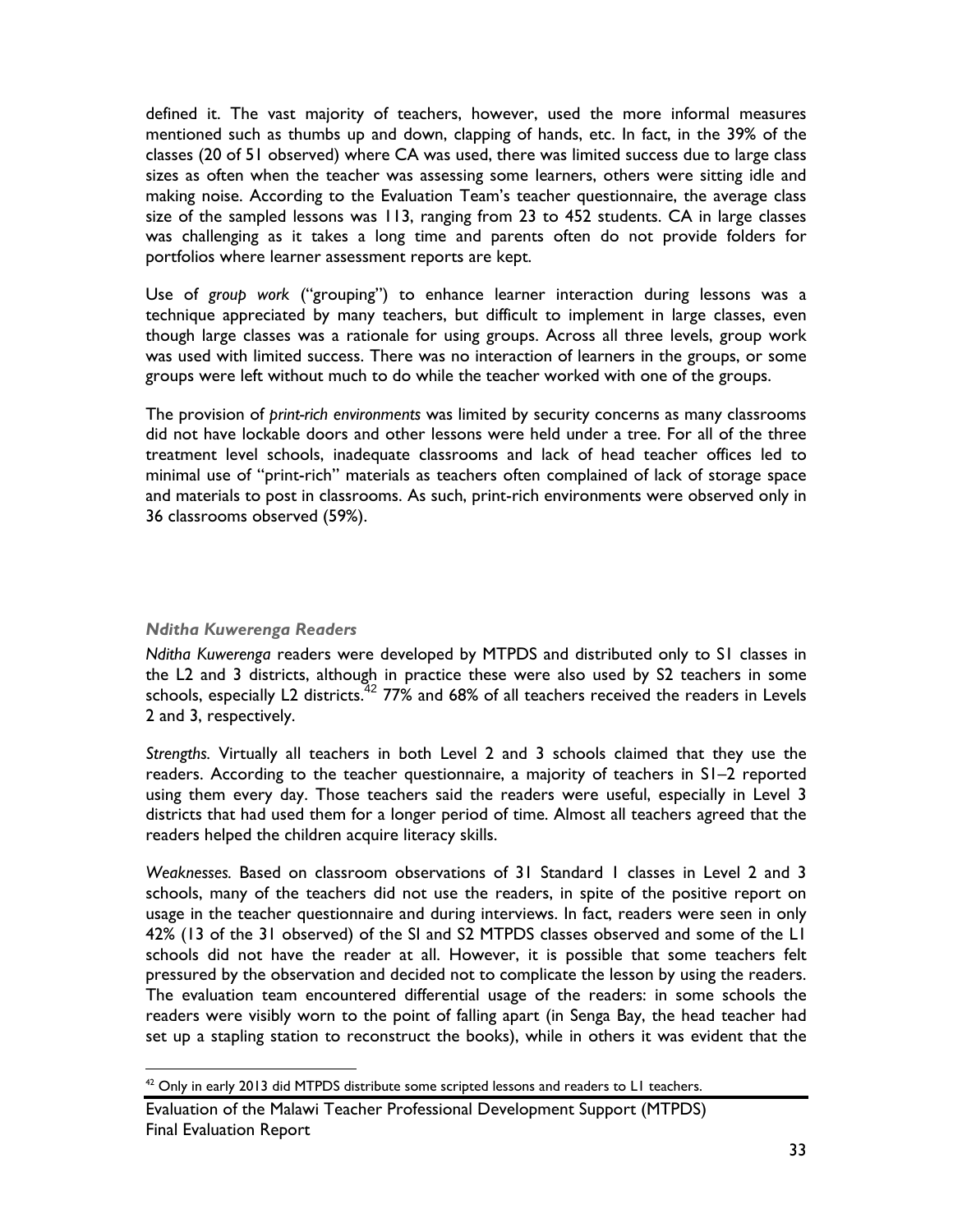readers were new and one teacher at Wantaya school (Level 2) was using them for the first time during the time of the classroom observation. Of those teachers who tried to use the readers while being observed, there was limited success. In many classes, learners struggled to find the referenced page due to limited numeracy vocabulary. For example, two adjacent pages use similar symbols and often have similar letters so learners cannot easily identify the page being referred. On a less technical note, the book is too big for the learners' desk or lap in crowded classes.

#### *Scripted Lesson Plans*

Scripted lesson plans were received only by S1 teachers of L2 and L3 schools by design. However, while L2 districts had received them about five to six months before the evaluation, L3 schools had used them for more than a year since they were the first intervention districts. All L1 teachers reported not to have received any and so the findings in this section only refer to L2 and L3 schools.

*Strengths*. Observational data collected by the Evaluation Team show widespread use of scripted lesson plans in Standard 1 in all intervention districts and in S2 in the five new districts.<sup>43</sup> In the two L2 districts of Mzimba North and Blantyre Rural, the lesson plans were found to be used by S2 teachers as well although they were meant for SI. When interviewed, teachers said that they were doing so because they had received the lessons plans when the S1 learners were in term 3, so they extended their use to the next academic year and therefore S2.

In general, teachers appreciated the lesson plans for "making our jobs easier" during the interviews with the Evaluation Team. Among Level 2 and 3 teachers who received the scripted lessons and completed the questionnaires, 83% and 95% respectively, reported using them every day. The lessons are valued for helping to integrate the five principles of teaching reading, "something that teachers wouldn't be able to do themselves" (CEED M&E officer). Teachers at the Ngumbe School (Level 2) reported that "with the introduction of the scripted lesson plans for teachers, we have grown in confidence. We are able to face the class confidently and deliver the lesson as required." Of teachers who completed the teacher questionnaire, a great majority said that the scripted lessons made them more effective (57% agreed/ 40% strongly agreed across all levels). Overall, the main strengths of the scripted lesson plans were that they made the teachers' job easier; they helped integrate the five principles of teaching reading and increased teacher confidence.

*Weaknesses.* A number of weaknesses about the scripted lesson plans were noted in the course of the evaluation. In every L2 and L3 school visited, teachers complained that the scripted lessons are too long. There is the generic challenge of teaching effectively in large classes, which affects MTPDS as well as other subjects. The end result was that learners became bored or got distracted as their attention limit was often reached in the middle of the lesson. Some teachers interpreted use of scripted lessons to mean that they did not have to prepare for their classes, but could just read through the scripts as they teach. The Evaluation Team saw both verbatim and non-verbatim use of the lesson plans during other

<sup>&</sup>lt;sup>43</sup> The scripted lessons are designed for S1, but since the new five target districts came on board late during the last school year, the S1 classes did not complete the scripted lessons for the whole year. Thus, for the current year, many of the S2 classes have continued with the S1lessons. This should only be a one-year phenomenon.

Evaluation of the Malawi Teacher Professional Development Support (MTPDS) Final Evaluation Report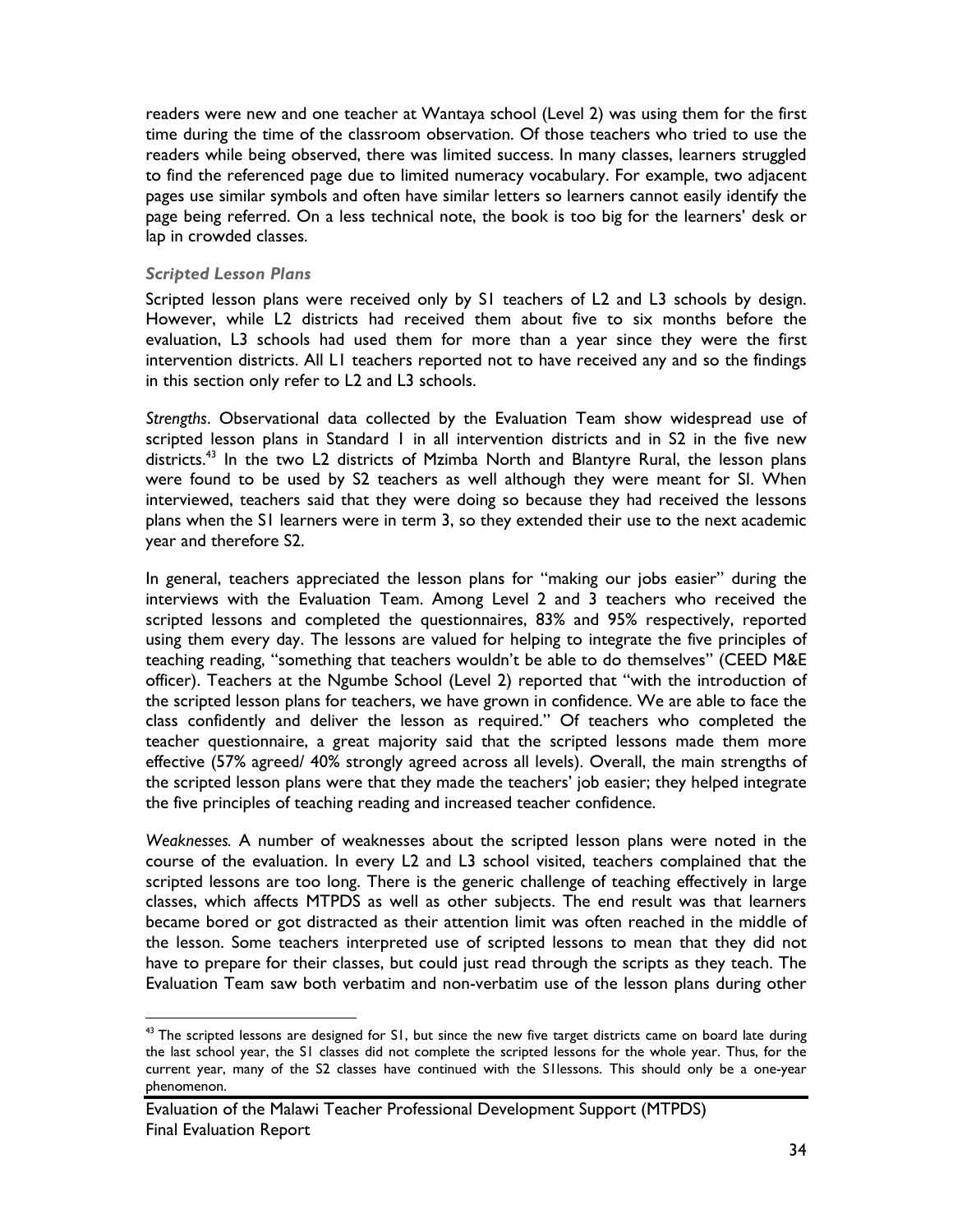classroom observations. For instance, during a classroom observation one teacher at Wantaya School (Level 2) in Mzimba North read the scripted lesson plans verbatim, making limited progress in the lesson and failing to adequately engage all learners. In sharp contrast to this, a teacher at Madise School (Level 3) in the same district taught a lesson integrating all of the five literacy principles in a very successful 30-minute lesson without making verbatim reference to the scripted lesson plans. In general, teachers who used the scripted lessons as a guide tended to be more engaging than teachers who just read the scripted lessons.<sup>44</sup>

Some respondents complained that both the CPD modules and the scripted lessons have some mistakes and typographical errors.

#### *Extra Hour*

 $\overline{a}$ 

An extra hour for teaching literacy was recommended by MTPDS to all literacy intervention schools in formed L2 and L3 districts. The expectation was that the teachers in such schools would use the extra hour to teach using the scripted lesson plans that they had received.

Strengths. Almost all Level 2 and 3 schools, except for the Mgaga School (Level 3)<sup>45</sup>, extended their school days by one hour, especially for S1 and S2. In most schools, the extra hour, especially for S1, has become school policy, as evidenced by its inclusion on the timetables/school schedules observed.

The extra hour is used for reading (mostly S1) or remediation (S2–4), and is usually placed in the middle of the morning, although some schools used the scripted lessons or held remedial classes at the end of the morning. Most S1 teachers said that the extra hour was not only valuable, but essential for teaching the scripted lessons, which is an add-on to the school subjects. This prioritization of the MTPDS (or EGRA lesson as some schools referred to it) is quite significant as it is presented during a time of the day when students are most attentive.

With respect to the value of the extra hour, most S1 teachers said that the extra hour was not only valuable, but essential for teaching the scripted lessons, which is an add-on to the school subjects. Of the 38 teachers L2/3 teachers who responded to the question of whether the extra hour made them a more effective teacher, 45% agreed and 55% respondents strongly agreed with the statement.

*Weaknesses.* Most Level 2 and 3 teachers identified that one main challenge was that an hour is too long for learners to attend to a single subject. Students' attention faded over the hour and they became tired or hungry. Moving other classes to the later hours gave the impression that the other subject areas are a lower priority.

<sup>44</sup> Based on the teacher questionnaire, three-quarters of the S1 teachers and two-thirds of the S2 teachers received the scripted lessons in Level 1 and 2 districts, and about 90% of these teachers reported using them every day. Very few teachers in the Level 1 districts had the scripted lessons, and those that did have them did not use the lessons.

 $45$  The Maganga School is a double-shift school, which limits possibilities of having the extra hour as the classes have to be used by the next shift. It was learned that for this school, teachers have tried to integrate the MTPDS approach inherent in the lesson plans into their normal Chichewa lessons.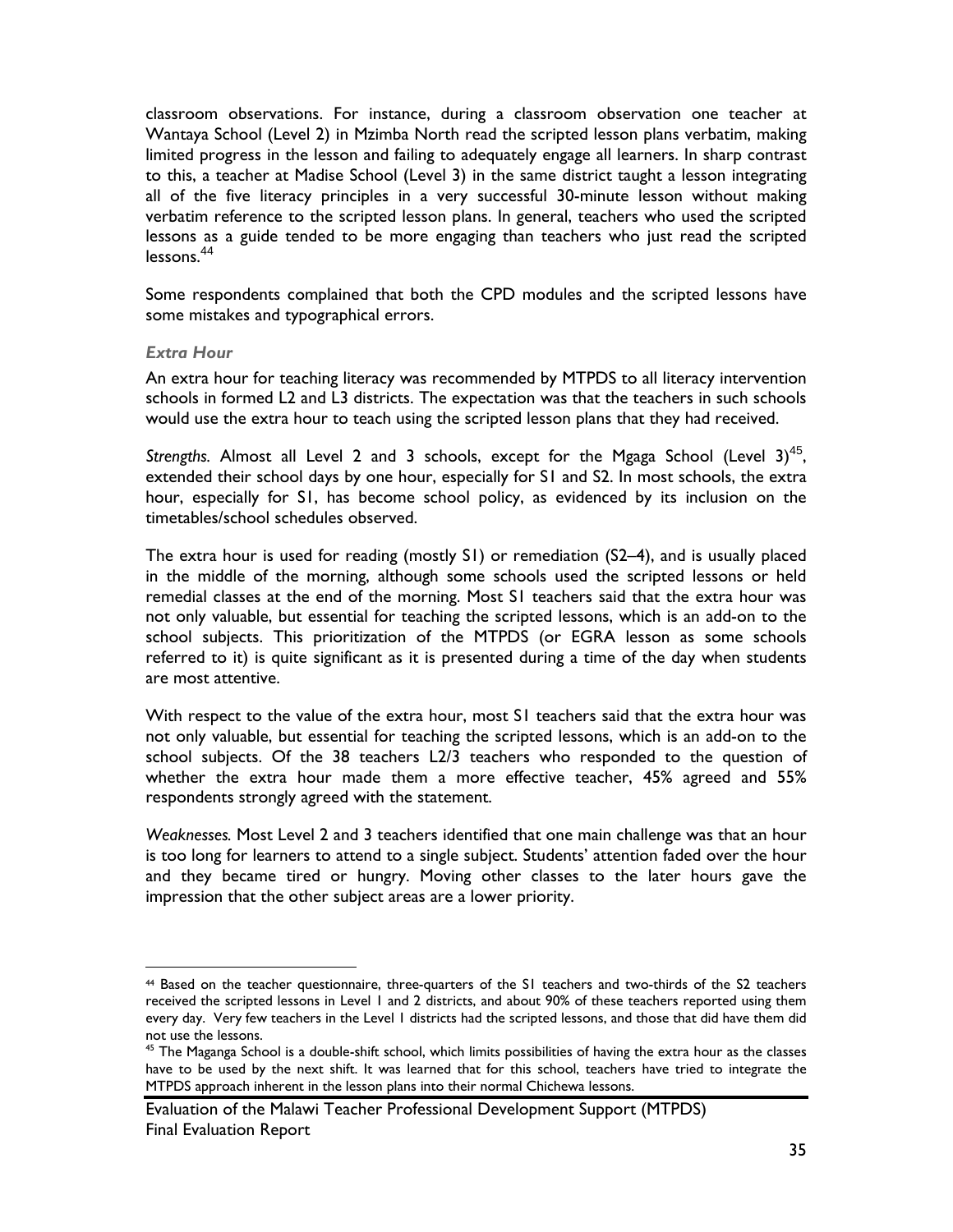*"When you put the extra hour in between other lessons, learners may manage to concentrate for the one hour. However, when they do concentrate it becomes difficult to teach them the next lessons as they become very tired. On the other hand, when you have the extra hour at the end of the school day, learners are not able to concentrate the whole time."* (Teachers, Engocongolweni School – Level 2)

A second challenge is that the extra hour is still voluntary, although there seemed to be wide compliance by teachers. Yet, since the extra hour is not yet MoEST policy, it is not strictly adhered to in all schools.

#### *Coaching*

As mentioned above, Level 3 was intensified through the addition of coaching by MTPDS staff in two initial districts—Ntchisi and Salima—and later in five more target districts. While the MTPDS staff coached teachers in selected schools, the coaching function quickly evolved into a responsibility of PEAs in all target districts.

*Strengths.* The Evaluation Team found that coaching provides useful support to the teachers implementing the reading program and is valued by teachers. Teachers appreciated the support they received from the coaching and, for those who received several coaching sessions, they found them to help their professional growth. Teachers at the Ngumbe School (Level 2) stated that "it is very useful and allows us to improve the teaching of literacy especially in areas that we are not doing great; but would love to increase the frequency that coaching is undertaken." Indeed, responses from the teacher questionnaire showed that 63% of Level 2 and 54% of Level 3 teachers strongly agreed that coaching made them more effective teachers because they said it helped correct the mistakes that they were making in the course of their lessons. Based on the teacher questionnaire, 79% of the teachers in the L2 and 85% of teachers in L3 districts reported to having received coaching from either a PEA or an MTPDS staff member and the vast majority reported to have been coached at least once in the previous term.

*Weaknesses.* A major challenge for the coaching process is that the PEAs already have too many responsibilities and too many schools to support. Thus, they are unlikely to be able to provide a substantial amount of support to teachers. In addition, there was wide variability in the coaching support; the number of visits in one term ranged from 0 to 7 and the average number was 2.2 visits. In general, however, it was unusual for a teacher to have coaching more than twice a term. In some cases, PEAs opted to coach teachers at the cluster or zone level because the schools were inaccessible or just to reach more teachers during a limited time. There was some additional variability in the type of coaching support provided. While some teachers received observation, individualized coaching, demonstration of teaching techniques, and follow-up, others only received the first two as individuals and received the latter in groups.

PEAs also reported difficulty in travel due to lack of transportation resources that would provide reliable motor bikes/vehicles and fuel for travel.

There was limited evidence of head teachers providing coaching support to teachers, mostly because they did not attend the literacy CPDs unless they taught in S1–4.

#### *Leadership CPD*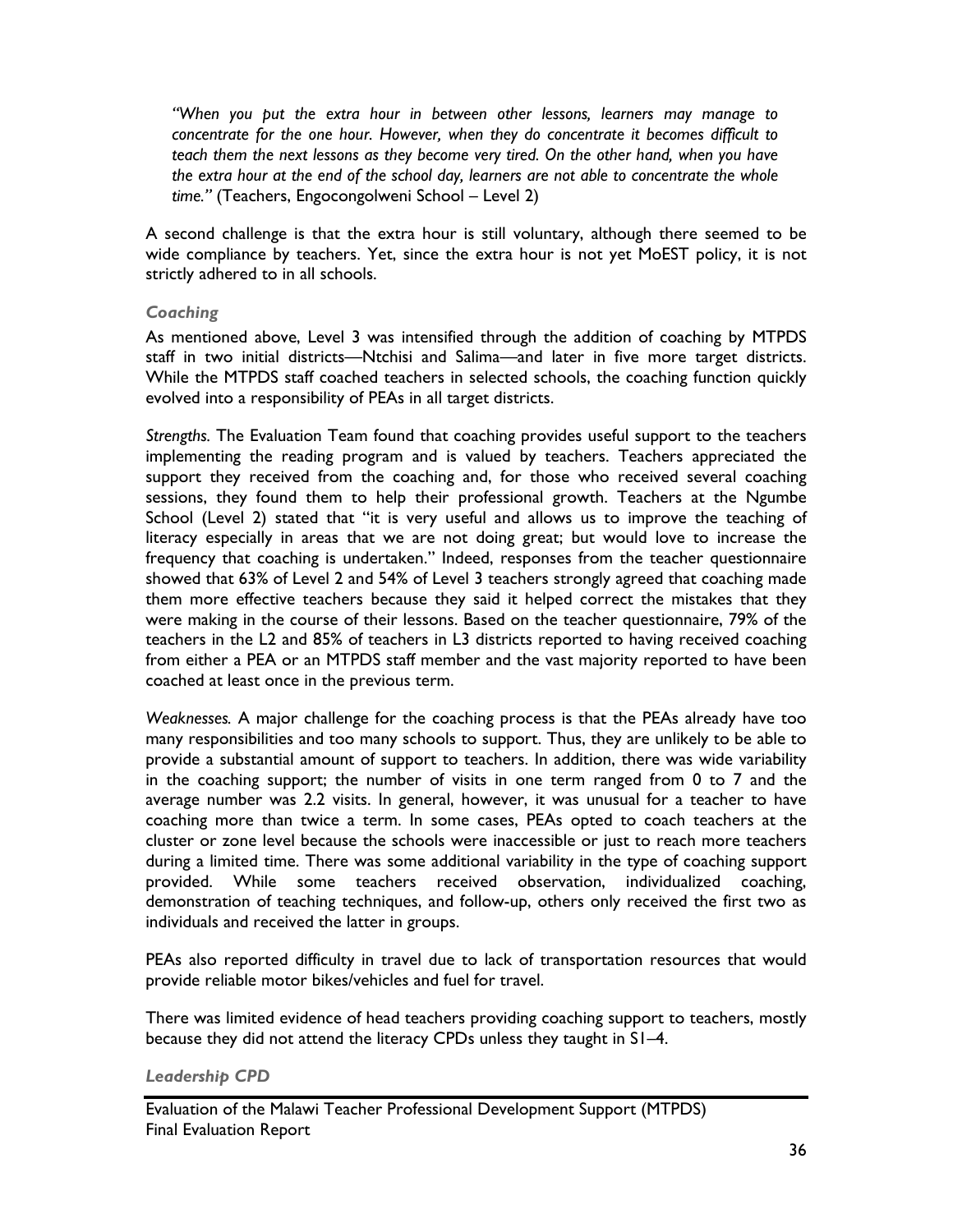Leadership CPD modules were taught to all head teachers and many deputy head teachers throughout the county. The emphasized the organization of school-based CPDs and the monitoring reading by SMC/PTA and community members (especially parents). These trainings were intended to bolster systems and understanding of the literacy intervention components in order to promote a reading and literacy enabling environment.

*Strengths.* The first module of leadership CPD centered on how schools could organize school-based CPDs. Visits to the schools in all three level districts revealed minimal evidence of school-based training. The presence of CPD training on the school timetable was more prevalent in L2 and L3 schools. Some zones in Level 1 districts also showed evidence of school-based CPDs, one example of which is Chihame II School (Level 1) in the Nkhata Bay district, where the two schools visited had school-based CPD timetables and a stockbook in which notes on what was discussed were recorded by the school secretary.

The leadership training modules did not only encourage participation of SMC in reading but also that of the whole community. The findings show that in many L3 schools, the community is more engaged in education in general, particularly reading, than they were before the program. The causal pathway seems to be a combination of the Parent Teacher Association (PTA) and children disseminating program benefits to their peers and parents, respectively. As parents attend the PTA meetings, which are held at least once a month as part of normal school management, parents are informed about how the learners are improving their reading and this gets disseminated to the rest of the parents that may have otherwise not attended the meeting. The incorporation of literacy fairs as part of the school open days was encouraged by MTPDS, especially in L3 schools. One learner in Ntchisi was teaching other children in the community and was shown on a display presented during the literacy fair. Through the fair, such practices were disseminated to the wider public and parents were encouraged to take an interest in what their children are doing at school.

*Weaknesses.* Although there was wide support/demand for school-based CPDs, there is little implementation to date. Institutionalization of school-based CPDs in some districts was negatively affected by a number of factors, including a lack of teacher allowances.<sup>46</sup> Similarly, while some Level 1 districts such as Nkhata Bay had widespread school-based CPDs, Dedza did not have any, raising questions about the success of the cascade model for CPD implementation.

The evaluation team encountered widespread confusion about the role and implementation of the *school report cards,* which contained information about the school, the teachers, recording absenteeism rates, as none of the forms had been distributed and even intended champions of the process appeared confused<sup>47</sup>. The two most significant observations regarding school report cards were that (1) there was a significant lack of coordination with the former EDSA program, which also created a "school report card" for school assessment<sup>48</sup>. Although MTPDS says that the purpose of their version is a bit different from EDSA, it seems like there is unnecessary duplication. There was also confusion with the name, as most teachers assumed that the school report card is what gets sent home to

 $\overline{a}$ 

<sup>46</sup> At Ntonda school in Blantyre Rural (Level 2), there was a complaint that teachers refused to have the school-based CPD for free while their colleagues received some allowances for it.

<sup>&</sup>lt;sup>47</sup> Except for pilot zones which were managed by MTPDS staff in the 5 level 2 districts.

<sup>&</sup>lt;sup>48</sup> EDSA was a decentralization activity working at the community level. Whereas, MTPDS was a teacher professional development activity that worked between the school and district levels.

Evaluation of the Malawi Teacher Professional Development Support (MTPDS) Final Evaluation Report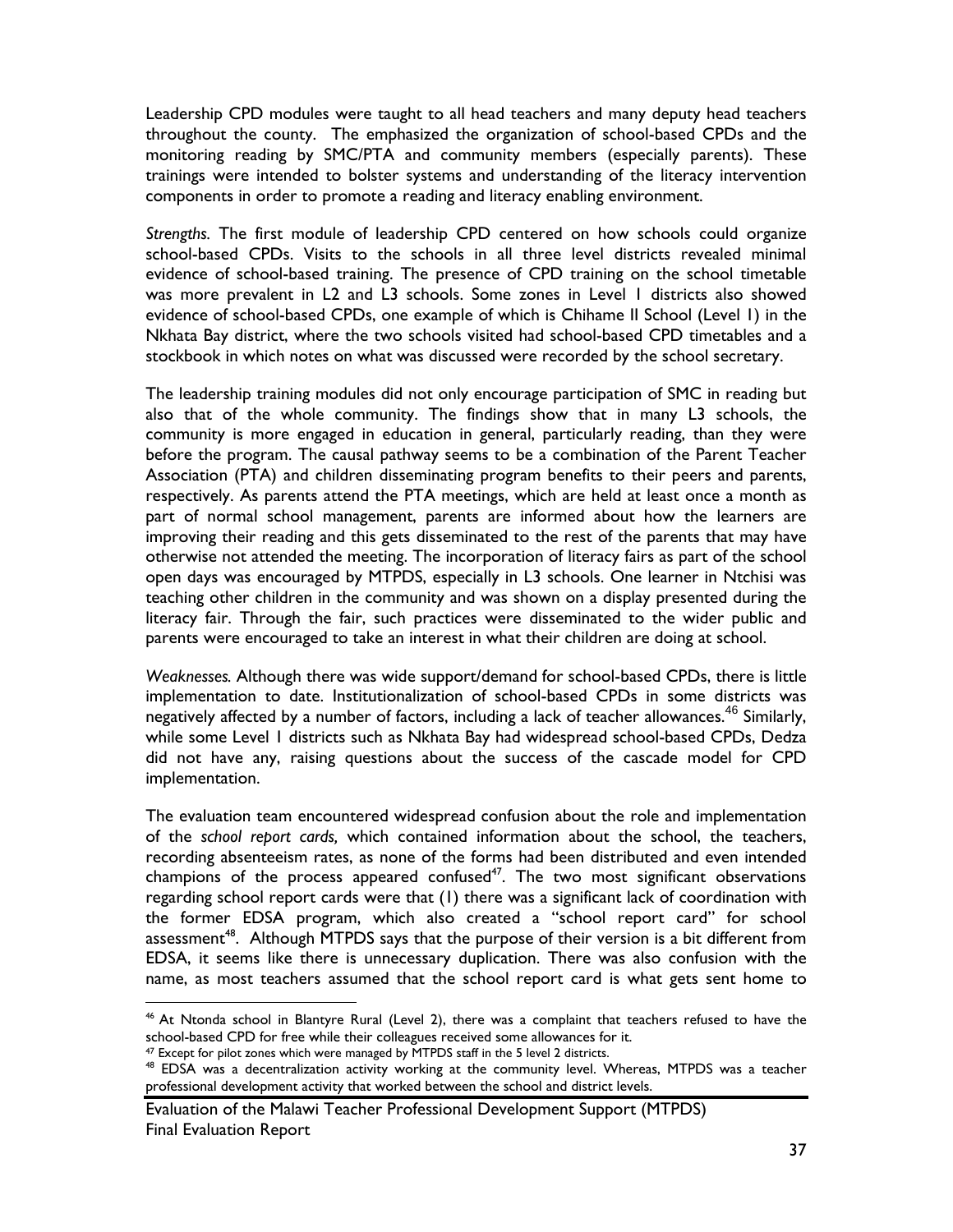parents; (2) the report card has no guidance on timing (# of times per term, or what part of the term to conduct activities). The SMCs have limited capacity to implement the school report card since it requires statistical information that can best be collected by head teachers.

Conducting "open days" and literacy fairs was not compulsory for L2 and 3 districts and not encouraged for Level 1 districts, which could be regarded as a missed opportunity.

#### *Lessons Learned*

From the foregoing findings, a number of lessons can be learned with regards to the implementation of a program and intervention to improve literacy. The lessons learned can be distinguished for program design and implementation.

*Program design.* The program design included levels of treatment intensity, provision of inputs, and a varied target population. The findings of the study show that L3 schools showed higher achievement both in reading ability of the learners and the degree of buy-in of the ideas taught through the CPDs by the teachers, while L1 schools performed consistently poorly. One lesson learned is that CPD alone may not be sufficient to change teacher practice; rather, it has to be associated with other inputs to support the teachers.

Secondly, MTPDS literacy CPDs targeted only S1–4 teachers. While this had the advantage of focusing attention to teachers who teach early grade reading, two challenges were noted. The first is that there is a tendency for schools to swap teachers around in different classes due to prevailing conditions. This resulted in some S5-S8 teachers, who have not been trained, being transferred to the lower standards and, thus, not prepared to teach the new reading program. The second is that head teachers who were not teaching S1–4 classes were not invited to attend the CPDs. Thus, they were not prepared to monitor and support their teachers who were trying to implement the MTPDS program. The lesson learned is that, where possible, all teachers should be involved in the CPDs and head teachers have to be targeted for any interventions on teaching and learning whether they are directly involved or not.

*Program implementation.* The study showed that scripted lesson plans and, to a somewhat lesser extent, the *Nditha Kuwerenga* reader are powerful tools to enhance reading skills of learners if used properly. However, their long-term usefulness of these two inputs will be limited by their lack of alignment to existing Ministry guidelines and curricula. One lesson learned is that it is important to align any inputs given to schools to existing guidelines, norms, and curricula if a program is to have a lasting impact. Such alignment will also help to ensure teacher acceptance of the intervention. The same can be said about the extra hour, which though useful, was not enforced by Ministry policy. The MTPDS coaching component, which was quickly picked up by PEAs as part of their job, is but one good example that shows how alignment of inputs to existing structures would lead to better results.

# **CONCLUSIONS**

#### *Literacy CPD and Intervention Inputs*

• The literacy training program was useful in improving teacher practices, and teachers valued the new knowledge and skills that they learned in all three treatment levels.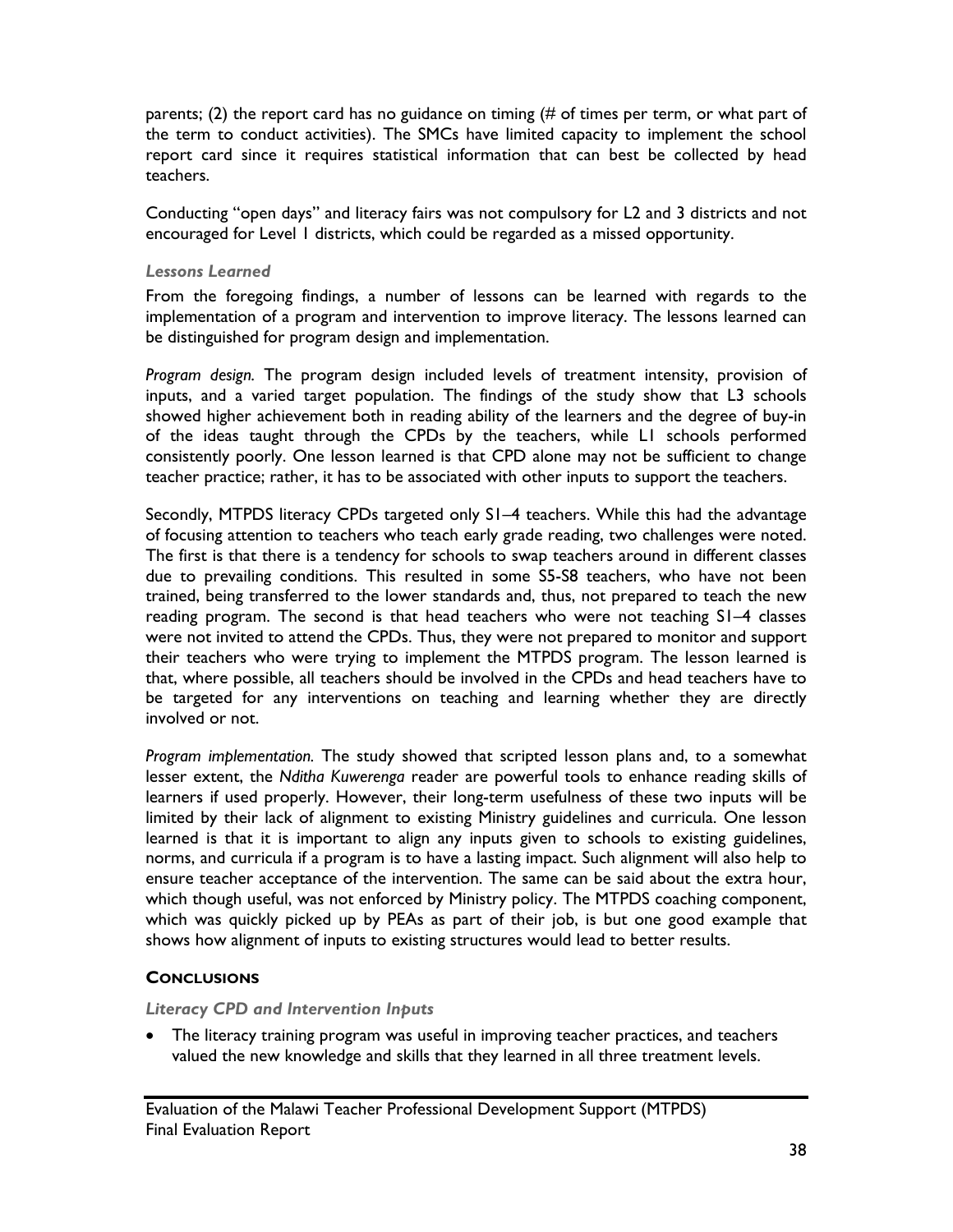- Scripted lesson plans and, to a somewhat lesser extent, the *Nditha Kuwerenga* reader are powerful tools to enhance reading skills of learners.
- Coaching was found to be useful by beneficiary teachers and, if used regularly, will lead to greater improvements in teaching reading and promoting literacy. However, the PEAs are unlikely to be able to increase their number of visits to each teacher, which is currently about two per term, and this limited contact may not make a big difference in teacher performance or student learning.
- Use of the extra hour was found to be instrumental in achieving literacy by Level 2 and 3 teachers.
- Continuous assessment was used with mixed success in Level 2 and 3 districts.

# *Leadership CPD*

- The leadership training program is valuable and head teachers appreciated the new knowledge and skills that they learned in all of the three treatment level districts.
- As they are currently being implemented, use of school report cards is not sustainable due to lack of distribution and sufficient training and confusion with the EDSA report cards and over which one should be used (school report cards versus student report cards).

# **RECOMMENDATIONS**

The following are recommendations based on the findings and conclusions above:

- There should be continued literacy and leadership CPDs at zonal, cluster, and school levels with funding from district CPD funds and School Improvement Plans (SIPs) in all districts. These CPDs can introduce new teachers to the skills promoted by MTPDS, and new refresher modules should be created to help sustain and extend the gains made by teachers and head teachers. Also, all head teachers should be invited to the literacy CPDs, and these CPDs should be open to all teachers through S8.
- Scripted lessons should be continued but in a revised form that builds on and supports the new primary curriculum. Lessons should be shortened and include additional activities for more able classes. While decreasing the size of classes is a challenge to be addressed in the long term, revised lesson plans should include activities that aim to address the challenges of teaching in large classrooms such as the scripting of roles for each student placed in a group (for group work) or strengthening scripts for 'guided instruction' components. In addition, there should be guidance on how teachers can be weaned off of just reading the scripted lessons. MIE could take the lead in revising the lesson plans.
- The Ministry should phase out the *Nditha Kuwerenga* readers and realign the reading activities in the scripted lessons to the new primary curriculum readers as another activity of MIE.
- One of the highest-impact ways to increase literacy capabilities is to increase time on task. Thus, there is need for MoEST to formalize into policy (1) extending the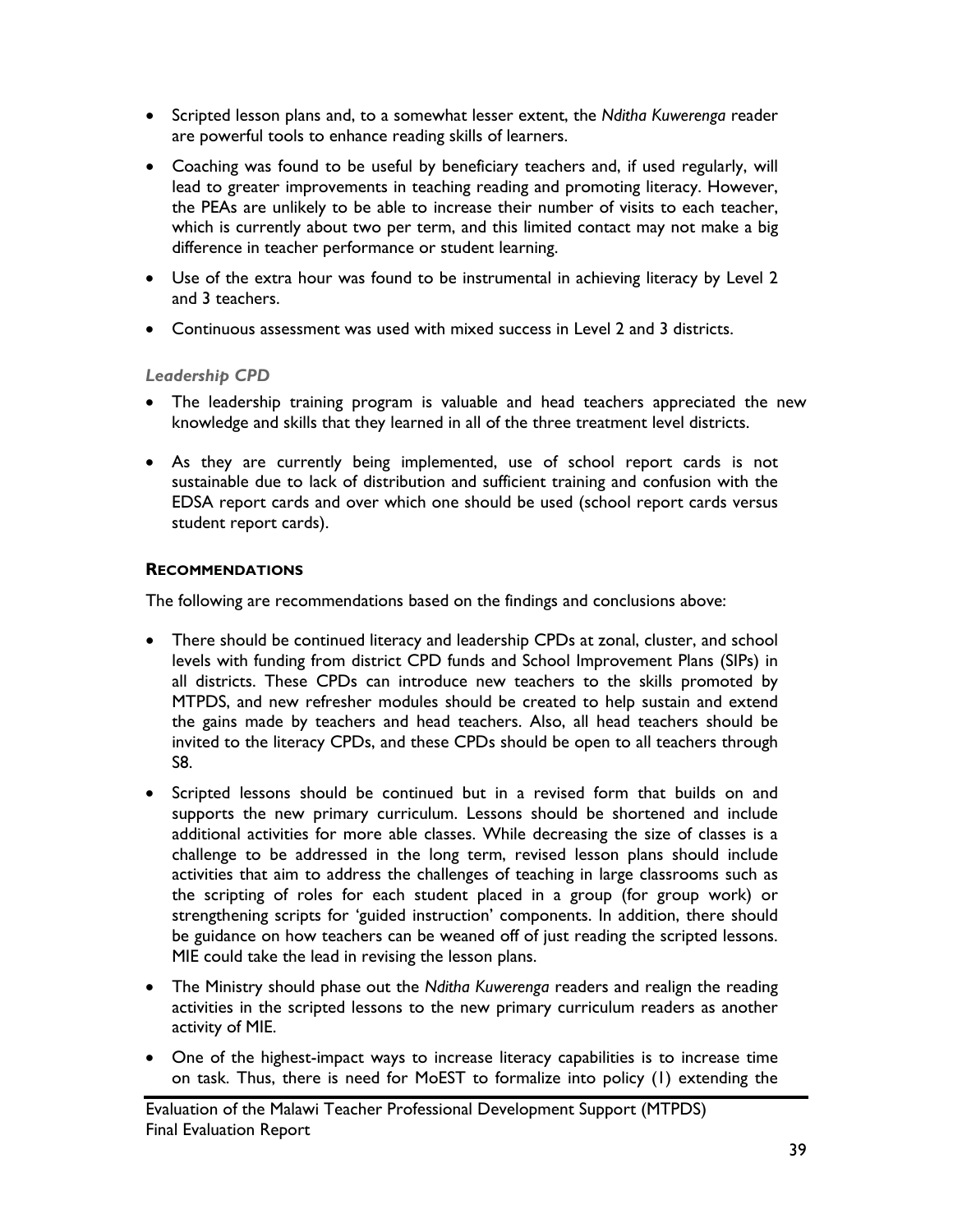school day for S1–2, (2) formalizing integration of the additional reading curriculum into daily instruction, (3) extending the MTPDS intervention components into S2–4, and (3) integrating the MTPDS approach into other subjects.

- Coaching would be greatly improved by training head teachers and deputies of all schools in all districts on how to conduct coaching and incorporating this into their SOWs. Then, coaching could be provided at higher frequency and lower cost. Additionally, skills presented through coaching should be mindful of the challenge of large classes and include remedies for school leaders, HTs, and teachers to utilize.
- In order for PEAs to continue the coaching, the Ministry will need to provide adequate funding for the motorbikes, fuel, and other travel costs. MTPDS provided travel subsidies for PEAs, which won't be continued when the program ends. However, the Ministry has a process for providing PEAs with money for fuel, but the level of funding needs to be increased. Also, the Ministry needs to provide additional funding for motorcycle maintenance and replacement.
- The Ministry should think of alternative ways of doing continuous assessment for all schools, as the current process does not appear to work well with large classes. For example, there might be more oral assessment combined with shortened tests as part of normal lessons as well as the inclusion of co-teachers and head teachers.
- Since there is already a report card introduced through the PSIP program, there is no need to reinvent the wheel. The MTPDS report card could be integrated into PSIP and be rolled out to all districts as part of the same PSIP. Use of this integrated version of the school report card would be strengthened by encouraging schools to include this activity in their SIPs.
- The Ministry should consider encouraging the coordination of literacy fairs through school open days for all schools.
- Community participation, especially among parents, in monitoring reading needs to be emphasized and followed up in all schools.

In conclusion, MTPDS is a valuable program. It has introduced several new and innovative ideas in Malawi that have resulted in significant gains in reading scores, especially in Level 2 and 3 districts. Teachers and community members have valued the program because they see that their children are learning how to read in a much earlier grade. The key remaining challenge is to develop and implement a transition plan that will ensure that the key components of MTPDS be integrated into the education system and the new National Reading Strategy.

# **Evaluation Question 3: Ownership of MTPDS**

As MTPDS comes to a close, it is expected that the MoEST will become responsible for and take ownership of the literacy and leadership CPDs, as well as incorporating some of key activities such as scripted lessons (whether modified or not), the use of readers, and the extra hour per day. The Evaluation Team defined *ownership* as the extent to which relevant senior officers and departments of the MoEST (i.e. (DIAS, DBE, DTED, and DEP) buy into and embrace responsibility for key MTPDS components. The transfer of ownership should enable sustainability of key MTPDS components and a program to revise the components to better fit the Malawi education context. The Ministry at all levels would be committed to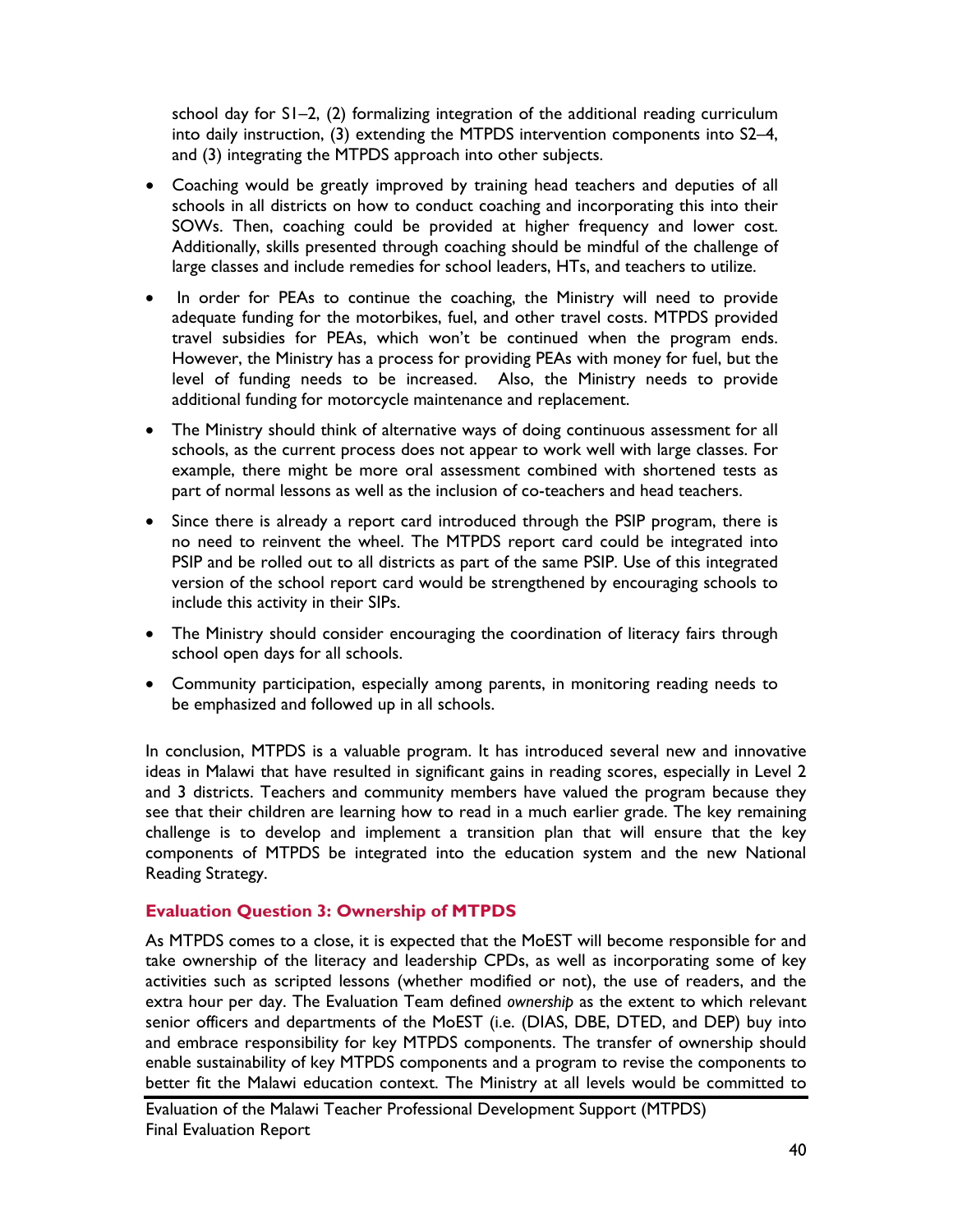incorporating the revised program in training teachers, head teachers, PEAs, and SMC/PTA chairs, and the use of the revised materials in classrooms.

The Evaluation Team discussed the ownership of MTPDS products and activities by MoEST and community based on two pillars: leadership and responsibility. These pillars describe the various roles and responsibilities of MTPDS and the Ministry and its departments (DIAS, DBE, DEP, and DTED), DEMs, primary school teachers in S1 and S2, head-teachers, MIE and SMCs/PTAs. The key areas of inquiry regarding the question of ownership were: how the MTPDS activities were designed; who participated in the activities; and the relationship among the various key players in designing, planning, and implementing the program. This section focuses on the current state of responsibility and ownership of MTPDS from its inception to the present and the transfer of MTPDS components to the MoEST.

#### **FINDINGS**

# *Leadership*

Leadership refers to actions of Ministry personnel to shape the development and implementation of MTPDS and, currently, actions taken to incorporate MTPDS fully into the Ministry.

*Strengths.* The Ministry was involved in the initial design of MTPDS and recognized that it had an important role to strengthen the development of the MTPDS, the CPD programs, and the related reading intervention. The Ministry recognized that MTPDS had a role to play in improving the quality and relevance of primary education as stated in the National Education Sector Plan 2008-2017 (MoEST 2008) and its related Education Sector Implementation Plan 2009-2013 (MoEST 2009). Since the Ministry already had a CPD program and system in place, it was deemed best to build on this model for carrying out the training related to MTPDS.

The evaluation shows that MTPDS designed the project in conjunction with the Directorate of Inspection and Advisory Services (DIAS), Directorate of Basic Education (DBE), Department of Teacher Education and Development (DTED) and, to a limited extent, Directorate of Education Planning (DEP). A sense of ownership was also enabled by MTPDS involvement of DIAS, DTED, DBE and MIE personnel in the initial stages of developing CPD, Nditha Kuwerenga readers, and scripted lesson plans.

Such a participatory design was done on the advice and guidance of USAID. By working with Ministry personnel, MTPDS was able to benefit from their advice and experience, and to take into account their concerns. The project provided the Ministry an opportunity to champion the activities as leaders in their respective departments and duties. At different stages of the implementation there were different leaders. For instance, DTED appeared to lead the CPD design, whereas DIAS was on the forefront in developing teaching and learning materials.

Other current evidence of leadership regarding MTPDS and the CPD activity is shown by DBE, which remarked that after the first priority (teaching and learning materials), the second priority in the coming financial year ought to be CPD. Also, DIAS was looking forward to working with DTED and MIE in making CPD a nationwide exercise with special attention given to reading and leadership. DIAS intends to continue the Literacy CPD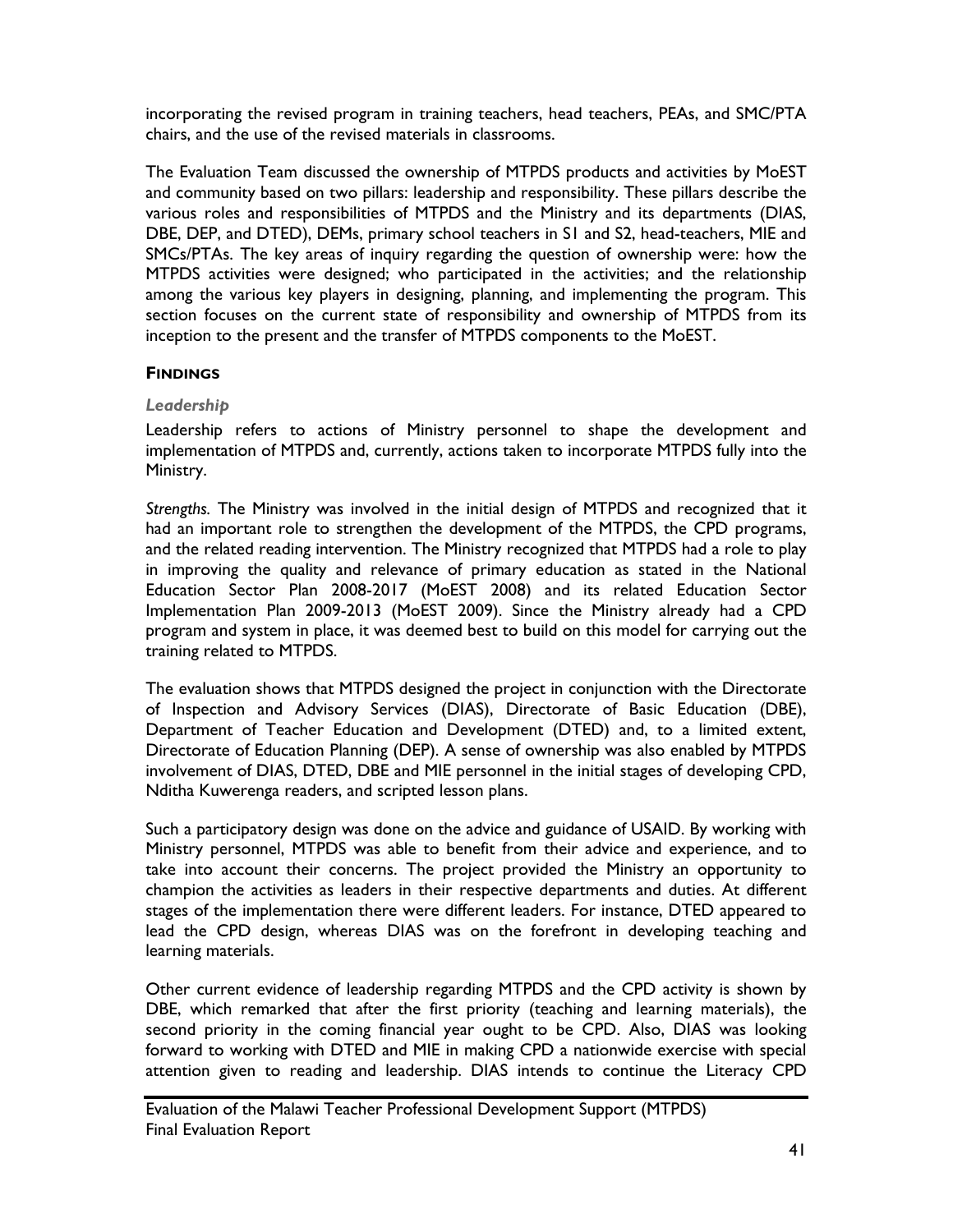training along with other CPD trainings as one way of improving reading in Malawi. For example, the PEAs took it as their duty to monitor progress, whereas central personnel under DIAS were used as resource persons at national and divisional trainings.

*Weaknesses.* Although there was initial support from MoEST, the leadership role decreased over time. Such leadership on MTPDS activities was largely on an individual basis due to the MoEST's failure to commit its staff for long-term activities or meet MTPDS' expected deliverables/outputs, all as a consequence of other relevant demands such as the department's tight schedule. Second, over time, the collaboration among MTPDS, the Ministry, and MIE decreased, perhaps because of the pressure on MTPDS to meet their contractual deliverables within a given time. In fact, MTPDS had to play catch-up on lost time since the implementation of the project itself was delayed (largely through no fault of the project). Overall, participation in MTPDS activities by individuals at the expense of working on behalf of their directorate and /or institution did not advance and promote teamwork and institutional leadership. Worse still, the Department of Education Planning, as the key policy and planning mover, was hardly involved.

A final finding on the weakness of the leadership can be summed up by the following words from the Director of DIAS, "There was [a] need to construct the 'roads' and 'bridges' if the project was to be successful and minimize conflict and contradictions between and among key players from the three entities" (government, funding agency, and implementing agency). There was a need for written roles and responsibilities (roadmap) that could make the three organizations (MoEST, MIE, and MTPDS) work together and minimize the unwarranted delays on both policy direction and implementation issues. In essence, we can argue that MTPDS activities did not have a definitive roadmap that could make all players commit, align, adhere/follow, and execute as part of their normal duty in time and without impediment. Thus, MTPDS should have ensured that leadership was deliberately defined and not assumed under the project.

Over time, the role of the Ministry shifted from providing leadership to just participating, which is covered below. For example, although MTPDS always tried to work through appropriate institutional channels, in reality, the project tended to work.

Examples of working with individuals at the expense of the institution and tight schedule were stated by key informants within both MIE and DIAS. For example, these key informants highlighted that MTPDS largely developed the scripted lessons and readers on their own or they worked with individuals from MoEST institutions such as MIE, but not through the institutions themselves. Although MTPDS states that they communicated regularly through official channels of the participating institutions, the perceptions of the individuals interviewed were that the formal links were weak and that assistance was provided more on an individual basis than through institutions. In fact, the Director of MIE had requested early on in the life of MTPDS that the project be placed at this institute, since MIE is the place where new curricula are developed. He was disappointed that the project remained in Lilongwe.

The Evaluation Team learned of the late planning for the sustainability of MTPDS activities which was scheduled in early 2013 (after the Evaluation Team left) with the Ministry to try to work out a way forward. As commented by the Director of MIE, "Why wasn't this done at the beginning of the project?" Another major issue throughout the life of the project, and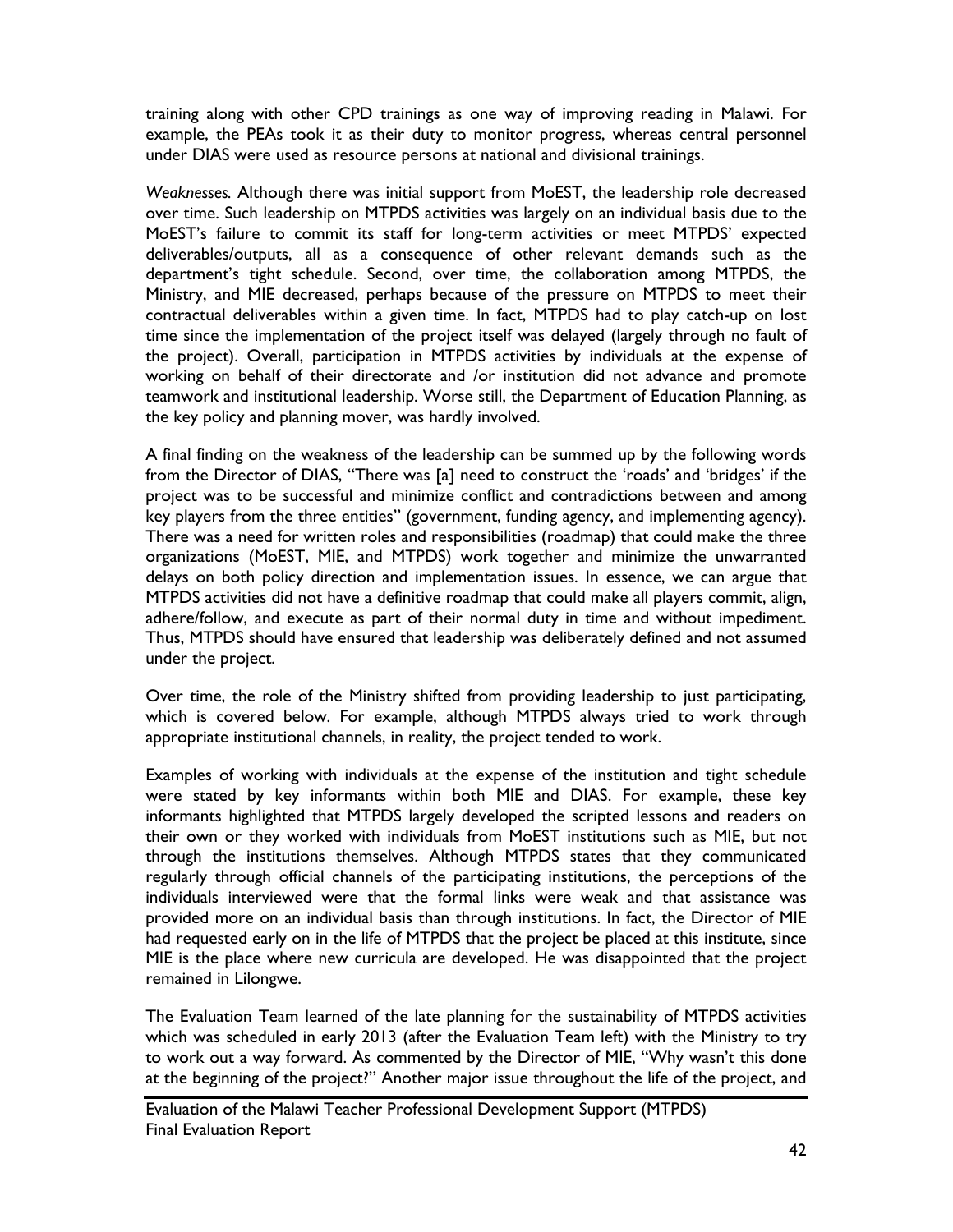of particular importance now as the project is ending, is the lack of a lead department in the Ministry to oversee and provide leadership and a home for MTPDS activities. At different stages of the implementation there were different leaders. Interestingly, DBE also felt that they had a say given that its primary teachers and head teachers participated in the implementation of CPD. The Evaluation Team found that the DEP–Budget Section was not aware of MTPDS activities.

MTPDS dealt directly with individuals at DIAS, MIE, and Malawi National Examination Board (MANEB) and not through the official institutional channels. As one official said, "MIE was left out of the loop on planning various activities other than dealing with specific individuals from MIE mainly the language section." Another interviewee said, "The procedures for developing the materials were dictated by MTPDS officials and not based on a consensus."

Another example of apparent unilateral decision-making by MTPDS, was the design of the CPD that did not follow the existing MIE's "Technical Manual for the Organization of CPD" (2008). Instead of a school-based CPD as per MoEST/MIE guidelines, MTPDS chose to use a cluster model. Although MTPDS did promote school-based CPD in Leadership Module 1, it never formalized or supported this model on the ground.

Lack of engagement and collaboration with the ministry and MIE was systemic but it was further exacerbated by factors beyond the project's control, such as the death of the teacher training expert at MTPDS and the modification of the project that resulted in the departure of two senior MTPDS staff. After the program modification and the death of the teacher training expert, there was reduced engagement between the three institutions (MTPDS, MoEST, and MIE) on developing CPD materials.

MTPDS set up a parallel management structure (District Literacy Coordinators, Division M&E Officers) instead of using existing DIAS and DBE officers at division and district levels. Early on, MTPDS had a "light" structure using District Literacy Coordinators and Division M&E Officers, but this structure was substantially strengthened in December 2011 as a result of the contract modification, including an expansion to five more districts and a stronger M&E system. MoEST suggested that the limited time to meet deliverables after the modification resulted in MTPDS establishing a parallel structure. However, it was expected that the MTPDS staff would be counterparts to the division and district officers, thereby building capacity among the Ministry staff. However, capacity building through this counterpart modality was not fully realized because the DLC and divisional/district officers were visiting schools at different intervals and frequencies. It was also noted that the project staff and MoEST officials had no established times to share experiences and each group had its own reporting structure.

*Responsibility*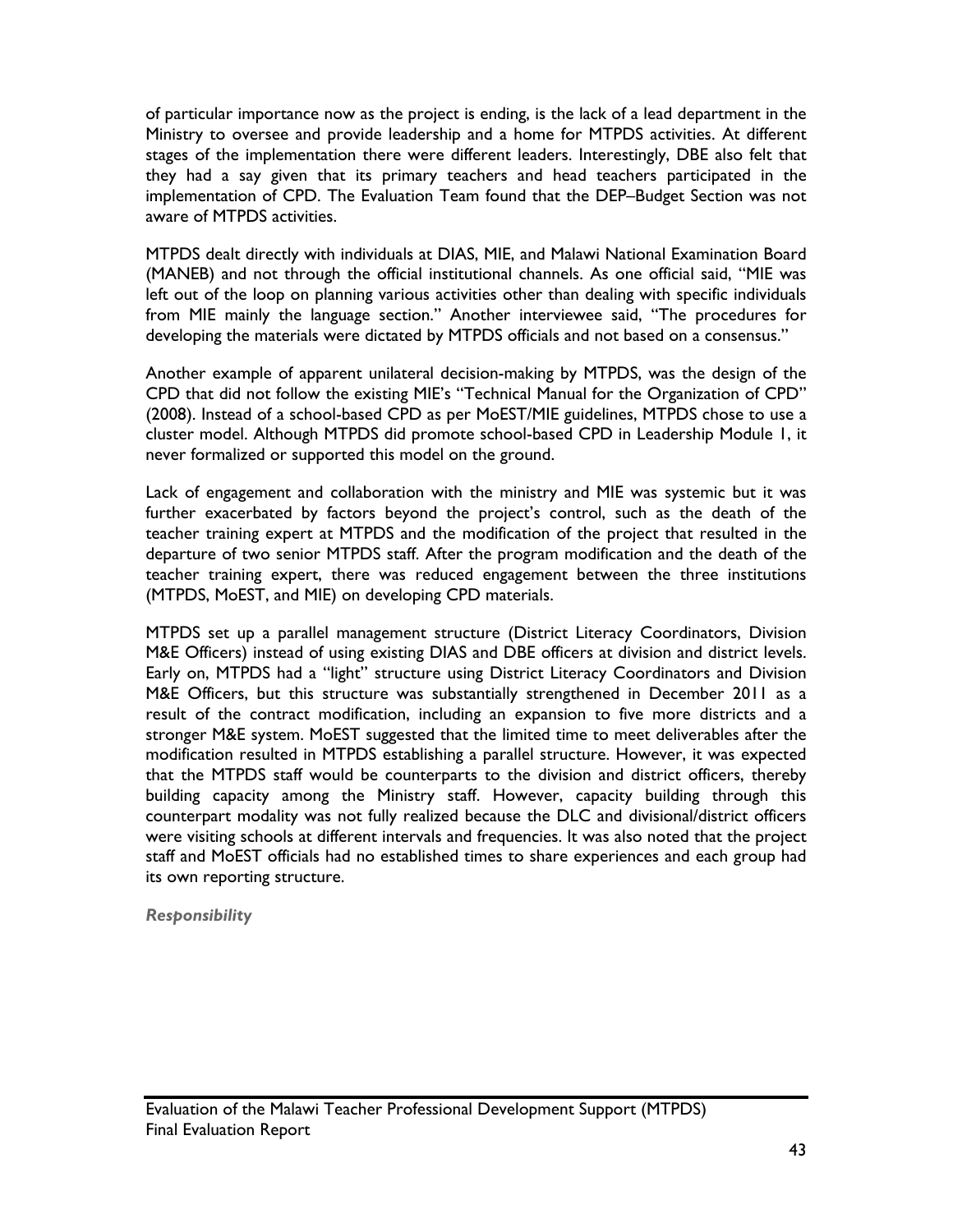Responsibility refers to the extent to which Ministry officials or departments were committed to managing certain aspects of the project, especially the CPD component. That is, to what extent did they feel committed to and acted accordingly to support MTPDS? This is an important component of ownership and eventual sustainability, but at a slightly lower level than leadership as described above.

*Strengths.* As described above, the leadership of the MTPDS activities by the Ministry was fragmented, especially after the initial project activities. Yet, the sense of responsibility towards MTPDS activities by MoEST departments including DIAS and DTED is promising.

In fact, interviews with policymakers and implementers at the district, school, and community levels showed there is acceptance of the roles and duties bestowed on the PEAs, head teachers, and teachers in making sure that the MTPDS project was implemented according to Ministry expectations. The PEAs have taken on a major training role on behalf of MTPDS throughout the country and, more recently, in the seven target districts, have assumed an active coaching role. The teachers in L2/3 districts reflected that they have accepted the responsibility of using the scripted lessons, the *Nditha Kuwerenga* reader, adding an extra hour per day, and trying to conduct continuous assessment as arising from their training under MTPDS. An example of accepting responsibility and change can be construed when teachers spoke highly of phonological awareness and syllables as important skills for teaching Chichewa amongst S1 learners. Likewise, the SMC/PTA representatives, who had limited leadership training, took it upon themselves to accept the role of "watchdog" by stating that the MTPDS approach was worthwhile because they observed that children were able to read at an early stage.

Increased responsibility is also evident from the CPD program. MTPDS helped to promote and expand CPD training. Positive sentiments came from all of the three levels of MTPDS intervention. Policymakers stated that MTPDS has made CPD a reality because, unlike in the past when the Ministry was failing to implement CPD, it is now documented, budgeted, and implemented. Furthermore, increased responsibility is also shown at the school level in that there was interest in the inclusion of MTPDS CPD (both literacy and leadership) in the Primary School Improvement Plans (PSIPs). In the past, PSIPs mostly focused on construction and procurement of teaching and learning materials. Now, CPDs are also being financed through PSIPs, something that MTPDS has precipitated. As stated by a DEM from a Level 1 district and a Director at MoEST, MTPDS has shown that quality of teachers and other educational personnel was critical if quality and relevance of learning were to be advanced in primary schools. Overall, we conclude that MoEST headquarters, DEMs, PEAs and head teachers have duly accepted the responsibility of including CPD in their annual activities.

In addition to interviewees making positive remarks about CPD, it was observed that the departments (DBE, DTED, and DIAS) and MIE were ready to accept their expected CPD roles and responsibilities. For instance, DBE remarked that after the first priority (teaching and learning materials), the second priority in the coming financial year ought to be CPD; and DIAS was looking forward to working with DTED and MIE in making CPD a nationwide exercise with special attention to reading and leadership. In line with committing to MoEST strategies and accepting responsibility, DIAS intends to continue the Literacy CPD training along with other CPD trainings as one way of improving reading in Malawi. Actually, the essence of the ministry being committed and accepting responsibility was shown when the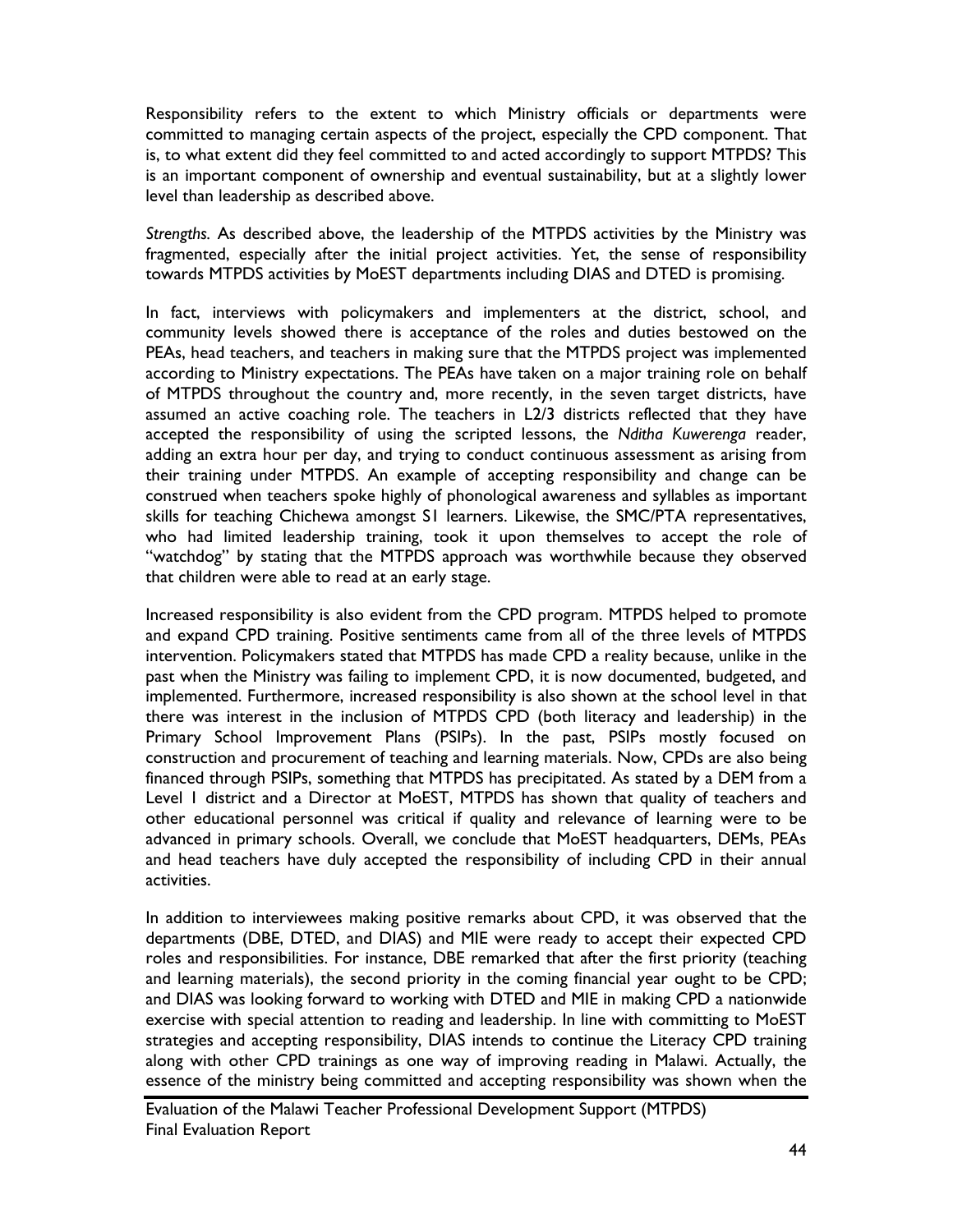Operations and Guidance Plan for CPD, which spells out the MTPDS approach, was designed in consultation with and signed off by Ministry officials.

One notable sign of taking responsibility for an MTPDS activity was noted at the district level. Some districts, such as Salima, had released unbudgeted funds (MK76,000) for inclusion under the Literacy CPD after realizing the importance of such an intervention. Likewise, Dedza, a district that had leadership and Literacy CPD training only, allocated funds to schools for CPD and was making a deliberate effort to include CPD under its 2013–2014 budget.

Officers from MoEST and MIE were part of the MTPDS activities from the initial design activities and they have retained some involvement, even if just in one's personal capacity or assigned by the department. Thus, MTPDS activities cannot be labeled as "foreign." The participation of individuals in MTPDS activities provides a basis for institutional responsibility and continued support upon the closure of the project.

Also, at inception stage, MoEST departments and MIE participated in developing the workplan, and most of the initial meetings to develop the readers and CPD trainings were done with the blessing of respective directorates and MoEST in general.

Finally, it was noted that all those who attended Leadership and Literacy CPD training (head teachers, teachers, and SMC/PTA community representatives) felt empowered and stated that the training led them to accept various responsibilities and advance the reading agenda without fear of contradiction or reprisal from other members of staff and community.

*Weaknesses.* However, non-acceptance of responsibility was observed in Nkhata Bay and Blantyre Rural, where they were not preparing any literacy or leadership CPDs under their PSIP because the DEMs were not conversant in the Literacy CPD training. The findings in Blantyre and Nkhata Bay showed that where the DEM was not aware of CPD or, more specifically, the MTPDS program, the CPD program as a whole may not be budgeted, or if so, it may not include a Literacy CPD.

Second, the acceptance of responsibility had its own challenges among DIAS, DTED, and MIE in terms of what entails CPD. The CPD, which the MTPDS project was advancing, was not a complete mirror of the "Technical Manual for the Organization of CPD" by MIE. Thus, the MIE manual intended to advance CPD at the school level, whereas the MTPDS CPD was at the cluster level and the focus for MIE training was a variety of school subjects and issues, such as absenteeism, welfare, and discipline, among others. The MTPDS was focused on just reading. So there was some resistance as to what CPD connotes to some MIE officials.

# **CONCLUSIONS**

Although MTPDS was intended to be integrated within the MoEST system from the central level through the districts and down to the school level, in addition to including many stakeholders from across the education landscape, engagement was insufficient. There is evidence to demonstrate some leadership and responsibility by the Ministry institutions and departments, yet the results have been mixed, leading to challenges for sustainability. Such a shortfall limited the prospects for a smooth and timely transfer of MTPDS activities to MoEST (particularly since there is no clear owner). That being said, the MTPDS activities are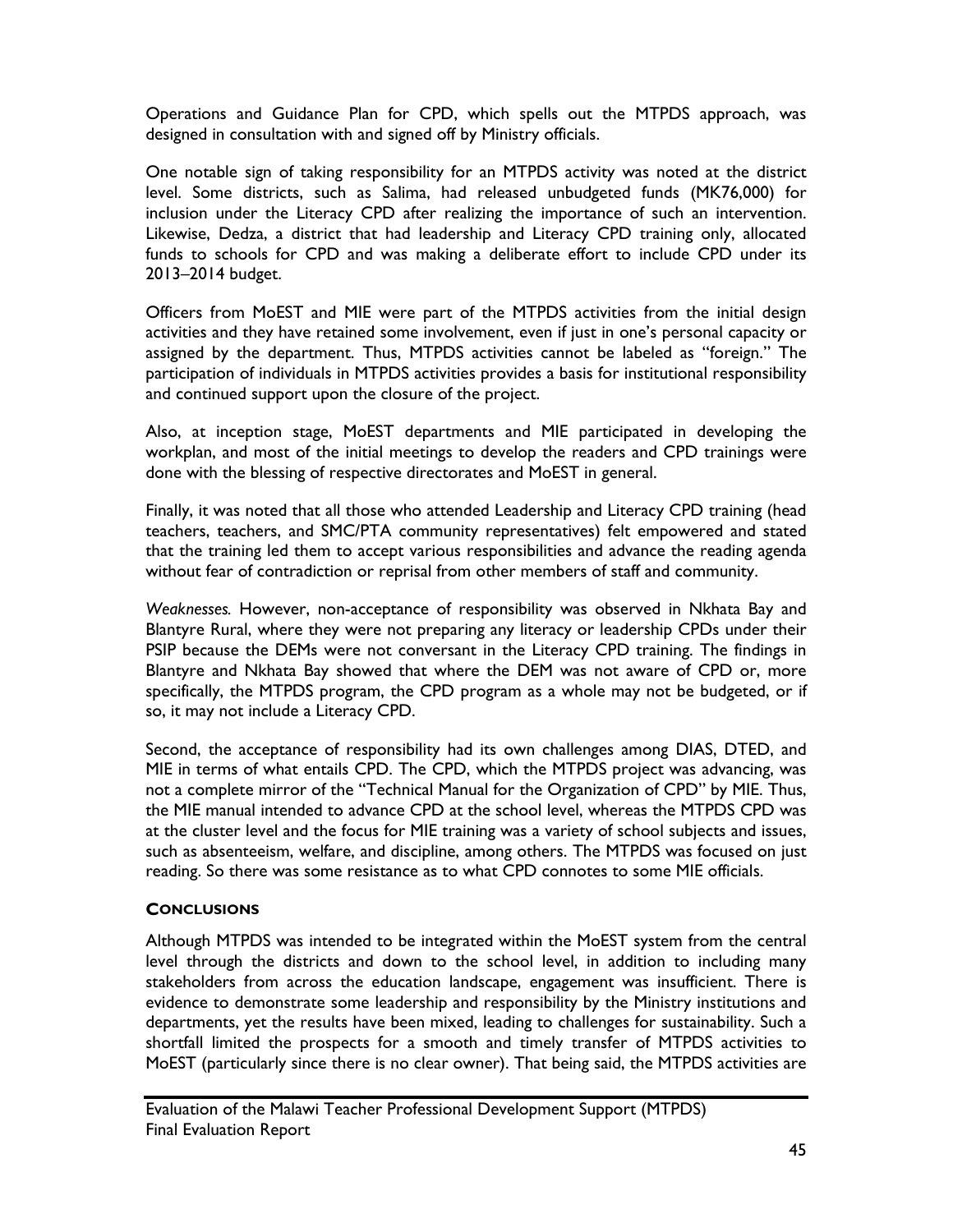on course to being owned by the districts, communities, and schools, and there are promising indicators of leadership and responsibility at the Ministry level.

Second, responsibility is being accepted by MoEST departments (DIAS, DBE, DTED, DEP, and MIE), though late and gradual, and there are even arguments for modifying/changing MTPDS approaches to fit MoEST expectations and curriculum. Overall, there is some sense of ownership of MTPDS activities, although more work has to be done to institutionalize. A key indicator of ownership of MTPDS will be the budget allocation to support CPD training and the revision and distribution of materials.

Finally, it was validated by the Evaluation Team through discussions with directors of the MoEST budget team and DEMs that ownership can only be realized and enhanced if and when the Government of Malawi allocates funding for CPD and related activities in the annual budget at national, district, and school (local) levels. Furthermore, such government commitment will reflect political will and national ownership of intent to improve literacy in general and reading specifically in education.

# **RECOMMENDATIONS**

Ownership of MTPDS activities (CPDs, extra hour, coaching, readers, and lesson plans) will be embraced and accepted by MoEST and other relevant stakeholders, and program sustainability will be bolstered if and when the following is done:

- In developing the new National Reading Strategy, the Ministry should identify appropriate ways to include MTPDS activities, as well as other programs such as Read Malawi. Regarding MTPDS, the Ministry needs to determine which project components should be accepted, modified, or rejected. For example, there seems to be substantial support for CPD training, yet the analyses of the EGRA results show no benefit from just CPD training (Level 1), yet substantial benefits to the more intensive intervention. Which of the components (e.g., scripted lessons, readers, extra hour, and coaching) should be accepted or modified?
- The Secretary for Education should appoint a key leader/directorate to provide leadership and support for the literacy program, of which MTPDS is an important part of the integrated curricula and CPD. For example, might DBE or DIAS take the lead role, or should there be a new coordinating position as with the PSIP? In addition, there is a need to define the roles and responsibilities for all of the key Ministry stakeholders regarding policies and activities surrounding literacy, including such issues as adding an extra hour to the timetable, lesson plans, budgeting, CPD, developing/integrating readers, participation of SMCs and PTAs, etc. One department should lead, but not usurp the roles and responsibilities of the other participating departments. Include a role for the Department of Education Planning to facilitate the transfer of the MTPDS activities into the Ministry (e.g., annual Programs of Work and budget) and to ensure that each department includes its activities and budgets accordingly.
- DBE should continue to support and encourage community participation through the SMCs and PTAs. The MoEST and communities must work together for CPD and related activities to be effective. It is important for the reading program to be supported by villagers/community if it is to be owned.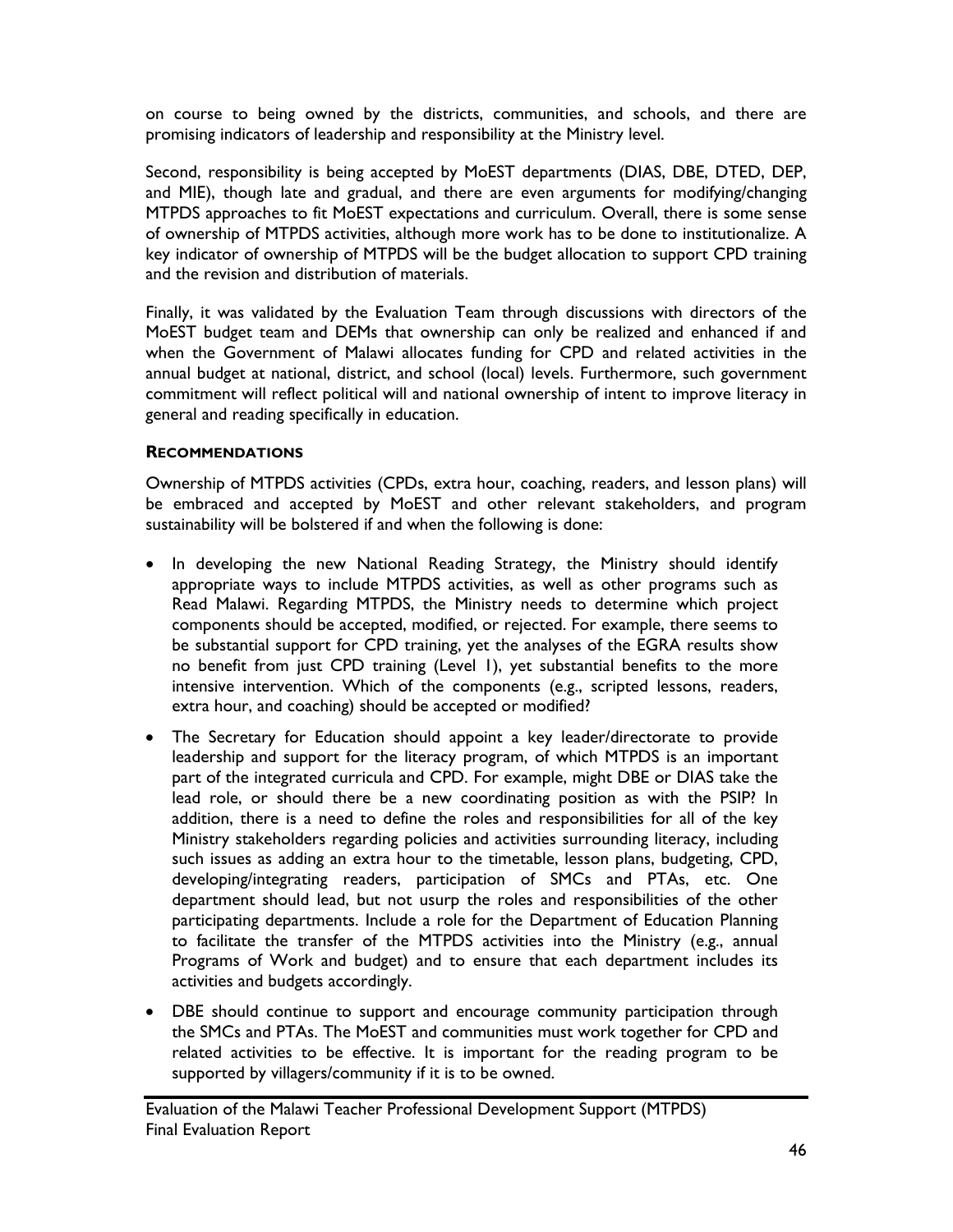- MoEST should initiate dialogue on MTPDS activities in order to more fully inform key stakeholders about the most effective results and promise of MTPDS activities as lessons learned, especially the reading program, in order to strengthen the ownership and buy-in from the stakeholders. A key initial objective would be to lay out a strategy for institutionalizing the key elements of MTPDS. An EGRA conference could kick-start the dialogue.
- The Ministry should conduct periodic meetings, perhaps on a quarterly basis, on the reading initiatives with the key stakeholders. These meetings would disseminate the findings and status of the reading programs and seek feedback and suggestions for strengthening the programs. The proposed EGRA Committee should oversee these periodic meetings.
- DTED should include Literacy CPD training in the ESIP II, Programs of Work (PoW), and PSIP, and DEP should ensure that resources are allocated beginning with the 2013–2014 financial year. Likewise, DEMs should ensure that all public schools include CPD on their SIPs.

# **Evaluation Question 4: Sustainability of MTPDS**

The prospects for MTPDS sustainability were determined, in part, by assessing the extent to which Ministry officials at the central and district levels, teachers, school administrators, and beneficiaries embraced and/or bought into the MTPDS approach. This was covered in the previous section on Ownership. In this section, we assess sustainability in terms of the specific components – Literacy CPD, readers, lesson plans, the extra hour, coaching, and Leadership CPD.

# **FINDINGS**

The "findings" of the various MTPDS components – Literacy CPD, scripted lessons, readers, coaching, the extra hour, and the Leadership CPS – are covered in the section Lessons Learned above and, thus, will not be repeated here. This section will focus on sustainability issues of these components based on the "findings" and reflected in the Conclusions and Recommendations that follow.

# **CONCLUSIONS**

#### *Literacy CPD*

Generally, the Evaluation Team concludes that sustainability of MTPDS among teachers, school administrators, and school-level stakeholders is significantly associated with access to and maintenance of relevant resources as well as a decrease of class sizes. Related to the findings in the Lesson Learned section, the team concludes the following:

- The teaching of literacy using a *syllabic approach* is likely to continue, as it does not require additional resources and the teachers have expressed strong support for it. The approach is also something that was familiar to teachers in the prior SOSA materials. Sustainability is especially feasible if the syllabic approach is reinforced by the new primary curriculum material.
- Continuous assessment is not likely to continue or increase in use by more teachers, without a reduction of class size or the creation of commonly understood or quickly administered tools.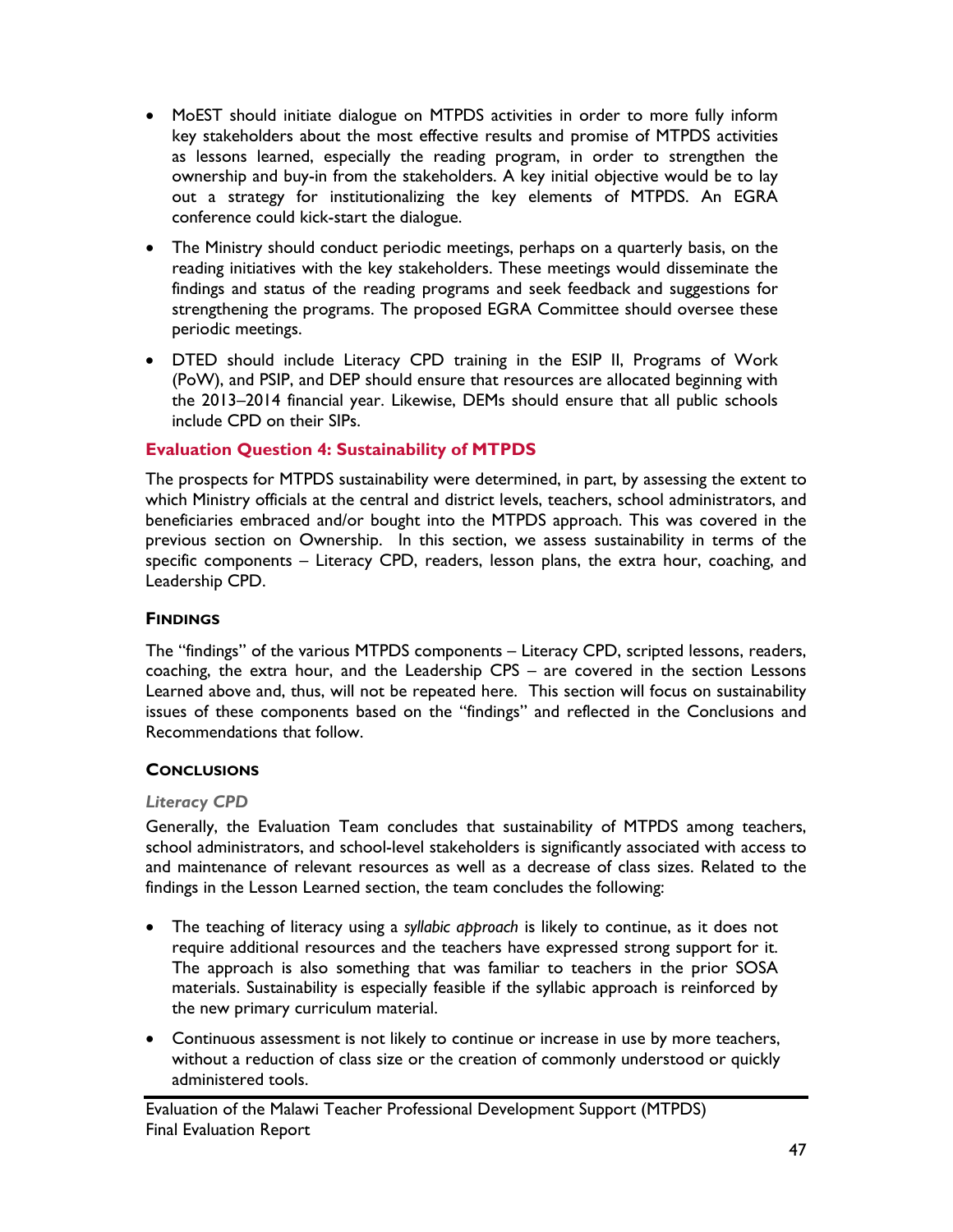- Without a reduction of class sizes, grouping is not effective, will continue to be poorly implemented, and will not likely continue being used or expand to other teachers/classrooms.
- Teachers will not be able to implement the print-rich classroom environments without additional resources and materials, and a way to protect them.
- Teachers' use of pedagogical skills/techniques shared through Literacy CPDs is likely to continue, as will the expansion to additional teachers and classrooms. These skills/techniques enable previously trained approaches to interactive learning and use of teaching aids, and they are well liked. Most importantly, these do not require significant resource outlays.

#### *Nditha Kuwerenga Readers*

With MTPDS drawing to a close, there is no current plan to print additional readers. Considering this, the Evaluation Team concludes the following:

- In classes where readers are extensively used, they are falling apart, making the prospects for sustainability nil.
- However, the concern for the sustained use of readers may not be urgent given that the MTPDS learning intervention was designed to provide teachers with a way to teach reading/literacy using the syllabic approach.
- With new primary curriculum materials on the way, there should be less need for supplemental materials (including the reader) to the national curriculum.

# *Lesson Plans*

Given significant teacher buy-in, use of the MTPDS scripted lesson plans is likely to continue and is certainly sustainable as long as the scripted lesson plans are available. This is particularly so given the following additional conclusions:

- The scripted lesson plans are a powerful tool to enhance reading skills of learners, especially in a context where teachers are undertrained and there is a dearth of textbooks (and poor quality of the ones that exist). The lesson plans provided a bridge that allowed countless children to learn to read while MIE revised primary curriculum materials.
- As with CPD, the primary utility of this input was the provision of a syllabic approach to teaching Chichewa literacy.
- Lesson plans that rely on the reader will become less useful as the readers degrade in use or lose relevance with respect to the new curriculum.

#### *Extra Hour*

Given teacher and administration support for additional reading time-on-task, it is likely that extra hour will continue for the foreseeable future in literacy intervention districts.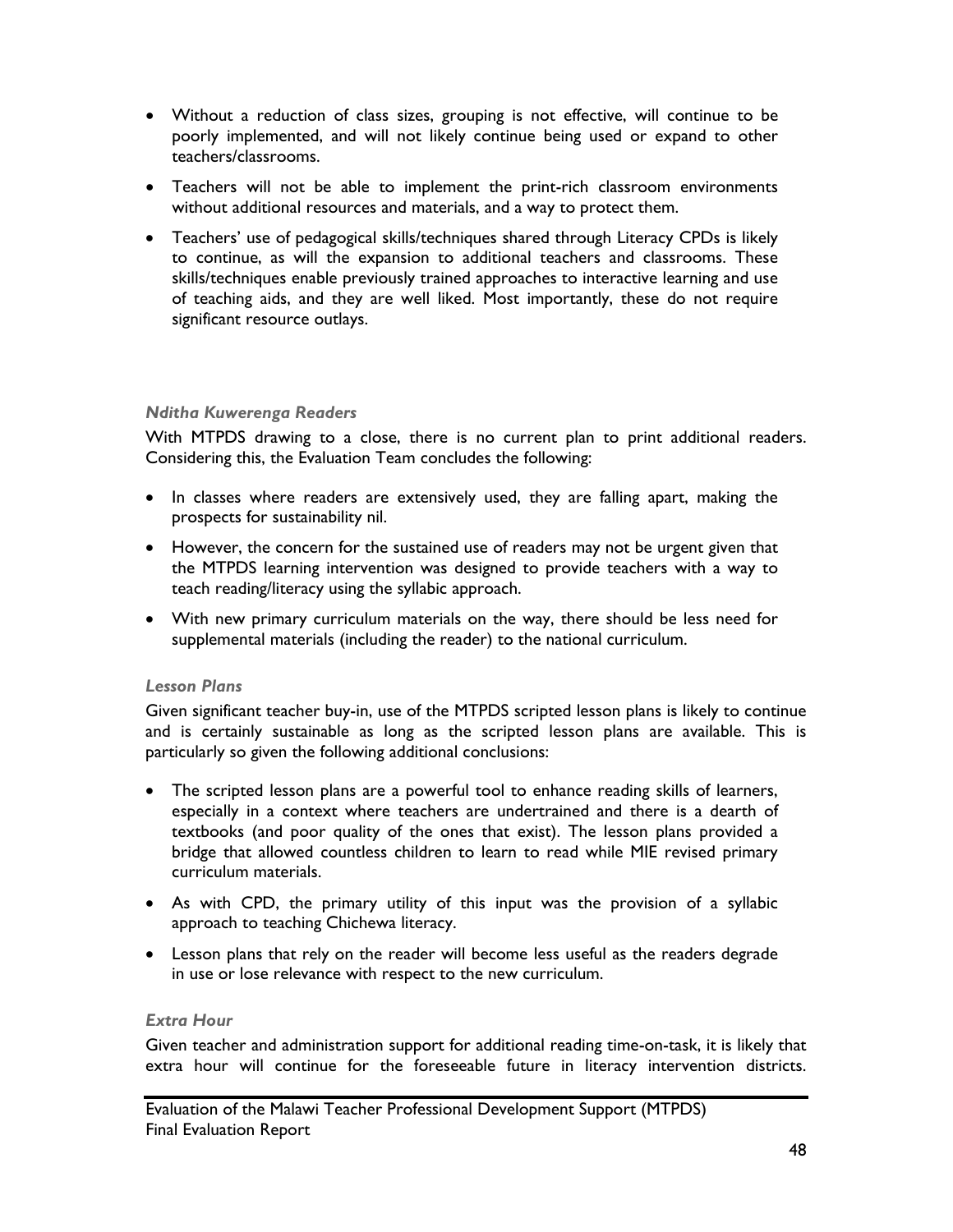However, full embrace or sustainability of the extra reading hour will be challenged when considering the following conclusions:

- If the MTPDS materials degrade, there may not be sufficient materials and resources for schools to justify an additional hour.
- If new head teachers are assigned to intervention schools, they may cut the extra time as they are unfamiliar with MTPDS rationale.
- In time, the extra reading hour may be reduced/ eliminated as MTPDS is phased out.

#### *Coaching*

Coaching will most likely remain a responsibility of PEAs, but they may not be able to sustain the current coaching model based on the following conclusions:

- PEAs will not be able to increase the number of visits beyond the current average of two per term because of their current list of responsibilities (SOW) and insufficient resources for fuel and repair of motorbikes.
- The lack of a focused cascade model (particularly the omission of head teachers from CPD trainings) severely limits the possibility of school-level support.

#### *Leadership CPD*

Based on the Evaluation Team's findings regarding the sustainability of Leadership CPDs at the three levels indicated above, the following conclusions can be drawn:

- School-based CPDs will likely continue because there is strong support for CPD at national and local levels.
- SMCs will probably remain marginally involved in school affairs. Their participation will continue to depend on the personalities involved in HT and SMC roles.
- The school Report Card will not be sustainable, in part because of its duplication with the similar EDSA Report Card and the likelihood that SMC participation in school academic activities, other than reading, will continue to be marginal.
- Community members and especially parents will continue to engage with the schools as they note the improved reading ability of their children.

# **RECOMMENDATIONS**

#### *Literacy CPD*

Overall, the Evaluation Team recommends the following as complimentary to incorporating lessons learned in future MTPDS and curricular programming:

 Head teachers and, resources permitting, all teachers S1-S8 should be invited to the Literacy CPD training so that they are in a position to support the program at their school.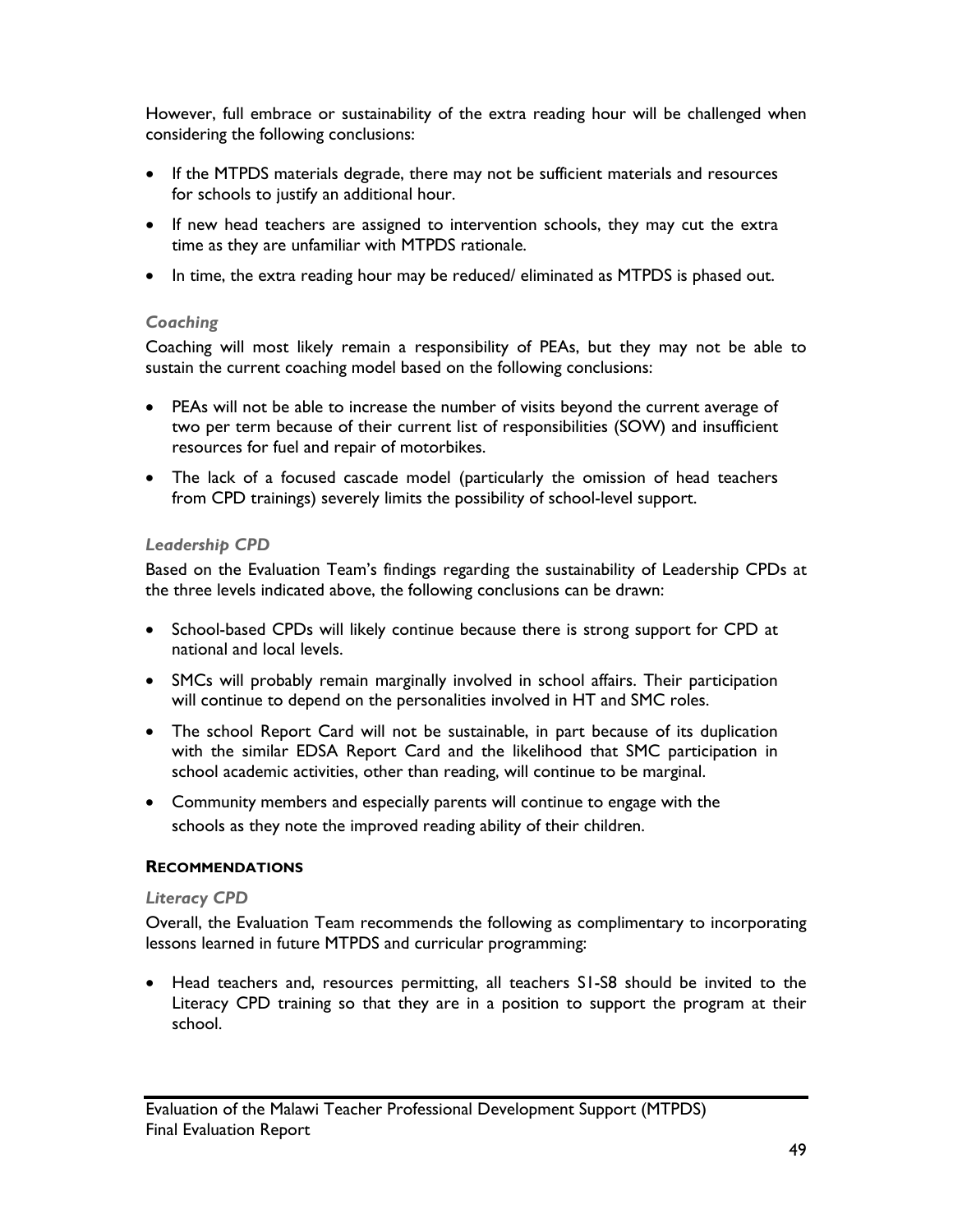- The Ministry should develop easy-to-implement continuous assessments, especially for large classes. It is suggested that training on such assessments teach teachers how to assess collectively (alongside a head teacher, classroom aid, fellow teacher, etc.)
- Teachers and school administrators should be provided with further guidance on how to actively engage students during grouping exercises and when grouping is/isn't effective.
- Concerning the print-rich environment, teachers could be given further guidance on how to use more limited, but revolving print materials in a non-secure environment.
- Considering significant buy-in and use of supplementary pedagogical skills/techniques the Ministry should incorporate these approaches into the national curricula and the TTCs.

#### *Nditha Kuwerenga Readers*

- Given the prospect of the new national curriculum and efforts to implement costeffective and sustainable strategies, the Evaluation Team recommends that new production of Nditha Kuwerenga readers be phased out.
- With the new primary and national curriculum, the Ministry should incorporate lessons learned from the use of the readers into the latest lesson plans for teachers and student book.
- Should the primary curriculum student book be insufficient, the Ministry could consider developing a new reader. The Ministry can provide training on the use of the readers through CPDs and TTCs.

# *Lesson Plans*

The ultimate utility of the scripted lesson plan is limited because it doesn't harmonize with MoEST curriculum. Thus, the Evaluation Team recommends the following:

- The scripted format is a powerful tool and should be maintained, but current lesson plans should be revised to reflect the new primary curriculum and literacy materials.
- The revised lesson plans should be shortened and provided in a modular format with additional activities that can be used in more able classes (scaffold difficulty level).
- CPDs and TTCs should include training on the use of the revised lesson plans such that teachers learn how to personalize lessons during implementation as opposed to just reading the scripts.

# *Extra Hour*

 In order to sustain and promote the full embrace of the extra reading hour among all schools, the Ministry should institutionalize the extra hour and provide guidance on how to implement and best utilize this additional time.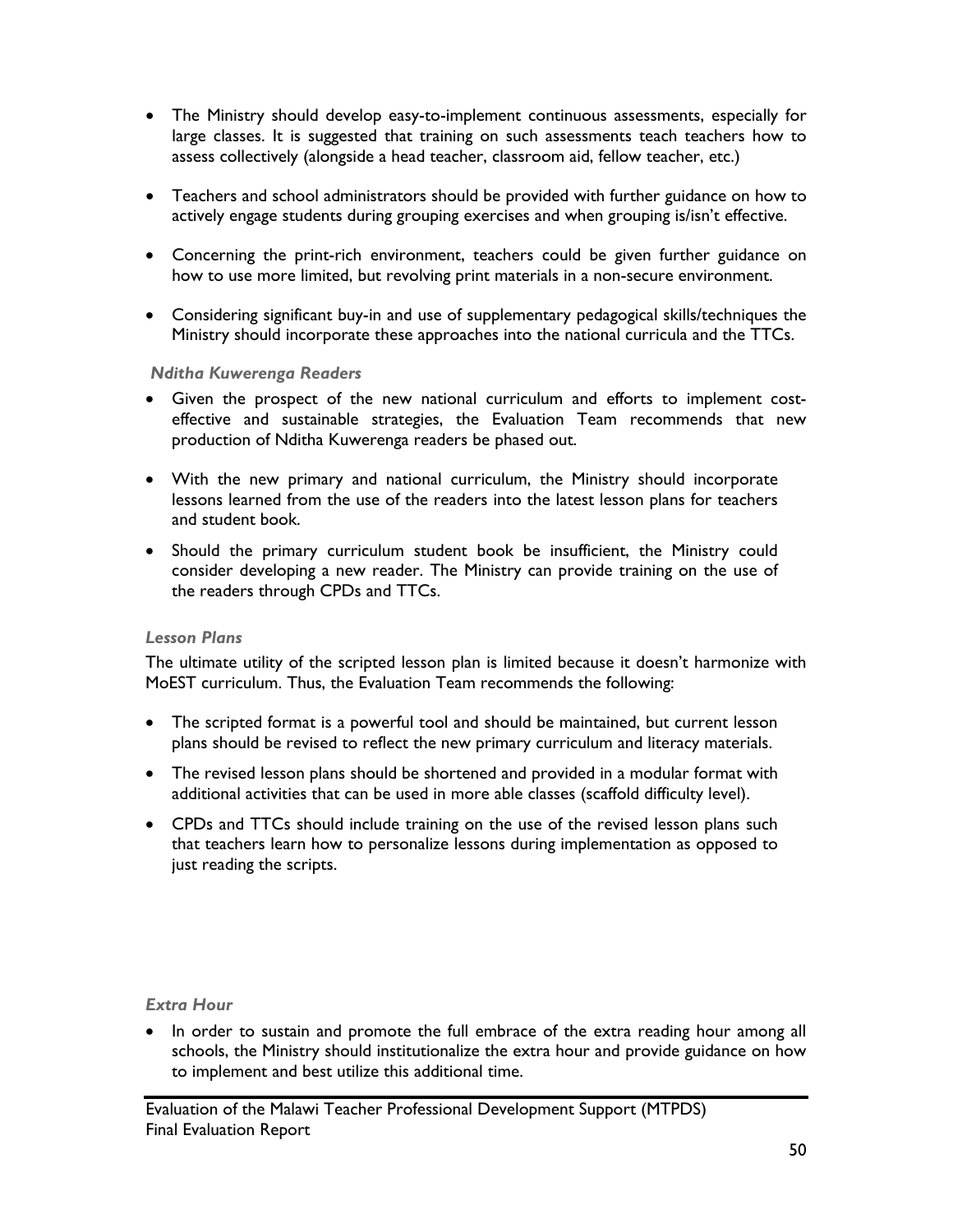# *Coaching*

Coaching would be greatly improved if:

- HTs and deputies of all schools in all districts were trained on how to conduct coaching and incorporating this into their official scopes of work. Coaching could then be provided at a higher frequency and lower cost than the MTPDS approach.
- The Ministry provides adequate resources (i.e. lighter work load/ additional personnel and transportation for visiting schools) needed by PEAs to continue coaching.

# *Leadership CPD*

Sustainability would be enhanced if the following recommendations were adopted:

- $\bullet$  School-based CPDs are funded at (1) local level through PSIPs and (2) national level.
- The Ministry should provide further guidance on the implementation of school-based CPD.
- The scopes of work for HTs should be reduced and/or reorganized if they are to take on responsibilities for coaching and organizing CPD training with their work/teaching load.
- Community participation, especially among parents, in monitoring reading should be re-emphasized through community outreach and through PTAs.

# **CONCLUDING STATEMENT**

In conclusion, MTPDS is a valuable program. It has introduced several new and innovative ideas in Malawi that have resulted in significant gains in reading scores, especially in Level 2 and 3 districts. Teachers and community members have valued the program because they see that their children are learning how to read in a much earlier grade. The key remaining challenge is to develop and implement a transition plan that will ensure that the key components of MTPDS be integrated into the education system and the new National Reading Strategy.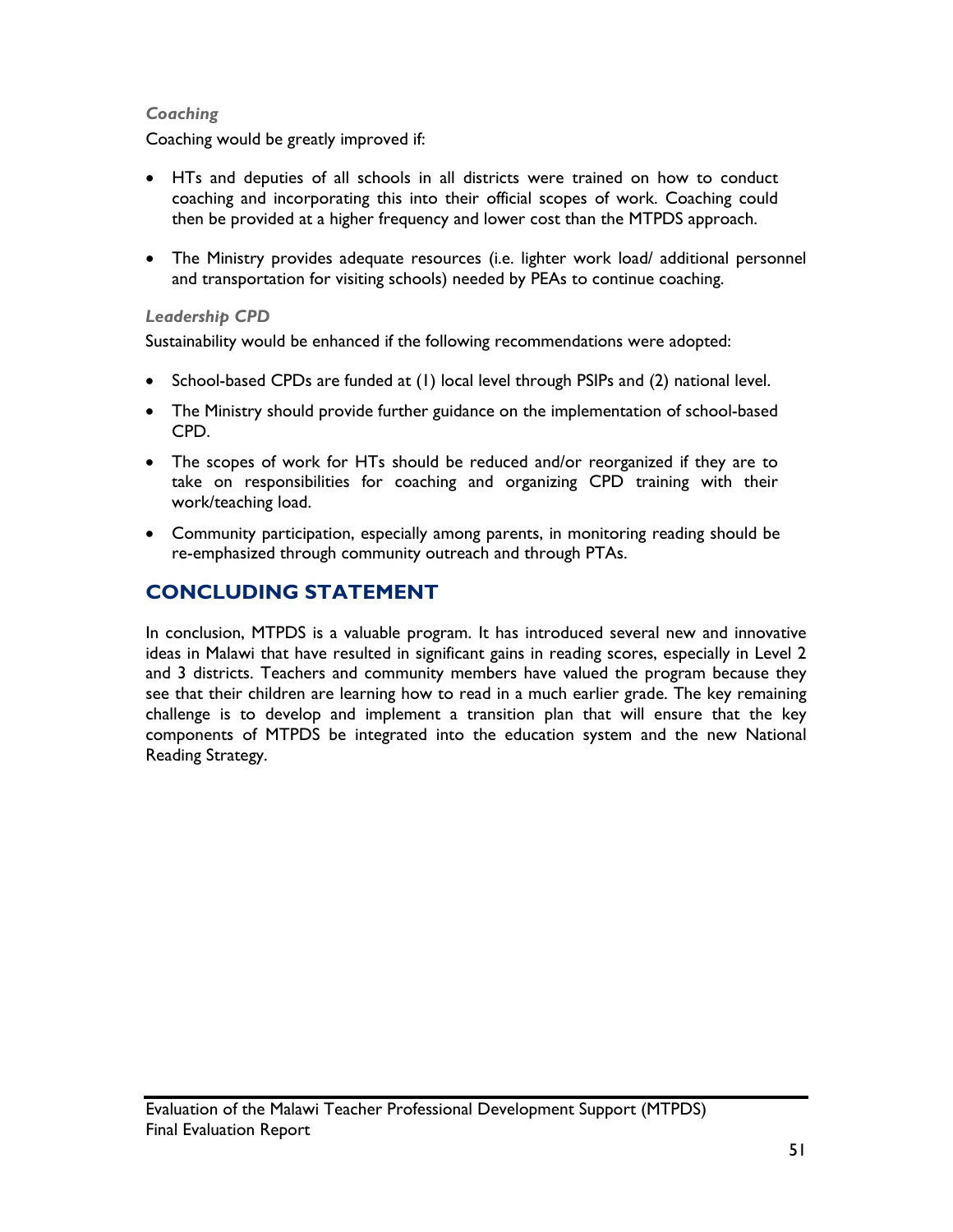# **ANNEX 1: MTPDS EVALUATION SCOPE OF WORK**

*\*\* Abridged* 

# **SECTION C DESCRIPTION/SPECIFICATION/STATEMENT OF WORK C.1 PURPOSE OF THE EVALUATION**

The purpose of the evaluation is for the Contractor to evaluate the performance of the Malawi Teacher Professional Development Support (MTPDS) activity.

# **C.2 OBJECTIVES**

The primary objective of the evaluation is to understand the effectiveness of the three levels of intensity in the teacher training model employed by MTPDS. The effectiveness relates to how results achieved are impacting learning outcomes, especially changes in literacy levels of pupils in impact areas as well as at the national level. A secondary objective is to assess progress by MTPDS in handing over the national CPD program to the MoEST and identify barriers inhibiting transition of the CPD models to the MoEST. Findings, conclusions, and recommendations will be used to inform future programming of USAID and form part of USAID/Malawi's learning process to better understand implementation fidelity and understand the feasibility and sustainability of the key components related to: an expanded school day; and additional learning materials, coaching, and in-service training that are anticipated to effectively increase early-grade literacy skills. The evaluation will be part of USAID's efforts to demonstrate value-for-dollar for U.S. investments in the Education sector in Malawi. USAID is keenly interested in understanding the relative cost-effectiveness within the levels of intensity of the literacy intervention at increasing literacy skills and in helping USAID/Malawi reach its targets to improve early-grade reading skills for primary students.

[…]

# **C.4 TASKS**

The Contractor shall conduct an evaluation and analysis of the MTPDS activity to document actual/cumulative results by performing the following tasks:

# **I. Evaluation Questions**

The Contractor must, at a minimum, address the following questions in the final evaluation report:

# **A. Program/ Activity Design**

- How effective are the different levels of intensity of MTPDS' intervention in improving student reading skills?
- How effective are the different levels of intensity of MTPDS' intervention in improving classroom instruction skills for teachers?
- What is the relative cost-effectiveness of the different levels of intensity in relation to each other and student outcomes?
- Provide an external audit of the monitoring and evaluation data collected under the activity, particularly the internal impact evaluation that can verify or substantiate whether the data and results have minimized bias and conserved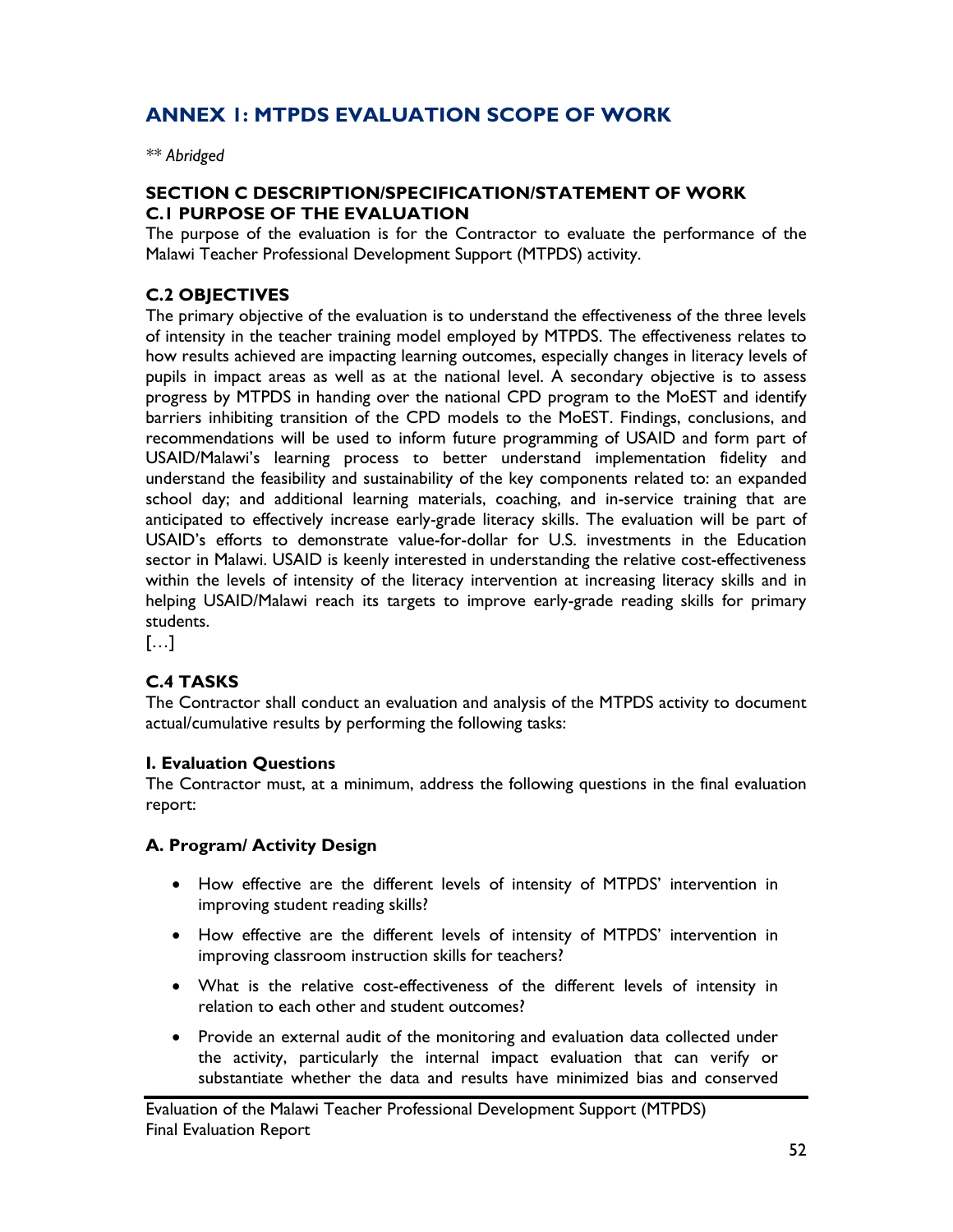reliability and validity. MTPDS will collect the final round of EGRA data and classroom observations in November 2012.

# **B. Lesson Learning**

What are the most important lessons learned from MTPDS implementation?

ii. What are the strengths and weaknesses in the current implementation with three levels of intensity in regards to attaining desired outcomes?

# **C. Sustainability**

 What progress has the activity made in developing sustainability and transferring responsibility and ownership for CPD to the MoEST and the respective directorates?

i. How can the handover of MTPDS to MoEST be improved, such that program sustainability is strengthened?

ii. To what extent have teachers embraced and or bought into the classroom practices and instructional tools delivered through CPD and the literacy intervention?

Upon completion of the evaluation and analysis the contractor shall submit to USAID/Malawi a media device that includes all instruments and data in formats suitable for reanalysis and submit the USAID accepted Final Report to the USAID Development Experience Clearinghouse (DEC). The primary audiences for the evaluation report shall be USAID, the Ministry of Education, Science and Technology, Development Partners working in the Malawi education sector, and interested stakeholders, including the implementing partners.

# **II. The Final Evaluation Report**

The Contractor shall provide an electronic copy of the final report in both PDF and MS Word format. The contractor shall provide 50 hard copies to USAID/Malawi. Forty-five of these will be for dissemination at the Findings Workshop. The final report format will comply with the requirements set forth in the Agency's 2011 Evaluation Policy, and shall at a minimum include:

- a. USAID branded cover page
- b. Executive summary

i. 3–5 pages summarizing key points, including activity purpose and background, key evaluation questions, methods, findings, conclusions, and recommendations.

- c. Data Methods and Analysis
- d. Findings, Conclusions and Recommendations
- e. Appendices as appropriate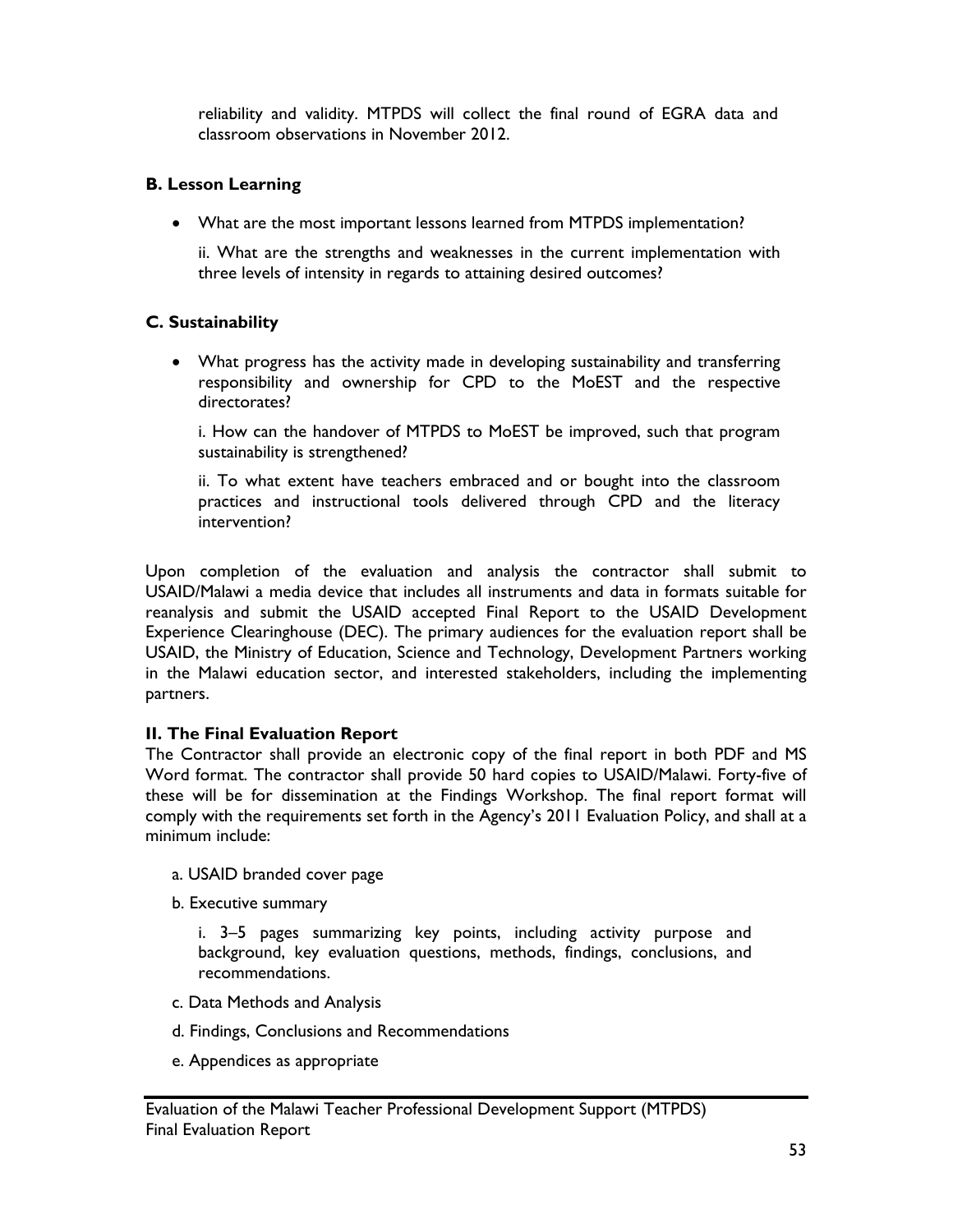In the final Evaluation Report the Contractor must provide a full description of methodology (or methodologies) to answer each evaluation question. Evaluation methodology shall be explained in detail and all tools used in conducting the evaluation such as questionnaires, checklists and discussion guides will be required in an Annex in the final report. The final evaluation report is needed by USAID/Malawi no later than March 1, 2013, to meet internal reporting requirements. The final evaluation report must include the final scope of work and modifications approved by the Contracting Officer as an annex. All modifications to the scope of work, whether in technical requirements, evaluation questions, Evaluation Team composition, methodology or timeline need to be agreed upon in writing by the USAID Contracting Officer. Limitations to the evaluation shall be disclosed in the report, with particular attention to the limitations associated with the evaluation methodology (selection bias, recall bias, unobservable differences between comparison groups, etc.). Sufficient information must be provided so that a reader can make an informed judgment as to the reliability, validity and generalizability of the findings. Disclosure of conflict of interest: All Evaluation Team members will provide a signed statement attesting to a lack of conflict of interest, or describing an existing conflict of interest relative to the MTPDS activity being evaluated. If a difference arises in the interpretation of the results from the various stakeholders, the evaluation report will include a statement identifying any significant unresolved differences of opinion on the part of funders, implementers, and/or Contractor and its members of the Evaluation Team.

**[…]** 

# **C.6 EVALUATION METHODOLOGY**

#### **I. Research Design**

The Contractor must adequately answer the evaluation questions identified in section C.4. (I) "Evaluation Questions" with a detailed methodological approach using quantitative, qualitative, or mixed methods. The Contractor must use existing data to the greatest extent possible using impact evaluation methodology where appropriate. The Contractor shall use data from MTPDS-developed baselines and follow-up data, where applicable, to answer evaluation questions. Where existing data is insufficient, sample districts and schools (and their surrounding communities) shall be purposively selected for the study based on sampling methods that can draw conclusions about the relative effectiveness of the three levels of intensity employed in the teacher training models used by MTPDS. As part of the audit of data collected by MTPDS, Contractor must conduct spot checks of MTPDS data. MTPDS will be collecting endline EGRA data via tablet Kindle Fire devices during the November 2012 round of data collection and conducting enumerator training, field work, and classroom observations during the month of November 2012. This data will be provided to the Contractor. The Contractor shall limit the collection of additional primary data on student learning outcomes to the greatest extent possible.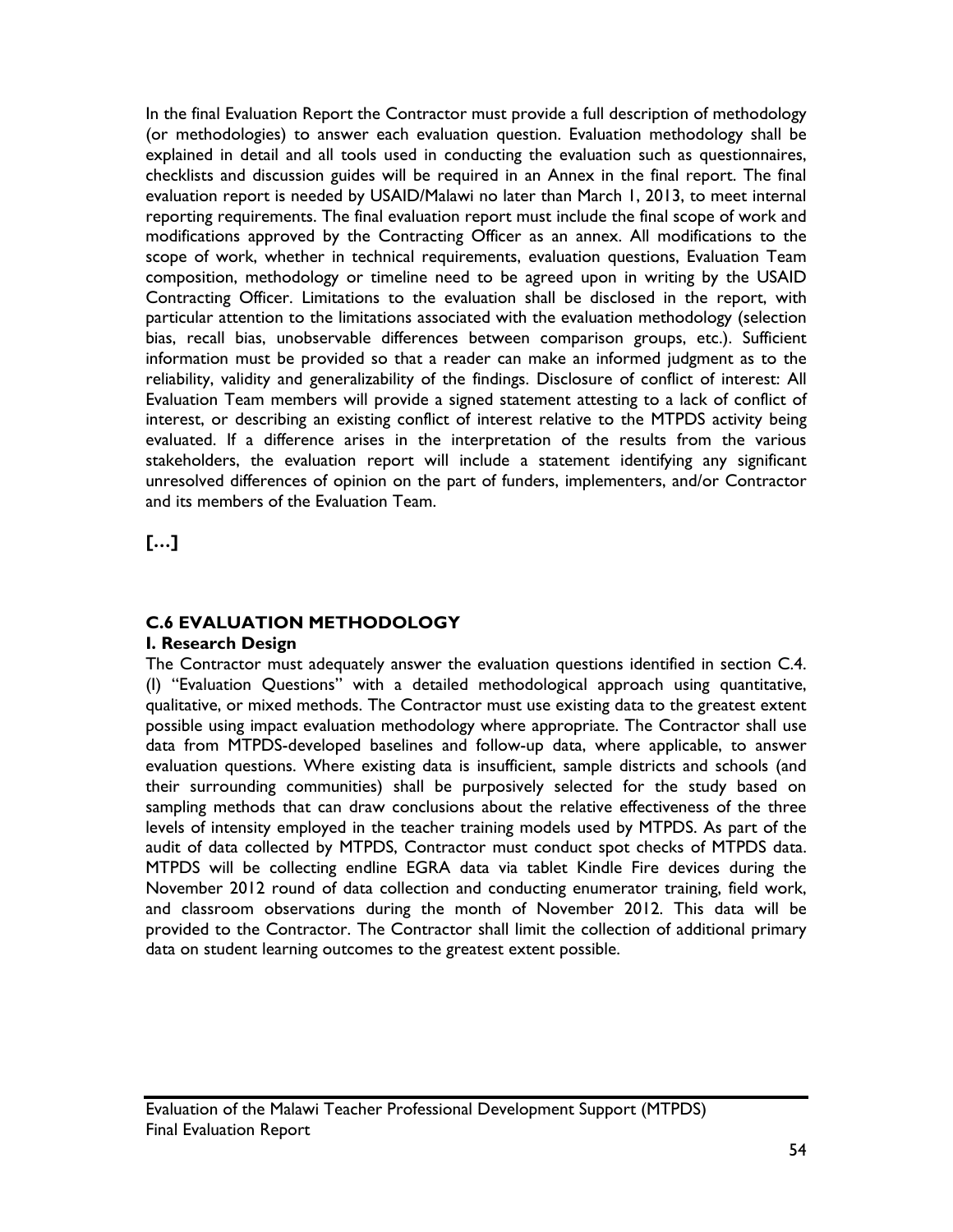# **II. Sampling Design and Geographic Coverage**

The Contractor shall purposefully sample and spot-check MTPDS interventions. The sampling must include at a minimum two districts that only receive intensity level 1: national CPD; one district that will be entering its full second year of the level 2: intensive Standard 1 literacy intervention (Salima and/or Ntchisi), and one of the five intervention districts that received the intervention beginning in 2012 since the contract modification. At a minimum, the Contractor's sampling will include zones with the Level 2 and 3 districts that enable findings to distinguish differences between schools that receive coaching from MTPDS DLC (or District Teacher Training Coordinators (DTTCs)) in comparison to schools that receive coaching only from PEAS in the seven Standard 1 literacy intervention districts in comparison to those districts and zones that have only received the more limited level 1 national CPD in-service training. Sampling must also enable findings to identify any differences in benefits from the MTPDS activities by sex for students and for school teachers and administrators. It is expected that the Evaluation Team shall be both time- and cost-effective, and able to address the key questions and supporting questions identified in the Evaluation Questions section above. If additional data collection is required, it is anticipated that a maximum of ten schools per sampled district will be included in the sampling framework.

# **III. Research Methodology**

The Contractor's methodology and approach for the evaluation for individual or group interviews or focus groups will be conducted as primary data source research as part of the spot check of MTPDS activities. The Contractor must incorporate the following stakeholders to the greatest extent possible:

- a) USAID Mission staff,
- b) Implementing partner staff,

c) Government of Malawi Officials (such as MoEST and relevant Directorates, such as the Department of Inspectorate and Advisory Services, the Department of Teacher Education and Development, the Department of Basic Education, among others; District Education Managers; Divisional Education Managers; and Primary Education Advisors),

d) Head Teachers and Standard 1–4 Teachers,

e) School staff, parents, and school management committee/parent teacher association (SMC/PTA) officials,

f) Standard 1–5 Students.

# **IV. Logistics**

The academic year is from September until early July, with term breaks in December and April. MTPDS conducts CPD training during weekends and school holidays. The early standards attend school Monday to Friday from 7:30 to 10:30 am. In the seven intervention districts, the school day has been extended by one (1) hour for Standard 1 classes to accommodate the MTPDS literacy intervention. School, classroom, teacher and student observations must be conducted during the morning hours during the academic year. The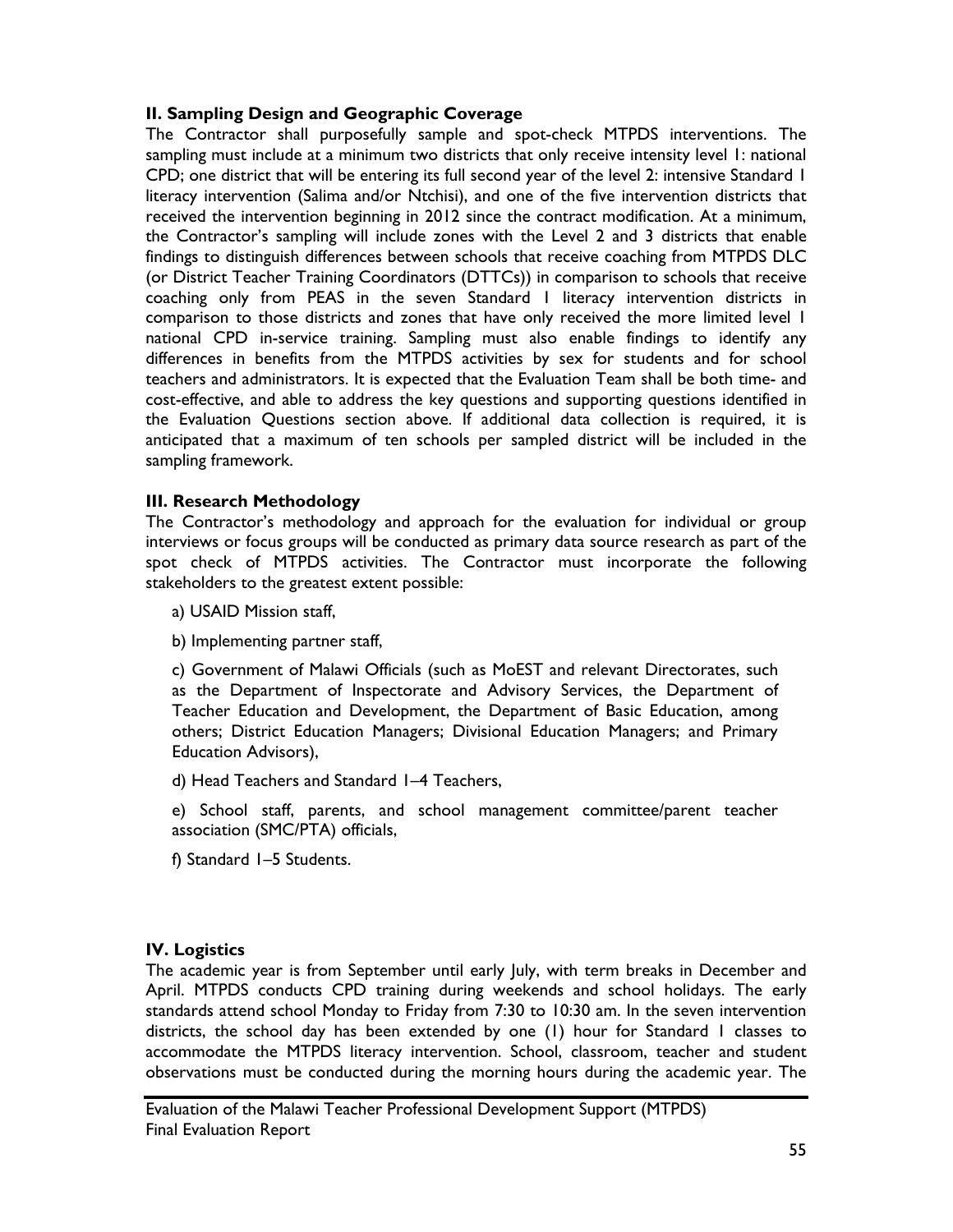Contractor must align evaluation timeline with the academic calendar and must minimize scheduling field work during academic breaks when teachers and students will not be in schools. Teacher interactions will need to be arranged by the Contractor with the head teacher and classroom teachers to occur after classroom instruction to ensure that the evaluation does not impinge upon classroom instruction.

# **V. Findings: Empirical facts collected during the evaluation**

The Contractor must present evaluation findings as analyzed facts, evidence, and data and not based on anecdotes, hearsay, or the compilation of people's opinions. Findings must have sufficient evidence and documentation that a reader of the findings can be confident that the findings are based on actual data. Evaluation findings must highlight any regional variations or discrepancies as well as identify outcomes or impacts that affect male and female teachers and students differently. Findings must be specific, concise, and supported by strong quantitative or qualitative evidence. The Contractor must identify sources of information/data and list in an annex.

# **VI. Conclusions: Interpretations and judgments based on the findings**

The Contractor must present evaluation conclusions for each finding based on the evidence collected or analyzed by the Evaluation Team. Conclusions must logically follow from the gathered data and findings. Because conclusions involve interpretation of collected data, they must be explicitly justified. If and when necessary, the contractor must state his/her assumptions, judgments, and value premises so that readers can better understand and assess them.

# **VII. Recommendations: Proposed Actions for Management.**

The Contractor must link recommendations to specific findings. Recommendations must be action-oriented, practical, and specific, with defined responsibility for the action. Contractors must take into consideration the economic and political context of the MTPDS activity, the strengths and weaknesses of the implementing partners, the MoEST, available resources, and the feasibility of change and innovation while framing recommendations.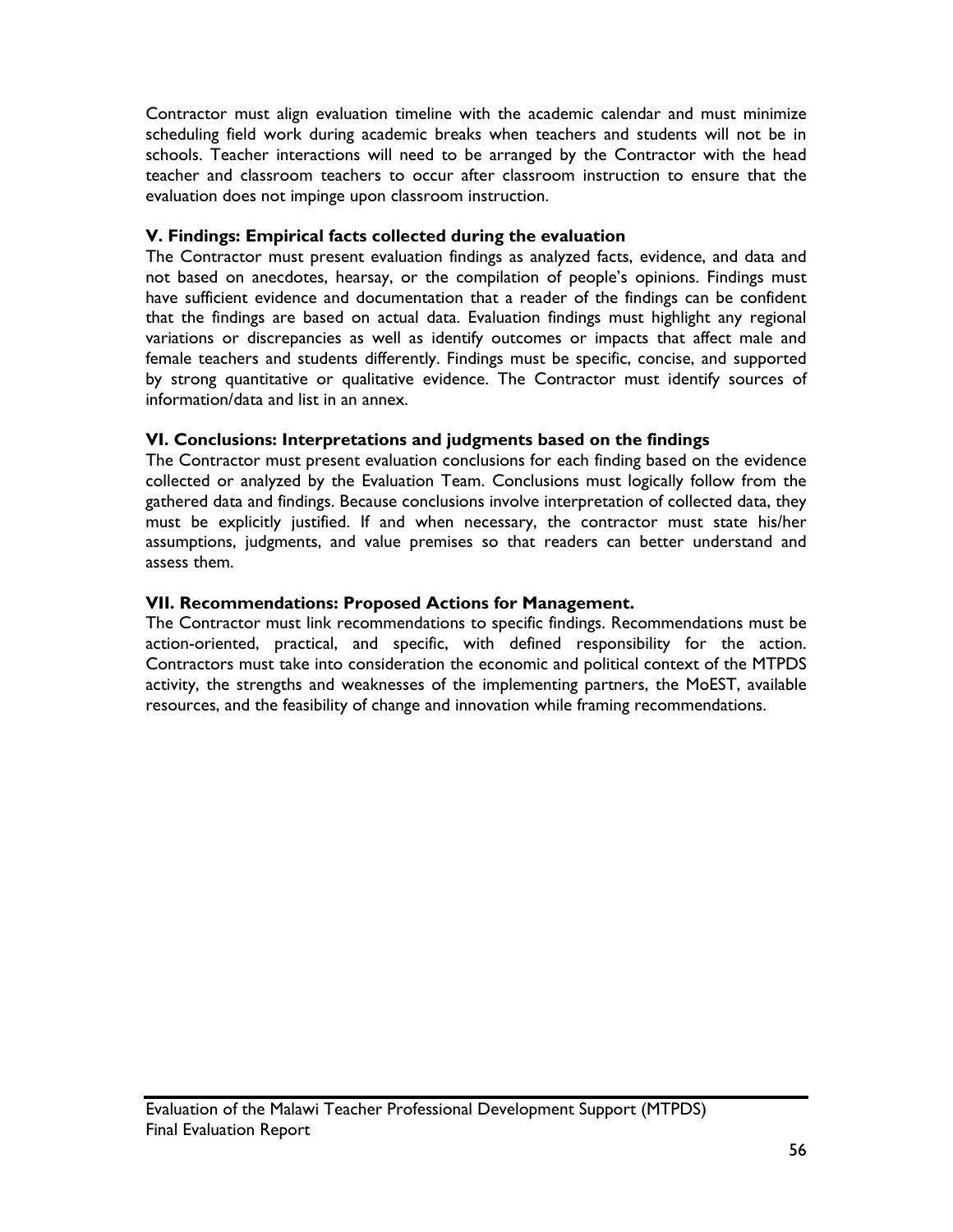# **ANNEX 2: SCHOOL SELECTION**

| Level | <b>District</b>  | School Name                     | Date of Visit | Enrollmen <sup>+</sup><br><b>TOTAL</b> | Number of<br>Teachers <sup>-</sup><br><b>TOTAL</b> | Other $\vert \downarrow \vert$<br>Reading <sup>®</sup><br>Initiatives | Literacy<br>Initiatives in<br><b>SIP</b> | Readers <sup>®</sup> | Scripted $\blacksquare$<br>Lessons |
|-------|------------------|---------------------------------|---------------|----------------------------------------|----------------------------------------------------|-----------------------------------------------------------------------|------------------------------------------|----------------------|------------------------------------|
|       |                  |                                 |               |                                        |                                                    |                                                                       |                                          |                      |                                    |
|       | 1Dedza           | Dedza Government Primary School | 1/15/2013     | 2586                                   |                                                    | 38 Yes                                                                | Yes                                      | No                   | <b>No</b>                          |
|       | Dedza            | Dzeza Primary School            | 1/16/2013     | 1337                                   |                                                    | 16Yes                                                                 | <b>No</b>                                | Yes                  | Yes                                |
|       | Dedza            | Mkomera                         | 1/16/2013     | 2147                                   |                                                    | $10$ Yes                                                              | No                                       | Yes                  | Yes                                |
|       | Dedza            | Magunditsa Primary              | 1/17/2013     | 732                                    |                                                    | $10$ No                                                               | <b>No</b>                                | <b>No</b>            | <b>No</b>                          |
|       | Nkhota Bay       | Chihame II                      | 1/21/2013     | 1017                                   |                                                    | $9$ Yes                                                               | Yes                                      | No                   | <b>No</b>                          |
|       | 1 Nkhota Bay     | Chigawi                         | 1/21/2013     | 371                                    |                                                    | 6 No                                                                  | <b>No</b>                                | No                   | <b>No</b>                          |
|       | Nkhota Bay       | Mandezu                         | 1/22/2013     | 279                                    |                                                    | 5 No                                                                  | Yes                                      | <b>No</b>            | <b>No</b>                          |
|       | 1 Nkhota Bay     | Chimbere                        | 1/23/2013     | 496                                    |                                                    | 5 No                                                                  | <b>No</b>                                | Yes                  | <b>No</b>                          |
|       | 2 Blantyre Rural | Ng'onga                         | 1/22/2013     | 950                                    |                                                    | 18Yes                                                                 | No                                       | Yes                  | Yes                                |
|       | 2 Blantyre Rural | Ngumbe                          | 1/23/2013     | 2460                                   |                                                    | 50Yes                                                                 | Yes                                      | Yes                  | Yes                                |
|       | 2 Mzimba         | Engcongolweni                   | 1/18/2013     | 646                                    |                                                    | <b>No</b>                                                             | <b>No</b>                                | Yes                  | Yes                                |
|       | 2 Mzimba         | Chilukwa                        | 1/16/2013     | 192                                    |                                                    | 5 No                                                                  | <b>No</b>                                | Yes                  | Yes                                |
|       | 2 Mzimba         | Wantaya                         | 1/17/2013     | 275                                    |                                                    | 4N <sub>O</sub>                                                       | <b>No</b>                                | Yes                  | Yes                                |
|       | 2 Ntchisi        | Mingu FP                        | 1/11/2013     | 604                                    |                                                    | 8Yes                                                                  | Yes                                      | Yes                  | Yes                                |
|       | 2 Salima         | Ngolowindo                      | 1/10/2013     | 1579                                   |                                                    | $19$ Yes                                                              | Yes                                      | Yes                  | Yes                                |
|       | 3Blantyre Rural  | Mlambe II                       | 1/22/2013     | 696                                    |                                                    | $9$ Yes                                                               | Yes                                      | Yes                  | Yes                                |
|       | 3 Blantyre Rural | Ntonda                          | 1/23/2013     | 1904                                   |                                                    | 33 Yes                                                                | Yes                                      | Yes                  | No                                 |
|       | 3 Mzimba         | Madise FP                       | 1/16/2013     | 1292                                   |                                                    | $14$ No                                                               | No                                       | Yes                  | Yes                                |
|       | 3 Ntchisi        | Chipwapwate                     | 1/14/2013     | 870                                    |                                                    | $16$ Yes                                                              | <b>No</b>                                | Yes                  | Yes                                |
|       | 3 Ntchisi        | Zaoneka                         | 1/10/2013     | 424                                    |                                                    | 7Yes                                                                  | <b>No</b>                                | Yes                  | Yes                                |
|       | 3 Ntchisi        | Chorwe                          | 1/14/2013     |                                        |                                                    | $11$ No                                                               | <b>No</b>                                | Yes                  | Yes                                |
|       | 3 Salima         | Chikombola                      | 1/10/2013     | 338                                    |                                                    | 9 No                                                                  | No                                       | Yes                  | Yes                                |
|       | 3 Salima         | Mgaga F.P.S                     | 1/10/2013     | 1932                                   |                                                    | 19 No                                                                 | Yes                                      | Yes                  | Yes                                |
|       | 3 Salima         | Senga Bay F.P. School           | 1/11/2013     | 1775                                   |                                                    | $24$ No                                                               | No                                       | Yes                  | <b>No</b>                          |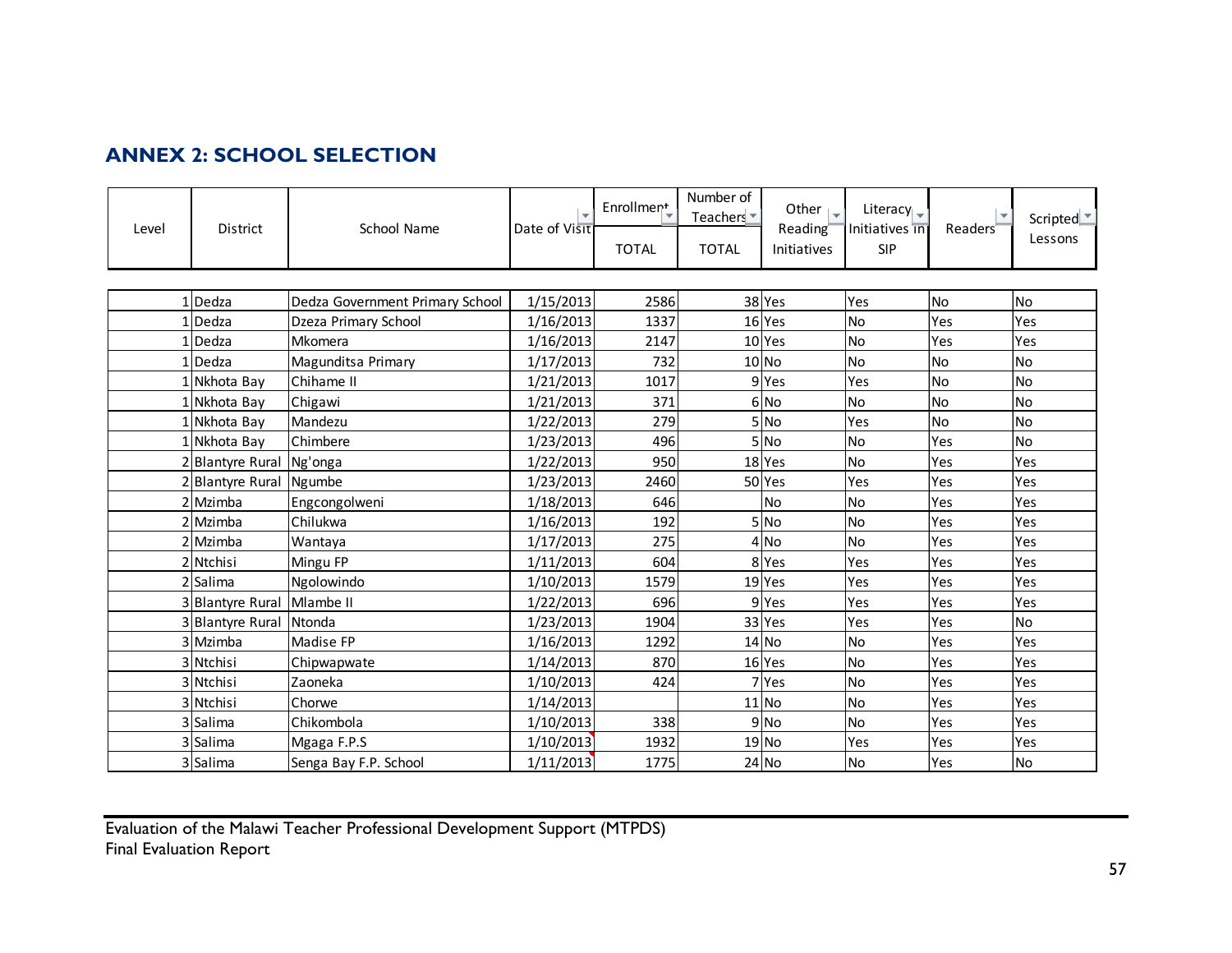# **ANNEX 3: FLOOR SCORES**

# **Annex 3.1 Reading and Writing Floor Scores**

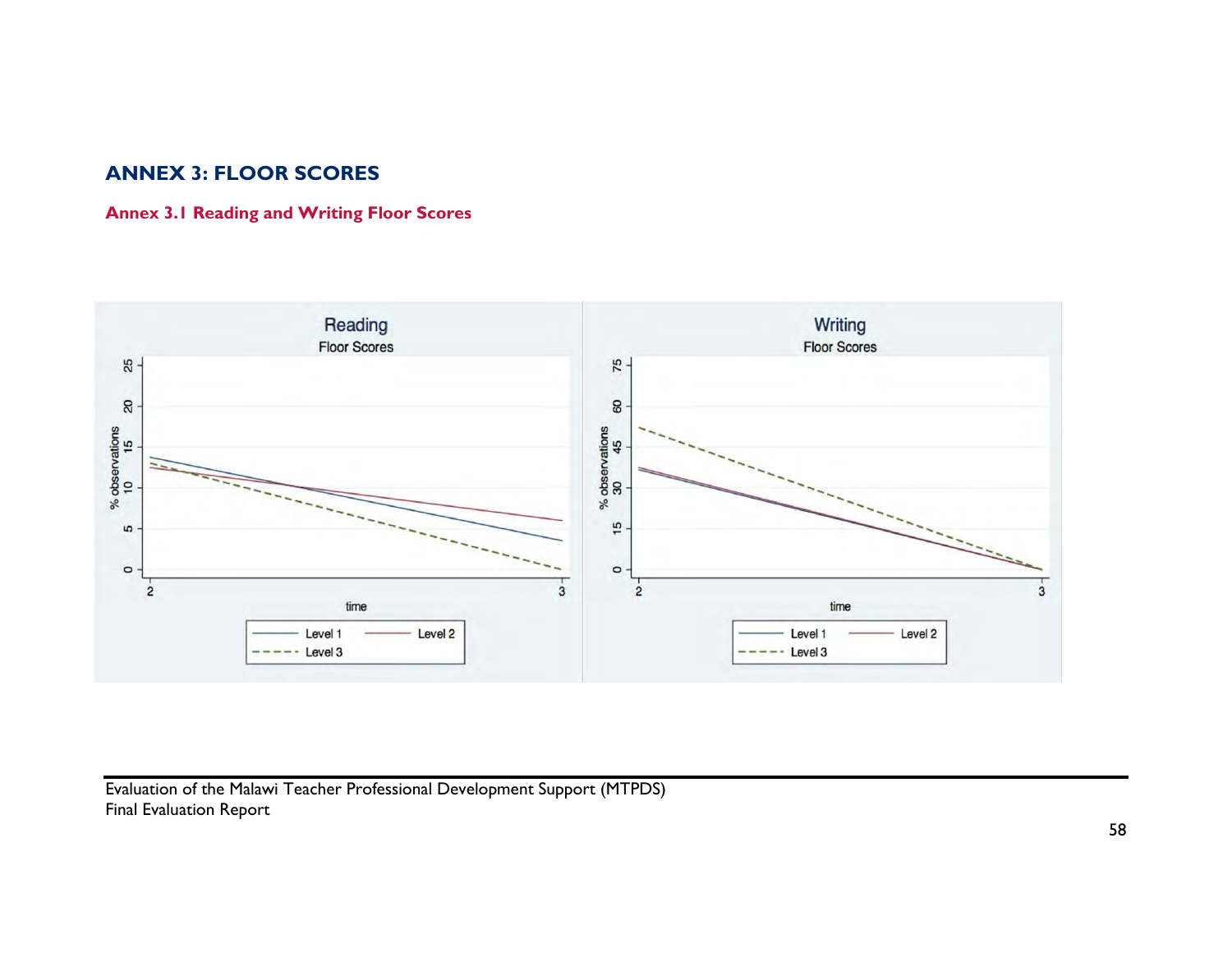# **Annex 3.2 Stimulation and Comprehension Floor Scores**

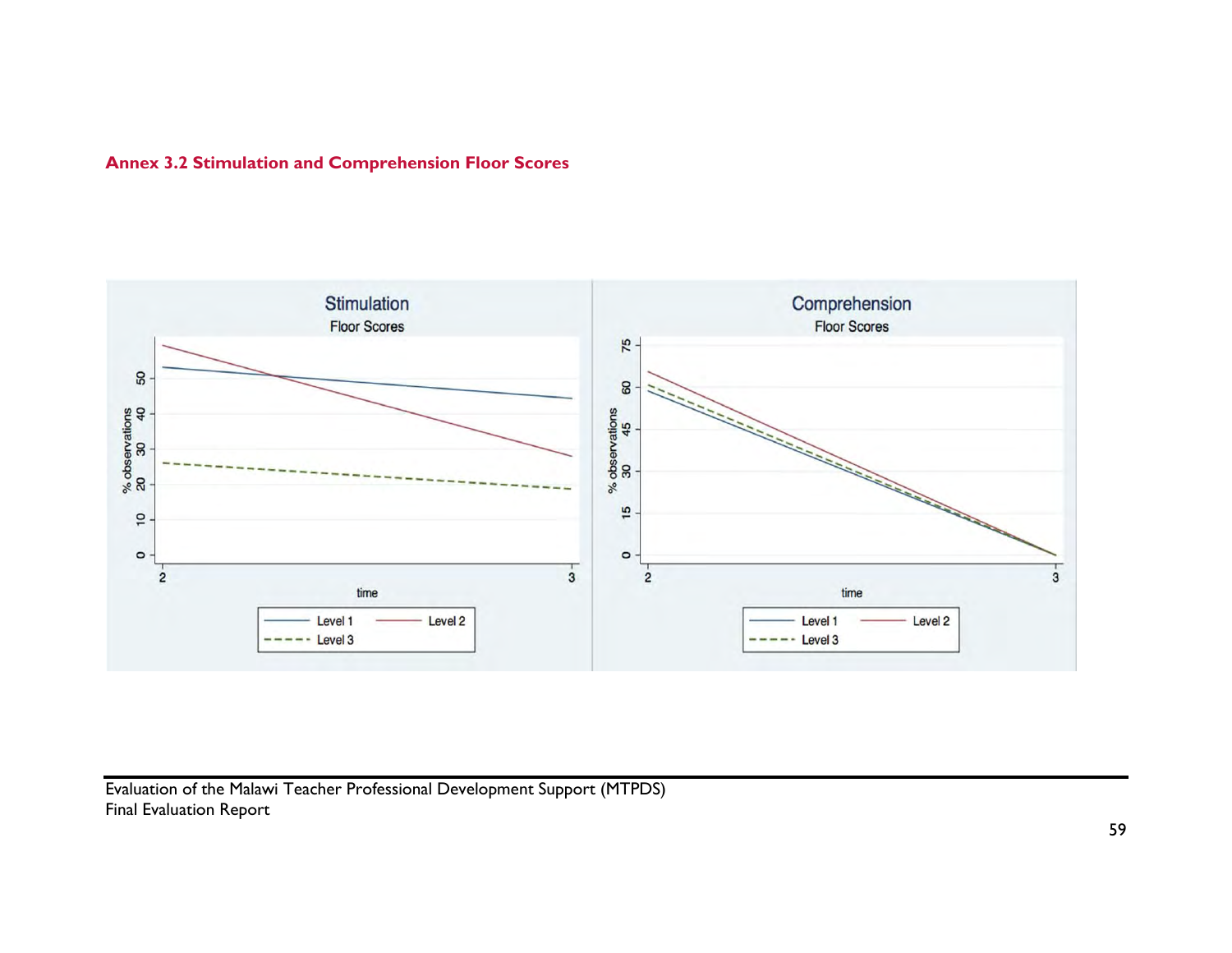

# **Annex 3.3 Assessment and Phonics Floor Scores**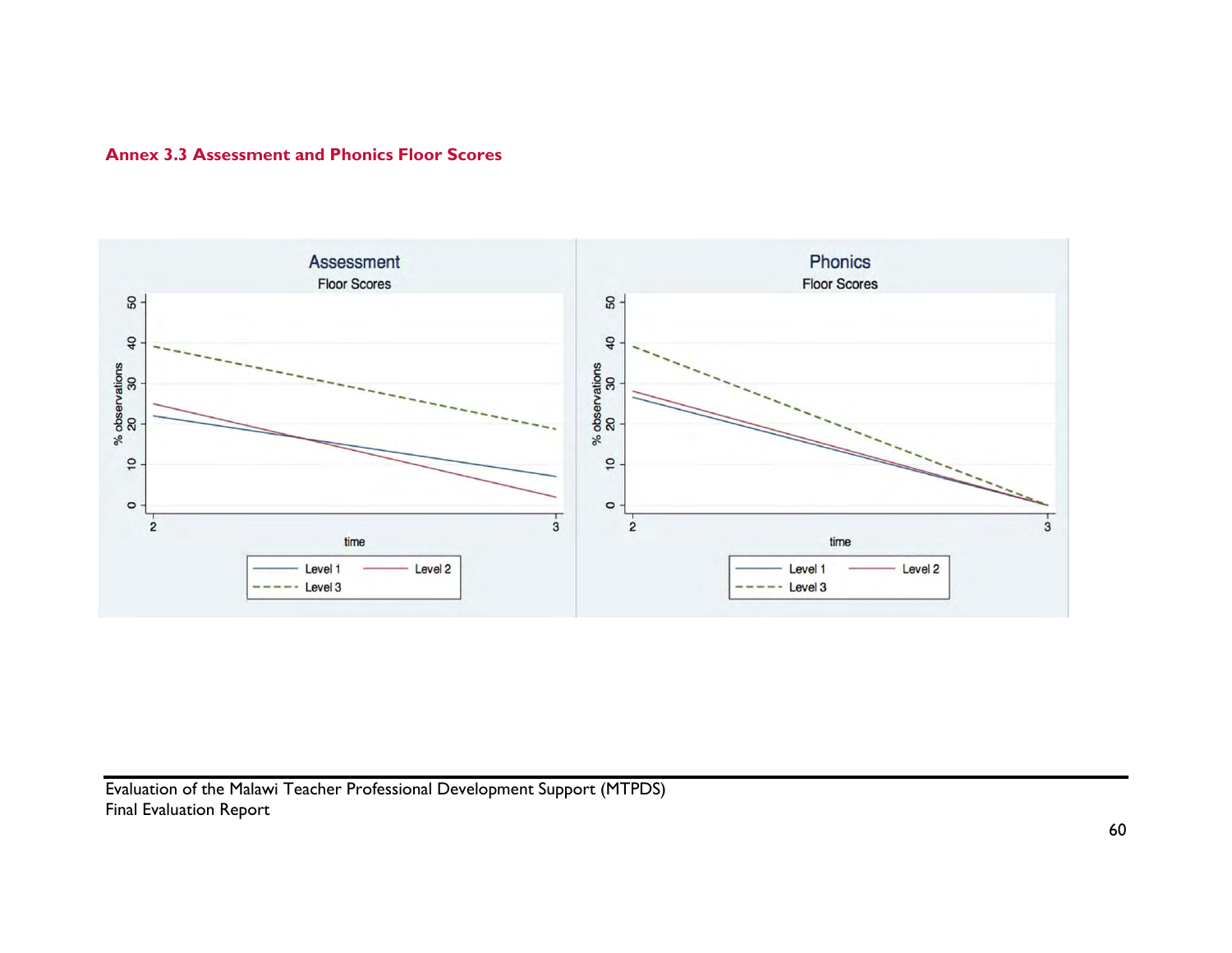## **ANNEX 4: CEILING SCORES**

## **Annex 4.1 Reading and Writing Ceiling Scores**

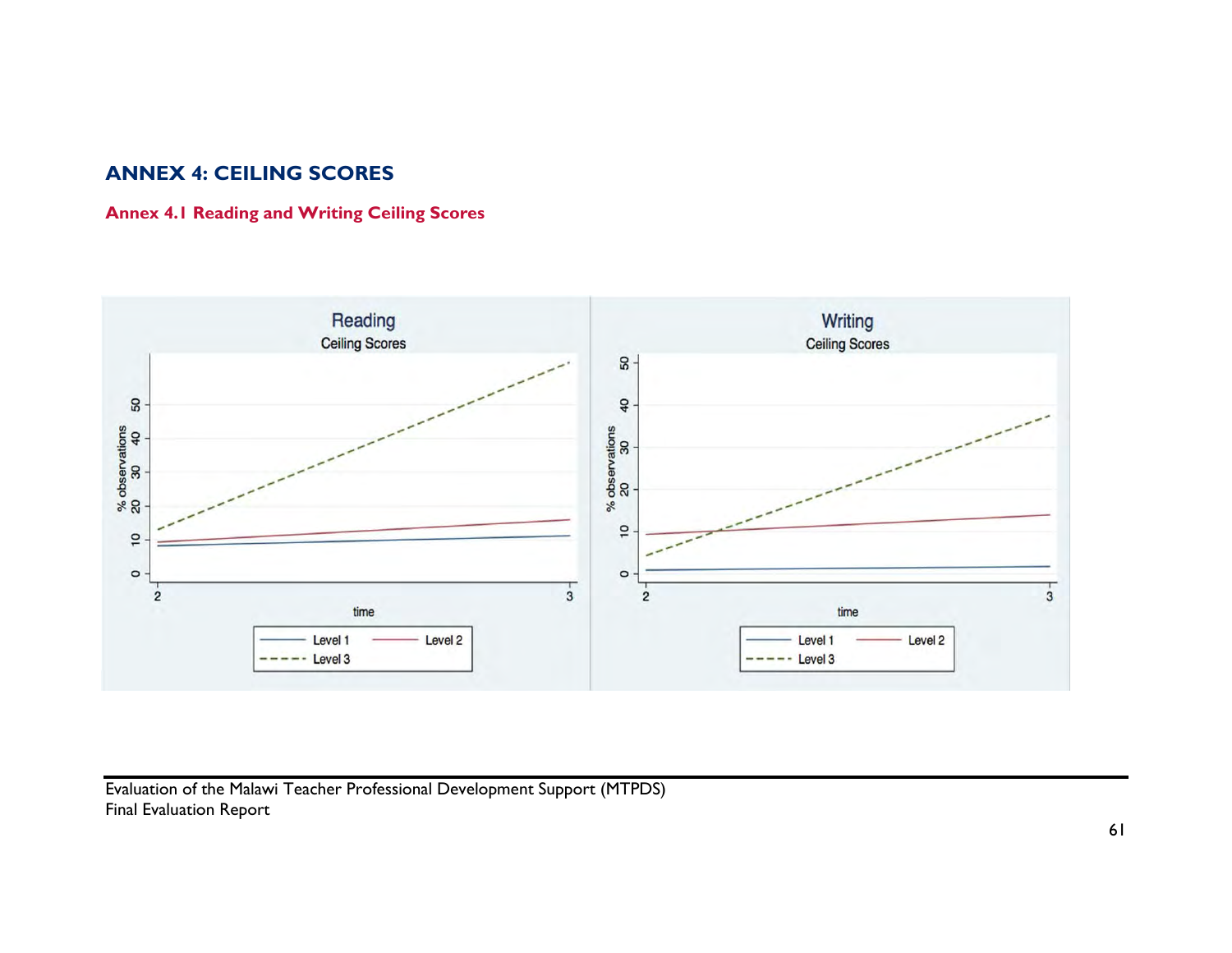

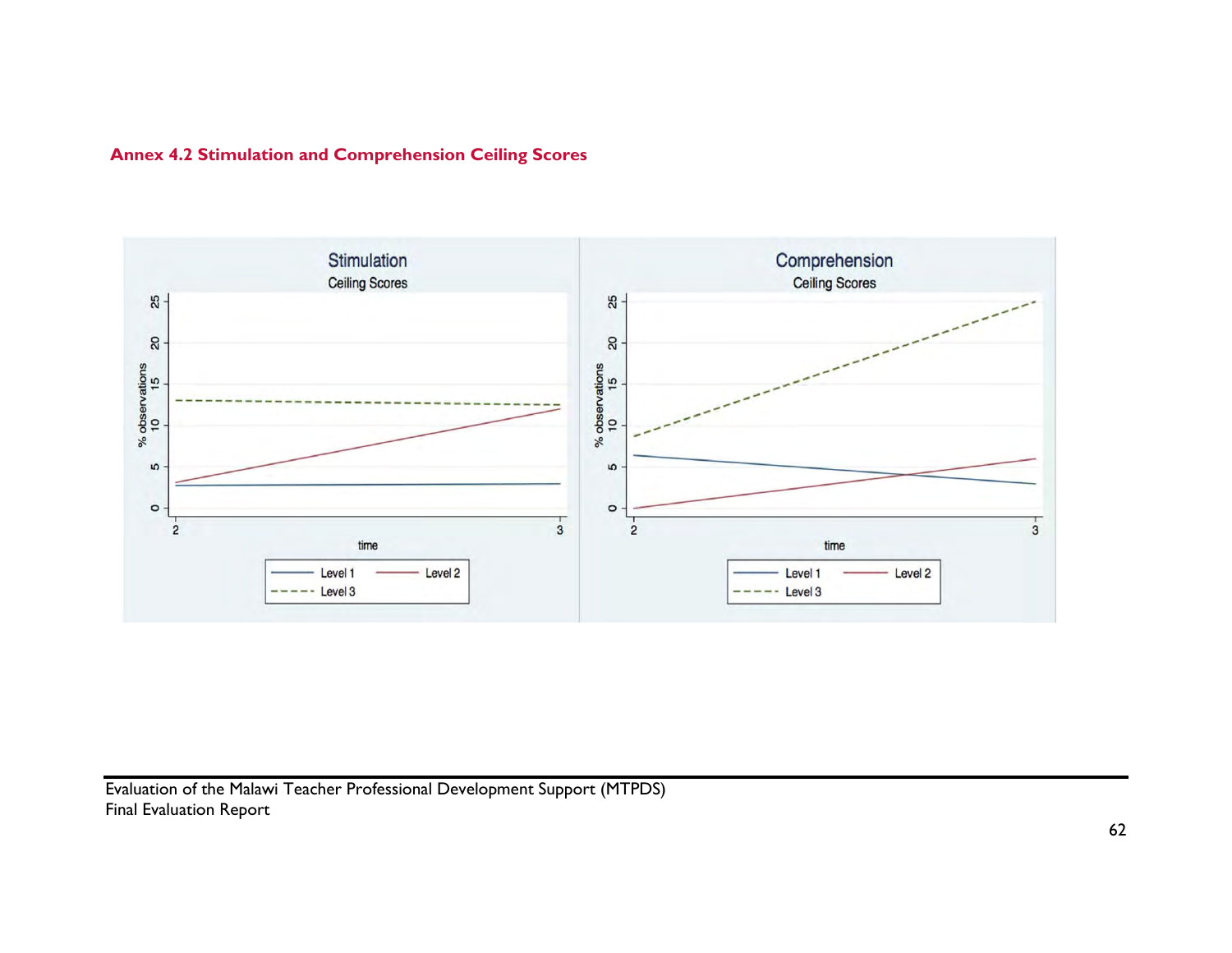

## **Annex 4.3 Assessment and Phonics Ceiling Scores**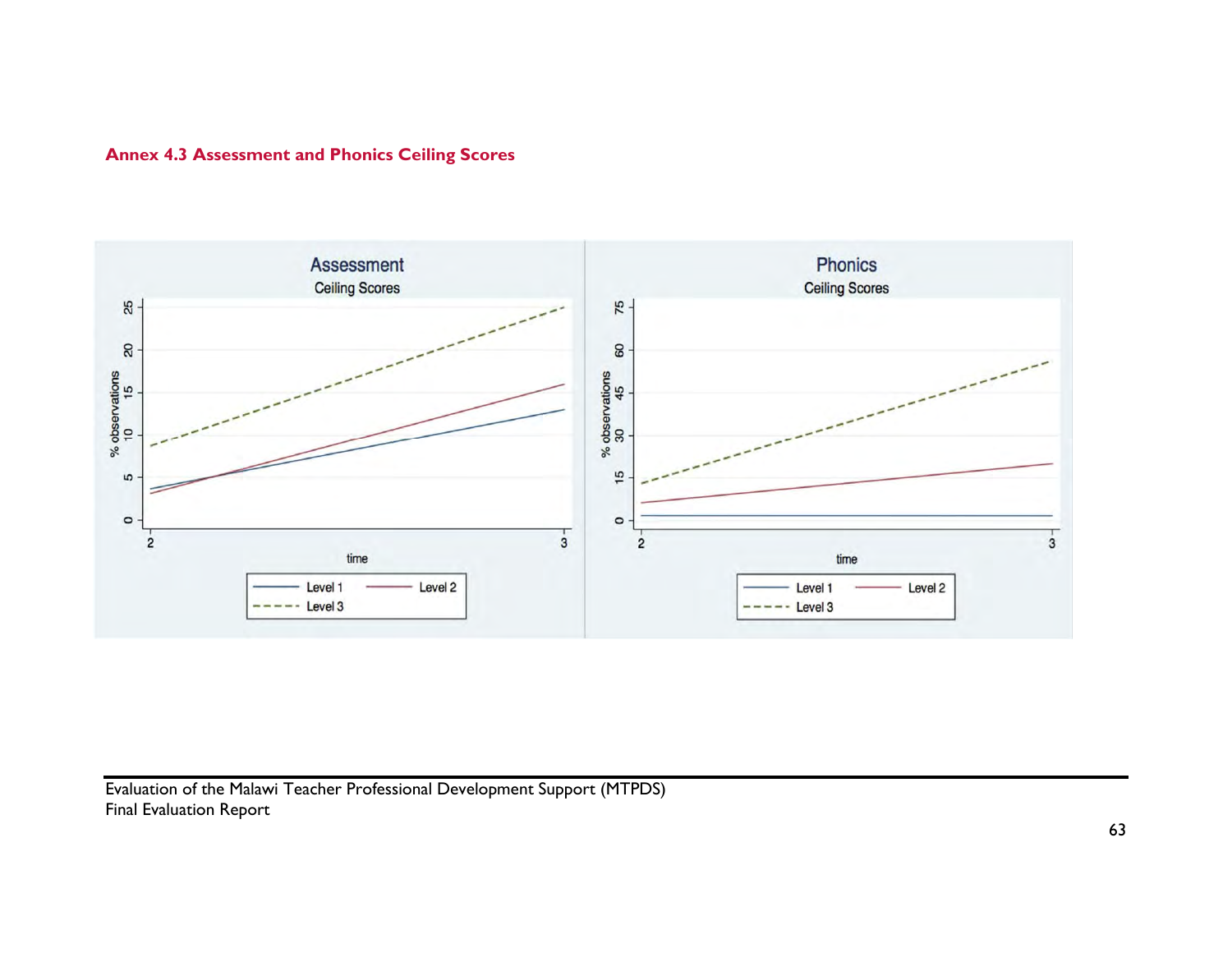# **ANNEX 5: MIDTERM AND ENDLINE SCORES**

## **Annex 5.1 Phonics Midterm and Endline Scores**

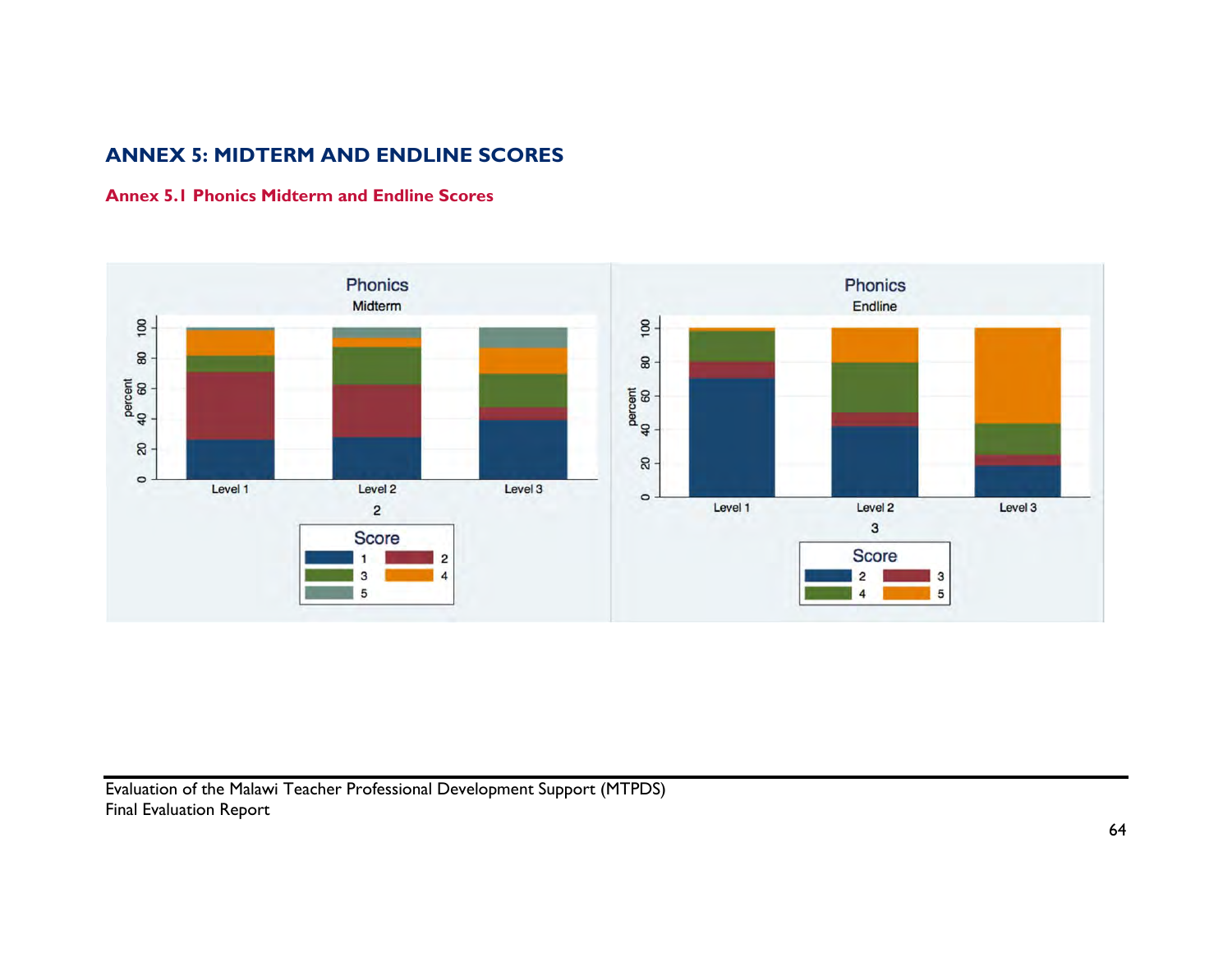

### **Annex 5.2 Stimulate Midterm and Endline Scores**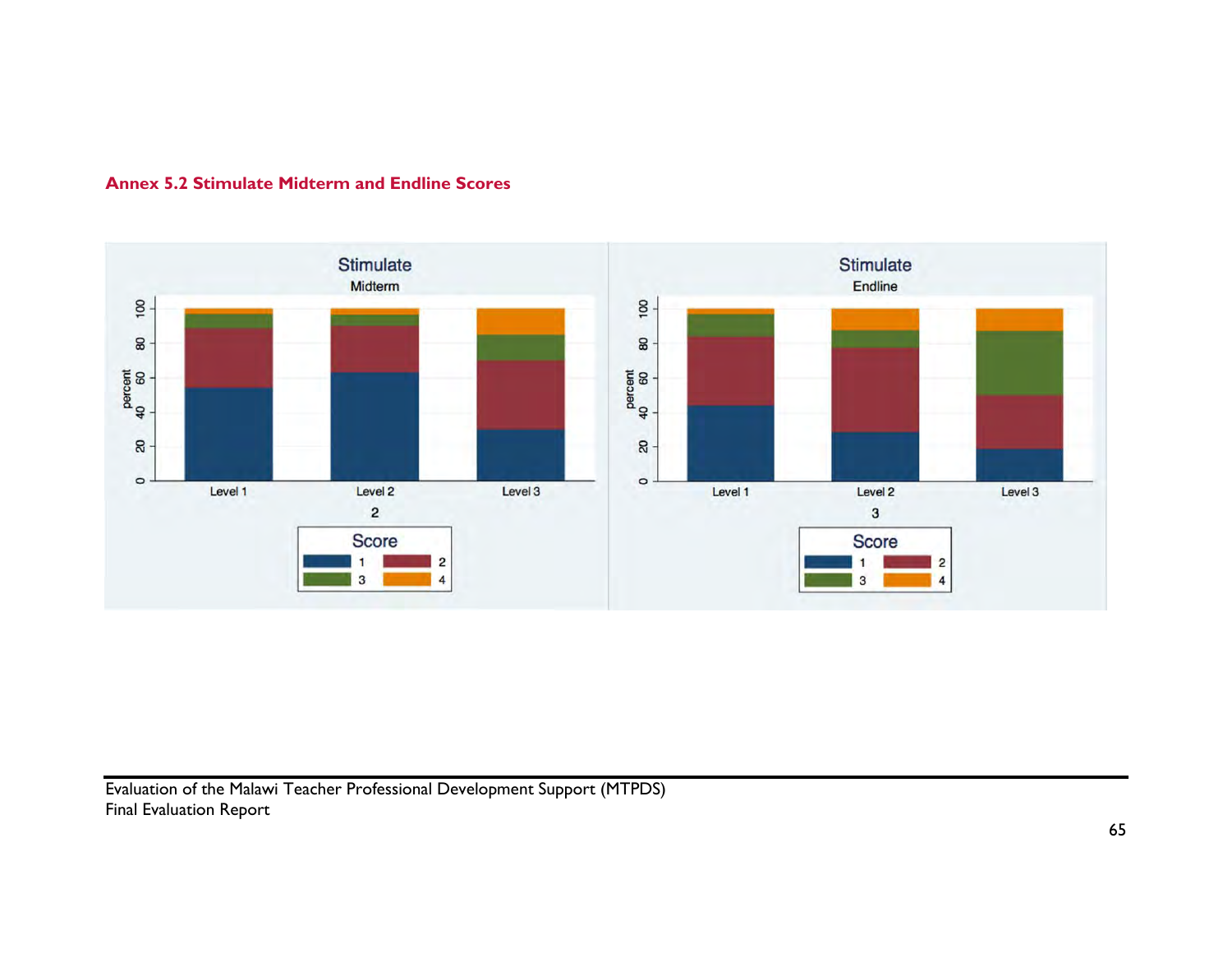

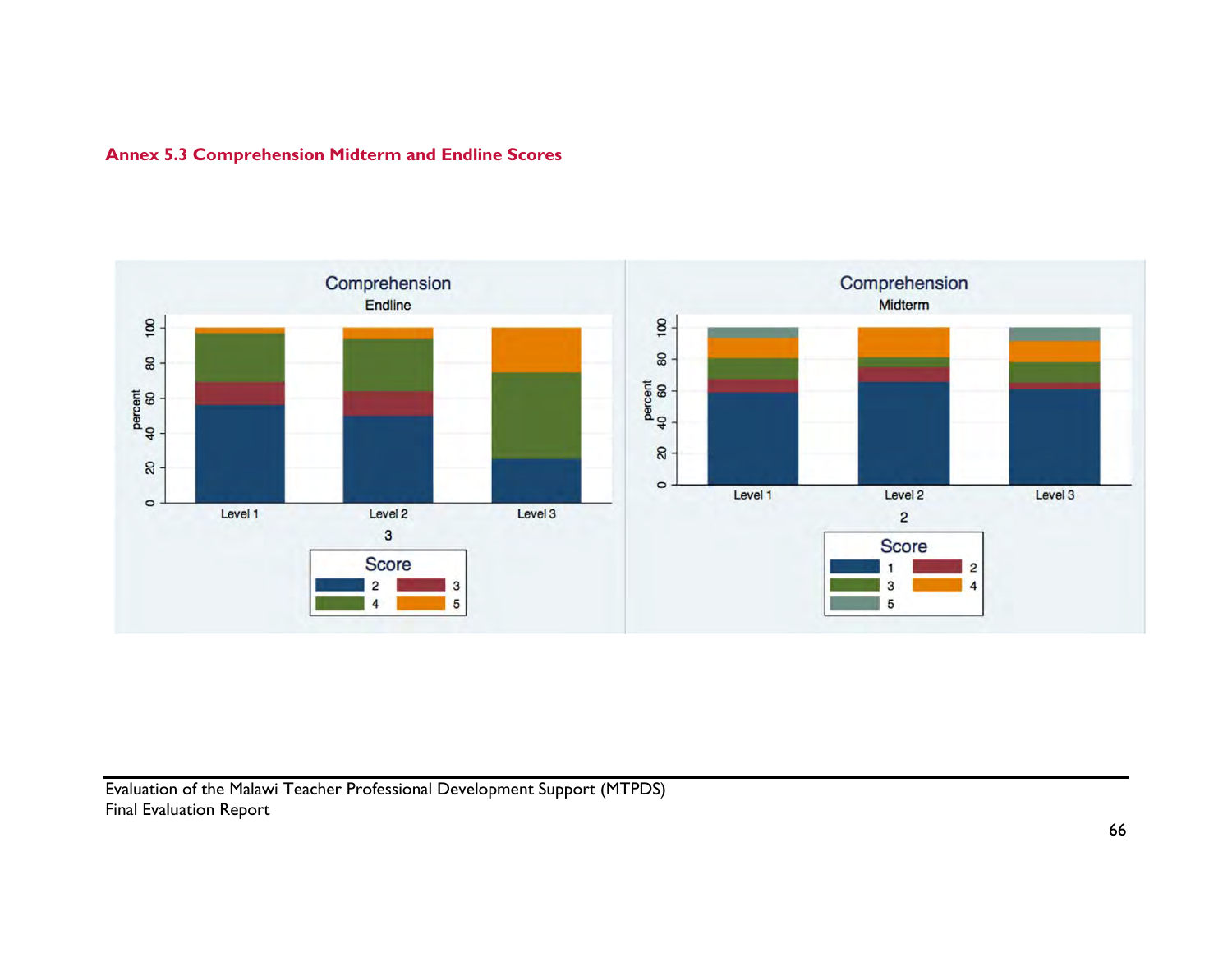## **ANNEX 6: COMPARISON OF LONGITUDINAL READING AND WRITING SCORES ACROSS TREATMENT LEVELS**

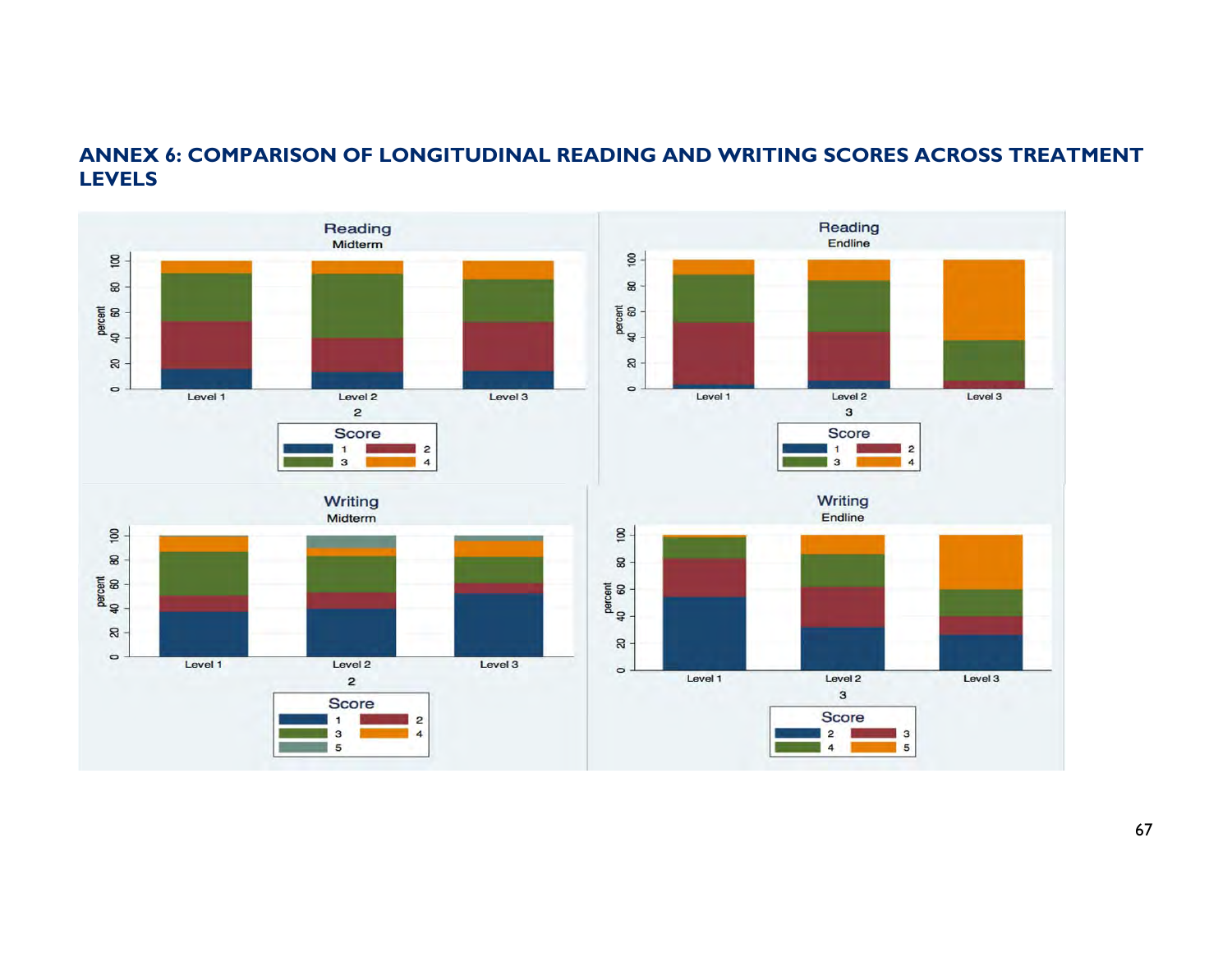## **ANNEX 7: INDEPENDENT ANALYSIS OF PACKAGE COMPONENTS**

#### **OVERVIEW**

The EGRA and classroom observation instruments were designed to shed light on package performance across two key outcomes. What they could not do, however, is to assess the relative merits of package components. While project staff spoke of proven synergies between package components, the lack of an analytical lens through which to test this assumption prompted the Evaluation Team to develop an instrument that solicited beneficiaries' opinions about relative merits of package components. Specifically, the teacher questionnaire was designed to measure teachers' use and perceived utility of the five programmatic inputs: CPD training, scripted lesson plans, *Nditha Kuwarenga readers*, the extra hour, and coaching support. In the course of site visits in six districts, the Evaluation Team administered the questionnaire to 104 primary school teachers (Standards 1–4). Two thirds of respondents taught Standards 1 or 2, and classroom sizes varied widely (ranging from 23 to 452, with an average of 113 students per class). Surveys were administered to participants of focus group discussions. To minimize response bias, respondents were asked to complete the forms independently before discussions began.

### **FINDINGS**

Of the 104 surveys, the vast majority of respondents participated in at least one CPD training, and almost all strongly agreed that they would attend more trainings if they were offered. Furthermore, the majority of teachers who received training, regardless of treatment level, reported using what they learned every day. Respondents from the higherintensity groups, however, were found to be 8 points more likely to use that knowledge on a daily basis.

Among teachers who participated in at least one CPD training, 69% strongly agreed and 29% agreed that they learned useful information: teachers from higher-intensity districts, on average, were more likely to report having learned useful information. All participating teachers agreed, and half strongly agreed, with the statement that they use what they learned in the classroom; however, consistent with the previous trends, teachers from higher-treatment districts tended to apply the knowledge more. Regardless of treatment intensity, all teachers agreed that CPD trainings had made them more effective teachers: two thirds strongly agreed. While almost all teachers thought both the scripted lesson plans and readers made them more effective, there was more support for lesson plans. Almost all teachers agreed that the extra hour and coaching support made them more effective teachers. While support for the notion that CPD training helped students acquire literacy skills was widespread, stronger of support was recorded in the high intensity districts.

Teachers consistently reported utilizing all programmatic components in their classrooms, with lesson plans as the most frequently used input (~90% use every day). Readers and training knowledge were used by more than three-quarters of teachers every day. Almost all respondents agreed that inputs made them more effective teachers, with support strongest for trainings. Coaching was the second highest rated, lesson plans and the extra hour were tied for the third most effective input, while readers rated last. The vast majority of respondents felt that the program inputs they received helped their students acquire literacy skills. The most support was registered for coaching. The other inputs, in order of support,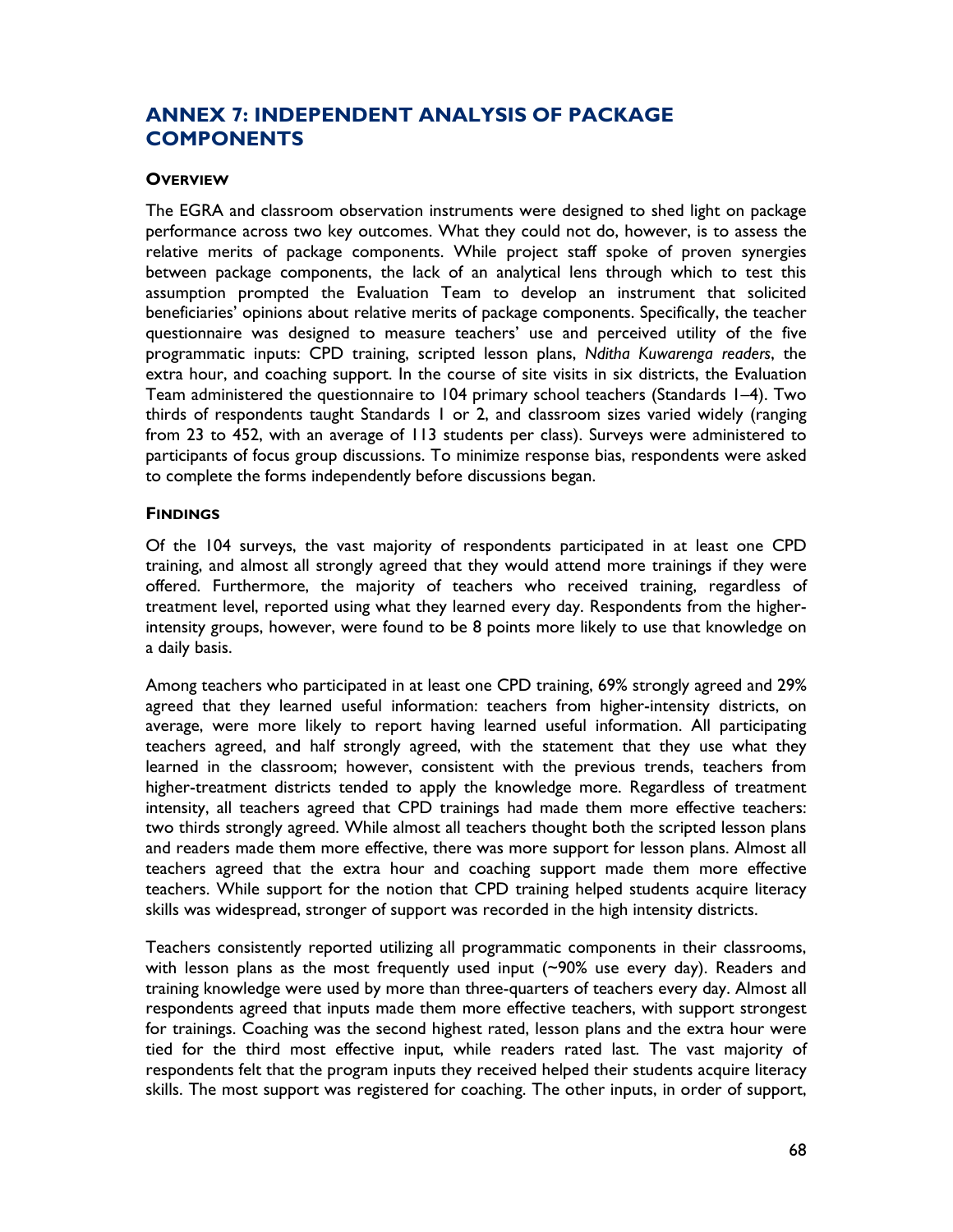were training, lesson plans/extra hour (tied), and readers. For all inputs other than readers, the number of teachers who strongly agreed exceeded those who agreed.

### **CONCLUSIONS**

These findings demonstrate strong support for and utilization of MTPDS components amongst primary school teachers, regardless of treatment intensity. The vast majority of teachers who received trainings found them useful and practical to their teaching, although significantly more teachers reported learning useful information than reported using the information in their classrooms. Support for the trainings was very high, with almost all respondents expressing interest in more training sessions.

From this sample of 104 teachers, lesson plans and coaching seem to be the most important self-reported programmatic elements. While training was not ranked as highly, survey data and qualitative findings suggest that it provides teachers with a better understanding of how to use other inputs more successfully. Overall, the teacher questionnaire exercise validated MTPDS' assumption of programmatic synergies and highlighted strong support for the program amongst beneficiaries.

### **RECOMMENDATIONS**

MTPDS invested significant time and resources into the development and implementation of large-scale data collection. These efforts provided the program with powerful monitoring data and allowed for empirical assessments of performance vis-à-vis targets. Additionally, the information was intended to feed into rigorous, quantitative analyses of program impact. Unfortunately, multiple data quality issues call into question the validity of both the classroom observation and EGRA data. The independent DQA concluded that problems with EGRA were not of a sufficiently serious nature to undermine data utility. Classroom observation data, however, are compromised from a number of different factors and should not be used for purposes of estimating causal relationships between the MTPDS modalities. Investment in classroom observations could have been more useful had the program been consistent in their design and application. If similar activities are planned in the future, it is highly recommended that ample time be dedicated to instrument and data collection protocol design in the early stages of a program. Once finalized, it is imperative not to make substantive revisions to either during the period of implementation.

The utilization of MoEST personnel in the course of high-stakes data collection should be deliberated. Whether or not there were actual instances of misreporting in the field, the sheer existence of perverse incentives on the part of enumerators (PEAs reporting on performance of schools for which they are responsible) calls into question the validity of data. If impact evaluations are planned for the future, it is recommended that professional and impartial enumerators be used in lieu of MoEST personnel. This decision would, however, present a tradeoff. While data would likely be more sound, in light of resource constraints MoEST personnel would likely have to assume responsibility for EGRA if it were implemented in the future. This participation also has the benefit of capacitating the Ministry in data collection and statistical analysis. As such, if the primary purpose of future CPD interventions is not to attribute causality, it is recommended that MoEST personnel continue to engage in data collection but not enumerate in areas under their direct responsibility.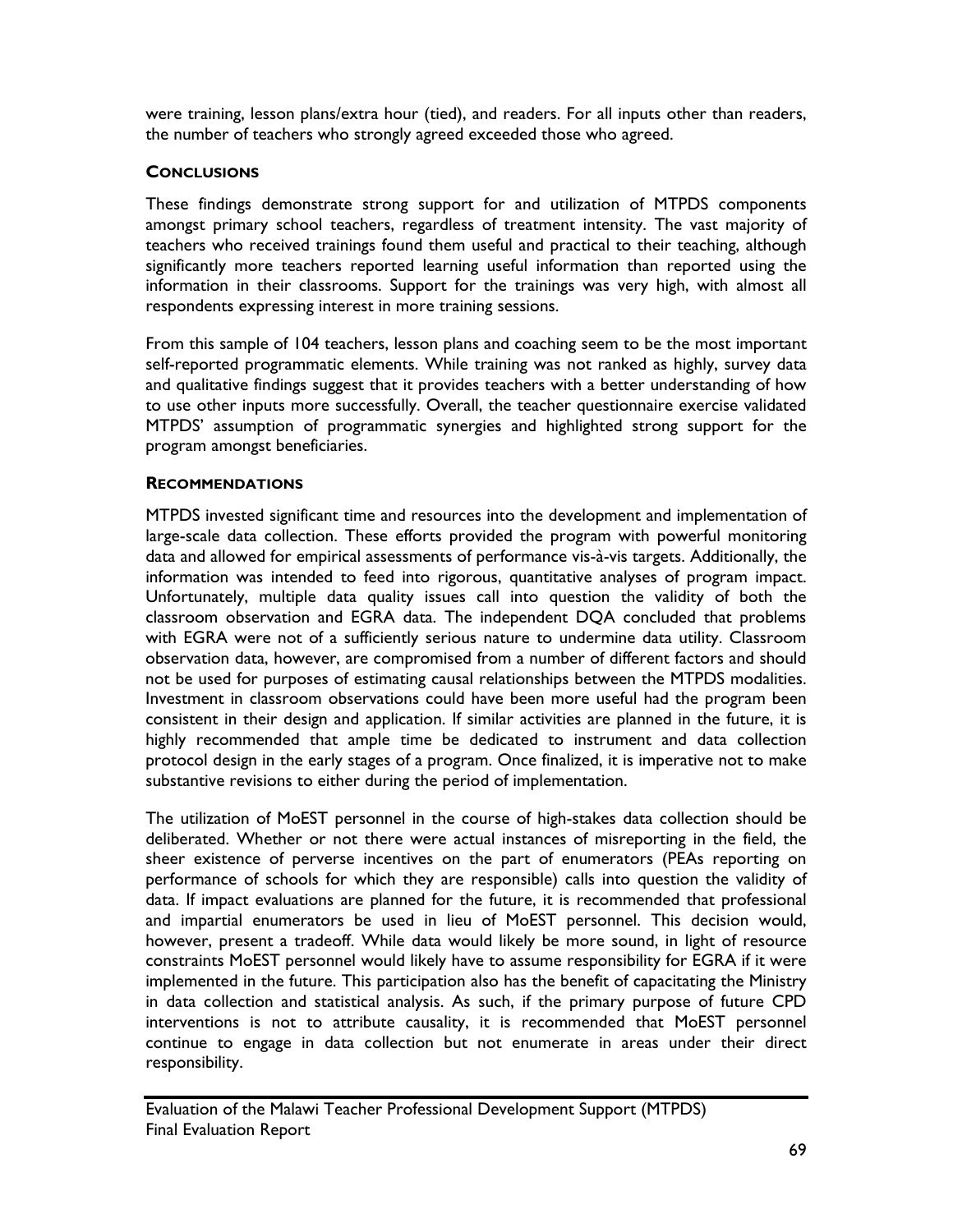Last, if ascription of educational outcomes to USAID funding is desired in the future, it is imperative that a true control group be integrated into research designs. If withholding treatment is not feasible due to ethical, political, or logistical reasons, the Evaluation Team recommends phased implementation where successive waves of implementation facilitate a comparison between recipients and non-recipients while ultimately providing programmatic benefits to everyone.

While the Level 3 intervention consistently and substantively outperformed Level 1, the comparison does not warrant a clear-cut recommendation. The limited nature of the low $interior$  intensity treatment<sup>49</sup> should be kept in mind when reviewing the preceding analyses. Specifically, the limited impact of the MPTDS CPD should not be grounds for assuming that all CPD interventions are ineffective without supporting, costly activities. Regardless, given the strong performance, and to the extent resources permit, it is recommended that MoEST integrate the lessons learned from the high-intensity treatment into future curricula and policies. It is recommended that USAID and other donors review the new primary curriculum, and where gaps persist, work with MoEST to integrate lessons learned the MTPDS literacy intervention in the design of future literacy programming.

 $\overline{a}$ 

<sup>&</sup>lt;sup>49</sup> Only three trainings were delivered in time for the endline, of which two were not focused on literacy.

Evaluation of the Malawi Teacher Professional Development Support (MTPDS) Final Evaluation Report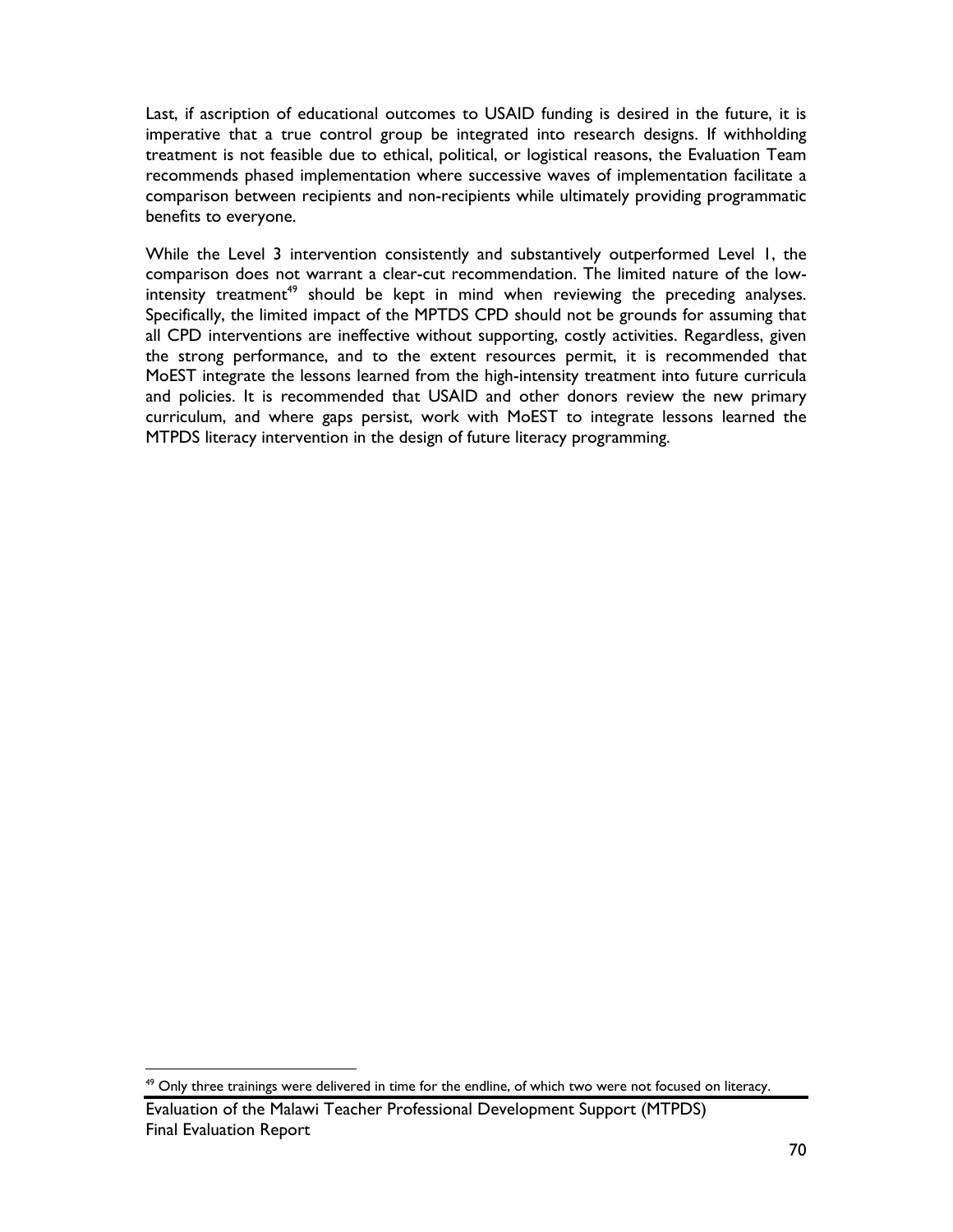# **ANNEX 8: MTPDS EVALUATION CLASSROOM OBSERVATION FORM**

### **MTPDS EVALUATION CLASSROOM OBSERVATION FORM**

### **Section 1 – School and Class information**

| Name of school:     | Standard:                 |
|---------------------|---------------------------|
| Name of teacher:    | $#$ of coaching sessions: |
| Number of children: | Class arrangement:        |

### **Section 2 – Checklist of key indicators and summary descriptions**

- 1. Text on walls: Y / N How many walls: 1 / 2 / 3 / 4 Used during lesson: Y / N
	- Description
- 2. Use of scripted lessons: Y / N
- 3. Use of MTPDS readers: Y / N
- 4. Use of continuous assessment: Y / N
	- Description
- 5. Use of teaching aids during the lesson:  $Y/N$ 
	- Description
- 6. Use of grouping during the lesson: Y / N
	- Description

#### 7. Use of any of the following specific reading skills

- a) Phonological awareness Y / N (*Ability to hear, recognize, and produce separate sounds in words*) b) Alphabetic Principle or Phonics Y/N (*Letters represent sounds/are printed symbols for sounds*) c) Fluency Y / N (*Ability to read smoothly, accurately, and with varied expression*) d) Vocabulary Y / N (*Word parts, context clues, and definitions*)
- e) Comprehension Y / N (*Strategies to extract and construct meaning from what is read*) f) Teaching of writing: Y / N
- 8. Do students practice reading?

| a. Syllables Y / N | As a whole group $Y/N$ ; As individuals $Y/N$ |
|--------------------|-----------------------------------------------|
| b. Words $Y/N$     | As a whole group $Y/N$ ; As individuals $Y/N$ |
| c. Sentences Y / N | As a whole group $Y/N$ ; As individuals $Y/N$ |

- 9. Did the teacher include interactive activities (songs, games, role-play) Y / N
	- Description

#### **Section 3 – Narrative description of the class**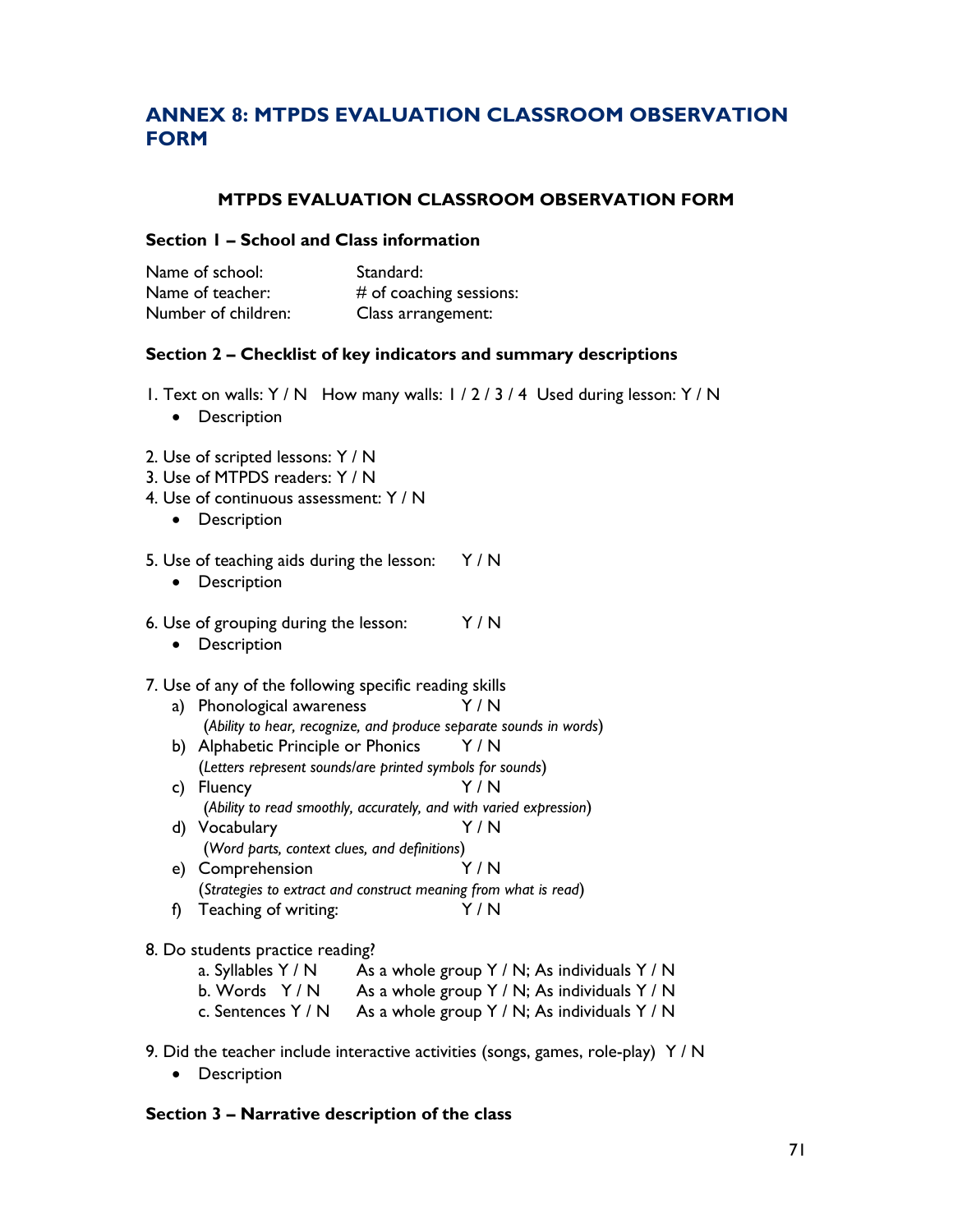- The general structure and pedagogical approach and the extent to which the lesson was focused on clear learning activities.
- Details of special activities
- Overall impression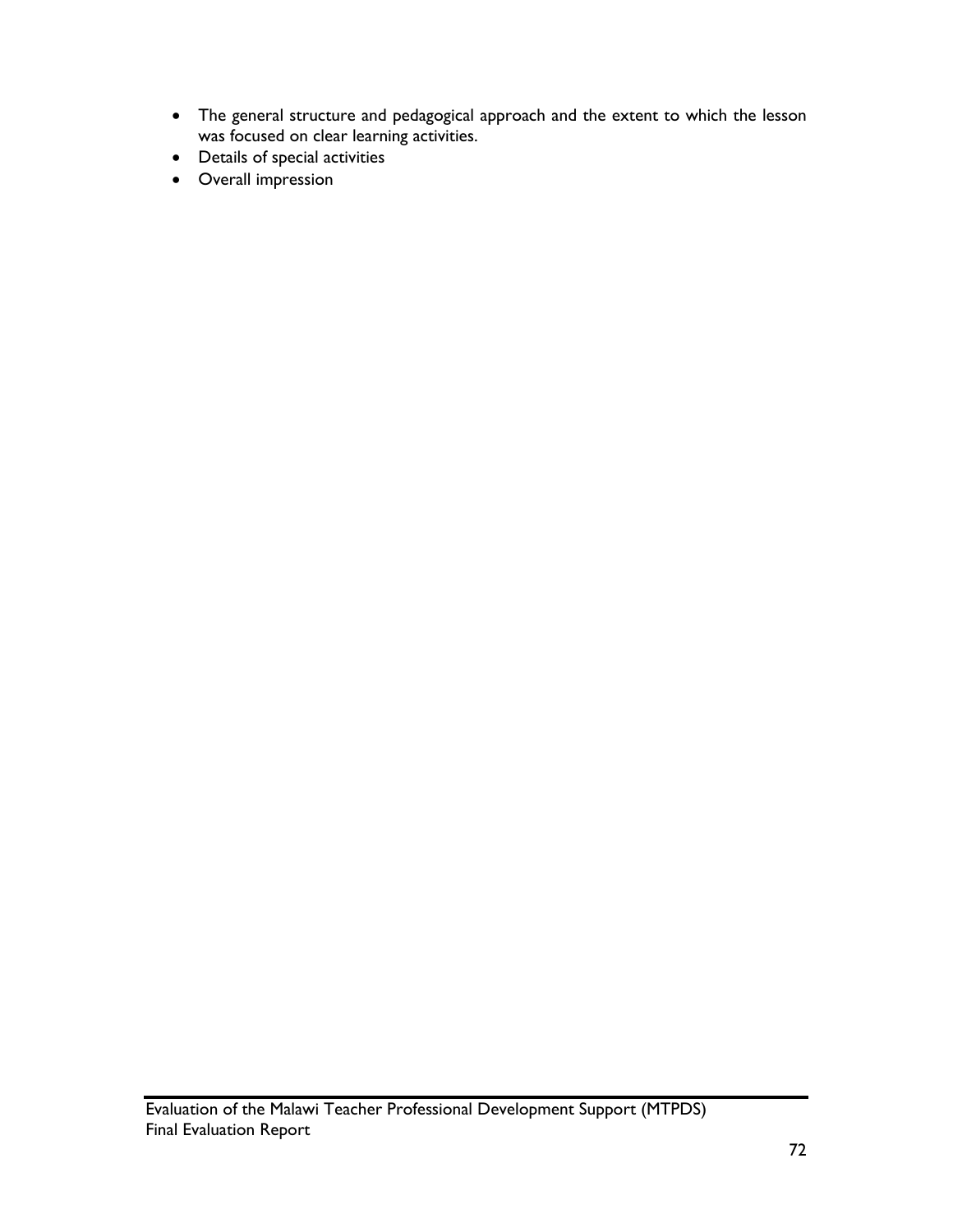# **ANNEX 9: TEACHER QUESTIONNAIRE**

## **TEACHER QUESTIONNAIRE**

| District:<br>School: |                                                                                                       | Sex:<br>Years teaching: | Male / Female |
|----------------------|-------------------------------------------------------------------------------------------------------|-------------------------|---------------|
|                      | Standard:                                                                                             | Number of students:     |               |
|                      | 1. Have you attended any literacy CPD trainings?<br>2. How many trainings sessions have you attended? |                         | YES / NO      |
|                      | 3. Have you received scripted lesson plans from the training?                                         |                         |               |
|                      | 4. Have you received a copy of the Maziko a Kuwerenga Reader?                                         |                         |               |
|                      | 5. Have you used the optional extra hour during this school year?                                     |                         | YES / NO      |
|                      | 6. Have you received coaching from a PEA or MTPDS staff member?                                       |                         | YES / NO      |
|                      | 7. How many times have you received coaching?                                                         |                         |               |

*For the next series of questions, please use the following five‐point scale to respond to the questions:*



- 1. How often do you use the lesson plans in your classroom?  $1/2/3/4/5$
- 2. How often do you use the reader in your classroom?  $1/2/3/4/5$
- 3. How often do you apply what you learned in your classroom?  $1/2/3/4/5$

*For the next series of questions, please use the following five‐point scale to respond to the statements:*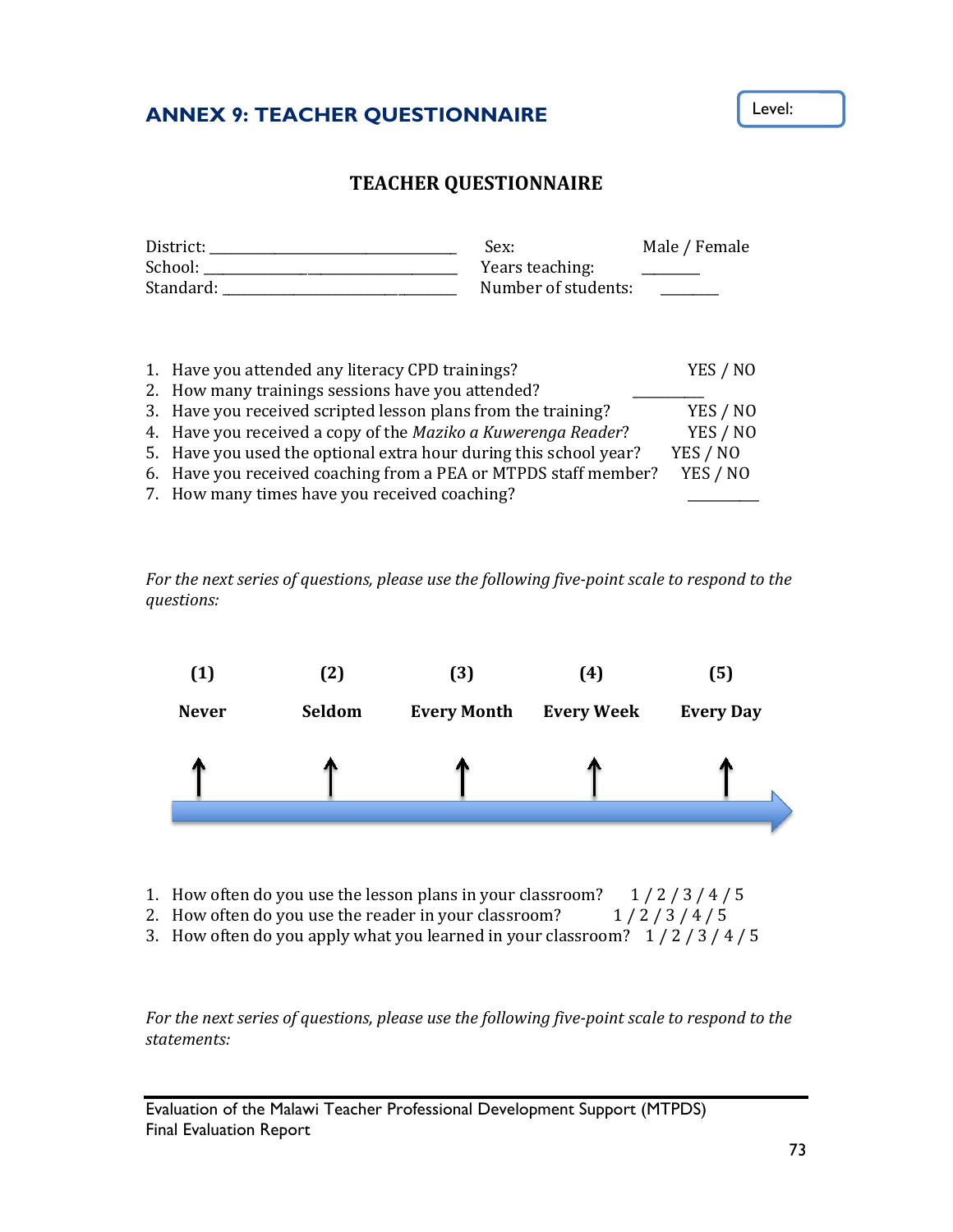



4. I learned useful information from the literacy CPD training.  $1/2/3/4/5$ 5. I have used what I learned from the trainings in my class.  $\frac{1}{2}/\frac{3}{4}/\frac{5}{5}$ 

6. I would attend more trainings if they were offered.  $\frac{1}{2}/\frac{3}{4}/\frac{5}{5}$ 

### TEACHER EFFECTIVENESS

| 7. The trainings have made me a more effective teacher.    | 1/2/3/4/5 |
|------------------------------------------------------------|-----------|
| 8. The lesson plans have made me a more effective teacher. | 1/2/3/4/5 |
| 9. The readers have made me a more effective teacher.      | 1/2/3/4/5 |
| 10. The extra hour has made me a more effective teacher.   | 1/2/3/4/5 |
| 11. The coaching has made me a more effective teacher.     | 1/2/3/4/5 |
|                                                            |           |

## LITERACY SKILLS

- 12. The trainings have helped my students acquire literacy skills.  $\frac{1}{2}/\frac{3}{4}/\frac{4}{5}$
- 13. The lesson plans have helped my students acquire literacy skills.  $1/2/3/4/5$
- 14. The readers have helped my students acquire literacy skills.  $\frac{1}{2}/\frac{3}{4}/\frac{5}{5}$
- 15. The extra hour has helped my students acquire literacy skills.  $1/2/3/4/5$
- 16. The coaching has helped my students acquire literacy skills.  $\frac{1}{2}/\frac{3}{4}/\frac{4}{5}$